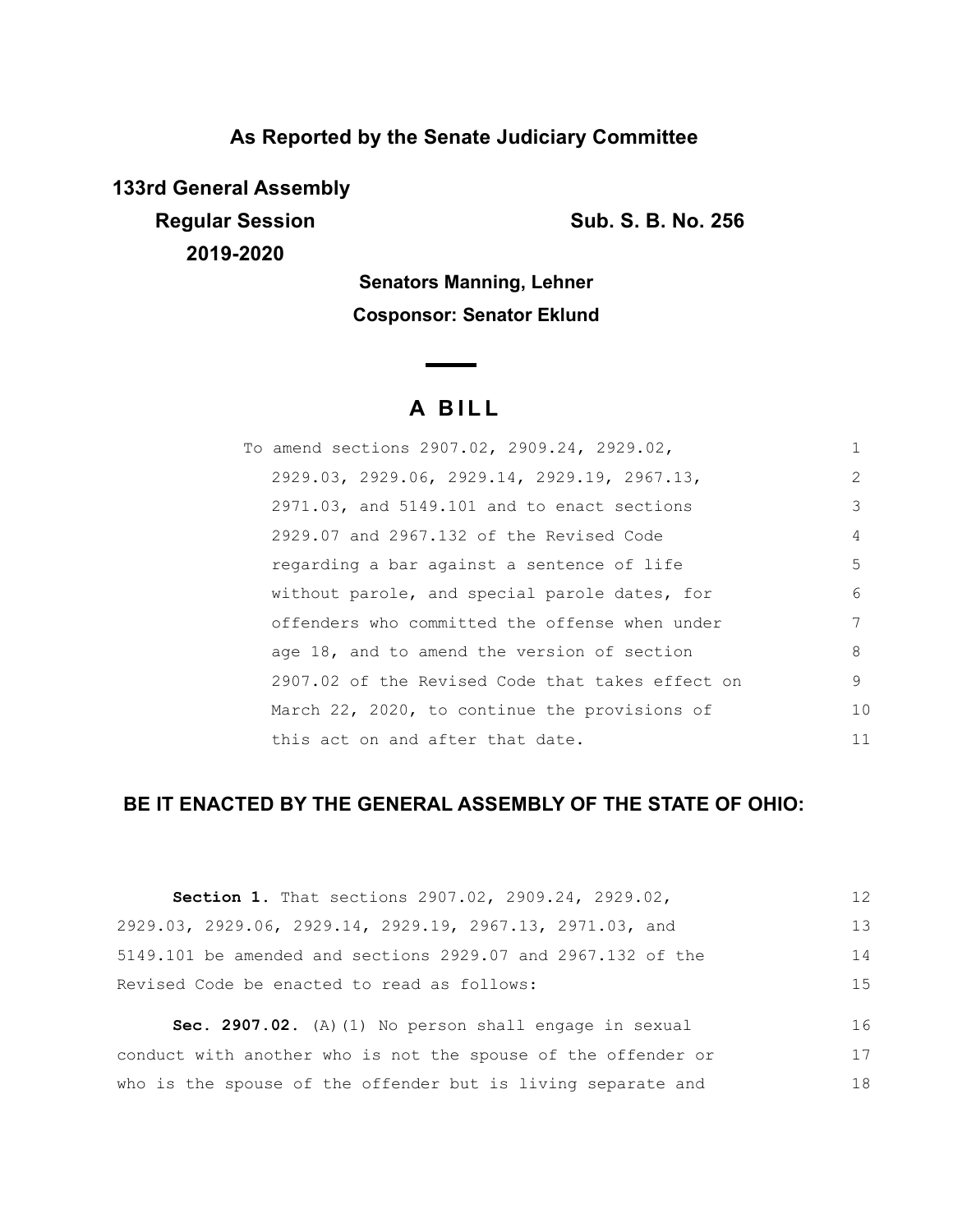#### **Sub. S. B. No. 256 Page 2 As Reported by the Senate Judiciary Committee**

apart from the offender, when any of the following applies: (a) For the purpose of preventing resistance, the offender substantially impairs the other person's judgment or control by administering any drug, intoxicant, or controlled substance to the other person surreptitiously or by force, threat of force, or deception. (b) The other person is less than thirteen years of age, whether or not the offender knows the age of the other person. (c) The other person's ability to resist or consent is substantially impaired because of a mental or physical condition or because of advanced age, and the offender knows or has reasonable cause to believe that the other person's ability to resist or consent is substantially impaired because of a mental or physical condition or because of advanced age. (2) No person shall engage in sexual conduct with another when the offender purposely compels the other person to submit by force or threat of force. (B) Whoever violates this section is guilty of rape, a felony of the first degree. If the offender under division (A) (1)(a) of this section substantially impairs the other person's judgment or control by administering any controlled substance described in section 3719.41 of the Revised Code to the other person surreptitiously or by force, threat of force, or deception, the prison term imposed upon the offender shall be one of the definite prison terms prescribed for a felony of the first degree in division  $(A)$  (1)(b) of section 2929.14 of the 19 20 21 22 23 24 25 26 27 28 29 30 31 32 33 34 35 36 37 38 39 40 41 42 43 44

Revised Code that is not less than five years, except that if the violation is committed on or after-the effective date of this amendment March 22, 2019, the court shall impose as the 45 46 47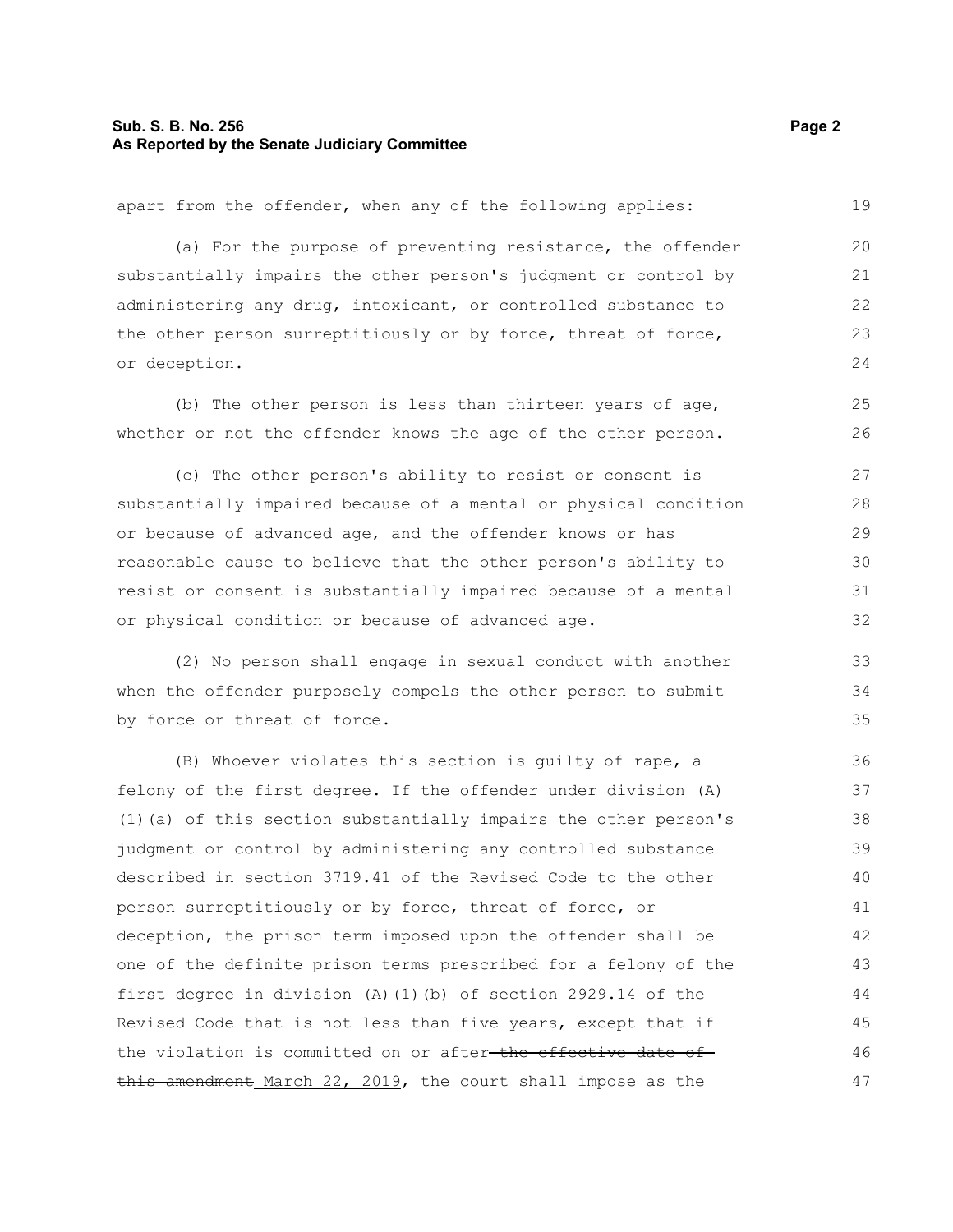#### **Sub. S. B. No. 256 Page 3 As Reported by the Senate Judiciary Committee**

minimum prison term for the offense a mandatory prison term that is one of the minimum terms prescribed for a felony of the first degree in division (A)(1)(a) of section 2929.14 of the Revised Code that is not less than five years. Except as otherwise provided in this division, notwithstanding sections 2929.11 to 2929.14 of the Revised Code, an offender under division (A)(1) (b) of this section shall be sentenced to a prison term or term of life imprisonment pursuant to section 2971.03 of the Revised Code. If an offender is convicted of or pleads guilty to a violation of division  $(A)$   $(1)$   $(b)$  of this section, if the offender was less than sixteen years of age at the time the offender committed the violation of that division, and if the offender during or immediately after the commission of the offense did not cause serious physical harm to the victim, the victim was ten years of age or older at the time of the commission of the violation, and the offender has not previously been convicted of or pleaded guilty to a violation of this section or a substantially similar existing or former law of this state, another state, or the United States, the court shall not sentence the offender to a prison term or term of life imprisonment pursuant to section 2971.03 of the Revised Code, and instead the court shall sentence the offender as otherwise provided in this division. If an offender under division (A)(1) (b) of this section previously has been convicted of or pleaded guilty to violating division (A)(1)(b) of this section or to violating an existing or former law of this state, another state, or the United States that is substantially similar to division (A)(1)(b) of this section, if the offender during or immediately after the commission of the offense caused serious physical harm to the victim, or if the victim under division (A) (1)(b) of this section is less than ten years of age, in lieu of sentencing the offender to a prison term or term of life 48 49 50 51 52 53 54 55 56 57 58 59 60 61 62 63 64 65 66 67 68 69 70 71 72 73 74 75 76 77 78 79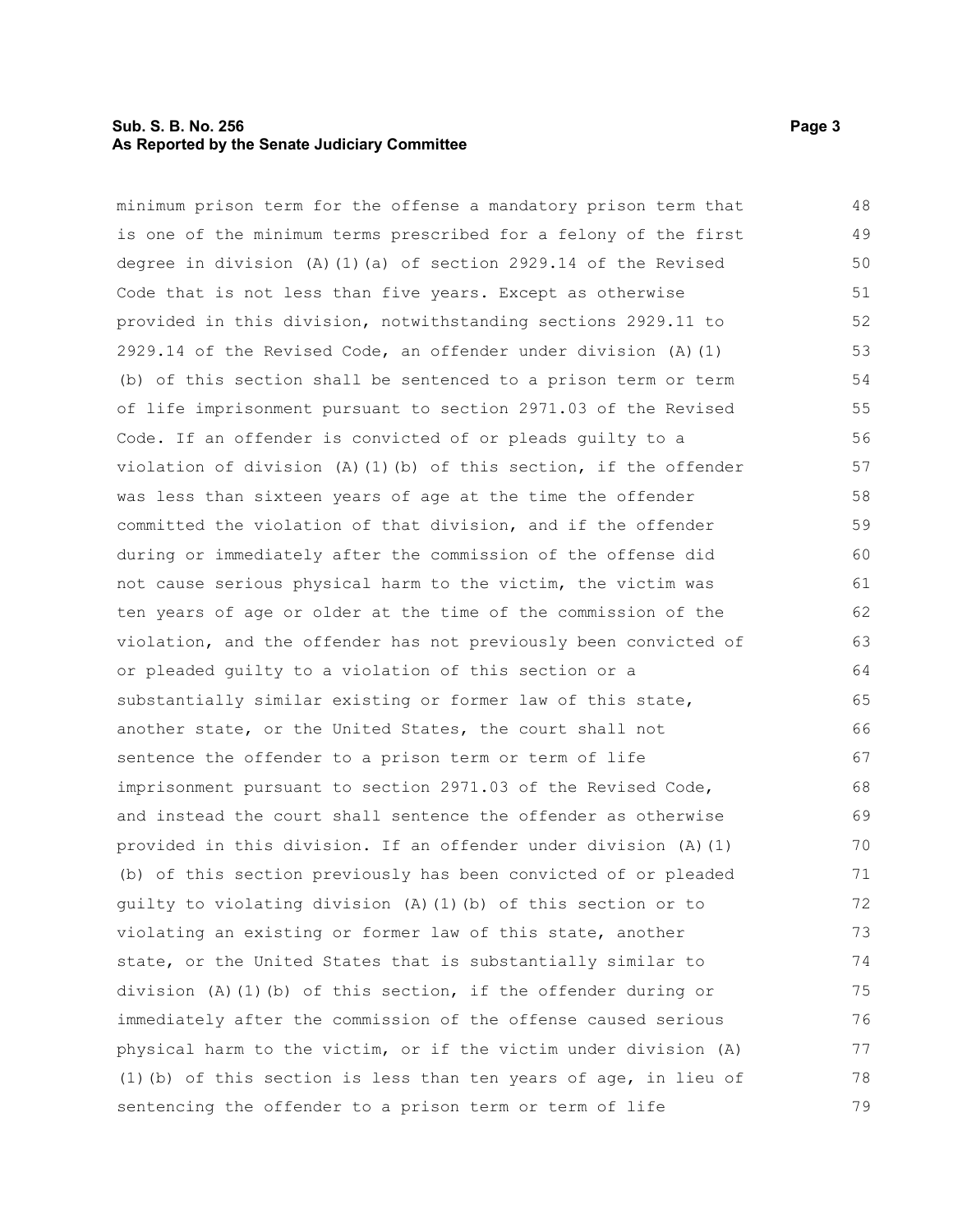#### **Sub. S. B. No. 256 Page 4 As Reported by the Senate Judiciary Committee**

imprisonment pursuant to section 2971.03 of the Revised Code, except as otherwise provided in this division, the court may impose upon the offender a term of life without parole. If the court imposes a term of life without parole pursuant to this division, division (F) of section 2971.03 of the Revised Code applies, and the offender automatically is classified a tier III sex offender/child-victim offender, as described in that division. A court shall not impose a term of life without parole on an offender for rape if the offender was under eighteen years of age at the time of the offense. 80 81 82 83 84 85 86 87 88 89

(C) A victim need not prove physical resistance to the offender in prosecutions under this section.

(D) Evidence of specific instances of the victim's sexual activity, opinion evidence of the victim's sexual activity, and reputation evidence of the victim's sexual activity shall not be admitted under this section unless it involves evidence of the origin of semen, pregnancy, or disease, or the victim's past sexual activity with the offender, and only to the extent that the court finds that the evidence is material to a fact at issue in the case and that its inflammatory or prejudicial nature does not outweigh its probative value.

Evidence of specific instances of the defendant's sexual activity, opinion evidence of the defendant's sexual activity, and reputation evidence of the defendant's sexual activity shall not be admitted under this section unless it involves evidence of the origin of semen, pregnancy, or disease, the defendant's past sexual activity with the victim, or is admissible against the defendant under section 2945.59 of the Revised Code, and only to the extent that the court finds that the evidence is material to a fact at issue in the case and that its 101 102 103 104 105 106 107 108 109

90 91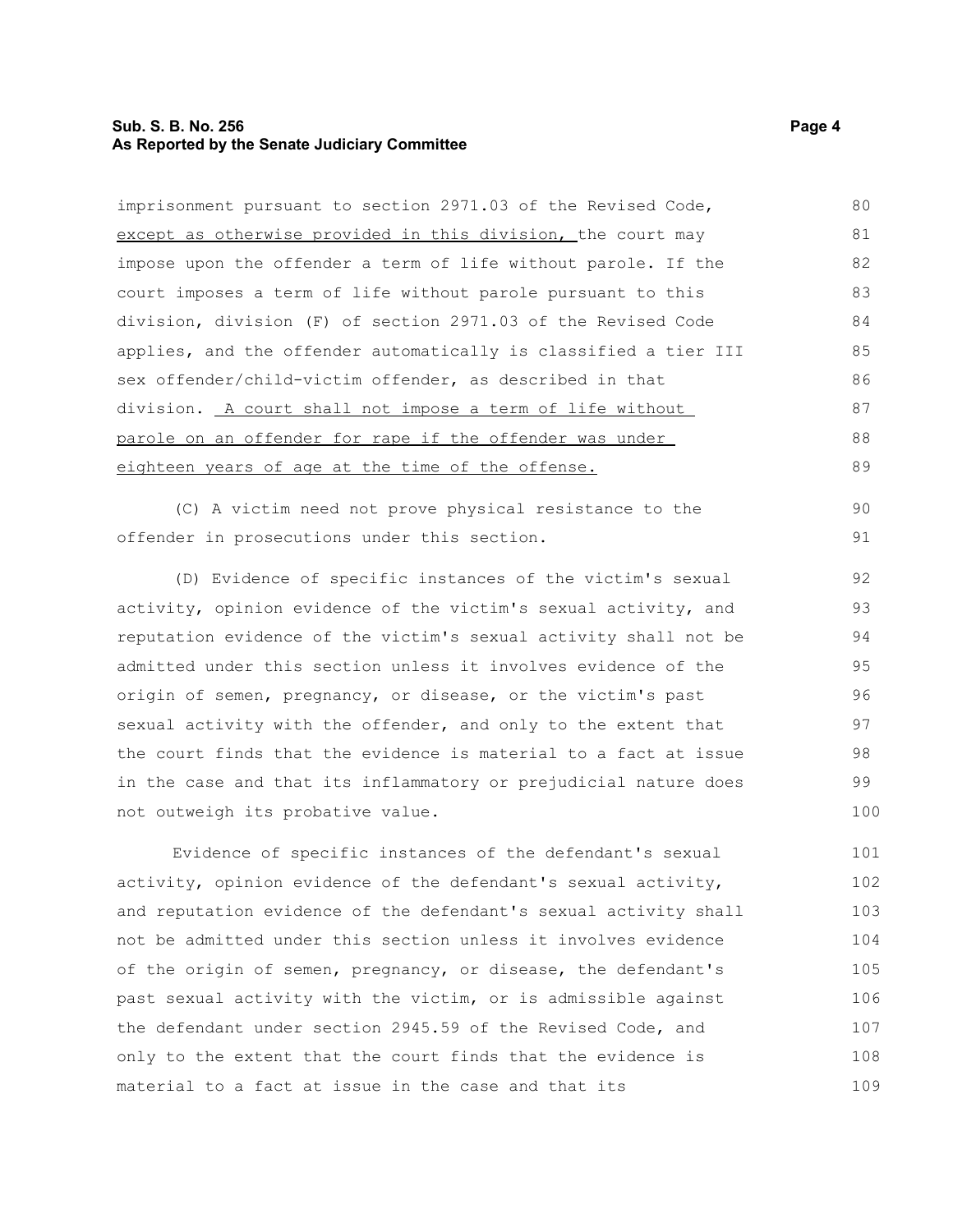# **Sub. S. B. No. 256 Page 5 As Reported by the Senate Judiciary Committee**

| inflammatory or prejudicial nature does not outweigh its         | 110 |
|------------------------------------------------------------------|-----|
| probative value.                                                 | 111 |
| (E) Prior to taking testimony or receiving evidence of any       | 112 |
| sexual activity of the victim or the defendant in a proceeding   | 113 |
| under this section, the court shall resolve the admissibility of | 114 |
| the proposed evidence in a hearing in chambers, which shall be   | 115 |
| held at or before preliminary hearing and not less than three    | 116 |
| days before trial, or for good cause shown during the trial.     | 117 |
| (F) Upon approval by the court, the victim may be                | 118 |
| represented by counsel in any hearing in chambers or other       | 119 |
| proceeding to resolve the admissibility of evidence. If the      | 120 |
| victim is indigent or otherwise is unable to obtain the services | 121 |
| of counsel, the court, upon request, may appoint counsel to      | 122 |
| represent the victim without cost to the victim.                 | 123 |
| (G) It is not a defense to a charge under division (A) (2)       | 124 |
| of this section that the offender and the victim were married or | 125 |
| were cohabiting at the time of the commission of the offense.    | 126 |
| Sec. 2909.24. (A) No person shall commit a specified             | 127 |
| offense with purpose to do any of the following:                 | 128 |
| (1) Intimidate or coerce a civilian population;                  | 129 |
| (2) Influence the policy of any government by intimidation       | 130 |
| or coercion;                                                     | 131 |
| (3) Affect the conduct of any government by the specified        | 132 |
| offense.                                                         | 133 |
| (B) (1) Whoever violates this section is guilty of               | 134 |
| terrorism.                                                       | 135 |
| (2) Except as otherwise provided in divisions (B) (3) and        | 136 |
| (4) of this section, terrorism is an offense one degree higher   | 137 |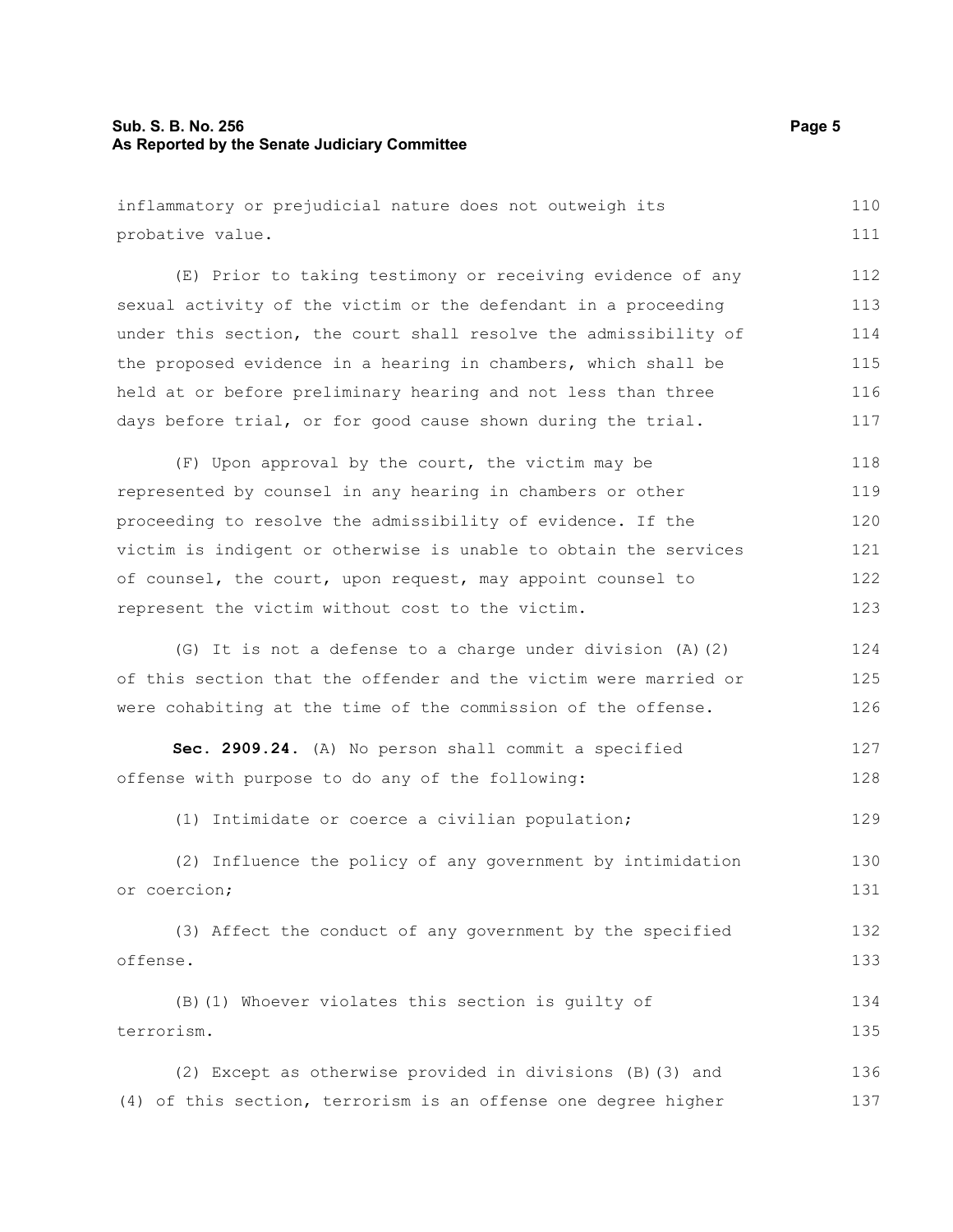than the most serious underlying specified offense the defendant committed.

(3)  $H$ Except as provided in division (B)(6) of this section, if the most serious underlying specified offense the defendant committed is a felony of the first degree or murder, the person shall be sentenced to life imprisonment without parole. 140 141 142 143 144

(4)  $H = Except as provided in division (B) (6) of this$ section, if the most serious underlying specified offense the defendant committed is aggravated murder, the offender shall be sentenced to life imprisonment without parole or death pursuant to sections 2929.02 to 2929.06 of the Revised Code. 145 146 147 148 149

(5) Section 2909.25 of the Revised Code applies regarding an offender who is convicted of or pleads guilty to a violation of this section.

(6) If a person commits a violation of this section, if the most serious underlying specified offense the offender committed is aggravated murder, murder, or a felony of the first degree, and if the offender was under eighteen years of age at the time of the violation, the offender shall not be sentenced to life imprisonment without parole, but instead the offender shall be sentenced to an indefinite prison term of thirty years to life. 153 154 155 156 157 158 159 160

**Sec. 2929.02.** (A) Whoever is convicted of or pleads guilty to aggravated murder in violation of section 2903.01 of the Revised Code shall suffer death or be imprisoned for life, as determined pursuant to sections 2929.022, 2929.03, and 2929.04 of the Revised Code, except that no person who is not found to have been eighteen years of age or older at the time of the 161 162 163 164 165 166

138 139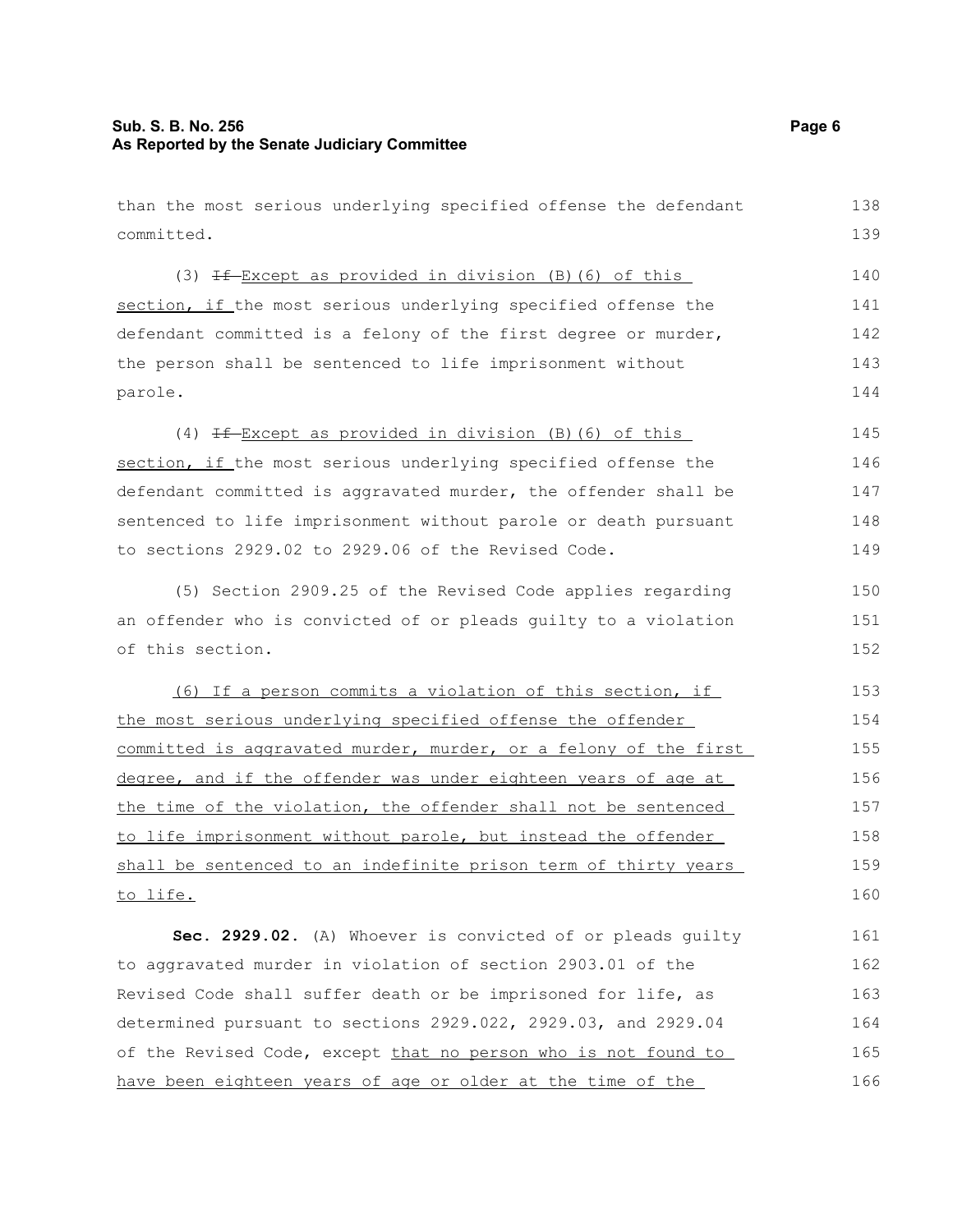#### **Sub. S. B. No. 256 Page 7 As Reported by the Senate Judiciary Committee**

| commission of the offense shall be imprisoned for life without   | 167 |
|------------------------------------------------------------------|-----|
| parole, and that no person who raises the matter of age pursuant | 168 |
| to section 2929.023 of the Revised Code and who is not found to  | 169 |
| have been eighteen years of age or older at the time of the      | 170 |
| commission of the offense shall suffer death. In addition, the   | 171 |
| offender may be fined an amount fixed by the court, but not more | 172 |
| than twenty-five thousand dollars.                               | 173 |
|                                                                  |     |

(B)(1) Except as otherwise provided in division (B)(2) or (3) of this section, whoever is convicted of or pleads guilty to murder in violation of section 2903.02 of the Revised Code shall be imprisoned for an indefinite term of fifteen years to life. 174 175 176 177

(2) Except as otherwise provided in division (B)(3) of this section, if a person is convicted of or pleads guilty to murder in violation of section 2903.02 of the Revised Code, the victim of the offense was less than thirteen years of age, and the offender also is convicted of or pleads guilty to a sexual motivation specification that was included in the indictment, count in the indictment, or information charging the offense, the court shall impose an indefinite prison term of thirty years to life pursuant to division (B)(3) of section 2971.03 of the Revised Code. 178 179 180 181 182 183 184 185 186 187

(3)  $If-Except as otherwise provided in this division, if a$ person is convicted of or pleads guilty to murder in violation of section 2903.02 of the Revised Code and also is convicted of or pleads guilty to a sexual motivation specification and a sexually violent predator specification that were included in the indictment, count in the indictment, or information that charged the murder, the court shall impose upon the offender a term of life imprisonment without parole that shall be served pursuant to section 2971.03 of the Revised Code. If the offender 188 189 190 191 192 193 194 195 196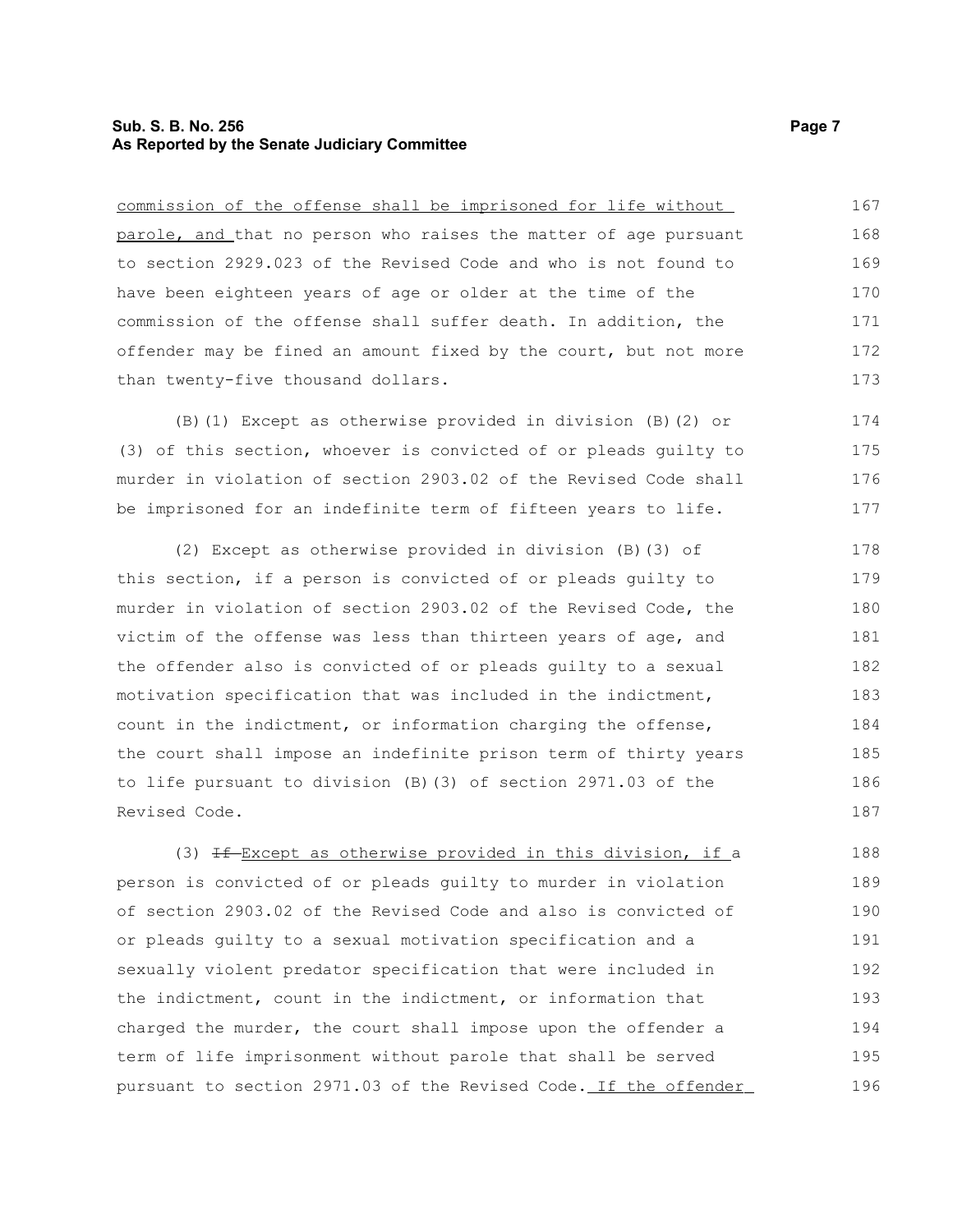was under eighteen years of age at the time of the offense, the court shall impose an indefinite prison term of thirty years to life. 197 198 199

(4) In addition, the offender may be fined an amount fixed by the court, but not more than fifteen thousand dollars. 200 201

(C) If an offender receives or received a sentence of life imprisonment without parole, a sentence of life imprisonment, a definite sentence, or a sentence to an indefinite prison term under this chapter for an aggravated murder or murder that was committed when the offender was under eighteen years of age, the offender's parole eligibility shall be determined under section 2967.132 of the Revised Code. 202 203 204 205 206 207 208

(D) The court shall not impose a fine or fines for aggravated murder or murder which, in the aggregate and to the extent not suspended by the court, exceeds the amount which the offender is or will be able to pay by the method and within the time allowed without undue hardship to the offender or to the dependents of the offender, or will prevent the offender from making reparation for the victim's wrongful death. 209 210 211 212 213 214 215

 $(D)$  (1)(E)(1) In addition to any other sanctions imposed for a violation of section 2903.01 or 2903.02 of the Revised Code, if the offender used a motor vehicle as the means to commit the violation, the court shall impose upon the offender a class two suspension of the offender's driver's license, commercial driver's license, temporary instruction permit, probationary license, or nonresident operating privilege as specified in division (A)(2) of section 4510.02 of the Revised Code. 216 217 218 219 220 221 222 223 224

(2) As used in division  $(D)$  (E) of this section, "motor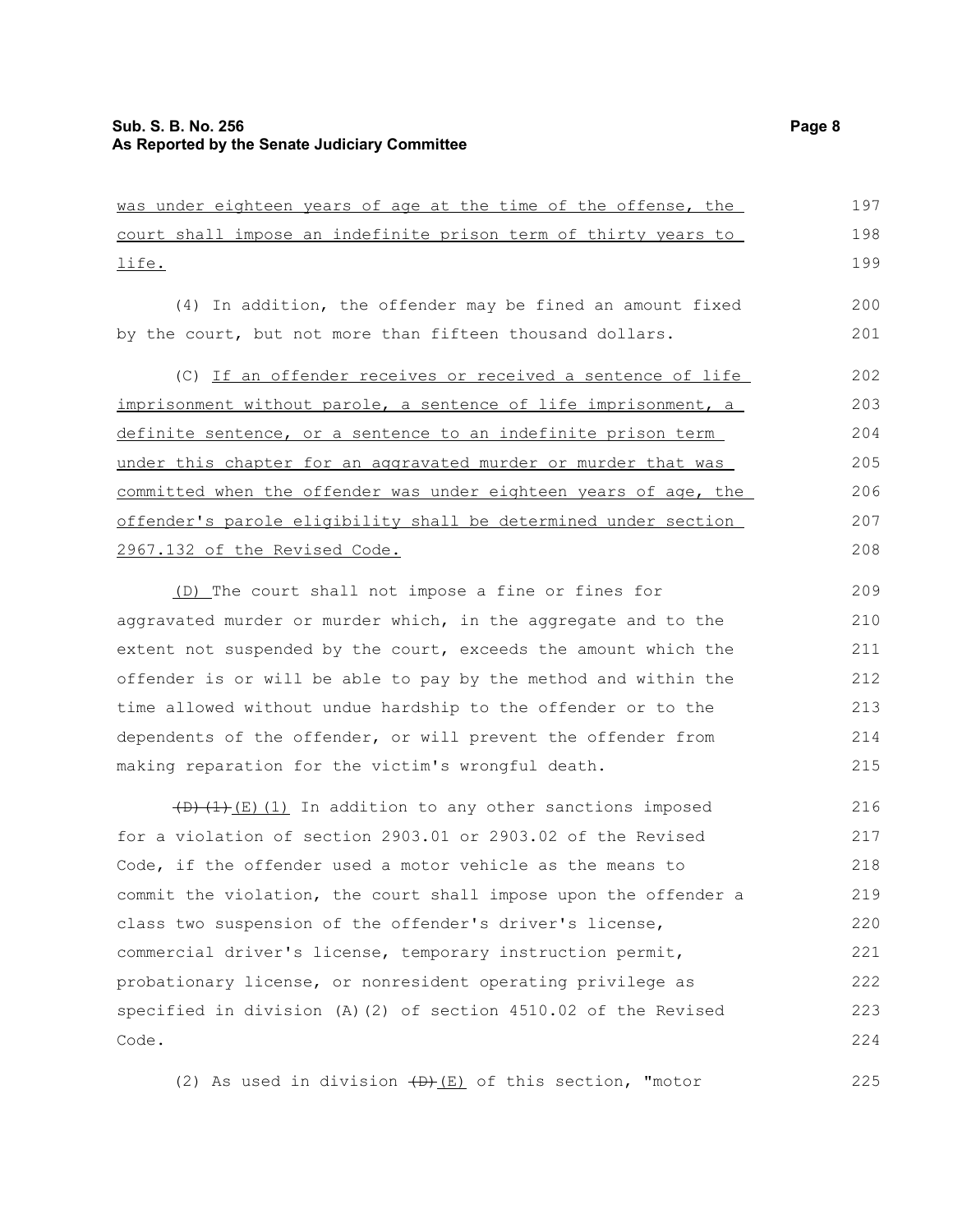# **Sub. S. B. No. 256 Page 9 As Reported by the Senate Judiciary Committee**

| vehicle" has the same meaning as in section 4501.01 of the       | 226 |
|------------------------------------------------------------------|-----|
| Revised Code.                                                    | 227 |
| Sec. 2929.03. (A) If the indictment or count in the              | 228 |
| indictment charging aggravated murder does not contain one or    | 229 |
| more specifications of aggravating circumstances listed in       | 230 |
| division (A) of section 2929.04 of the Revised Code, then,       | 231 |
| following a verdict of guilty of the charge of aggravated        | 232 |
| murder, the trial court shall impose sentence on the offender as | 233 |
| follows:                                                         | 234 |
| (1) Except as provided in division (A) (2) $or$ (H) of this      | 235 |
| section, the trial court shall impose one of the following       | 236 |
| sentences on the offender:                                       | 237 |
| (a) Life imprisonment without parole;                            | 238 |
| (b) Subject to division (A) $(1)$ (e) of this section, life      | 239 |
| imprisonment with parole eligibility after serving twenty years  | 240 |
| of imprisonment;                                                 | 241 |
| (c) Subject to division (A) (1) (e) of this section, life        | 242 |
| imprisonment with parole eligibility after serving twenty-five   | 243 |
| full years of imprisonment;                                      | 244 |
| (d) Subject to division $(A)$ $(1)$ $(e)$ of this section, life  | 245 |
| imprisonment with parole eligibility after serving thirty full   | 246 |
| years of imprisonment;                                           | 247 |
| (e) If the victim of the aggravated murder was less than         | 248 |
| thirteen years of age, the offender also is convicted of or      | 249 |
| pleads quilty to a sexual motivation specification that was      | 250 |
| included in the indictment, count in the indictment, or          | 251 |
| information charging the offense, and the trial court does not   | 252 |
| impose a sentence of life imprisonment without parole on the     | 253 |
| offender pursuant to division (A) (1) (a) of this section, the   | 254 |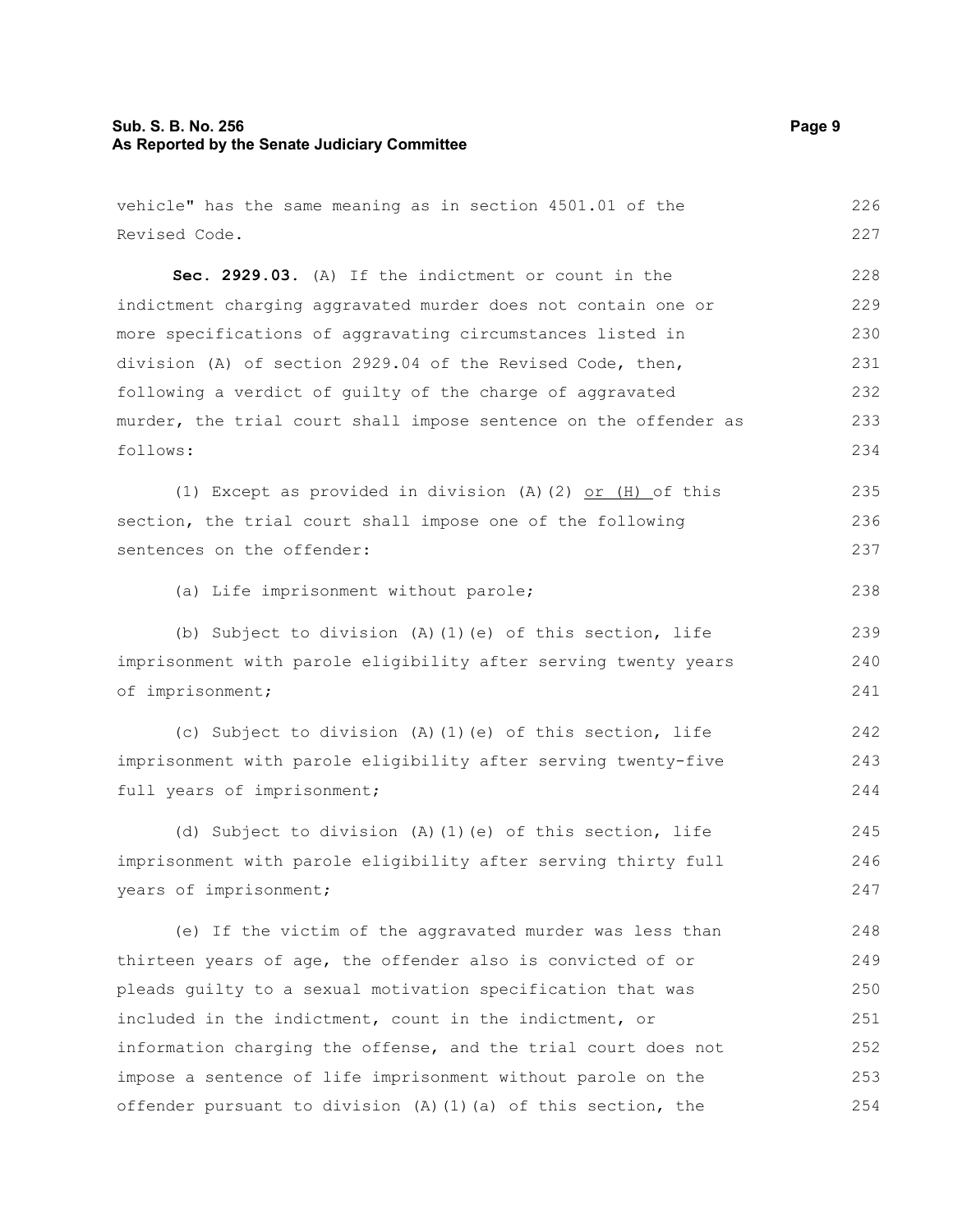#### **Sub. S. B. No. 256 Page 10 As Reported by the Senate Judiciary Committee**

trial court shall sentence the offender pursuant to division (B) (3) of section 2971.03 of the Revised Code to an indefinite term consisting of a minimum term of thirty years and a maximum term of life imprisonment that shall be served pursuant to that section. 255 256 257 258 259

(2) If the offender also is convicted of or pleads guilty to a sexual motivation specification and a sexually violent predator specification that are included in the indictment, count in the indictment, or information that charged the aggravated murder, except as provided in division (H) of this section, the trial court shall impose upon the offender a sentence of life imprisonment without parole that shall be served pursuant to section 2971.03 of the Revised Code. 260 261 262 263 264 265 266 267

(B) If the indictment or count in the indictment charging aggravated murder contains one or more specifications of aggravating circumstances listed in division (A) of section 2929.04 of the Revised Code, the verdict shall separately state whether the accused is found guilty or not guilty of the principal charge and, if guilty of the principal charge, whether the offender was eighteen years of age or older at the time of the commission of the offense, if the matter of age was raised by the offender pursuant to section 2929.023 of the Revised Code, and whether the offender is guilty or not guilty of each specification. The jury shall be instructed on its duties in this regard. The instruction to the jury shall include an instruction that a specification shall be proved beyond a reasonable doubt in order to support a guilty verdict on the specification, but the instruction shall not mention the penalty that may be the consequence of a guilty or not guilty verdict on any charge or specification. 268 269 270 271 272 273 274 275 276 277 278 279 280 281 282 283 284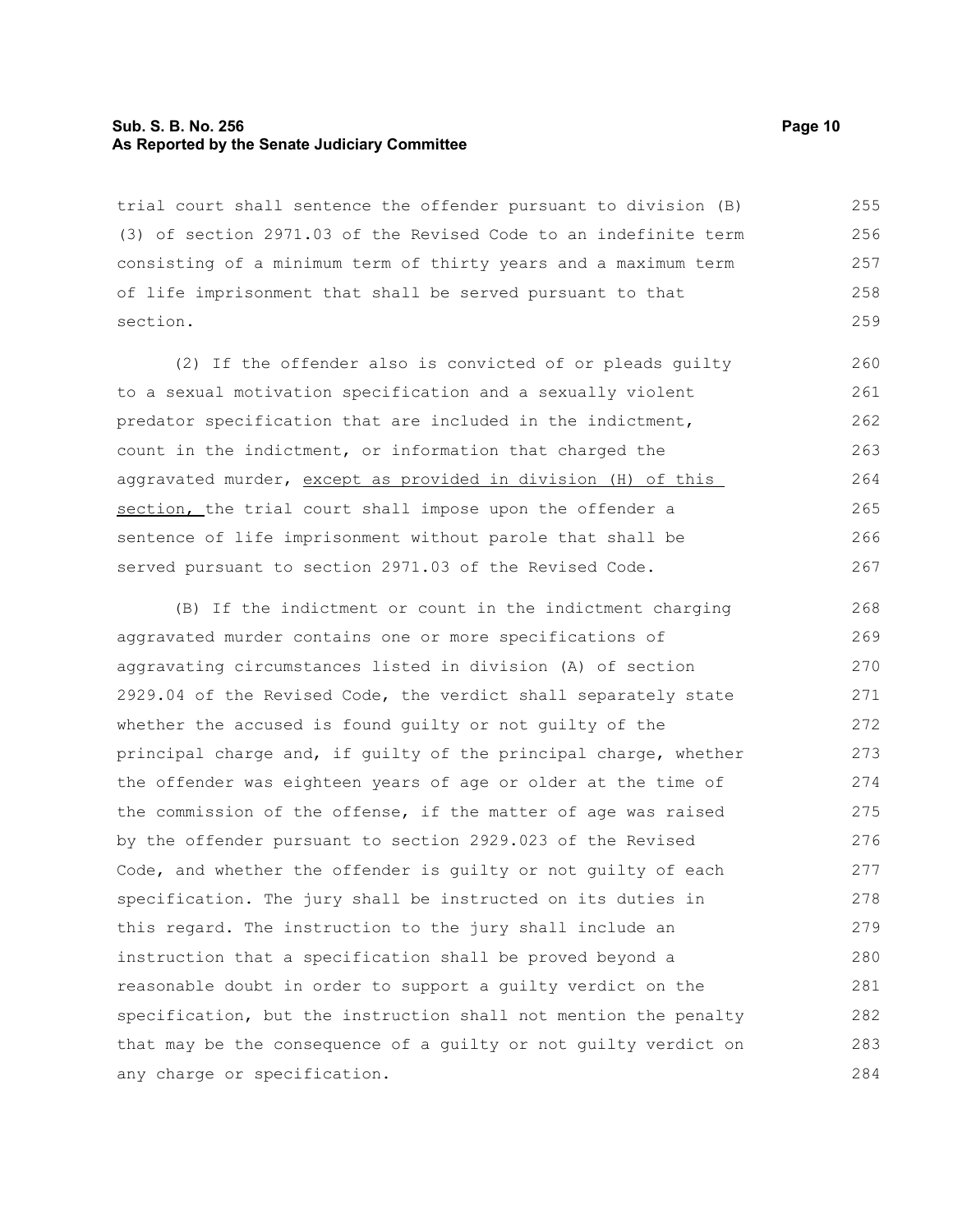#### **Sub. S. B. No. 256 Page 11 As Reported by the Senate Judiciary Committee**

(C)(1) If the indictment or count in the indictment charging aggravated murder contains one or more specifications of aggravating circumstances listed in division (A) of section 2929.04 of the Revised Code, then, following a verdict of guilty of the charge but not guilty of each of the specifications, and regardless of whether the offender raised the matter of age pursuant to section 2929.023 of the Revised Code, the trial court shall impose sentence on the offender as follows: (a) Except as provided in division (C)(1)(b) or  $(H)$  of this section, the trial court shall impose one of the following sentences on the offender: (i) Life imprisonment without parole; (ii) Subject to division (C)(1)(a)(v) of this section, life imprisonment with parole eligibility after serving twenty years of imprisonment; (iii) Subject to division (C)(1)(a)(v) of this section, life imprisonment with parole eligibility after serving twentyfive full years of imprisonment; (iv) Subject to division (C)(1)(a)(v) of this section, life imprisonment with parole eligibility after serving thirty full years of imprisonment; (v) If the victim of the aggravated murder was less than thirteen years of age, the offender also is convicted of or pleads guilty to a sexual motivation specification that was included in the indictment, count in the indictment, or information charging the offense, and the trial court does not impose a sentence of life imprisonment without parole on the offender pursuant to division  $(C)$  (1)(a)(i) of this section, the trial court shall sentence the offender pursuant to division (B) 285 286 287 288 289 290 291 292 293 294 295 296 297 298 299 300 301 302 303 304 305 306 307 308 309 310 311 312 313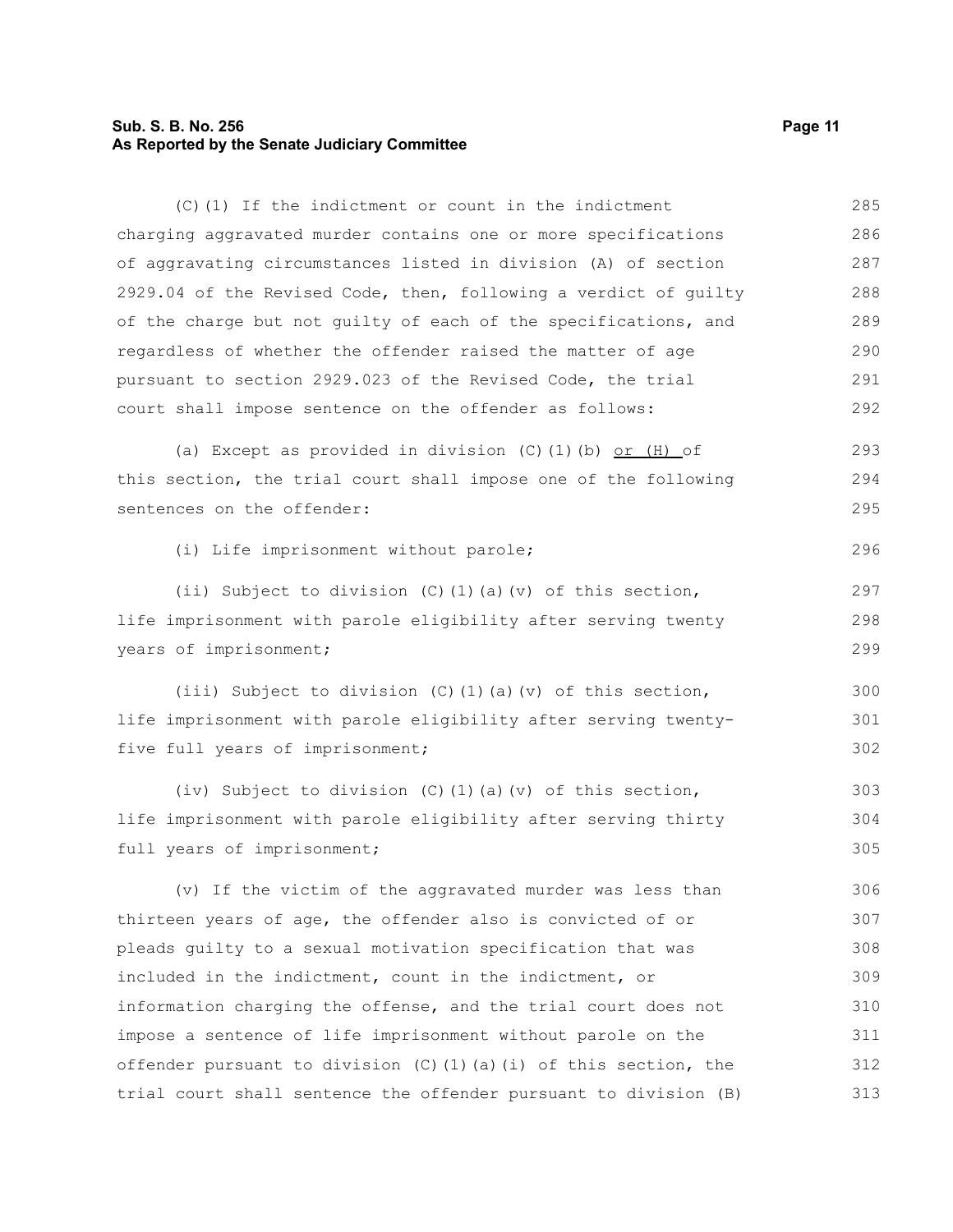#### **Sub. S. B. No. 256 Page 12 As Reported by the Senate Judiciary Committee**

(3) of section 2971.03 of the Revised Code to an indefinite term consisting of a minimum term of thirty years and a maximum term of life imprisonment. 314 315 316

(b) If the offender also is convicted of or pleads guilty to a sexual motivation specification and a sexually violent predator specification that are included in the indictment, count in the indictment, or information that charged the aggravated murder, except as provided in division (H) of this section, the trial court shall impose upon the offender a sentence of life imprisonment without parole that shall be served pursuant to section 2971.03 of the Revised Code. 317 318 319 320 321 322 323 324

(2)(a) If the indictment or count in the indictment contains one or more specifications of aggravating circumstances listed in division (A) of section 2929.04 of the Revised Code and if the offender is found guilty of both the charge and one or more of the specifications, the penalty to be imposed on the offender shall be one of the following:

(i) Except as provided in division (C)(2)(a)(ii)  $-6f$ <sub>1</sub> (C)  $(2)$  (a)(iii), or (H) of this section, the penalty to be imposed on the offender shall be death, life imprisonment without parole, life imprisonment with parole eligibility after serving twenty-five full years of imprisonment, or life imprisonment with parole eligibility after serving thirty full years of imprisonment. 331 332 333 334 335 336 337

(ii) Except as provided in division (C)(2)(a)(iii) or  $(H)$ of this section, if the victim of the aggravated murder was less than thirteen years of age, the offender also is convicted of or pleads guilty to a sexual motivation specification that was included in the indictment, count in the indictment, or information charging the offense, and the trial court does not 338 339 340 341 342 343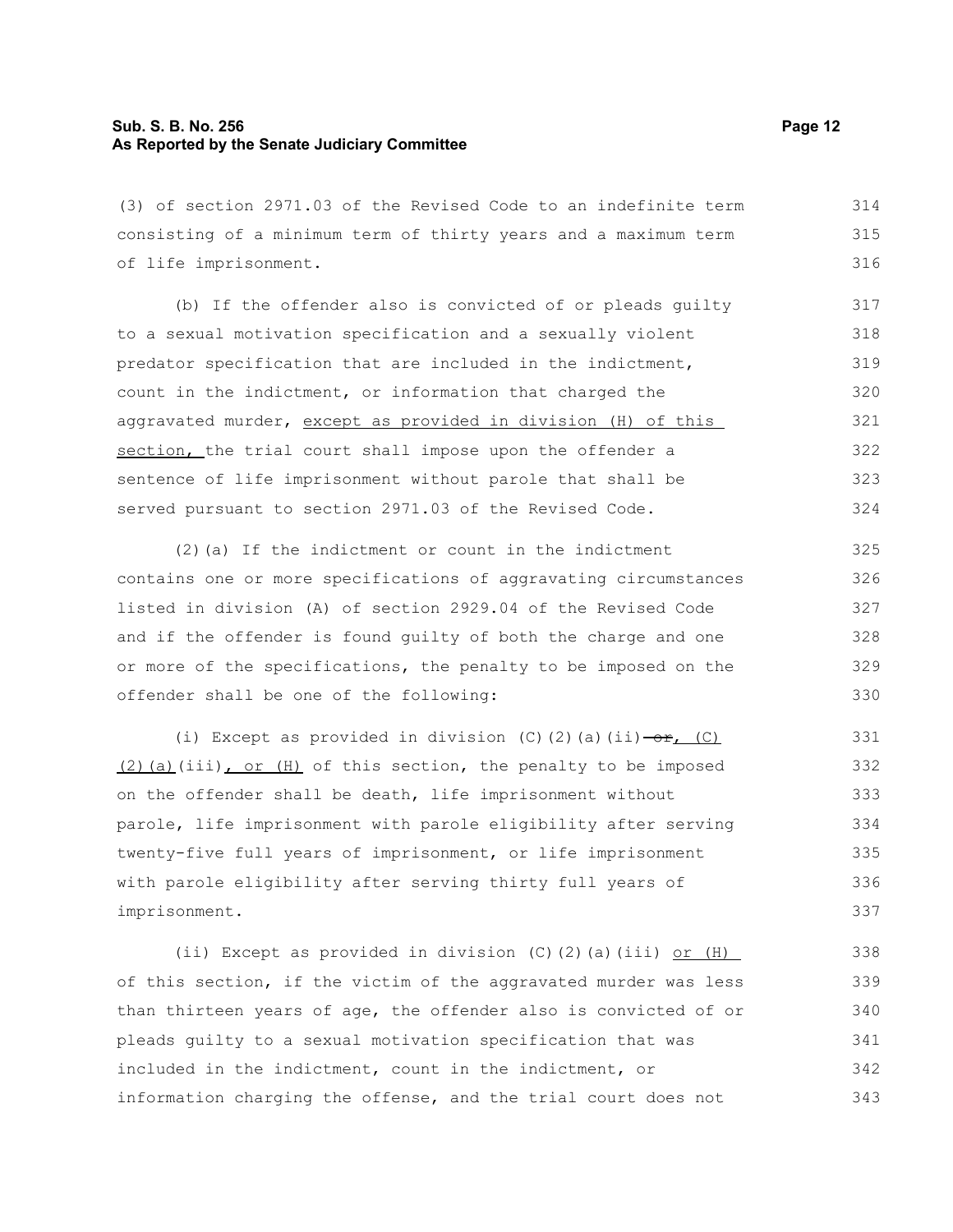#### **Sub. S. B. No. 256 Page 13 As Reported by the Senate Judiciary Committee**

impose a sentence of death or life imprisonment without parole on the offender pursuant to division  $(C)$   $(2)$   $(a)$   $(i)$  of this section, the penalty to be imposed on the offender shall be an indefinite term consisting of a minimum term of thirty years and a maximum term of life imprisonment that shall be imposed pursuant to division (B)(3) of section 2971.03 of the Revised Code and served pursuant to that section. 344 345 346 347 348 349 350

(iii) If the offender also is convicted of or pleads guilty to a sexual motivation specification and a sexually violent predator specification that are included in the indictment, count in the indictment, or information that charged the aggravated murder, except as provided in division (H) of this section, the penalty to be imposed on the offender shall be death or life imprisonment without parole that shall be served pursuant to section 2971.03 of the Revised Code. 351 352 353 354 355 356 357 358

(b) A penalty imposed pursuant to division (C)(2)(a)(i), (ii), or (iii) of this section shall be determined pursuant to divisions (D) and (E) of this section and shall be determined by one of the following:

(i) By the panel of three judges that tried the offender upon the offender's waiver of the right to trial by jury; 363 364

(ii) By the trial jury and the trial judge, if the offender was tried by jury. 365 366

(D)(1) Death may not be imposed as a penalty for aggravated murder if the offender raised the matter of age at trial pursuant to section 2929.023 of the Revised Code and was not found at trial to have been eighteen years of age or older at the time of the commission of the offense. When death may be imposed as a penalty for aggravated murder, the court shall 367 368 369 370 371 372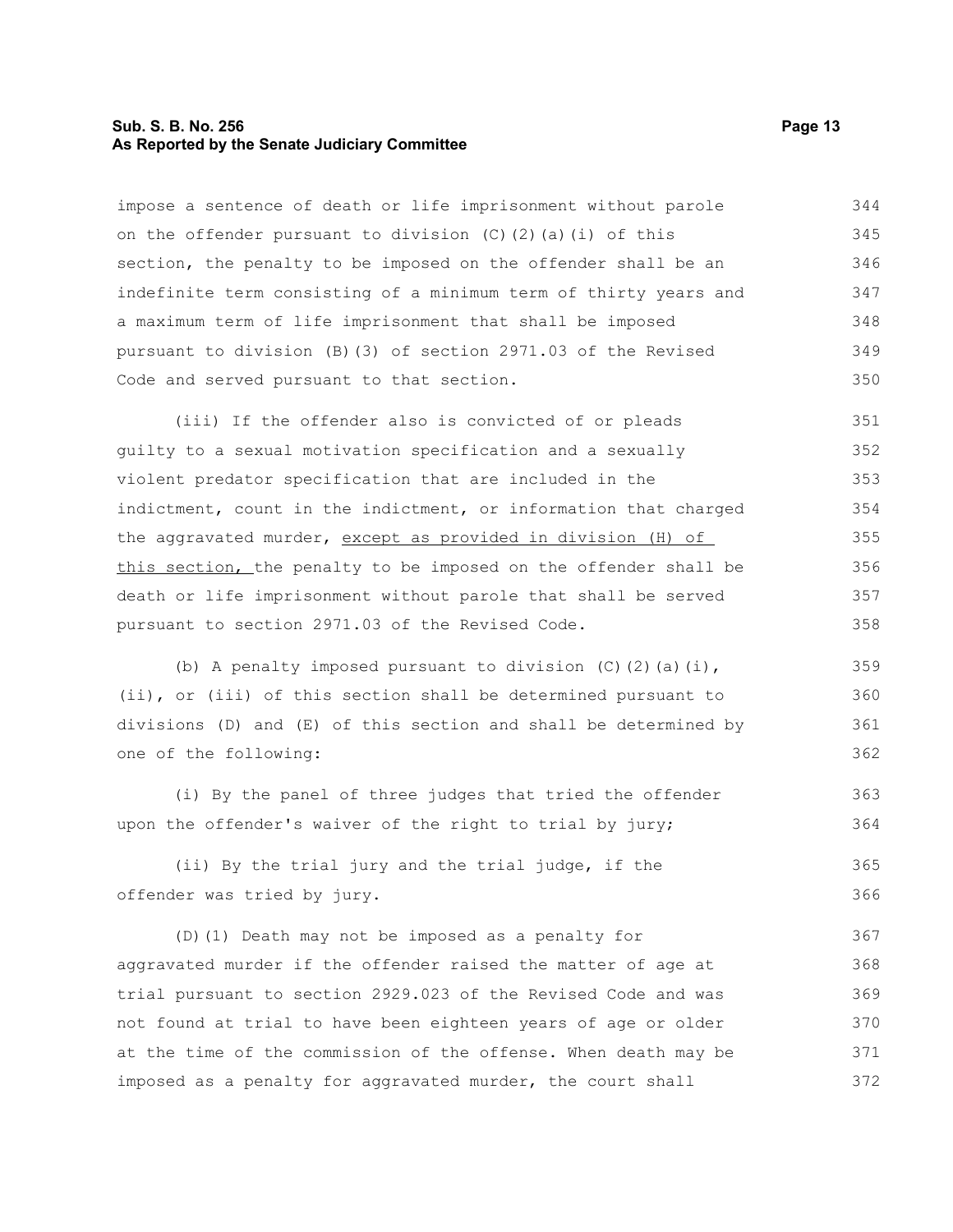#### **Sub. S. B. No. 256 Page 14 As Reported by the Senate Judiciary Committee**

proceed under this division. When death may be imposed as a penalty, the court, upon the request of the defendant, shall require a pre-sentence investigation to be made and, upon the request of the defendant, shall require a mental examination to be made, and shall require reports of the investigation and of any mental examination submitted to the court, pursuant to section 2947.06 of the Revised Code. No statement made or information provided by a defendant in a mental examination or proceeding conducted pursuant to this division shall be disclosed to any person, except as provided in this division, or be used in evidence against the defendant on the issue of guilt in any retrial. A pre-sentence investigation or mental examination shall not be made except upon request of the defendant. Copies of any reports prepared under this division shall be furnished to the court, to the trial jury if the offender was tried by a jury, to the prosecutor, and to the offender or the offender's counsel for use under this division. The court, and the trial jury if the offender was tried by a jury, shall consider any report prepared pursuant to this division and furnished to it and any evidence raised at trial that is relevant to the aggravating circumstances the offender was found guilty of committing or to any factors in mitigation of the imposition of the sentence of death, shall hear testimony and other evidence that is relevant to the nature and circumstances of the aggravating circumstances the offender was found guilty of committing, the mitigating factors set forth in division (B) of section 2929.04 of the Revised Code, and any other factors in mitigation of the imposition of the sentence of death, and shall hear the statement, if any, of the offender, and the arguments, if any, of counsel for the defense and prosecution, that are relevant to the penalty that should be imposed on the offender. The defendant shall be given great 373 374 375 376 377 378 379 380 381 382 383 384 385 386 387 388 389 390 391 392 393 394 395 396 397 398 399 400 401 402 403 404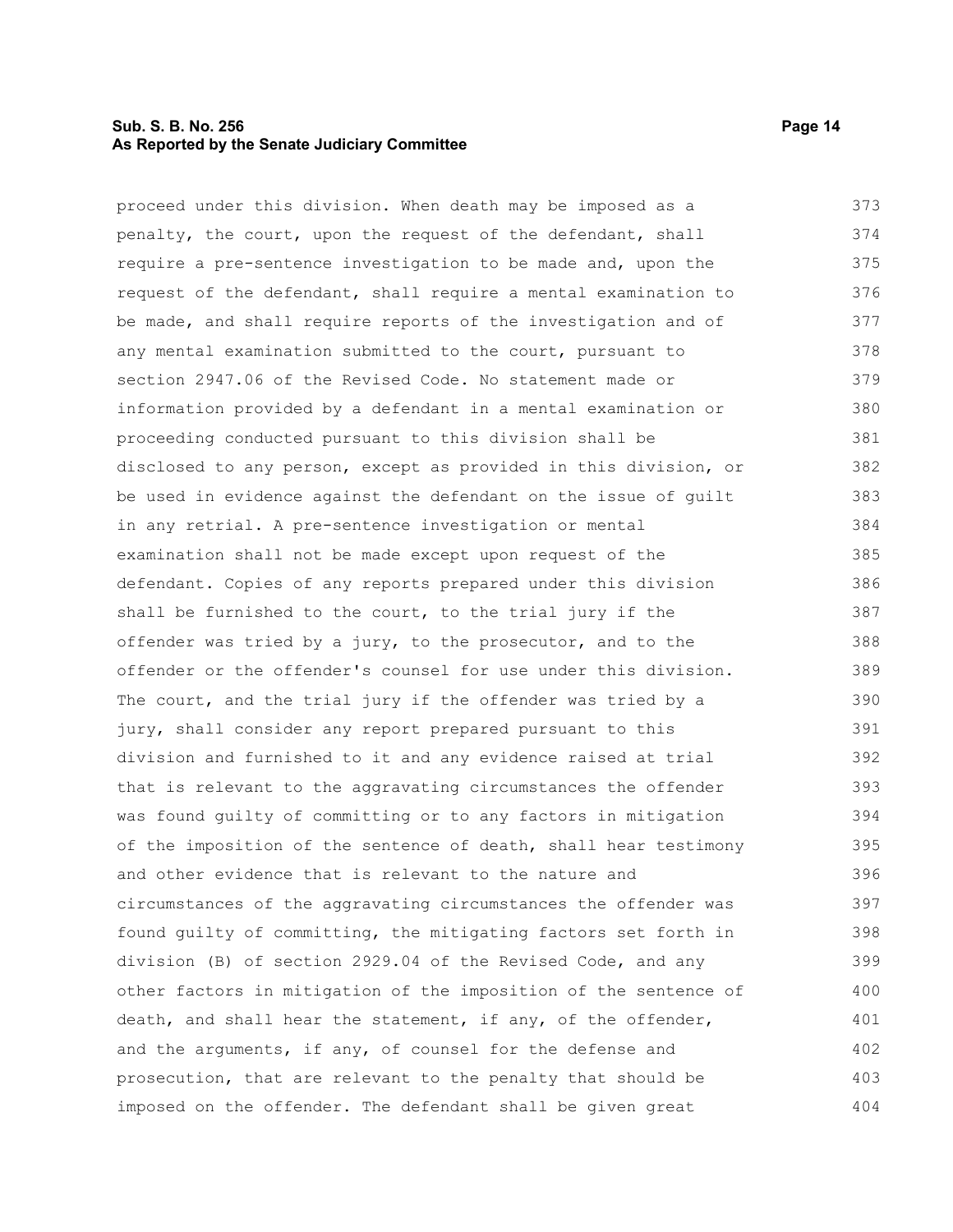#### **Sub. S. B. No. 256 Page 15 As Reported by the Senate Judiciary Committee**

latitude in the presentation of evidence of the mitigating factors set forth in division (B) of section 2929.04 of the Revised Code and of any other factors in mitigation of the imposition of the sentence of death. If the offender chooses to make a statement, the offender is subject to cross-examination only if the offender consents to make the statement under oath or affirmation. 405 406 407 408 409 410 411

The defendant shall have the burden of going forward with the evidence of any factors in mitigation of the imposition of the sentence of death. The prosecution shall have the burden of proving, by proof beyond a reasonable doubt, that the aggravating circumstances the defendant was found guilty of committing are sufficient to outweigh the factors in mitigation of the imposition of the sentence of death. 412 413 414 415 416 417 418

(2) Upon consideration of the relevant evidence raised at trial, the testimony, other evidence, statement of the offender, arguments of counsel, and, if applicable, the reports submitted pursuant to division (D)(1) of this section, the trial jury, if the offender was tried by a jury, shall determine whether the aggravating circumstances the offender was found guilty of committing are sufficient to outweigh the mitigating factors present in the case. If the trial jury unanimously finds, by proof beyond a reasonable doubt, that the aggravating circumstances the offender was found guilty of committing outweigh the mitigating factors, the trial jury shall recommend to the court that the sentence of death be imposed on the offender. Absent such a finding, the jury shall recommend that the offender be sentenced to one of the following: 419 420 421 422 423 424 425 426 427 428 429 430 431 432

(a) Except as provided in division (D)(2)(b)  $-6$   $\frac{F}{(D)(2)}$ (c), or (H) of this section, to life imprisonment without 433 434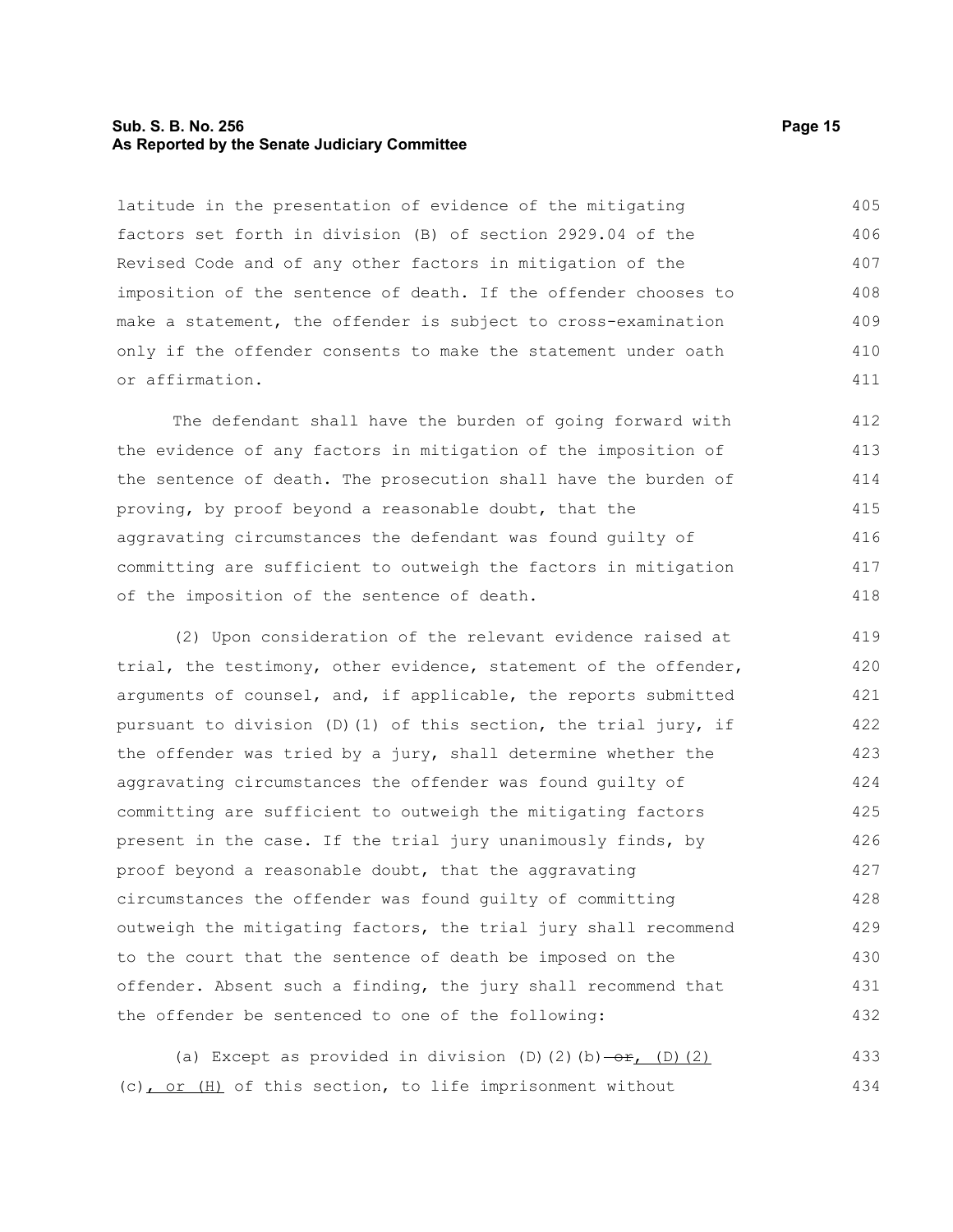#### **Sub. S. B. No. 256 Page 16 As Reported by the Senate Judiciary Committee**

parole, life imprisonment with parole eligibility after serving twenty-five full years of imprisonment, or life imprisonment with parole eligibility after serving thirty full years of imprisonment; 435 436 437 438

(b) Except as provided in division (D)(2)(c)  $or$  (H) of this section, if the victim of the aggravated murder was less than thirteen years of age, the offender also is convicted of or pleads guilty to a sexual motivation specification that was included in the indictment, count in the indictment, or information charging the offense, and the jury does not recommend a sentence of life imprisonment without parole pursuant to division (D)(2)(a) of this section, to an indefinite term consisting of a minimum term of thirty years and a maximum term of life imprisonment to be imposed pursuant to division (B) (3) of section 2971.03 of the Revised Code and served pursuant to that section. 439 440 441 442 443 444 445 446 447 448 449 450

(c) If the offender also is convicted of or pleads guilty to a sexual motivation specification and a sexually violent predator specification that are included in the indictment, count in the indictment, or information that charged the aggravated murder, except as provided in division (H) of this section, to life imprisonment without parole. 451 452 453 454 455 456

If the trial jury recommends that the offender be sentenced to life imprisonment without parole, life imprisonment with parole eligibility after serving twenty-five full years of imprisonment, life imprisonment with parole eligibility after serving thirty full years of imprisonment, or an indefinite term consisting of a minimum term of thirty years and a maximum term of life imprisonment to be imposed pursuant to division (B)(3) of section 2971.03 of the Revised Code, except as provided in 457 458 459 460 461 462 463 464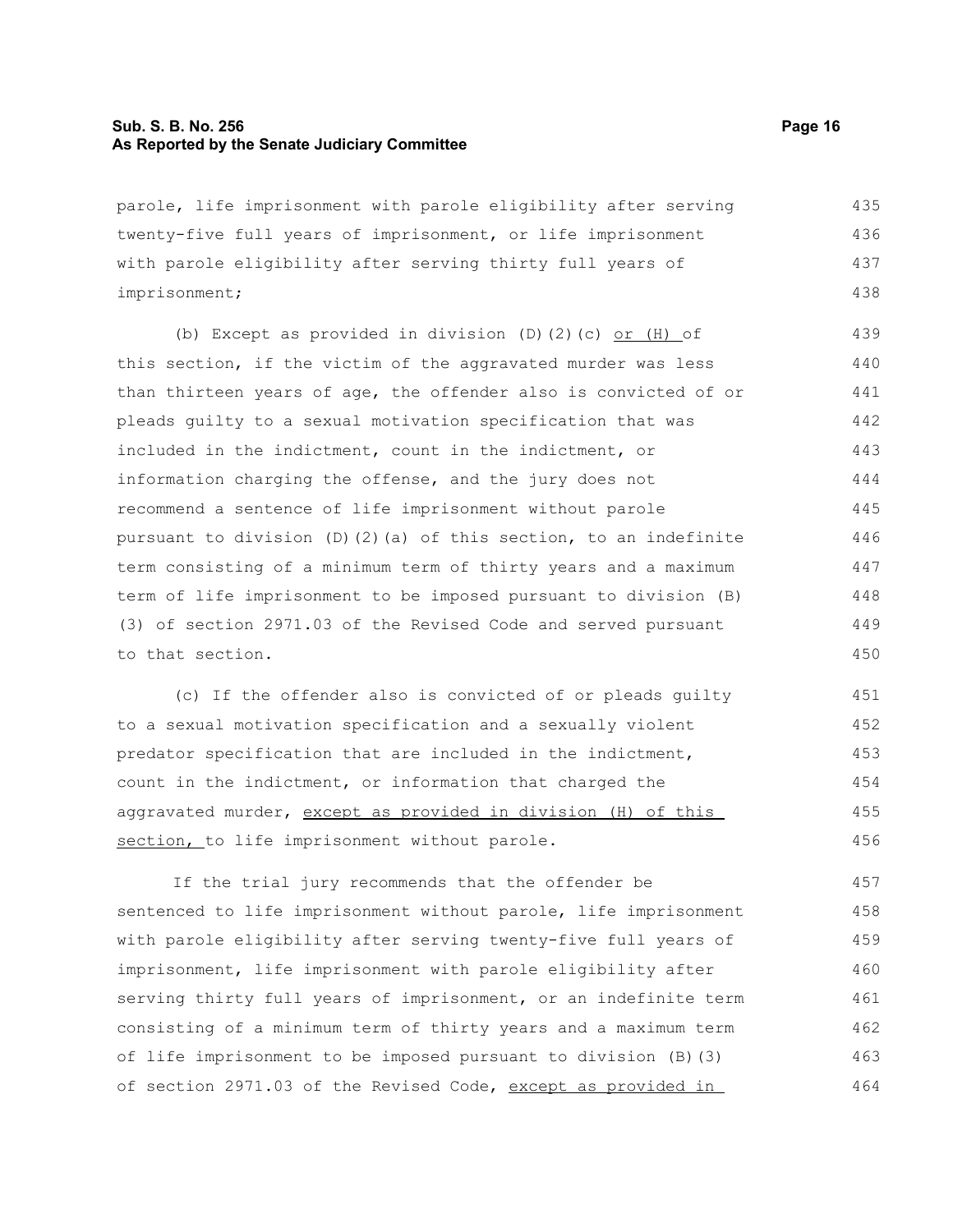#### **Sub. S. B. No. 256 Page 17 As Reported by the Senate Judiciary Committee**

division (H) of this section, the court shall impose the sentence recommended by the jury upon the offender. If the sentence is an indefinite term consisting of a minimum term of thirty years and a maximum term of life imprisonment imposed as described in division  $(D)(2)(b)$  of this section or a sentence of life imprisonment without parole imposed under division (D)(2) (c) of this section, the sentence shall be served pursuant to section 2971.03 of the Revised Code. If the trial jury recommends that the sentence of death be imposed upon the offender, the court shall proceed to impose sentence pursuant to division (D)(3) of this section. (3) Upon consideration of the relevant evidence raised at trial, the testimony, other evidence, statement of the offender, arguments of counsel, and, if applicable, the reports submitted to the court pursuant to division (D)(1) of this section, if, after receiving pursuant to division (D)(2) of this section the trial jury's recommendation that the sentence of death be imposed, the court finds, by proof beyond a reasonable doubt, or if the panel of three judges unanimously finds, by proof beyond a reasonable doubt, that the aggravating circumstances the offender was found guilty of committing outweigh the mitigating factors, it shall impose sentence of death on the offender. Absent such a finding by the court or panel, the court or the panel shall impose one of the following sentences on the offender: (a) Except as provided in division (D)(3)(b)  $or$  (H) of this section, one of the following: (i) Life imprisonment without parole; (ii) Subject to division (D)(3)(a)(iv) of this section, life imprisonment with parole eligibility after serving twenty-465 466 467 468 469 470 471 472 473 474 475 476 477 478 479 480 481 482 483 484 485 486 487 488 489 490 491 492 493 494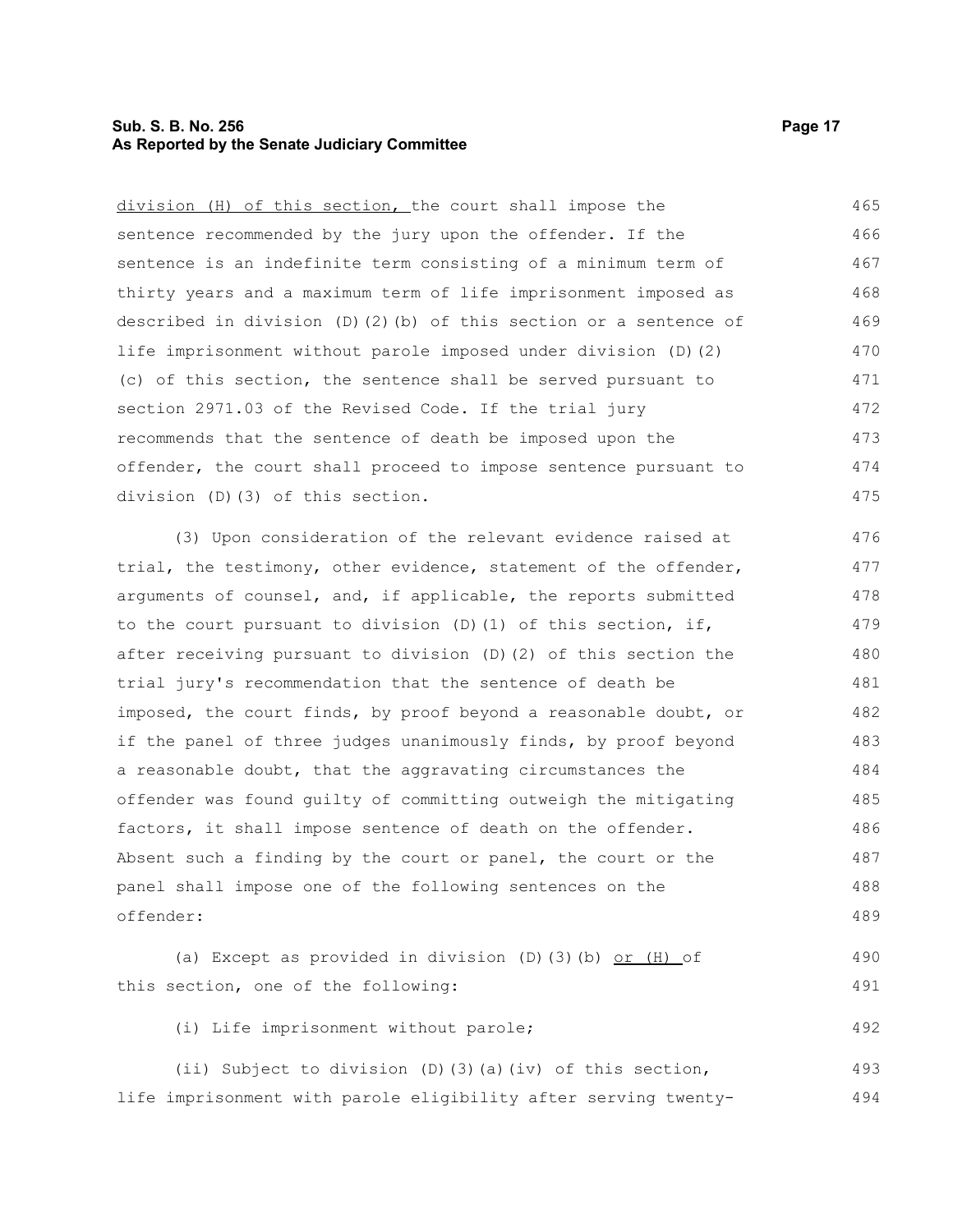#### **Sub. S. B. No. 256 Page 18 As Reported by the Senate Judiciary Committee**

five full years of imprisonment;

(iii) Subject to division (D)(3)(a)(iv) of this section, life imprisonment with parole eligibility after serving thirty full years of imprisonment; 496 497 498

(iv) If the victim of the aggravated murder was less than thirteen years of age, the offender also is convicted of or pleads guilty to a sexual motivation specification that was included in the indictment, count in the indictment, or information charging the offense, and the trial court does not impose a sentence of life imprisonment without parole on the offender pursuant to division  $(D)$  (3)(a)(i) of this section, the court or panel shall sentence the offender pursuant to division (B)(3) of section 2971.03 of the Revised Code to an indefinite term consisting of a minimum term of thirty years and a maximum term of life imprisonment. 499 500 501 502 503 504 505 506 507 508 509

(b) If the offender also is convicted of or pleads guilty to a sexual motivation specification and a sexually violent predator specification that are included in the indictment, count in the indictment, or information that charged the aggravated murder, except as provided in division (H) of this section, life imprisonment without parole that shall be served pursuant to section 2971.03 of the Revised Code.

(E) If the offender raised the matter of age at trial pursuant to section 2929.023 of the Revised Code, was convicted of aggravated murder and one or more specifications of an aggravating circumstance listed in division (A) of section 2929.04 of the Revised Code, and was not found at trial to have been eighteen years of age or older at the time of the commission of the offense, the court or the panel of three judges shall not impose a sentence of death on the offender. 517 518 519 520 521 522 523 524

495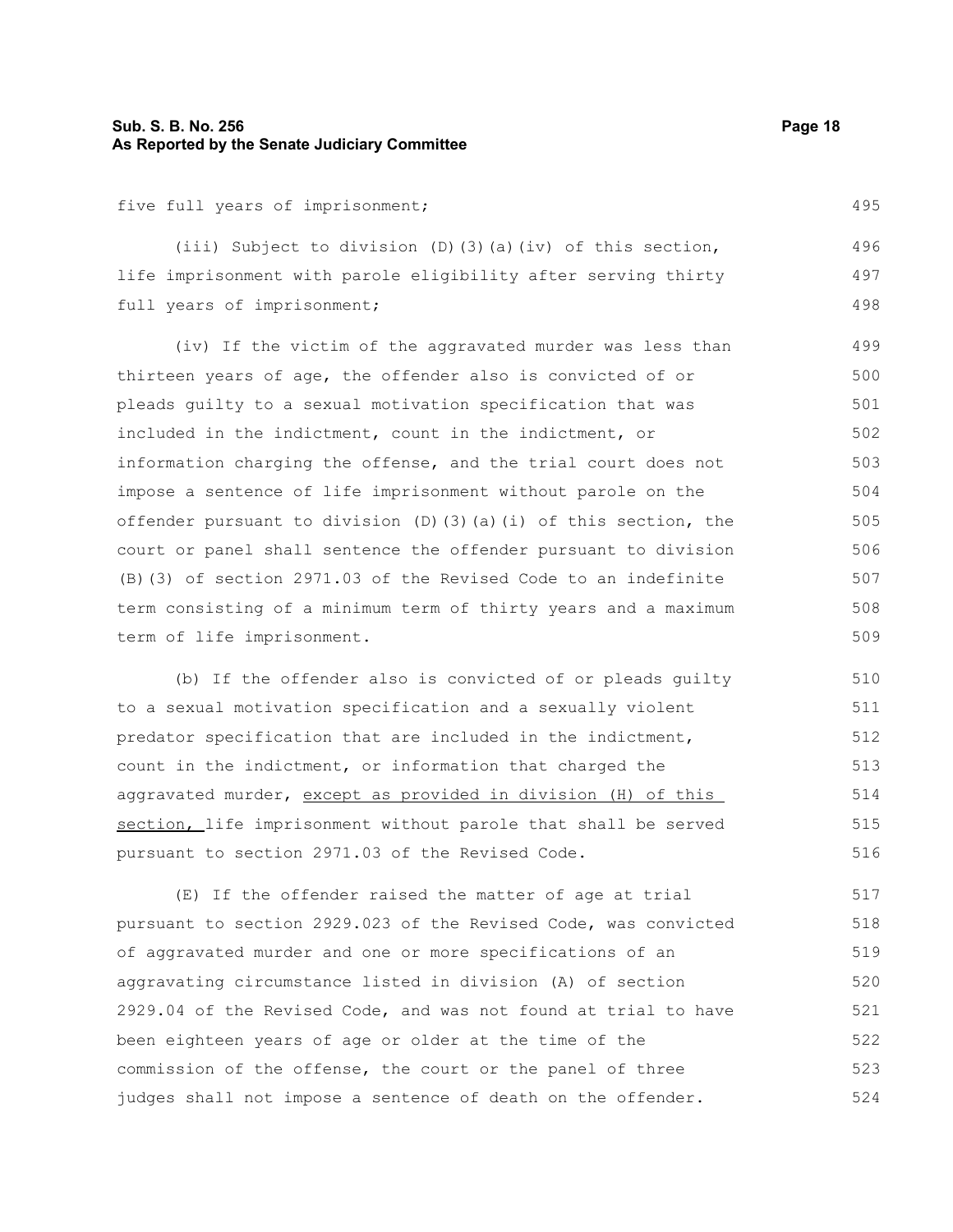## **Sub. S. B. No. 256 Page 19 As Reported by the Senate Judiciary Committee**

| Instead, the court or panel shall impose one of the following        | 525 |
|----------------------------------------------------------------------|-----|
| sentences on the offender:                                           | 526 |
| (1) Except as provided in division $(E)$ (2) or $(H)$ of this        | 527 |
| section, one of the following:                                       | 528 |
| (a) Life imprisonment without parole;                                | 529 |
| (b) Subject to division (E) (2) (d) of this section, life            | 530 |
| imprisonment with parole eligibility after serving twenty-five       | 531 |
| full years of imprisonment;                                          | 532 |
| (c) Subject to division $(E)$ (2) (d) of this section, life          | 533 |
| imprisonment with parole eligibility after serving thirty full       | 534 |
| years of imprisonment;                                               | 535 |
| (d) If the victim of the aggravated murder was less than             | 536 |
| thirteen years of age, the offender also is convicted of or          | 537 |
| pleads quilty to a sexual motivation specification that was          | 538 |
| included in the indictment, count in the indictment, or              | 539 |
| information charging the offense, and the trial court does not       | 540 |
| impose a sentence of life imprisonment without parole on the         | 541 |
| offender pursuant to division $(E)$ $(2)$ $(a)$ of this section, the | 542 |
| court or panel shall sentence the offender pursuant to division      | 543 |
| (B) (3) of section 2971.03 of the Revised Code to an indefinite      | 544 |
| term consisting of a minimum term of thirty years and a maximum      | 545 |
| term of life imprisonment.                                           | 546 |
| (2) If the offender also is convicted of or pleads guilty            | 547 |
| to a sexual motivation specification and a sexually violent          | 548 |
| predator specification that are included in the indictment,          | 549 |
| count in the indictment, or information that charged the             | 550 |
| aggravated murder, except as provided in division (H) of this        | 551 |
| section, life imprisonment without parole that shall be served       | 552 |
| pursuant to section 2971.03 of the Revised Code.                     | 553 |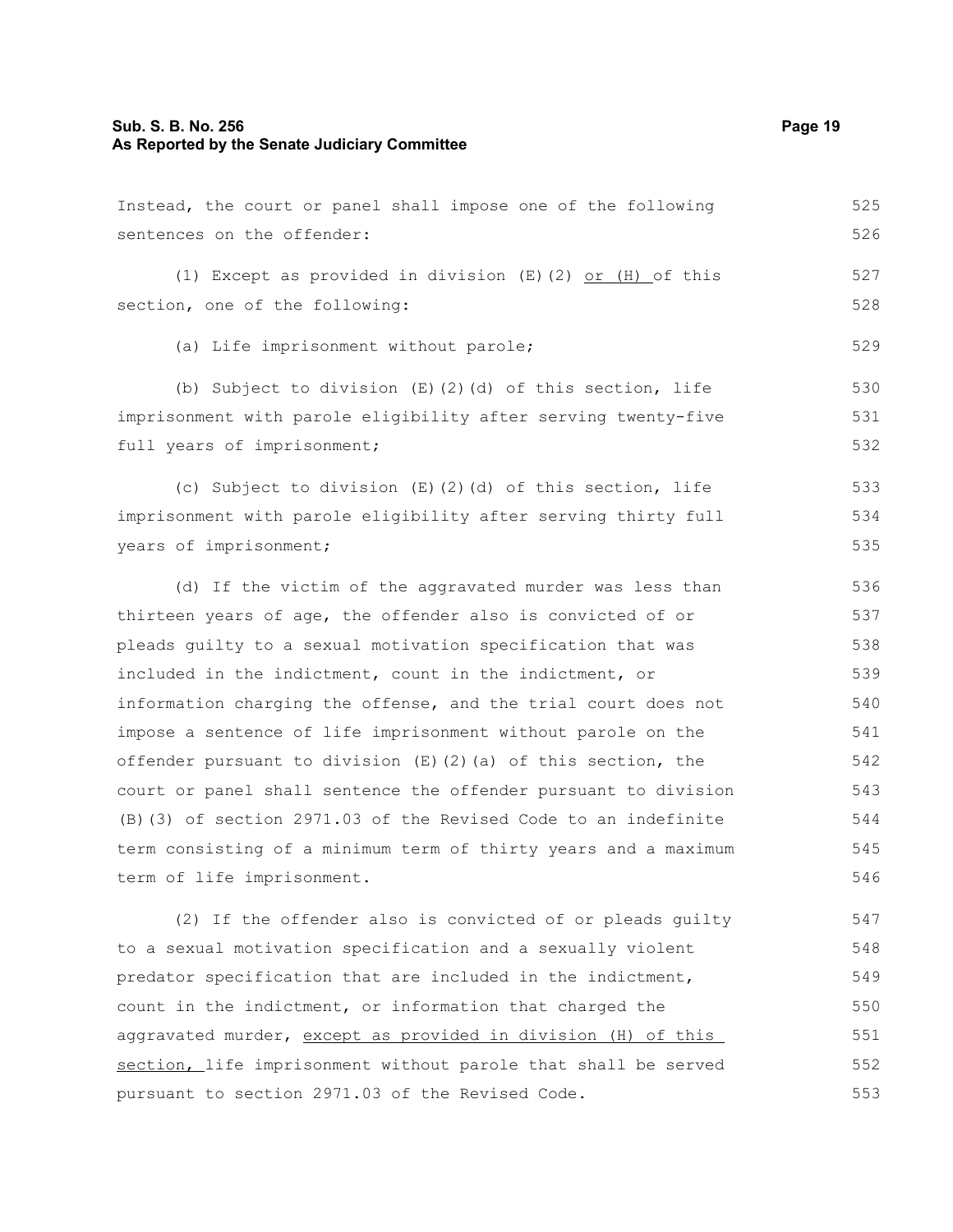#### **Sub. S. B. No. 256 Page 20 As Reported by the Senate Judiciary Committee**

(F) The court or the panel of three judges, when it imposes sentence of death, shall state in a separate opinion its specific findings as to the existence of any of the mitigating factors set forth in division (B) of section 2929.04 of the Revised Code, the existence of any other mitigating factors, the aggravating circumstances the offender was found guilty of committing, and the reasons why the aggravating circumstances the offender was found guilty of committing were sufficient to outweigh the mitigating factors. The court or panel, when it imposes life imprisonment or an indefinite term consisting of a minimum term of thirty years and a maximum term of life imprisonment under division (D) of this section, shall state in a separate opinion its specific findings of which of the mitigating factors set forth in division (B) of section 2929.04 of the Revised Code it found to exist, what other mitigating factors it found to exist, what aggravating circumstances the offender was found guilty of committing, and why it could not find that these aggravating circumstances were sufficient to outweigh the mitigating factors. For cases in which a sentence of death is imposed for an offense committed before January 1, 1995, the court or panel shall file the opinion required to be prepared by this division with the clerk of the appropriate court of appeals and with the clerk of the supreme court within fifteen days after the court or panel imposes sentence. For cases in which a sentence of death is imposed for an offense committed on or after January 1, 1995, the court or panel shall file the opinion required to be prepared by this division with the clerk of the supreme court within fifteen days after the court or panel imposes sentence. The judgment in a case in which a sentencing hearing is held pursuant to this section is not final until the opinion is filed. 554 555 556 557 558 559 560 561 562 563 564 565 566 567 568 569 570 571 572 573 574 575 576 577 578 579 580 581 582 583 584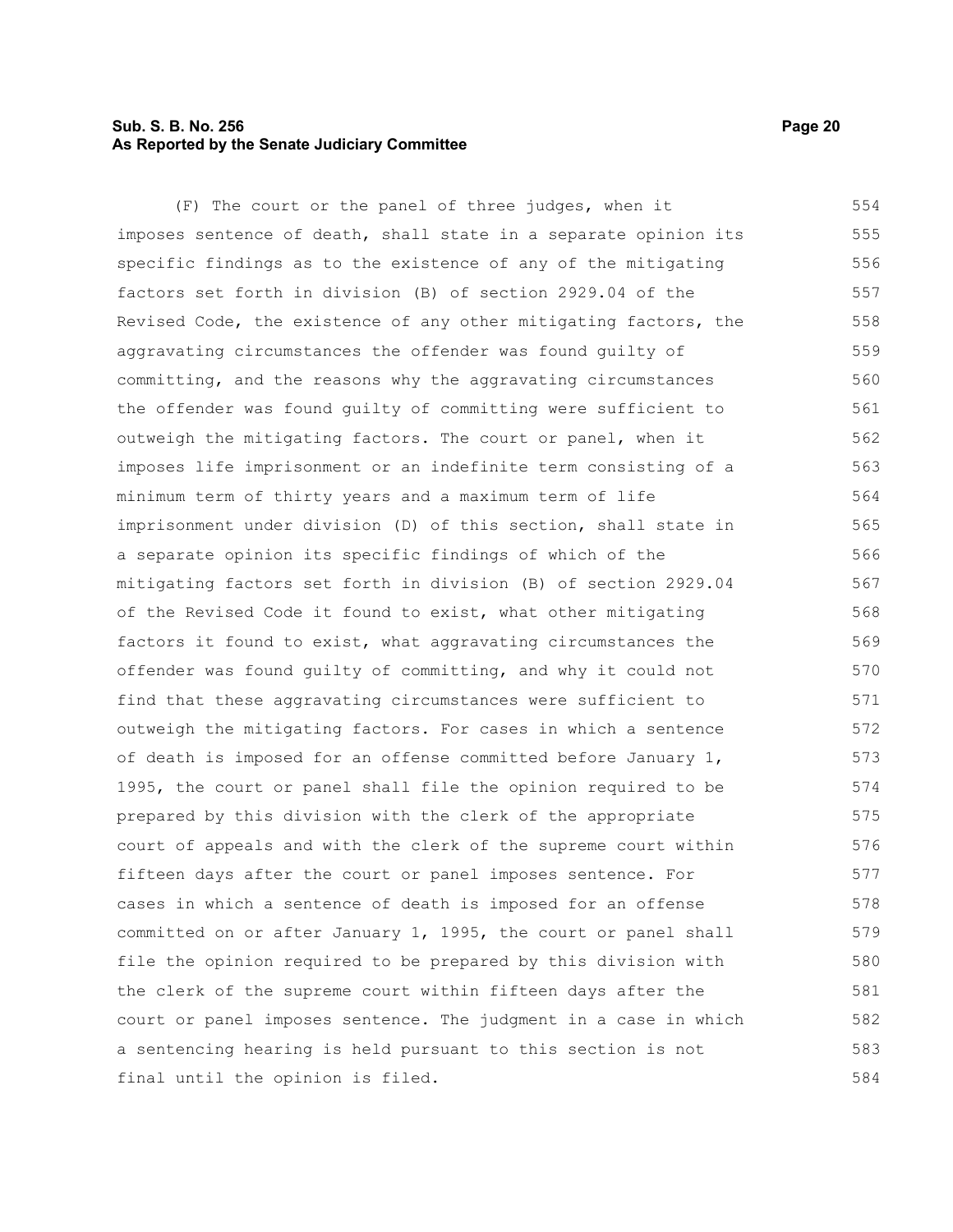#### **Sub. S. B. No. 256 Page 21 As Reported by the Senate Judiciary Committee**

(G)(1) Whenever the court or a panel of three judges imposes a sentence of death for an offense committed before January 1, 1995, the clerk of the court in which the judgment is rendered shall make and retain a copy of the entire record in the case, and shall deliver the original of the entire record in the case to the appellate court. 585 586 587 588 589 590

(2) Whenever the court or a panel of three judges imposes a sentence of death for an offense committed on or after January 1, 1995, the clerk of the court in which the judgment is rendered shall make and retain a copy of the entire record in the case, and shall deliver the original of the entire record in the case to the supreme court. 591 592 593 594 595 596

| (H) A court shall not impose a sentence of life                                       | 597 |
|---------------------------------------------------------------------------------------|-----|
| imprisonment without parole on a person under division (A)(1) or                      | 598 |
| $(2)$ , $(C)$ $(1)$ or $(2)$ , $(D)$ $(2)$ or $(3)$ , or $(E)$ $(1)$ or $(2)$ of this | 599 |
| section for an offense that was committed when the person was                         | 600 |
| under eighteen years of age.                                                          | 601 |

**Sec. 2929.06.** (A) If a sentence of death imposed upon an offender is set aside, nullified, or vacated because the court of appeals, in a case in which a sentence of death was imposed for an offense committed before January 1, 1995, or the supreme court, in cases in which the supreme court reviews the sentence upon appeal, could not affirm the sentence of death under the standards imposed by section 2929.05 of the Revised Code, is set aside, nullified, or vacated for the sole reason that the statutory procedure for imposing the sentence of death that is set forth in sections 2929.03 and 2929.04 of the Revised Code is unconstitutional, is set aside, nullified, or vacated pursuant to division (C) of section 2929.05 of the Revised Code, or is set aside, nullified, or vacated because a court has determined 602 603 604 605 606 607 608 609 610 611 612 613 614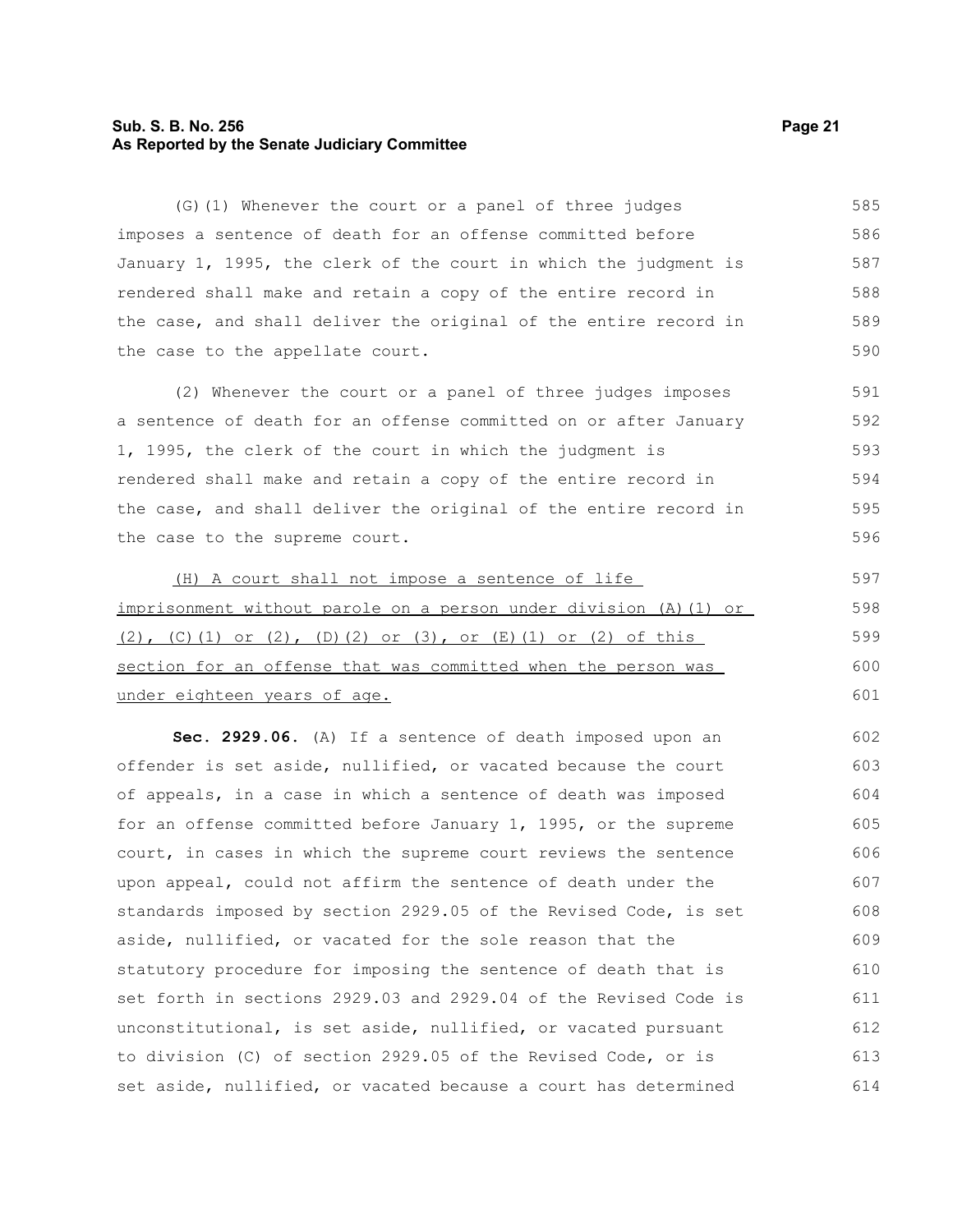#### **Sub. S. B. No. 256 Page 22 As Reported by the Senate Judiciary Committee**

that the offender is a person with an intellectual disability under standards set forth in decisions of the supreme court of this state or the United States supreme court, the trial court that sentenced the offender shall conduct a hearing to resentence the offender. At the resentencing hearing, the court shall impose upon the offender a sentence of life imprisonment or an indefinite term consisting of a minimum term of thirty years and a maximum term of life imprisonment that is determined as specified in this division. If division (D) of section 2929.03 of the Revised Code, at the time the offender committed the aggravated murder for which the sentence of death was imposed, required the imposition when a sentence of death was not imposed of a sentence of life imprisonment without parole or a sentence of an indefinite term consisting of a minimum term of thirty years and a maximum term of life imprisonment to be imposed pursuant to division (A) or (B)(3) of section 2971.03 of the Revised Code and served pursuant to that section, except as provided in division (F) of this section, the court shall impose the sentence so required. In all other cases, except as provided in division (F) of this section, the sentences of life imprisonment that are available at the hearing, and from which the court shall impose sentence, shall be the same sentences of life imprisonment that were available under division (D) of section 2929.03 or under section 2909.24 of the Revised Code at the time the offender committed the offense for which the sentence of death was imposed. Nothing in this division regarding the resentencing of an offender shall affect the operation of section 2971.03 of the Revised Code. 615 616 617 618 619 620 621 622 623 624 625 626 627 628 629 630 631 632 633 634 635 636 637 638 639 640 641 642

(B) Whenever any court of this state or any federal court sets aside, nullifies, or vacates a sentence of death imposed upon an offender because of error that occurred in the 643 644 645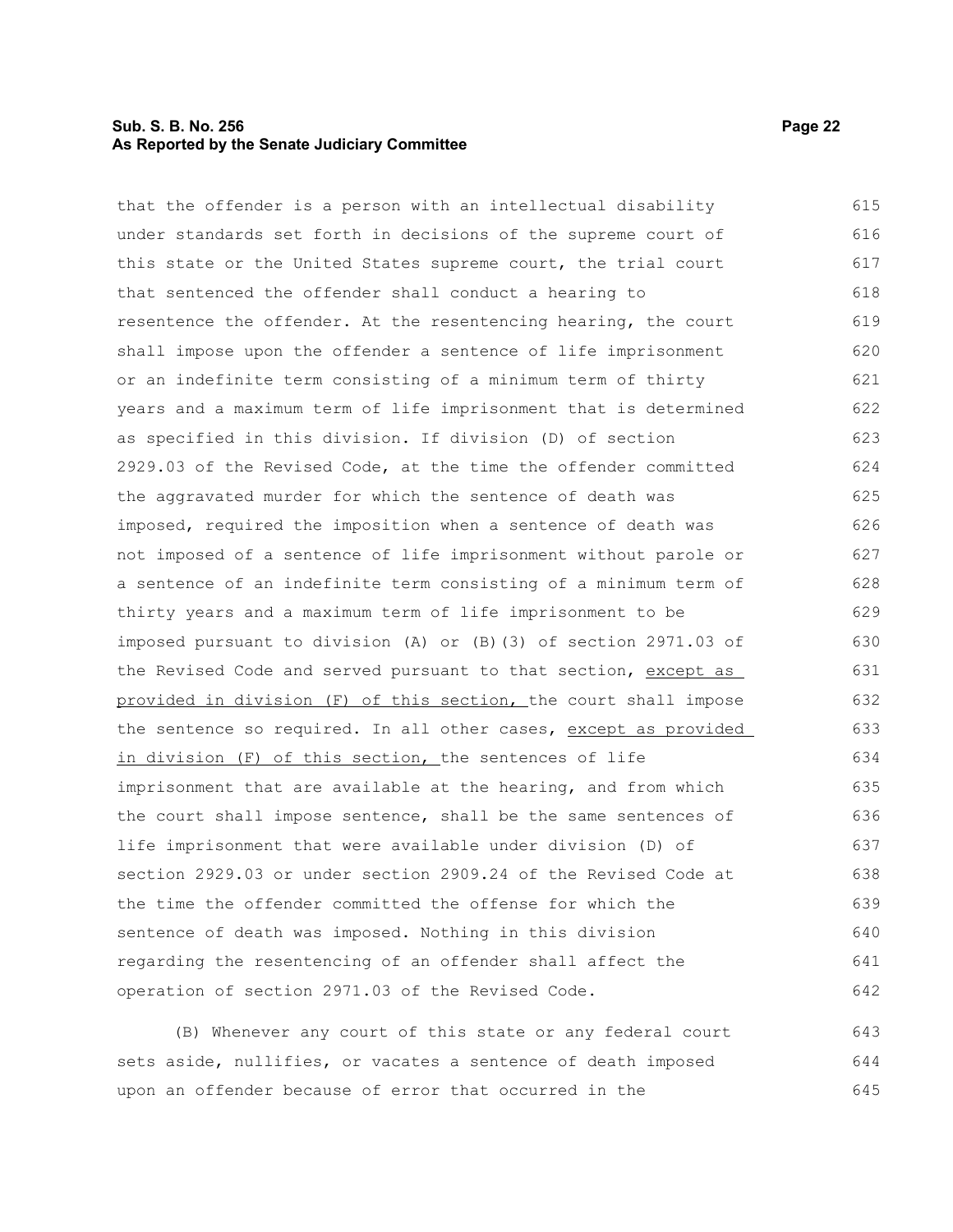#### **Sub. S. B. No. 256 Page 23 As Reported by the Senate Judiciary Committee**

sentencing phase of the trial and if division (A) of this section does not apply, the trial court that sentenced the offender shall conduct a new hearing to resentence the offender. If the offender was tried by a jury, the trial court shall impanel a new jury for the hearing. If the offender was tried by a panel of three judges, that panel or, if necessary, a new panel of three judges shall conduct the hearing. At the hearing, the court or panel shall follow the procedure set forth in division (D) of section 2929.03 of the Revised Code in determining whether to impose upon the offender a sentence of death, a sentence of life imprisonment, or an indefinite term consisting of a minimum term of thirty years and a maximum term of life imprisonment. If, pursuant to that procedure, the court or panel determines that it will impose a sentence other than a sentence of death, except as provided in division (F) of this section, the court or panel shall impose upon the offender one of the sentences of life imprisonment that could have been imposed at the time the offender committed the offense for which the sentence of death was imposed, determined as specified in this division, or an indefinite term consisting of a minimum term of thirty years and a maximum term of life imprisonment that is determined as specified in this division. If division (D) of section 2929.03 of the Revised Code, at the time the offender committed the aggravated murder for which the sentence of death was imposed, required the imposition when a sentence of death was not imposed of a sentence of life imprisonment without parole or a sentence of an indefinite term consisting of a minimum term of thirty years and a maximum term of life imprisonment to be imposed pursuant to division (A) or (B)(3) of section 2971.03 of the Revised Code and served pursuant to that section, except as provided in division (F) of this section, the court or panel shall impose the sentence so required. In all 646 647 648 649 650 651 652 653 654 655 656 657 658 659 660 661 662 663 664 665 666 667 668 669 670 671 672 673 674 675 676 677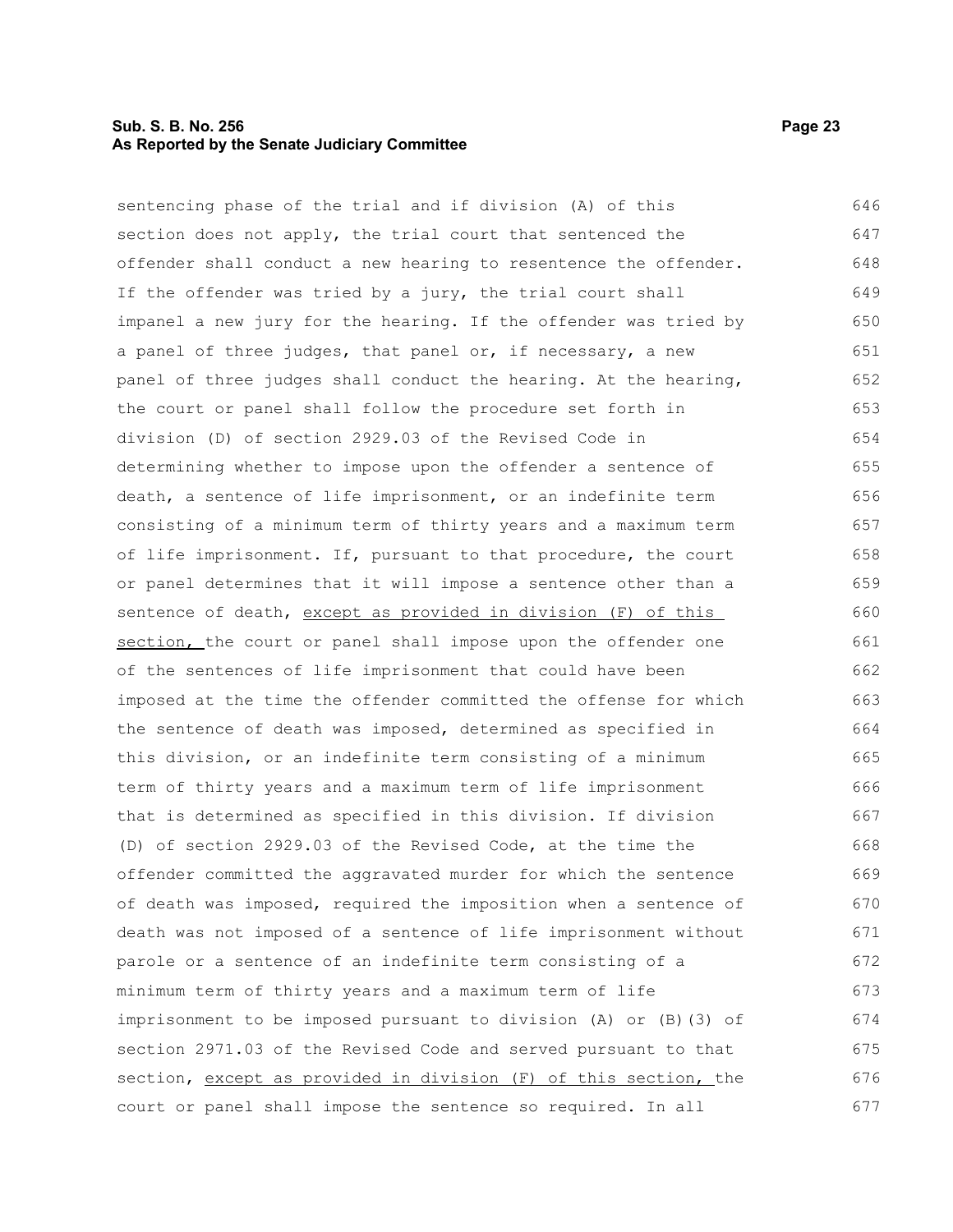#### **Sub. S. B. No. 256 Page 24 As Reported by the Senate Judiciary Committee**

other cases, except as provided in division (F) of this section, the sentences of life imprisonment that are available at the hearing, and from which the court or panel shall impose sentence, shall be the same sentences of life imprisonment that were available under division (D) of section 2929.03 or under section 2909.24 of the Revised Code at the time the offender committed the offense for which the sentence of death was imposed. 678 679 680 681 682 683 684 685

(C) If a sentence of life imprisonment without parole imposed upon an offender pursuant to section 2929.021 or 2929.03 of the Revised Code is set aside, nullified, or vacated for the sole reason that the statutory procedure for imposing the sentence of life imprisonment without parole that is set forth in sections 2929.03 and 2929.04 of the Revised Code is unconstitutional, the trial court that sentenced the offender shall conduct a hearing to resentence the offender to life imprisonment with parole eligibility after serving twenty-five full years of imprisonment or to life imprisonment with parole eligibility after serving thirty full years of imprisonment. 686 687 688 689 690 691 692 693 694 695 696

(D) Nothing in this section limits or restricts the rights of the state to appeal any order setting aside, nullifying, or vacating a conviction or sentence of death, when an appeal of that nature otherwise would be available. 698 700

(E) This section, as amended by H.B. 184 of the 125th general assembly, shall apply to all offenders who have been sentenced to death for an aggravated murder that was committed on or after October 19, 1981, or for terrorism that was committed on or after May 15, 2002. This section, as amended by H.B. 184 of the 125th general assembly, shall apply equally to all such offenders sentenced to death prior to, on, or after 701 702 703 704 705 706 707

697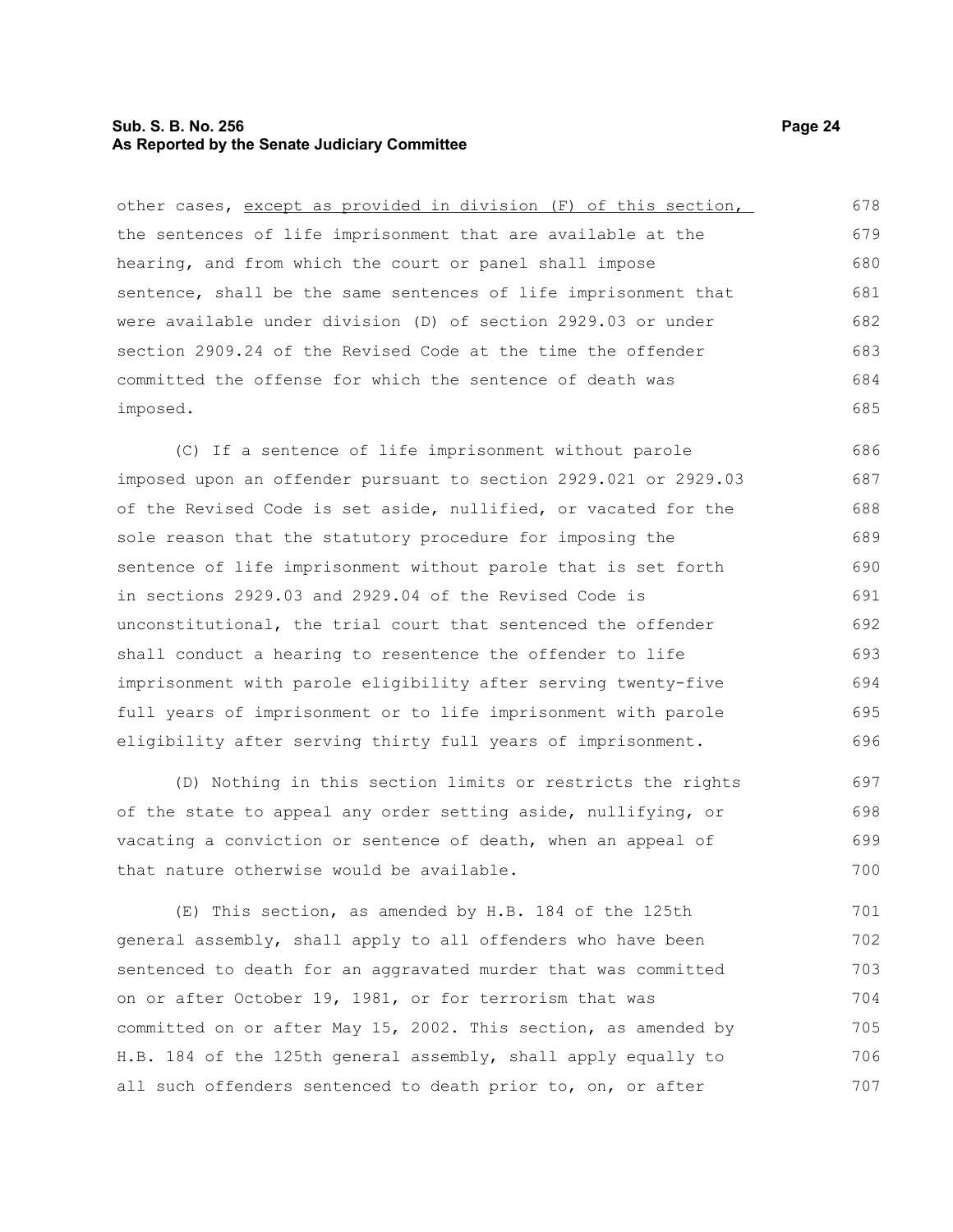#### **Sub. S. B. No. 256 Page 25 As Reported by the Senate Judiciary Committee**

March 23, 2005, including offenders who, on March 23, 2005, are challenging their sentence of death and offenders whose sentence of death has been set aside, nullified, or vacated by any court of this state or any federal court but who, as of March 23, 2005, have not yet been resentenced. 708 709 710 711 712

(F) A court shall not impose a sentence of life imprisonment without parole on a person under division (A) or (B) of this section for an offense that was committed when the person was under eighteen years of age. 713 714 715 716

 **Sec. 2929.07.** (A) Notwithstanding any provision of the Revised Code to the contrary, a court shall not impose a sentence of life imprisonment without parole on any person for an offense that was committed when the person was under eighteen years of age. 717 718 719 720 721

(B) If an offender receives or received a sentence of life imprisonment without parole for an offense that was committed when the offender was under eighteen years of age, the offender's parole eligibility shall be determined under section 2967.132 of the Revised Code. 722 723 724 725 726

**Sec. 2929.14.** (A) Except as provided in division (B)(1), (B)(2), (B)(3), (B)(4), (B)(5), (B)(6), (B)(7), (B)(8), (B)(9), (B)(10), (B)(11), (E), (G), (H), (J), or (K) of this section or in division (D)(6) of section 2919.25 of the Revised Code and except in relation to an offense for which a sentence of death or life imprisonment is to be imposed, if the court imposing a sentence upon an offender for a felony elects or is required to impose a prison term on the offender pursuant to this chapter, the court shall impose a prison term that shall be one of the following: 727 728 729 730 731 732 733 734 735 736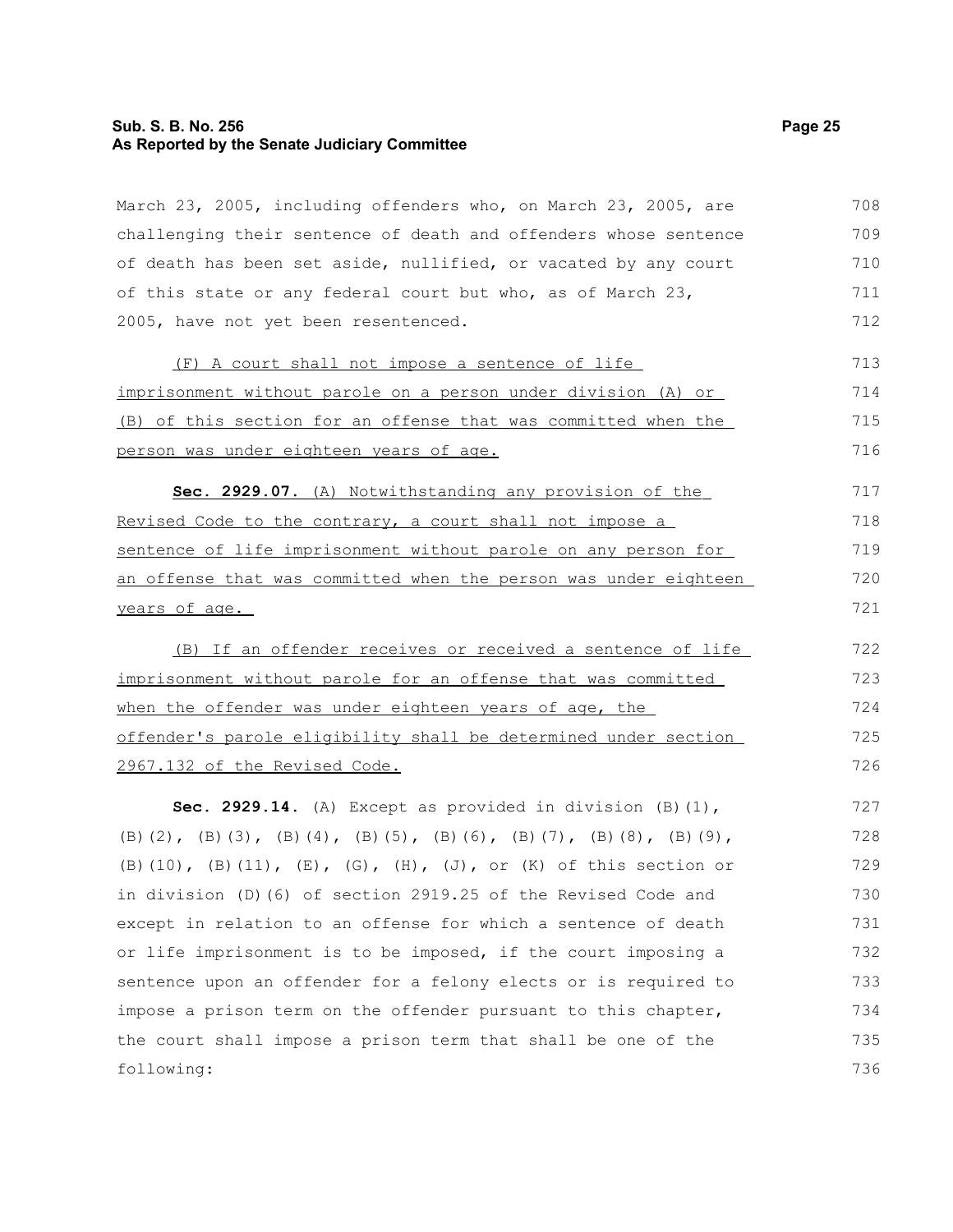#### **Sub. S. B. No. 256 Page 26 As Reported by the Senate Judiciary Committee**

(1)(a) For a felony of the first degree committed on or after the effective date of this amendment, the prison term shall be an indefinite prison term with a stated minimum term selected by the court of three, four, five, six, seven, eight, nine, ten, or eleven years and a maximum term that is determined pursuant to section 2929.144 of the Revised Code, except that if the section that criminalizes the conduct constituting the felony specifies a different minimum term or penalty for the offense, the specific language of that section shall control in determining the minimum term or otherwise sentencing the offender but the minimum term or sentence imposed under that specific language shall be considered for purposes of the Revised Code as if it had been imposed under this division. 737 738 739 740 741 742 743 744 745 746 747 748 749

(b) For a felony of the first degree committed prior to the effective date of this amendment, the prison term shall be a definite prison term of three, four, five, six, seven, eight, nine, ten, or eleven years. 750 751 752 753

(2)(a) For a felony of the second degree committed on or after the effective date of this amendment, the prison term shall be an indefinite prison term with a stated minimum term selected by the court of two, three, four, five, six, seven, or eight years and a maximum term that is determined pursuant to section 2929.144 of the Revised Code, except that if the section that criminalizes the conduct constituting the felony specifies a different minimum term or penalty for the offense, the specific language of that section shall control in determining the minimum term or otherwise sentencing the offender but the minimum term or sentence imposed under that specific language shall be considered for purposes of the Revised Code as if it had been imposed under this division. 754 755 756 757 758 759 760 761 762 763 764 765 766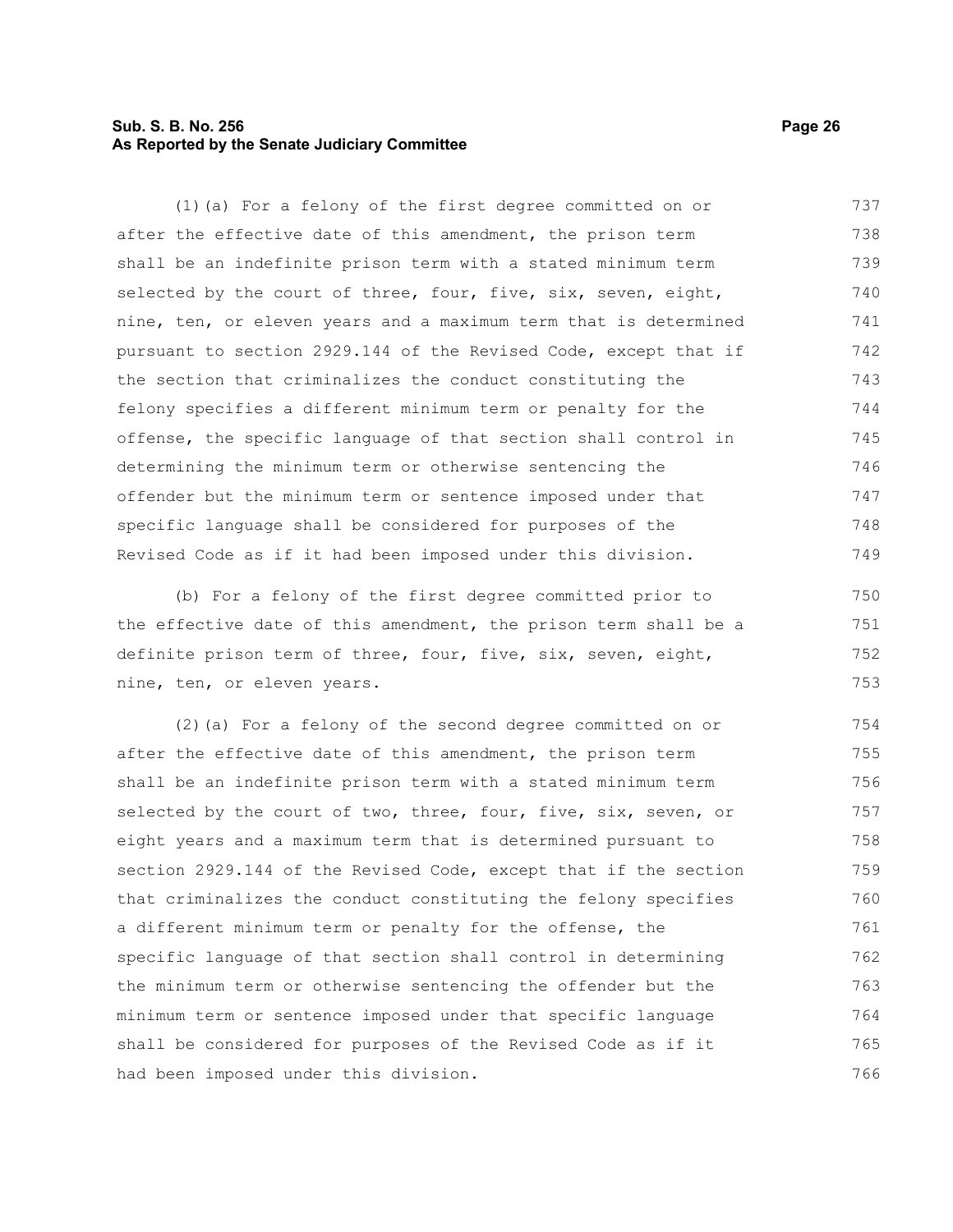#### **Sub. S. B. No. 256 Page 27 As Reported by the Senate Judiciary Committee**

(b) For a felony of the second degree committed prior to the effective date of this amendment, the prison term shall be a definite term of two, three, four, five, six, seven, or eight years. 767 768 769 770

(3)(a) For a felony of the third degree that is a violation of section 2903.06, 2903.08, 2907.03, 2907.04, 2907.05, 2907.321, 2907.322, 2907.323, or 3795.04 of the Revised Code or that is a violation of section 2911.02 or 2911.12 of the Revised Code if the offender previously has been convicted of or pleaded guilty in two or more separate proceedings to two or more violations of section 2911.01, 2911.02, 2911.11, or 2911.12 of the Revised Code, the prison term shall be a definite term of twelve, eighteen, twenty-four, thirty, thirty-six, forty-two, forty-eight, fifty-four, or sixty months. 774 775 776 777 778

(b) For a felony of the third degree that is not an offense for which division  $(A)$   $(3)$   $(a)$  of this section applies, the prison term shall be a definite term of nine, twelve, eighteen, twenty-four, thirty, or thirty-six months. 781 782 783 784

(4) For a felony of the fourth degree, the prison term shall be a definite term of six, seven, eight, nine, ten, eleven, twelve, thirteen, fourteen, fifteen, sixteen, seventeen, or eighteen months. 785 786 787 788

(5) For a felony of the fifth degree, the prison term shall be a definite term of six, seven, eight, nine, ten, eleven, or twelve months. 789 790 791

(B)(1)(a) Except as provided in division (B)(1)(e) of this section, if an offender who is convicted of or pleads guilty to a felony also is convicted of or pleads guilty to a specification of the type described in section 2941.141, 792 793 794 795

771 772 773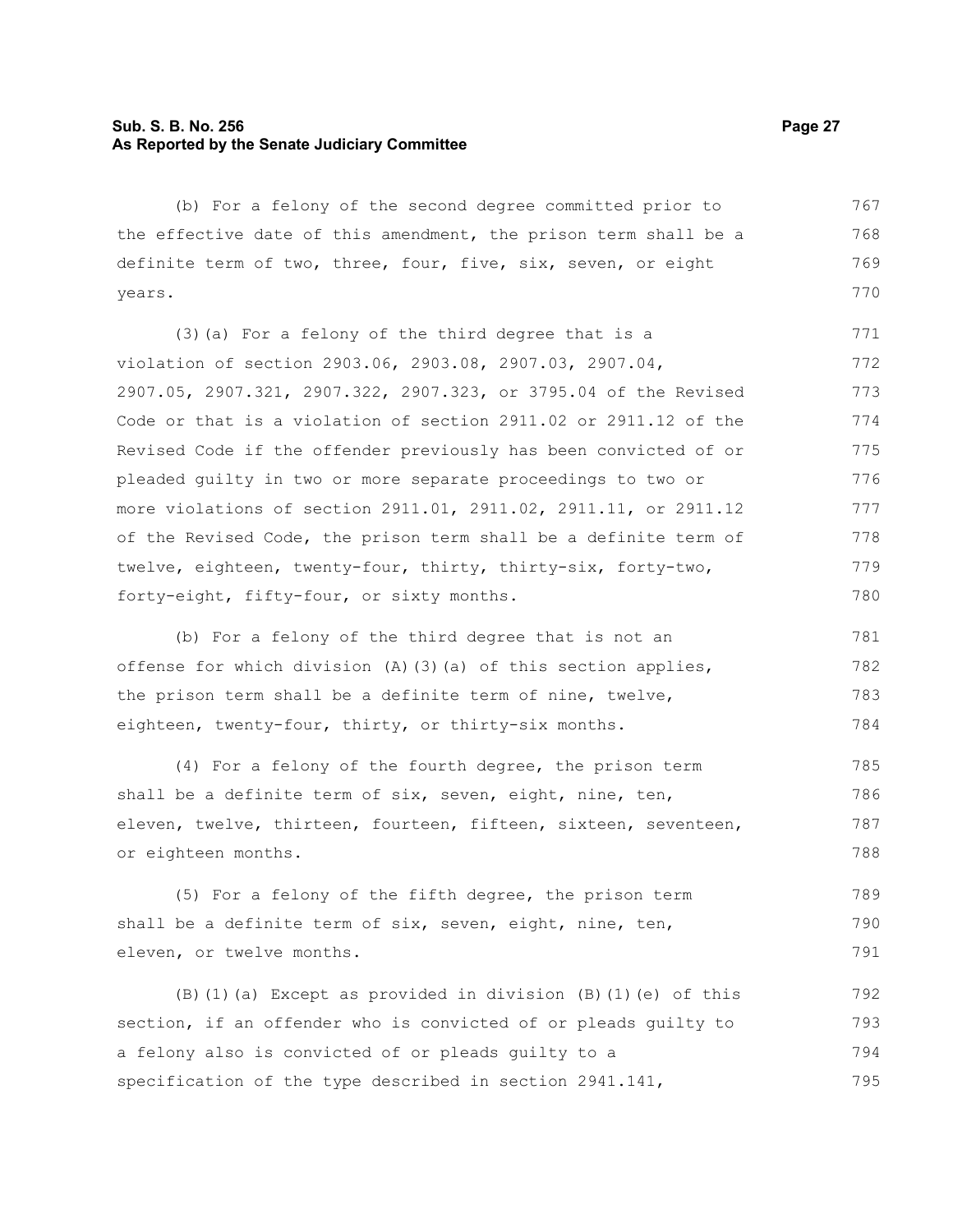## **Sub. S. B. No. 256 Page 28 As Reported by the Senate Judiciary Committee**

2941.144, or 2941.145 of the Revised Code, the court shall impose on the offender one of the following prison terms:

| (i) A prison term of six years if the specification is of        | 798 |
|------------------------------------------------------------------|-----|
| the type described in division (A) of section 2941.144 of the    | 799 |
| Revised Code that charges the offender with having a firearm     | 800 |
| that is an automatic firearm or that was equipped with a firearm | 801 |
| muffler or suppressor on or about the offender's person or under | 802 |
| the offender's control while committing the offense;             | 803 |
| (ii) A prison term of three years if the specification is        | 804 |
| of the type described in division (A) of section 2941.145 of the | 805 |
| Revised Code that charges the offender with having a firearm on  | 806 |
| or about the offender's person or under the offender's control   | 807 |
| while committing the offense and displaying the firearm,         | 808 |
| brandishing the firearm, indicating that the offender possessed  | 809 |
| the firearm, or using it to facilitate the offense;              | 810 |
| (iii) A prison term of one year if the specification is of       | 811 |
| the type described in division (A) of section 2941.141 of the    | 812 |
| Revised Code that charges the offender with having a firearm on  | 813 |
| or about the offender's person or under the offender's control   | 814 |
| while committing the offense;                                    | 815 |
| (iv) A prison term of nine years if the specification is         | 816 |
| of the type described in division (D) of section 2941.144 of the | 817 |
| Revised Code that charges the offender with having a firearm     | 818 |
| that is an automatic firearm or that was equipped with a firearm | 819 |
| muffler or suppressor on or about the offender's person or under | 820 |
| the offender's control while committing the offense and          | 821 |
| specifies that the offender previously has been convicted of or  | 822 |
| pleaded guilty to a specification of the type described in       | 823 |
| section 2941.141, 2941.144, 2941.145, 2941.146, or 2941.1412 of  | 824 |
| the Revised Code;                                                | 825 |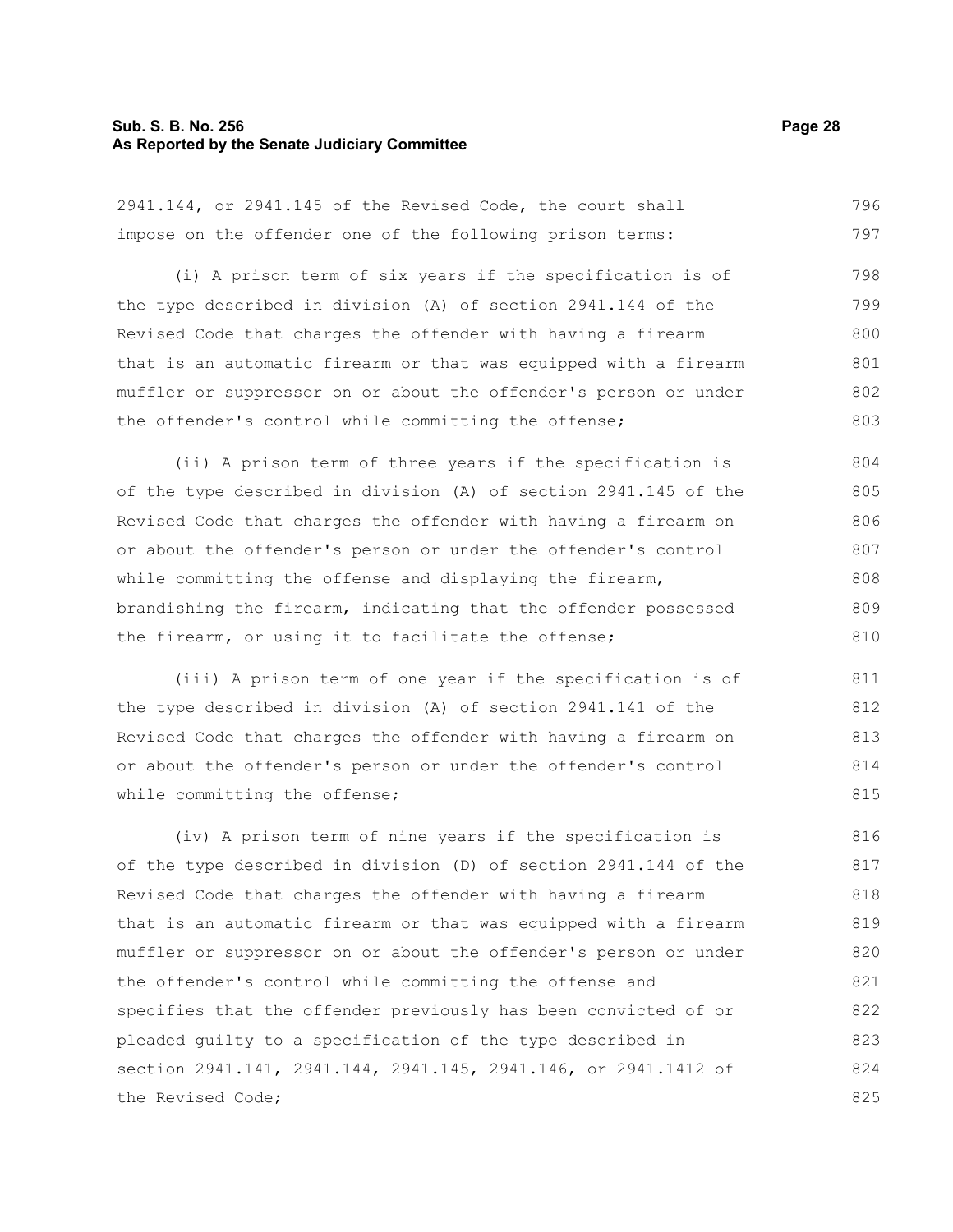#### **Sub. S. B. No. 256 Page 29 As Reported by the Senate Judiciary Committee**

(v) A prison term of fifty-four months if the specification is of the type described in division (D) of section 2941.145 of the Revised Code that charges the offender with having a firearm on or about the offender's person or under the offender's control while committing the offense and displaying the firearm, brandishing the firearm, indicating that the offender possessed the firearm, or using the firearm to facilitate the offense and that the offender previously has been convicted of or pleaded guilty to a specification of the type described in section 2941.141, 2941.144, 2941.145, 2941.146, or 2941.1412 of the Revised Code; 826 827 828 829 830 831 832 833 834 835 836

(vi) A prison term of eighteen months if the specification is of the type described in division (D) of section 2941.141 of the Revised Code that charges the offender with having a firearm on or about the offender's person or under the offender's control while committing the offense and that the offender previously has been convicted of or pleaded guilty to a specification of the type described in section 2941.141, 2941.144, 2941.145, 2941.146, or 2941.1412 of the Revised Code. 837 838 839 840 841 842 843 844

(b) If a court imposes a prison term on an offender under division (B)(1)(a) of this section, the prison term shall not be reduced pursuant to section 2967.19, section 2929.20, section 2967.193, or any other provision of Chapter 2967. or Chapter 5120. of the Revised Code. Except as provided in division (B)(1) (g) of this section, a court shall not impose more than one prison term on an offender under division (B)(1)(a) of this section for felonies committed as part of the same act or transaction. 845 846 847 848 849 850 851 852 853

(c)(i) Except as provided in division (B)(1)(e) of this section, if an offender who is convicted of or pleads guilty to 854 855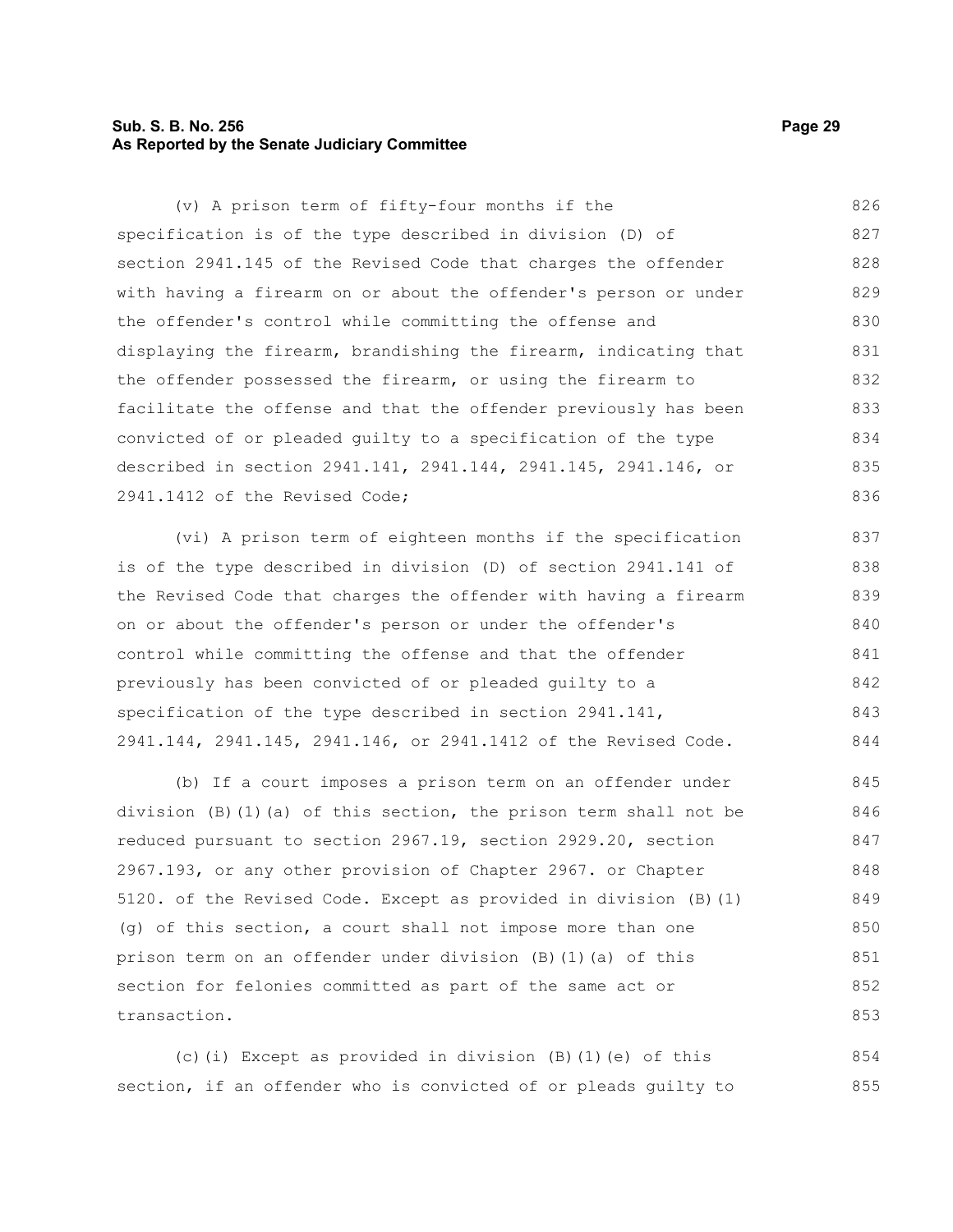#### **Sub. S. B. No. 256 Page 30 As Reported by the Senate Judiciary Committee**

a violation of section 2923.161 of the Revised Code or to a felony that includes, as an essential element, purposely or knowingly causing or attempting to cause the death of or physical harm to another, also is convicted of or pleads guilty to a specification of the type described in division (A) of section 2941.146 of the Revised Code that charges the offender with committing the offense by discharging a firearm from a motor vehicle other than a manufactured home, the court, after imposing a prison term on the offender for the violation of section 2923.161 of the Revised Code or for the other felony offense under division  $(A)$ ,  $(B)$   $(2)$ , or  $(B)$   $(3)$  of this section, shall impose an additional prison term of five years upon the offender that shall not be reduced pursuant to section 2929.20, section 2967.19, section 2967.193, or any other provision of Chapter 2967. or Chapter 5120. of the Revised Code. 856 857 858 859 860 861 862 863 864 865 866 867 868 869 870

(ii) Except as provided in division (B)(1)(e) of this section, if an offender who is convicted of or pleads guilty to a violation of section 2923.161 of the Revised Code or to a felony that includes, as an essential element, purposely or knowingly causing or attempting to cause the death of or physical harm to another, also is convicted of or pleads guilty to a specification of the type described in division (C) of section 2941.146 of the Revised Code that charges the offender with committing the offense by discharging a firearm from a motor vehicle other than a manufactured home and that the offender previously has been convicted of or pleaded guilty to a specification of the type described in section 2941.141, 2941.144, 2941.145, 2941.146, or 2941.1412 of the Revised Code, the court, after imposing a prison term on the offender for the violation of section 2923.161 of the Revised Code or for the other felony offense under division  $(A)$ ,  $(B)$   $(2)$ , or  $(3)$  of this 871 872 873 874 875 876 877 878 879 880 881 882 883 884 885 886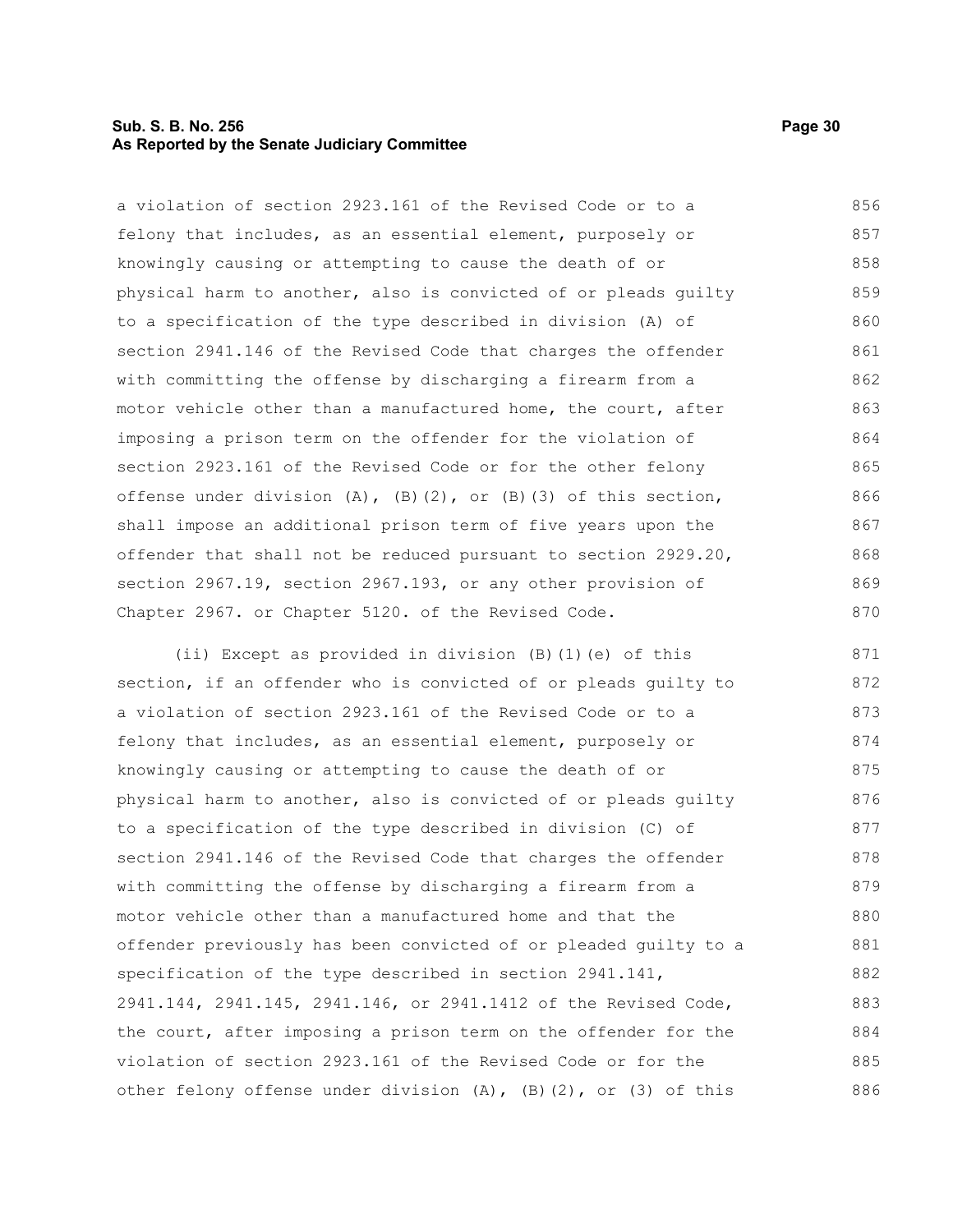#### **Sub. S. B. No. 256 Page 31 As Reported by the Senate Judiciary Committee**

section, shall impose an additional prison term of ninety months upon the offender that shall not be reduced pursuant to section 2929.20, 2967.19, 2967.193, or any other provision of Chapter 2967. or Chapter 5120. of the Revised Code. 887 888 889 890

(iii) A court shall not impose more than one additional prison term on an offender under division (B)(1)(c) of this section for felonies committed as part of the same act or transaction. If a court imposes an additional prison term on an offender under division (B)(1)(c) of this section relative to an offense, the court also shall impose a prison term under division  $(B)$  (1)(a) of this section relative to the same offense, provided the criteria specified in that division for imposing an additional prison term are satisfied relative to the offender and the offense.

(d) If an offender who is convicted of or pleads guilty to an offense of violence that is a felony also is convicted of or pleads guilty to a specification of the type described in section 2941.1411 of the Revised Code that charges the offender with wearing or carrying body armor while committing the felony offense of violence, the court shall impose on the offender an additional prison term of two years. The prison term so imposed, subject to divisions (C) to (I) of section 2967.19 of the Revised Code, shall not be reduced pursuant to section 2929.20, section 2967.19, section 2967.193, or any other provision of Chapter 2967. or Chapter 5120. of the Revised Code. A court shall not impose more than one prison term on an offender under division (B)(1)(d) of this section for felonies committed as part of the same act or transaction. If a court imposes an additional prison term under division (B)(1)(a) or (c) of this section, the court is not precluded from imposing an additional prison term under division (B)(1)(d) of this section. 901 902 903 904 905 906 907 908 909 910 911 912 913 914 915 916 917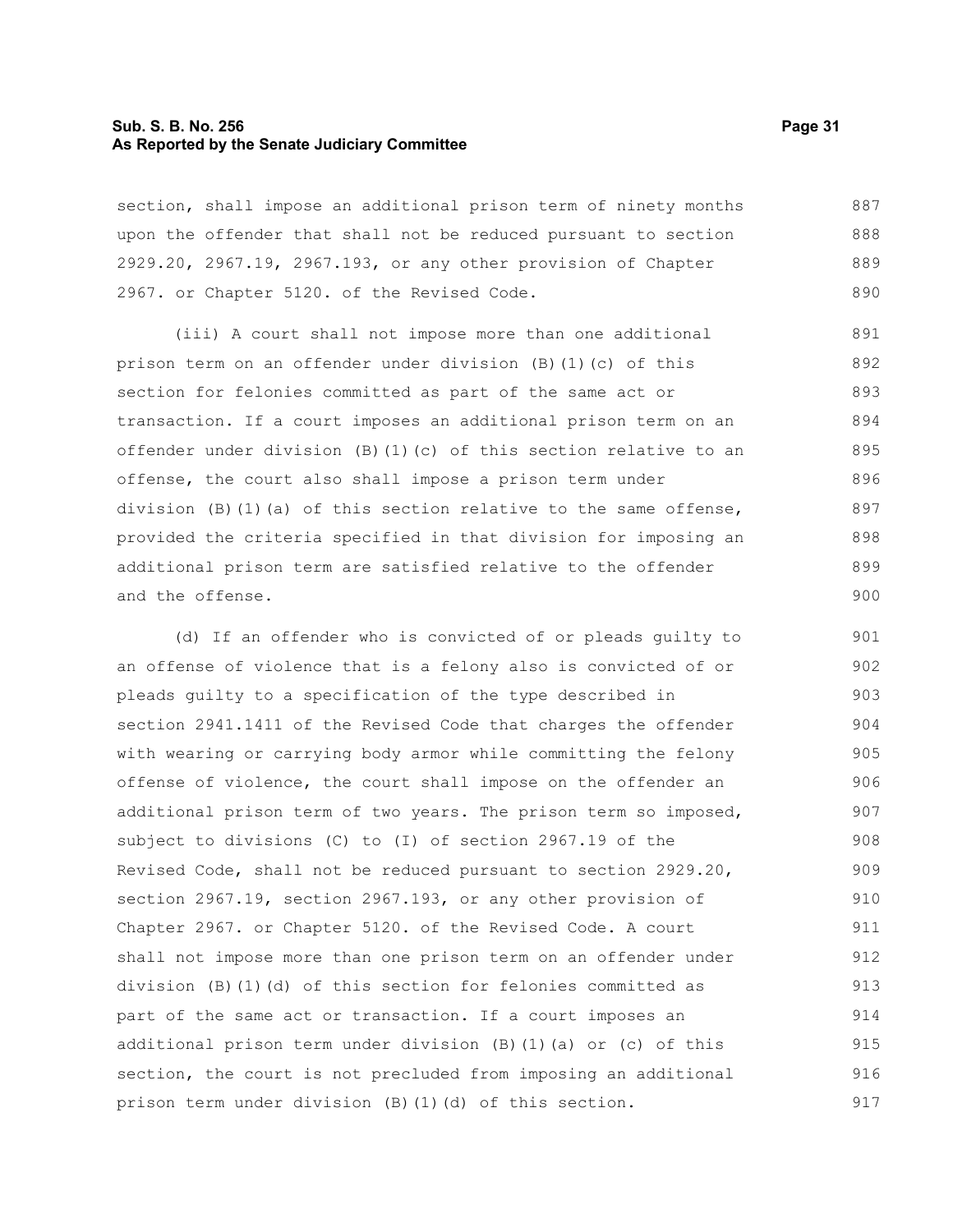#### **Sub. S. B. No. 256 Page 32 As Reported by the Senate Judiciary Committee**

(e) The court shall not impose any of the prison terms described in division (B)(1)(a) of this section or any of the additional prison terms described in division (B)(1)(c) of this section upon an offender for a violation of section 2923.12 or 2923.123 of the Revised Code. The court shall not impose any of the prison terms described in division (B)(1)(a) or (b) of this section upon an offender for a violation of section 2923.122 that involves a deadly weapon that is a firearm other than a dangerous ordnance, section 2923.16, or section 2923.121 of the Revised Code. The court shall not impose any of the prison terms described in division (B)(1)(a) of this section or any of the additional prison terms described in division (B)(1)(c) of this section upon an offender for a violation of section 2923.13 of the Revised Code unless all of the following apply: 918 919 920 921 922 923 924 925 926 927 928 929 930 931

(i) The offender previously has been convicted of aggravated murder, murder, or any felony of the first or second degree.

(ii) Less than five years have passed since the offender was released from prison or post-release control, whichever is later, for the prior offense. 935 936 937

(f)(i) If an offender is convicted of or pleads guilty to a felony that includes, as an essential element, causing or attempting to cause the death of or physical harm to another and also is convicted of or pleads guilty to a specification of the type described in division (A) of section 2941.1412 of the Revised Code that charges the offender with committing the offense by discharging a firearm at a peace officer as defined in section 2935.01 of the Revised Code or a corrections officer, as defined in section 2941.1412 of the Revised Code, the court, after imposing a prison term on the offender for the felony 938 939 940 941 942 943 944 945 946 947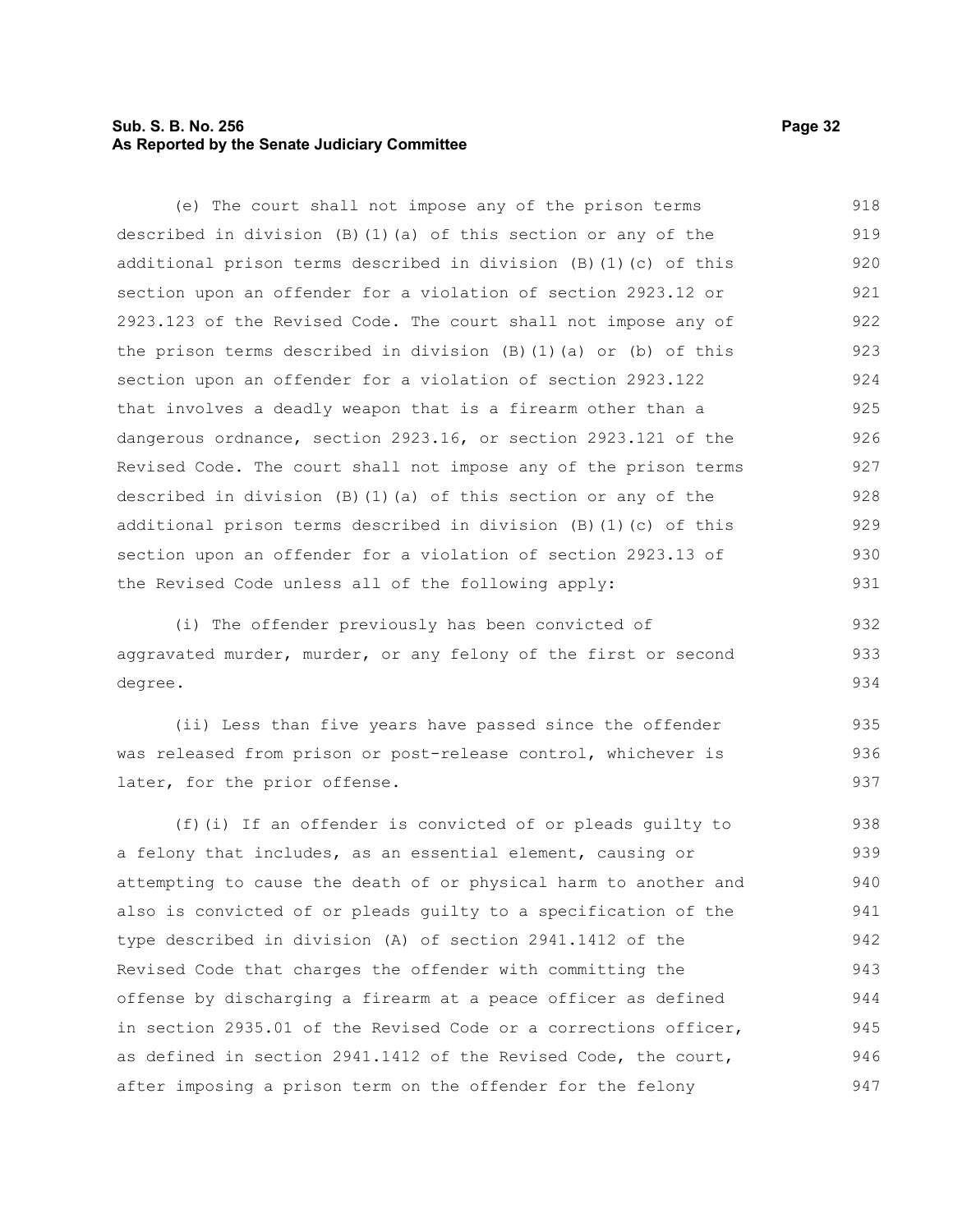#### **Sub. S. B. No. 256 Page 33 As Reported by the Senate Judiciary Committee**

offense under division  $(A)$ ,  $(B)$   $(2)$ , or  $(B)$   $(3)$  of this section, shall impose an additional prison term of seven years upon the offender that shall not be reduced pursuant to section 2929.20, section 2967.19, section 2967.193, or any other provision of Chapter 2967. or Chapter 5120. of the Revised Code. 948 949 950 951 952

(ii) If an offender is convicted of or pleads guilty to a felony that includes, as an essential element, causing or attempting to cause the death of or physical harm to another and also is convicted of or pleads guilty to a specification of the type described in division (B) of section 2941.1412 of the Revised Code that charges the offender with committing the offense by discharging a firearm at a peace officer, as defined in section 2935.01 of the Revised Code, or a corrections officer, as defined in section 2941.1412 of the Revised Code, and that the offender previously has been convicted of or pleaded guilty to a specification of the type described in section 2941.141, 2941.144, 2941.145, 2941.146, or 2941.1412 of the Revised Code, the court, after imposing a prison term on the offender for the felony offense under division (A), (B)(2), or (3) of this section, shall impose an additional prison term of one hundred twenty-six months upon the offender that shall not be reduced pursuant to section 2929.20, 2967.19, 2967.193, or any other provision of Chapter 2967. or 5120. of the Revised Code. 953 954 955 956 957 958 959 960 961 962 963 964 965 966 967 968 969 970 971

(iii) If an offender is convicted of or pleads guilty to two or more felonies that include, as an essential element, causing or attempting to cause the death or physical harm to another and also is convicted of or pleads guilty to a specification of the type described under division  $(B)$  (1)(f) of this section in connection with two or more of the felonies of which the offender is convicted or to which the offender pleads 972 973 974 975 976 977 978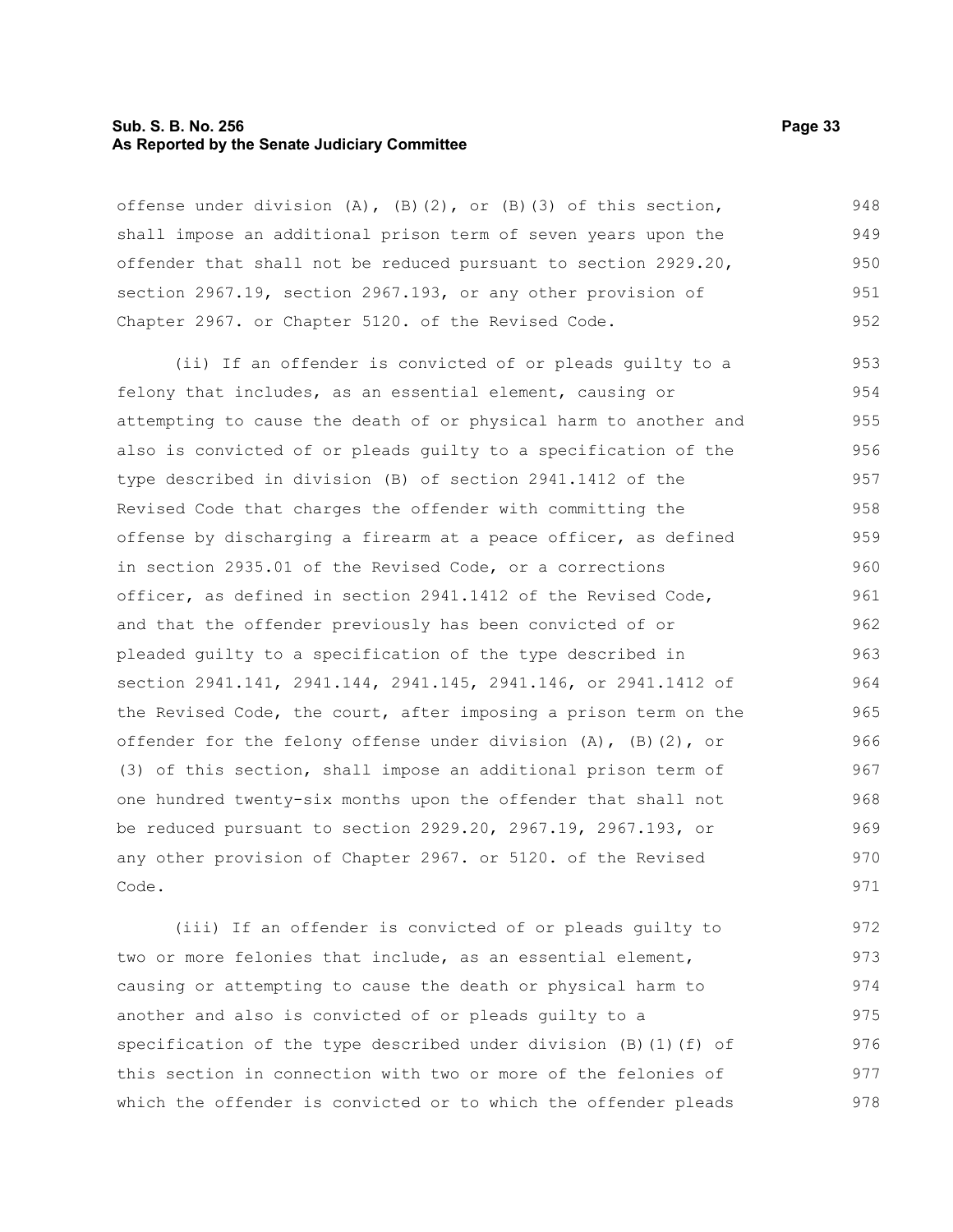#### **Sub. S. B. No. 256 Page 34 As Reported by the Senate Judiciary Committee**

guilty, the sentencing court shall impose on the offender the prison term specified under division (B)(1)(f) of this section for each of two of the specifications of which the offender is convicted or to which the offender pleads guilty and, in its discretion, also may impose on the offender the prison term specified under that division for any or all of the remaining specifications. If a court imposes an additional prison term on an offender under division  $(B)$  (1)(f) of this section relative to an offense, the court shall not impose a prison term under division  $(B)$  (1)(a) or (c) of this section relative to the same offense. 979 980 981 982 983 984 985 986 987 988 989

(g) If an offender is convicted of or pleads guilty to two or more felonies, if one or more of those felonies are aggravated murder, murder, attempted aggravated murder, attempted murder, aggravated robbery, felonious assault, or rape, and if the offender is convicted of or pleads guilty to a specification of the type described under division (B)(1)(a) of this section in connection with two or more of the felonies, the sentencing court shall impose on the offender the prison term specified under division (B)(1)(a) of this section for each of the two most serious specifications of which the offender is convicted or to which the offender pleads guilty and, in its discretion, also may impose on the offender the prison term specified under that division for any or all of the remaining specifications. 990 991 992 993 994 995 996 997 998 999 1000 1001 1002 1003

(2)(a) If division (B)(2)(b) of this section does not apply, the court may impose on an offender, in addition to the longest prison term authorized or required for the offense or, for offenses for which division  $(A)$   $(1)$   $(a)$  or  $(2)$   $(a)$  of this section applies, in addition to the longest minimum prison term authorized or required for the offense, an additional definite 1004 1005 1006 1007 1008 1009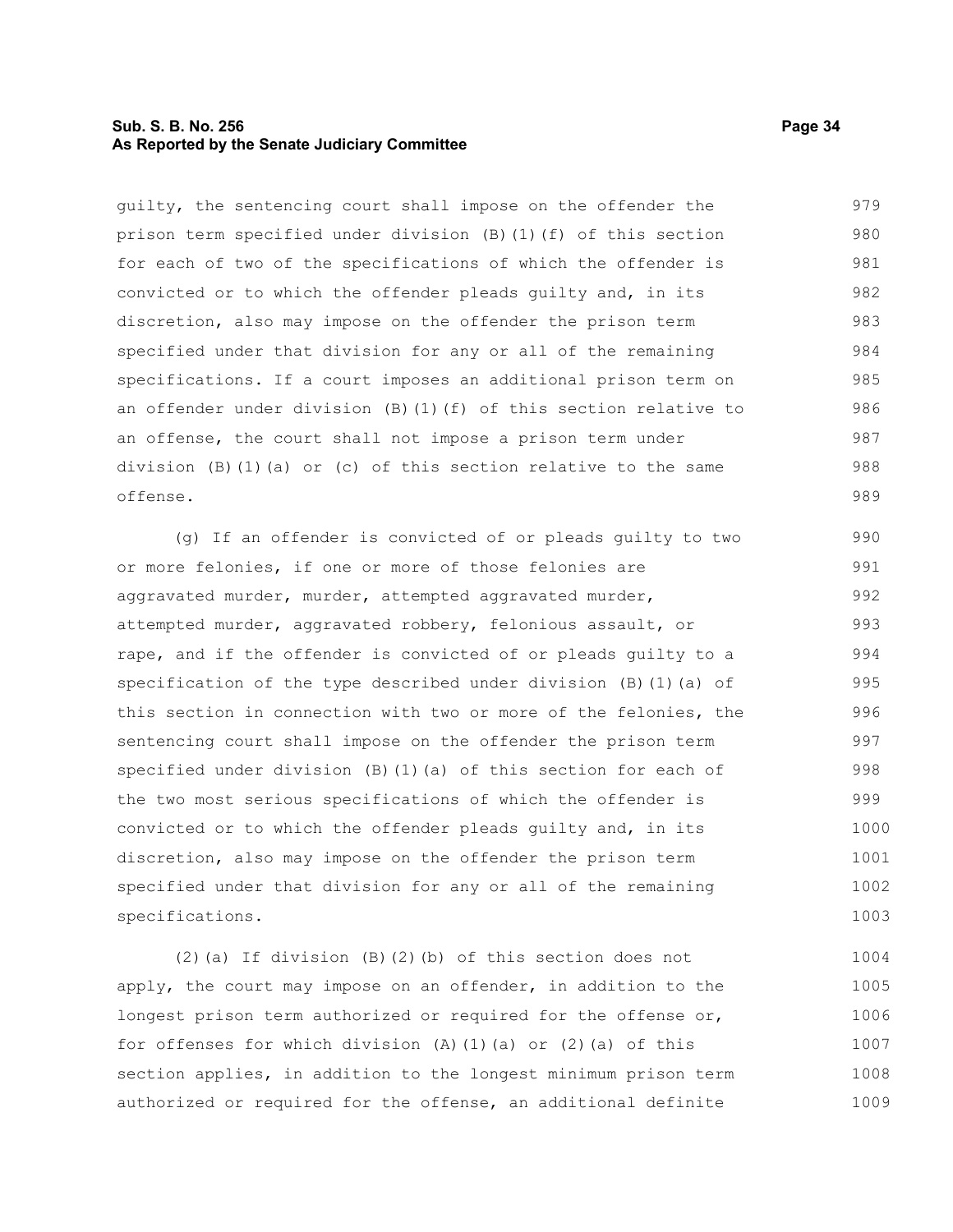#### **Sub. S. B. No. 256 Page 35 As Reported by the Senate Judiciary Committee**

parole.

prison term of one, two, three, four, five, six, seven, eight, nine, or ten years if all of the following criteria are met: (i) The offender is convicted of or pleads guilty to a specification of the type described in section 2941.149 of the Revised Code that the offender is a repeat violent offender. (ii) The offense of which the offender currently is convicted or to which the offender currently pleads guilty is aggravated murder and the court does not impose a sentence of death or life imprisonment without parole, murder, terrorism and the court does not impose a sentence of life imprisonment without parole, any felony of the first degree that is an offense of violence and the court does not impose a sentence of life imprisonment without parole, or any felony of the second degree that is an offense of violence and the trier of fact finds that the offense involved an attempt to cause or a threat to cause serious physical harm to a person or resulted in serious physical harm to a person. (iii) The court imposes the longest prison term for the offense or the longest minimum prison term for the offense, whichever is applicable, that is not life imprisonment without 1010 1011 1012 1013 1014 1015 1016 1017 1018 1019 1020 1021 1022 1023 1024 1025 1026 1027 1028 1029

(iv) The court finds that the prison terms imposed pursuant to division  $(B)$   $(2)$   $(a)$   $(iii)$  of this section and, if applicable, division (B)(1) or (3) of this section are inadequate to punish the offender and protect the public from future crime, because the applicable factors under section 2929.12 of the Revised Code indicating a greater likelihood of recidivism outweigh the applicable factors under that section indicating a lesser likelihood of recidivism. 1031 1032 1033 1034 1035 1036 1037 1038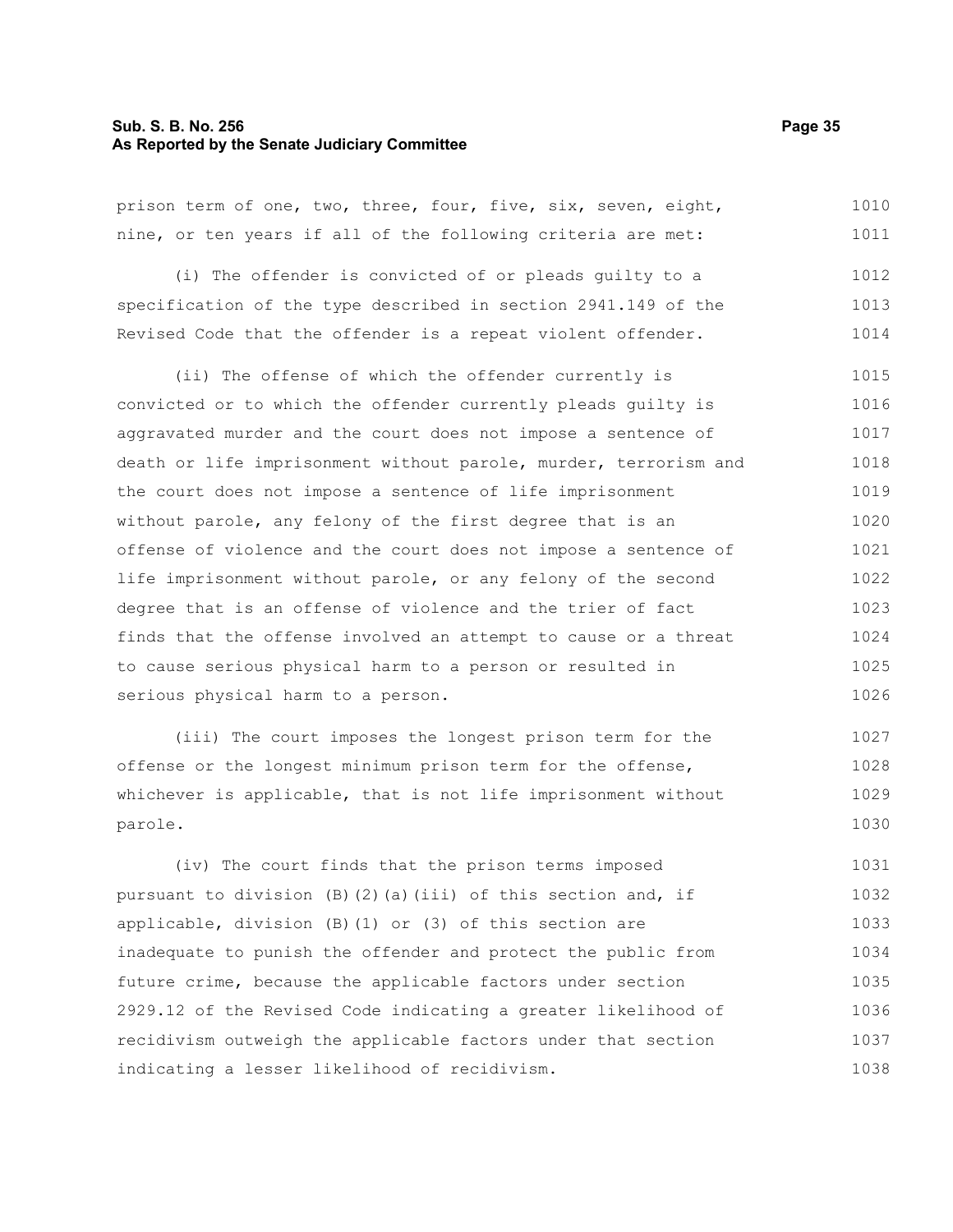#### **Sub. S. B. No. 256 Page 36 As Reported by the Senate Judiciary Committee**

(v) The court finds that the prison terms imposed pursuant to division (B)(2)(a)(iii) of this section and, if applicable, division (B)(1) or (3) of this section are demeaning to the seriousness of the offense, because one or more of the factors under section 2929.12 of the Revised Code indicating that the offender's conduct is more serious than conduct normally constituting the offense are present, and they outweigh the applicable factors under that section indicating that the offender's conduct is less serious than conduct normally constituting the offense. 1039 1040 1041 1042 1043 1044 1045 1046 1047 1048

(b) The court shall impose on an offender the longest prison term authorized or required for the offense or, for offenses for which division  $(A)$   $(1)$   $(a)$  or  $(2)$   $(a)$  of this section applies, the longest minimum prison term authorized or required for the offense, and shall impose on the offender an additional definite prison term of one, two, three, four, five, six, seven, eight, nine, or ten years if all of the following criteria are met: 1049 1050 1051 1052 1053 1054 1055 1056

(i) The offender is convicted of or pleads guilty to a specification of the type described in section 2941.149 of the Revised Code that the offender is a repeat violent offender. 1057 1058 1059

(ii) The offender within the preceding twenty years has been convicted of or pleaded guilty to three or more offenses described in division (CC)(1) of section 2929.01 of the Revised Code, including all offenses described in that division of which the offender is convicted or to which the offender pleads guilty in the current prosecution and all offenses described in that division of which the offender previously has been convicted or to which the offender previously pleaded guilty, whether prosecuted together or separately. 1060 1061 1062 1063 1064 1065 1066 1067 1068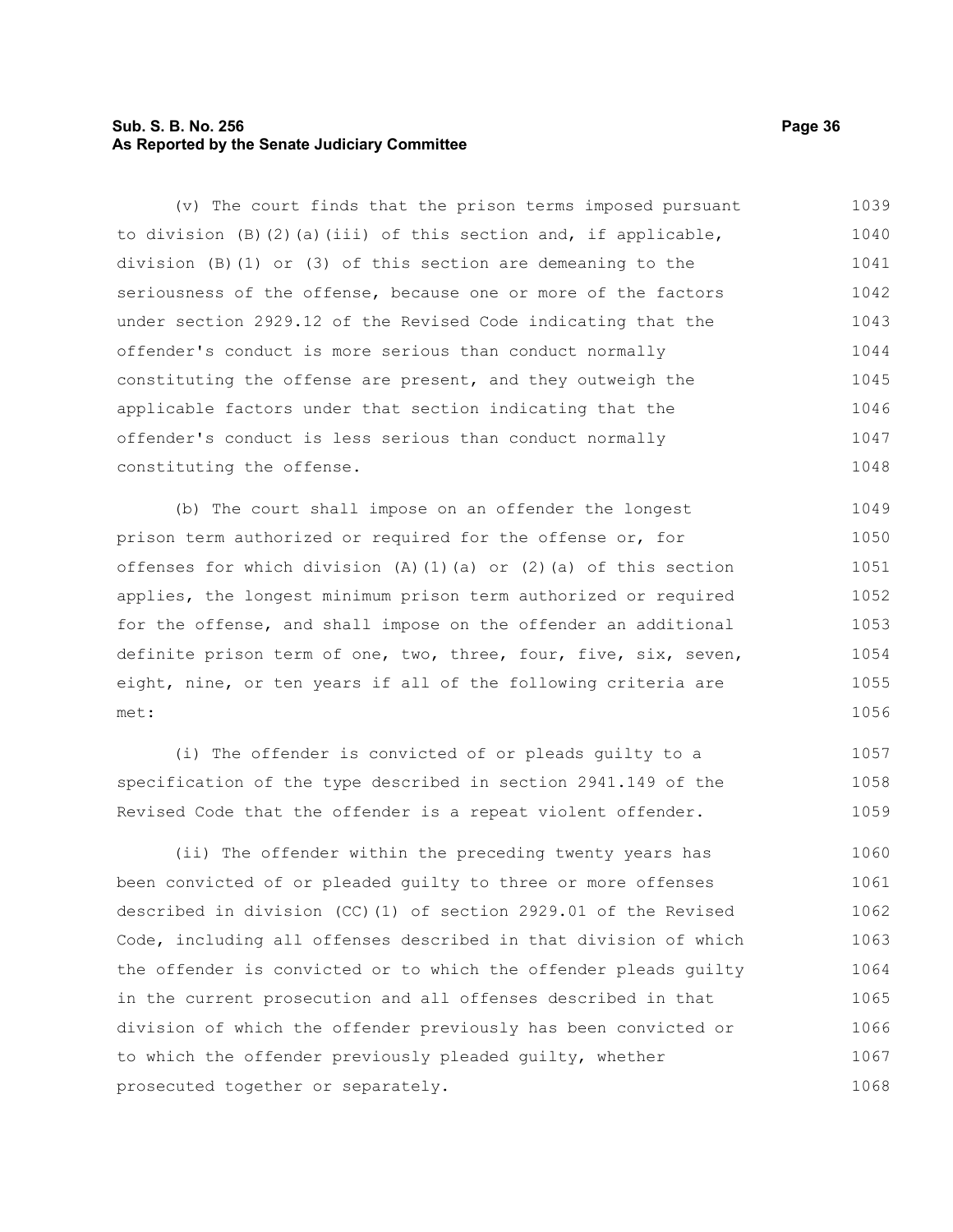### **Sub. S. B. No. 256 Page 37 As Reported by the Senate Judiciary Committee**

(iii) The offense or offenses of which the offender currently is convicted or to which the offender currently pleads guilty is aggravated murder and the court does not impose a sentence of death or life imprisonment without parole, murder, terrorism and the court does not impose a sentence of life imprisonment without parole, any felony of the first degree that is an offense of violence and the court does not impose a sentence of life imprisonment without parole, or any felony of the second degree that is an offense of violence and the trier of fact finds that the offense involved an attempt to cause or a threat to cause serious physical harm to a person or resulted in serious physical harm to a person. 1069 1070 1071 1072 1073 1074 1075 1076 1077 1078 1079 1080

(c) For purposes of division (B)(2)(b) of this section, two or more offenses committed at the same time or as part of the same act or event shall be considered one offense, and that one offense shall be the offense with the greatest penalty. 1081 1082 1083 1084

(d) A sentence imposed under division (B)(2)(a) or (b) of this section shall not be reduced pursuant to section 2929.20, section 2967.19, or section 2967.193, or any other provision of Chapter 2967. or Chapter 5120. of the Revised Code. The offender shall serve an additional prison term imposed under division (B) (2)(a) or (b) of this section consecutively to and prior to the prison term imposed for the underlying offense. 1085 1086 1087 1088 1089 1090 1091

(e) When imposing a sentence pursuant to division (B)(2) (a) or (b) of this section, the court shall state its findings explaining the imposed sentence. 1092 1093 1094

(3) Except when an offender commits a violation of section 2903.01 or 2907.02 of the Revised Code and the penalty imposed for the violation is life imprisonment or commits a violation of section 2903.02 of the Revised Code, if the offender commits a 1095 1096 1097 1098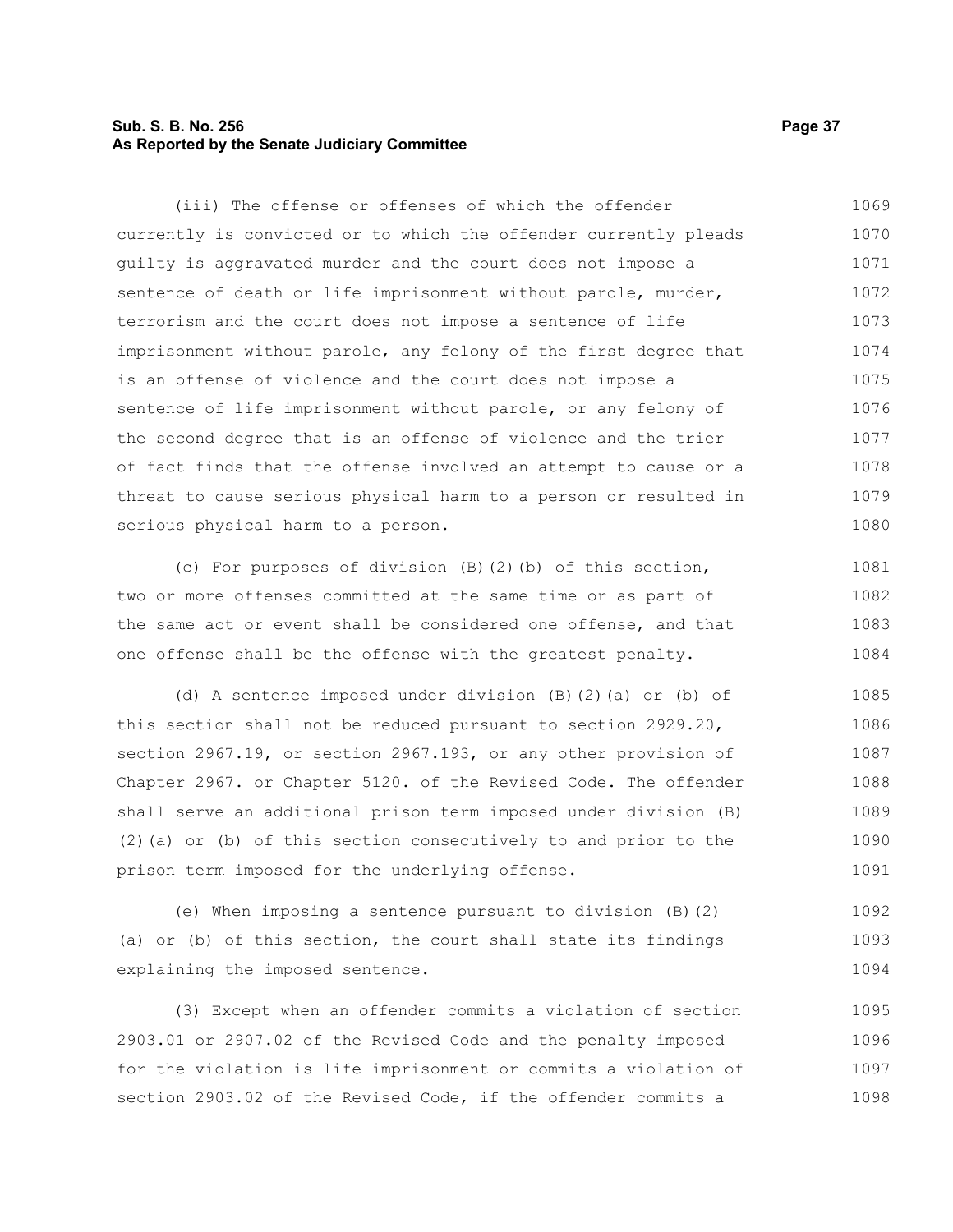#### **Sub. S. B. No. 256 Page 38 As Reported by the Senate Judiciary Committee**

violation of section 2925.03 or 2925.11 of the Revised Code and that section classifies the offender as a major drug offender, if the offender commits a violation of section 2925.05 of the Revised Code and division  $(E)$  (1) of that section classifies the offender as a major drug offender, if the offender commits a felony violation of section 2925.02, 2925.04, 2925.05, 2925.36, 3719.07, 3719.08, 3719.16, 3719.161, 4729.37, or 4729.61, division (C) or (D) of section 3719.172, division (E) of section 4729.51, or division (J) of section 4729.54 of the Revised Code that includes the sale, offer to sell, or possession of a schedule I or II controlled substance, with the exception of marihuana, and the court imposing sentence upon the offender finds that the offender is guilty of a specification of the type described in division (A) of section 2941.1410 of the Revised Code charging that the offender is a major drug offender, if the court imposing sentence upon an offender for a felony finds that the offender is guilty of corrupt activity with the most serious offense in the pattern of corrupt activity being a felony of the first degree, or if the offender is guilty of an attempted violation of section 2907.02 of the Revised Code and, had the offender completed the violation of section 2907.02 of the Revised Code that was attempted, the offender would have been subject to a sentence of life imprisonment or life imprisonment without parole for the violation of section 2907.02 of the Revised Code, the court shall impose upon the offender for the felony violation a mandatory prison term determined as described in this division that, subject to divisions (C) to (I) of section 2967.19 of the Revised Code, cannot be reduced pursuant to section 2929.20, section 2967.19, or any other provision of Chapter 2967. or 5120. of the Revised Code. The mandatory prison term shall be the maximum definite prison term prescribed in division (A)(1)(b) of this section for a felony of the first 1099 1100 1101 1102 1103 1104 1105 1106 1107 1108 1109 1110 1111 1112 1113 1114 1115 1116 1117 1118 1119 1120 1121 1122 1123 1124 1125 1126 1127 1128 1129 1130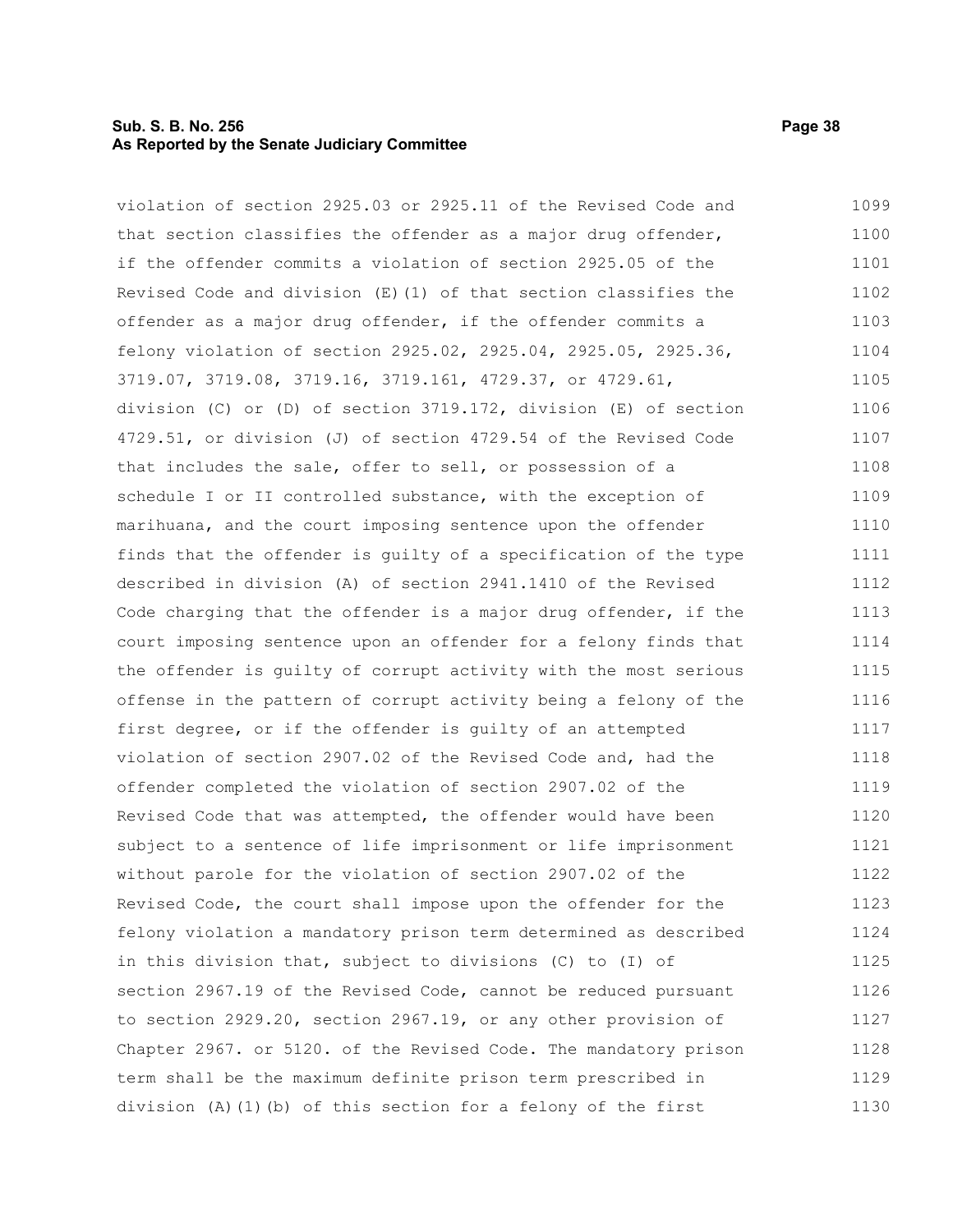#### **Sub. S. B. No. 256 Page 39 As Reported by the Senate Judiciary Committee**

degree, except that for offenses for which division (A)(1)(a) of this section applies, the mandatory prison term shall be the longest minimum prison term prescribed in that division for the offense. 1131 1132 1133 1134

(4) If the offender is being sentenced for a third or fourth degree felony OVI offense under division (G)(2) of section 2929.13 of the Revised Code, the sentencing court shall impose upon the offender a mandatory prison term in accordance with that division. In addition to the mandatory prison term, if the offender is being sentenced for a fourth degree felony OVI offense, the court, notwithstanding division (A)(4) of this section, may sentence the offender to a definite prison term of not less than six months and not more than thirty months, and if the offender is being sentenced for a third degree felony OVI offense, the sentencing court may sentence the offender to an additional prison term of any duration specified in division (A) (3) of this section. In either case, the additional prison term imposed shall be reduced by the sixty or one hundred twenty days imposed upon the offender as the mandatory prison term. The total of the additional prison term imposed under division (B) (4) of this section plus the sixty or one hundred twenty days imposed as the mandatory prison term shall equal a definite term in the range of six months to thirty months for a fourth degree felony OVI offense and shall equal one of the authorized prison terms specified in division (A)(3) of this section for a third degree felony OVI offense. If the court imposes an additional prison term under division (B)(4) of this section, the offender shall serve the additional prison term after the offender has served the mandatory prison term required for the offense. In addition to the mandatory prison term or mandatory and additional prison term imposed as described in division (B)(4) 1135 1136 1137 1138 1139 1140 1141 1142 1143 1144 1145 1146 1147 1148 1149 1150 1151 1152 1153 1154 1155 1156 1157 1158 1159 1160 1161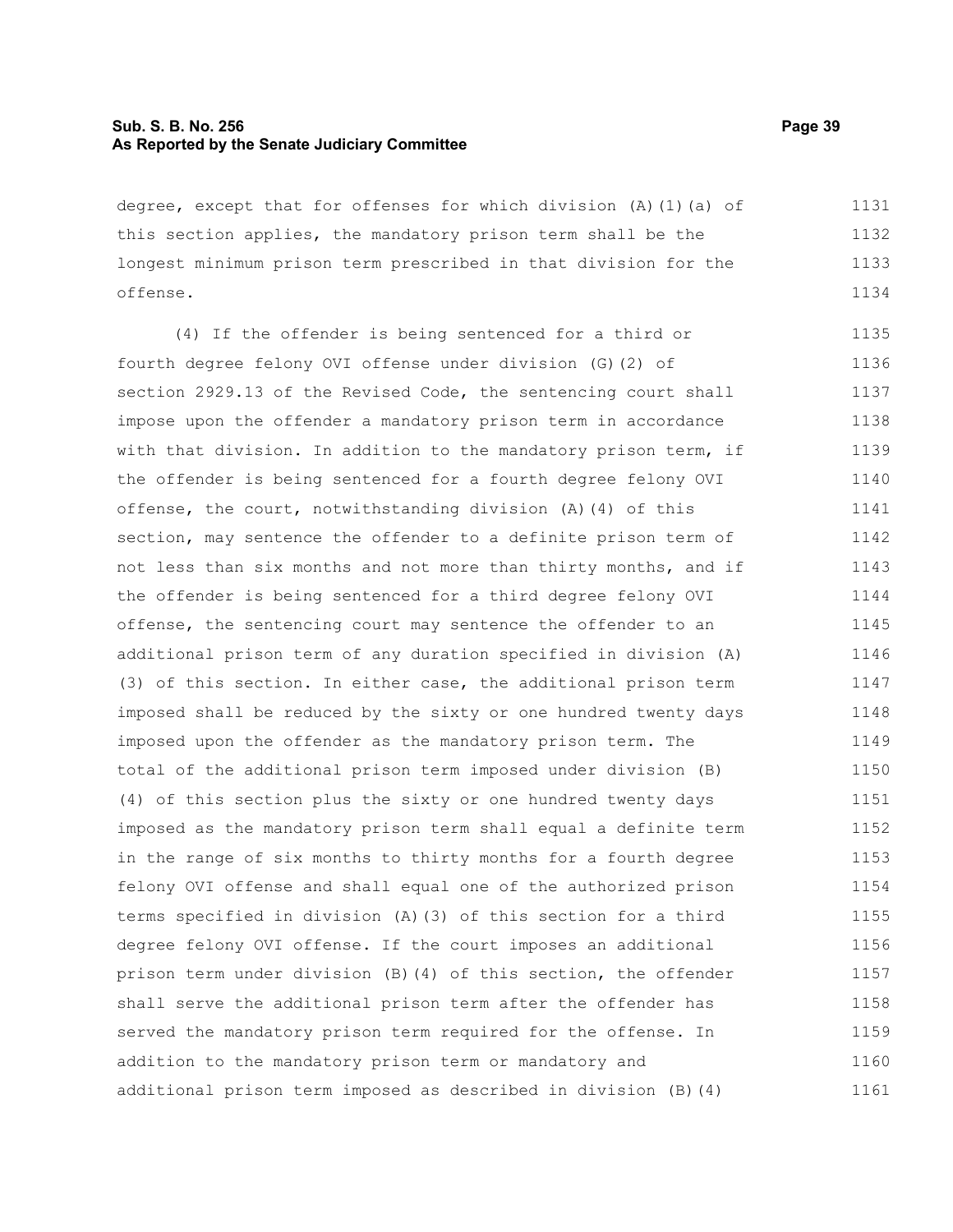#### **Sub. S. B. No. 256 Page 40 As Reported by the Senate Judiciary Committee**

of this section, the court also may sentence the offender to a community control sanction under section 2929.16 or 2929.17 of the Revised Code, but the offender shall serve all of the prison terms so imposed prior to serving the community control sanction. 1162 1163 1164 1165 1166

If the offender is being sentenced for a fourth degree felony OVI offense under division (G)(1) of section 2929.13 of the Revised Code and the court imposes a mandatory term of local incarceration, the court may impose a prison term as described in division (A)(1) of that section. 1167 1168 1169 1170 1171

(5) If an offender is convicted of or pleads guilty to a violation of division (A)(1) or (2) of section 2903.06 of the Revised Code and also is convicted of or pleads guilty to a specification of the type described in section 2941.1414 of the Revised Code that charges that the victim of the offense is a peace officer, as defined in section 2935.01 of the Revised Code, or an investigator of the bureau of criminal identification and investigation, as defined in section 2903.11 of the Revised Code, the court shall impose on the offender a prison term of five years. If a court imposes a prison term on an offender under division (B)(5) of this section, the prison term, subject to divisions (C) to (I) of section 2967.19 of the Revised Code, shall not be reduced pursuant to section 2929.20, section 2967.19, section 2967.193, or any other provision of Chapter 2967. or Chapter 5120. of the Revised Code. A court shall not impose more than one prison term on an offender under division (B)(5) of this section for felonies committed as part of the same act. 1172 1173 1174 1175 1176 1177 1178 1179 1180 1181 1182 1183 1184 1185 1186 1187 1188 1189

(6) If an offender is convicted of or pleads guilty to a violation of division (A)(1) or (2) of section 2903.06 of the 1190 1191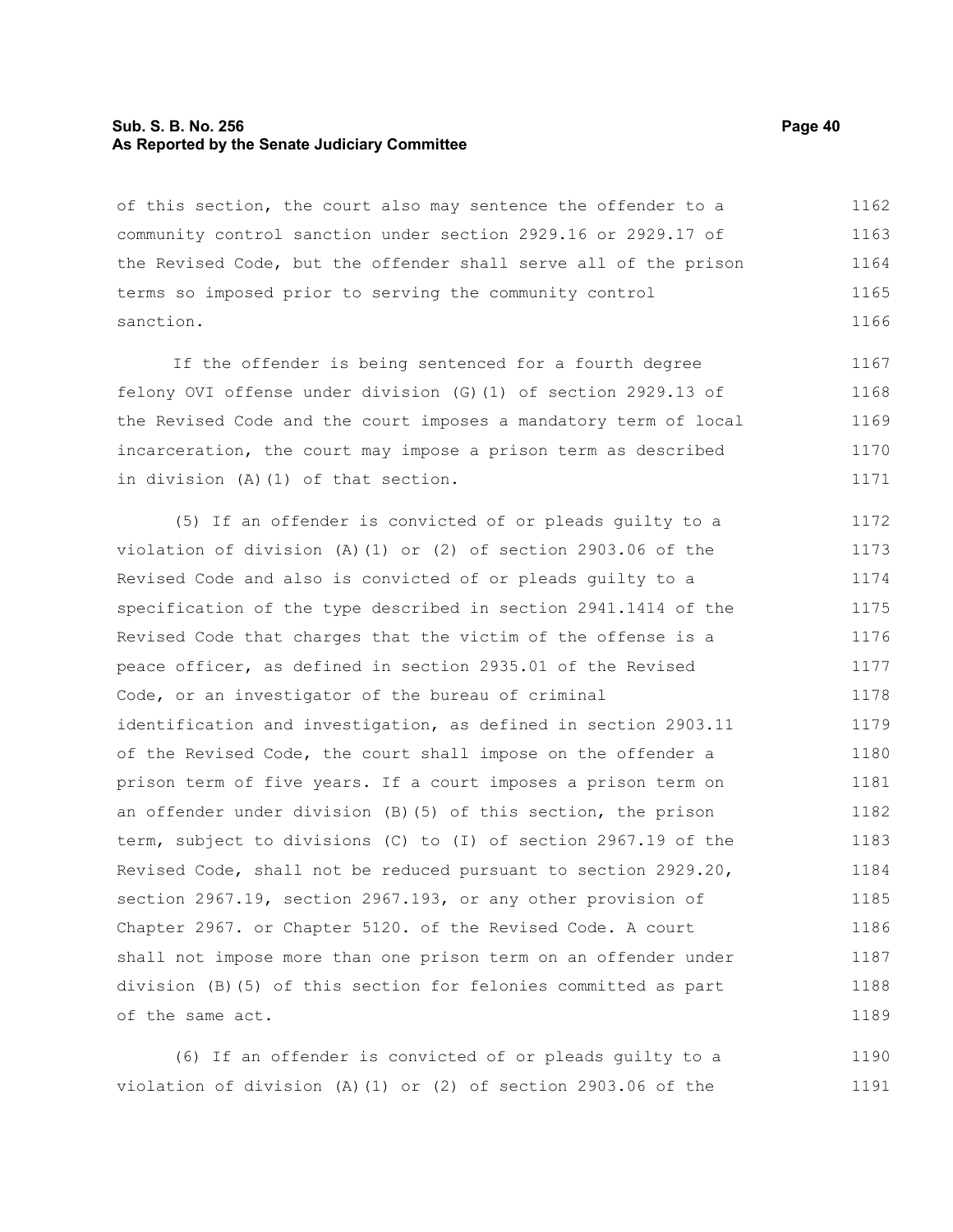#### **Sub. S. B. No. 256 Page 41 As Reported by the Senate Judiciary Committee**

Revised Code and also is convicted of or pleads guilty to a specification of the type described in section 2941.1415 of the Revised Code that charges that the offender previously has been convicted of or pleaded guilty to three or more violations of division (A) or (B) of section 4511.19 of the Revised Code or an equivalent offense, as defined in section 2941.1415 of the Revised Code, or three or more violations of any combination of those divisions and offenses, the court shall impose on the offender a prison term of three years. If a court imposes a prison term on an offender under division (B)(6) of this section, the prison term, subject to divisions (C) to (I) of section 2967.19 of the Revised Code, shall not be reduced pursuant to section 2929.20, section 2967.19, section 2967.193, or any other provision of Chapter 2967. or Chapter 5120. of the Revised Code. A court shall not impose more than one prison term on an offender under division (B)(6) of this section for felonies committed as part of the same act. 1192 1193 1194 1195 1196 1197 1198 1199 1200 1201 1202 1203 1204 1205 1206 1207 1208

(7)(a) If an offender is convicted of or pleads guilty to a felony violation of section 2905.01, 2905.02, 2907.21, 2907.22, or 2923.32, division (A)(1) or (2) of section 2907.323 involving a minor, or division  $(B)$   $(1)$ ,  $(2)$ ,  $(3)$ ,  $(4)$ , or  $(5)$  of section 2919.22 of the Revised Code and also is convicted of or pleads guilty to a specification of the type described in section 2941.1422 of the Revised Code that charges that the offender knowingly committed the offense in furtherance of human trafficking, the court shall impose on the offender a mandatory prison term that is one of the following: 1209 1210 1211 1212 1213 1214 1215 1216 1217 1218

(i) If the offense is a felony of the first degree, a definite prison term of not less than five years and not greater than eleven years, except that if the offense is a felony of the first degree committed on or after the effective date of this 1219 1220 1221 1222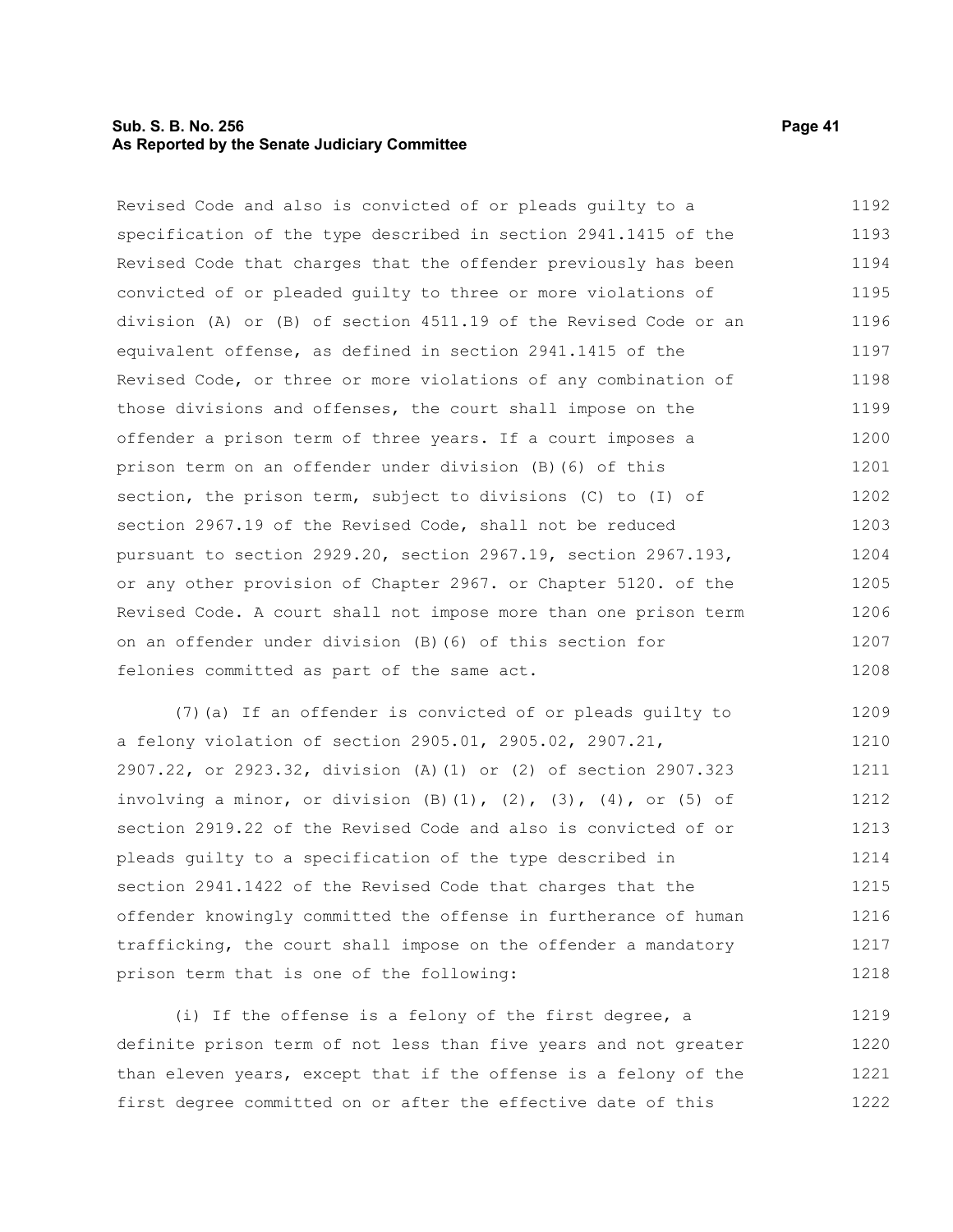#### **Sub. S. B. No. 256 Page 42 As Reported by the Senate Judiciary Committee**

amendment, the court shall impose as the minimum prison term a mandatory term of not less than five years and not greater than eleven years; 1223 1224 1225

(ii) If the offense is a felony of the second or third degree, a definite prison term of not less than three years and not greater than the maximum prison term allowed for the offense by division  $(A)$   $(2)$   $(b)$  or  $(3)$  of this section, except that if the offense is a felony of the second degree committed on or after the effective date of this amendment, the court shall impose as the minimum prison term a mandatory term of not less than three years and not greater than eight years; 1226 1227 1228 1229 1230 1231 1232 1233

(iii) If the offense is a felony of the fourth or fifth degree, a definite prison term that is the maximum prison term allowed for the offense by division (A) of section 2929.14 of the Revised Code. 1234 1235 1236 1237

(b) Subject to divisions (C) to (I) of section 2967.19 of the Revised Code, the prison term imposed under division (B)(7) (a) of this section shall not be reduced pursuant to section 2929.20, section 2967.19, section 2967.193, or any other provision of Chapter 2967. of the Revised Code. A court shall not impose more than one prison term on an offender under division (B)(7)(a) of this section for felonies committed as part of the same act, scheme, or plan. 1238 1239 1240 1241 1242 1243 1244 1245

(8) If an offender is convicted of or pleads guilty to a felony violation of section 2903.11, 2903.12, or 2903.13 of the Revised Code and also is convicted of or pleads guilty to a specification of the type described in section 2941.1423 of the Revised Code that charges that the victim of the violation was a woman whom the offender knew was pregnant at the time of the violation, notwithstanding the range prescribed in division (A) 1246 1247 1248 1249 1250 1251 1252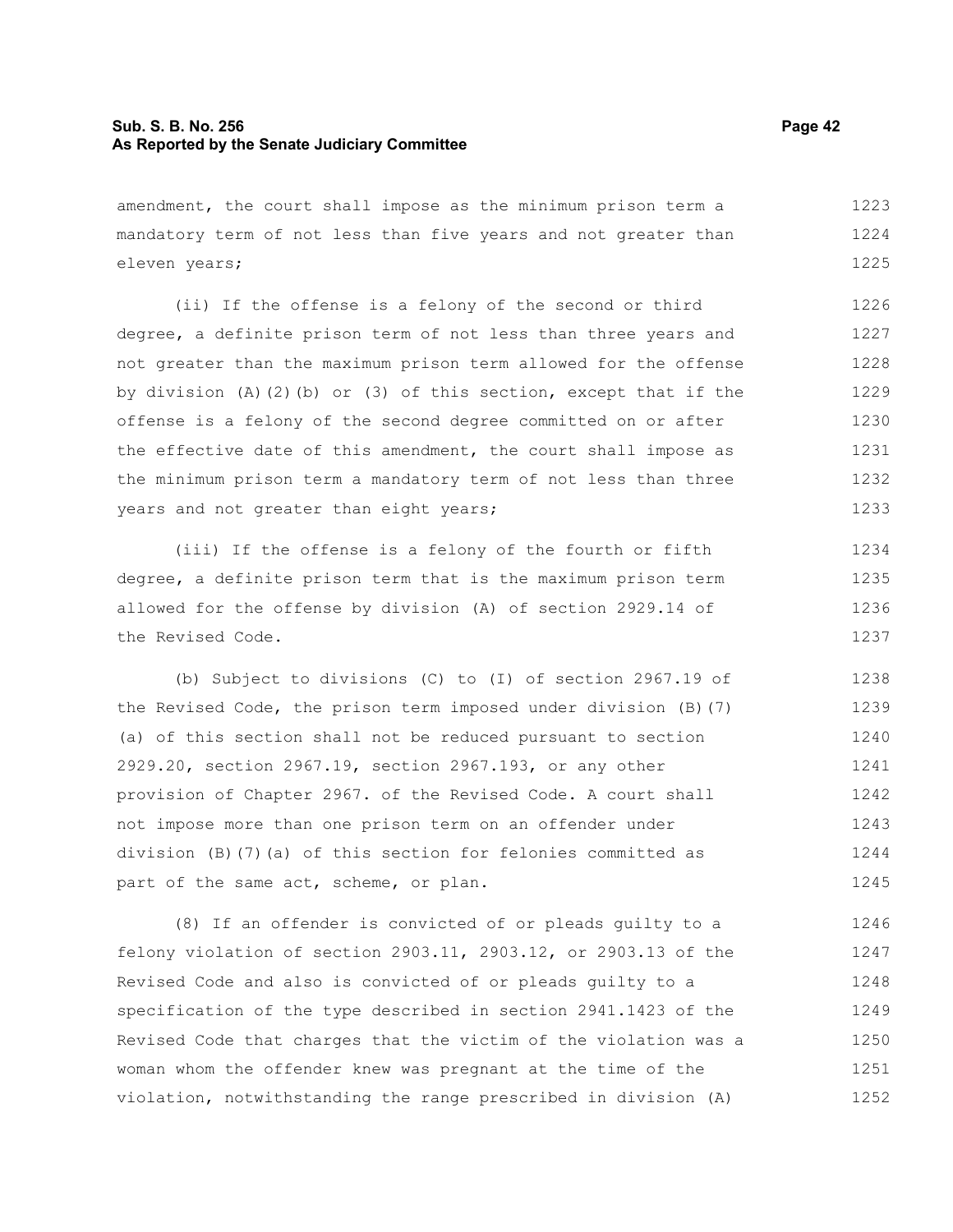#### **Sub. S. B. No. 256 Page 43 As Reported by the Senate Judiciary Committee**

of this section as the definite prison term or minimum prison term for felonies of the same degree as the violation, the court shall impose on the offender a mandatory prison term that is either a definite prison term of six months or one of the prison terms prescribed in division (A) of this section for felonies of the same degree as the violation, except that if the violation is a felony of the first or second degree committed on or after the effective date of this amendment, the court shall impose as the minimum prison term under division (A)(1)(a) or (2)(a) of this section a mandatory term that is one of the terms prescribed in that division, whichever is applicable, for the offense. 1253 1254 1255 1256 1257 1258 1259 1260 1261 1262 1263 1264

(9)(a) If an offender is convicted of or pleads guilty to a violation of division (A)(1) or (2) of section 2903.11 of the Revised Code and also is convicted of or pleads guilty to a specification of the type described in section 2941.1425 of the Revised Code, the court shall impose on the offender a mandatory prison term of six years if either of the following applies: 1265 1266 1267 1268 1269 1270

(i) The violation is a violation of division (A)(1) of section 2903.11 of the Revised Code and the specification charges that the offender used an accelerant in committing the violation and the serious physical harm to another or to another's unborn caused by the violation resulted in a permanent, serious disfigurement or permanent, substantial incapacity; 1271 1272 1273 1274 1275 1276 1277

(ii) The violation is a violation of division (A)(2) of section 2903.11 of the Revised Code and the specification charges that the offender used an accelerant in committing the violation, that the violation caused physical harm to another or to another's unborn, and that the physical harm resulted in a 1278 1279 1280 1281 1282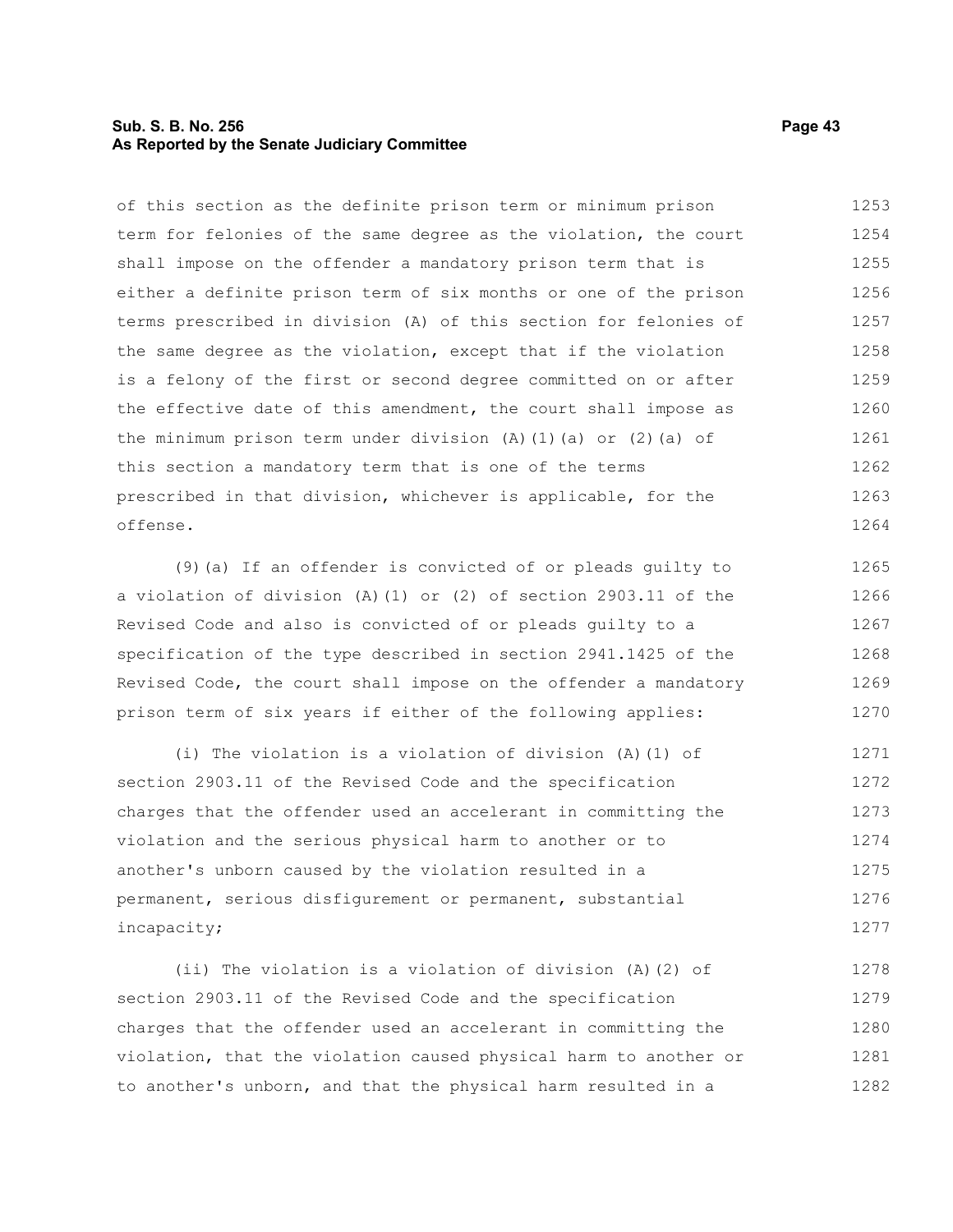### **Sub. S. B. No. 256 Page 44 As Reported by the Senate Judiciary Committee**

permanent, serious disfigurement or permanent, substantial incapacity. 1283 1284

(b) If a court imposes a prison term on an offender under division (B)(9)(a) of this section, the prison term shall not be reduced pursuant to section 2929.20, section 2967.19, section 2967.193, or any other provision of Chapter 2967. or Chapter 5120. of the Revised Code. A court shall not impose more than one prison term on an offender under division (B)(9) of this section for felonies committed as part of the same act. 1285 1286 1287 1288 1289 1290 1291

(c) The provisions of divisions (B)(9) and (C)(6) of this section and of division (D)(2) of section 2903.11, division (F) (20) of section 2929.13, and section 2941.1425 of the Revised Code shall be known as "Judy's Law." 1292 1293 1294 1295

(10) If an offender is convicted of or pleads guilty to a violation of division (A) of section 2903.11 of the Revised Code and also is convicted of or pleads guilty to a specification of the type described in section 2941.1426 of the Revised Code that charges that the victim of the offense suffered permanent disabling harm as a result of the offense and that the victim was under ten years of age at the time of the offense, regardless of whether the offender knew the age of the victim, the court shall impose upon the offender an additional definite prison term of six years. A prison term imposed on an offender under division (B)(10) of this section shall not be reduced pursuant to section 2929.20, section 2967.193, or any other provision of Chapter 2967. or Chapter 5120. of the Revised Code. If a court imposes an additional prison term on an offender under this division relative to a violation of division (A) of section 2903.11 of the Revised Code, the court shall not impose any other additional prison term on the offender relative to the 1296 1297 1298 1299 1300 1301 1302 1303 1304 1305 1306 1307 1308 1309 1310 1311 1312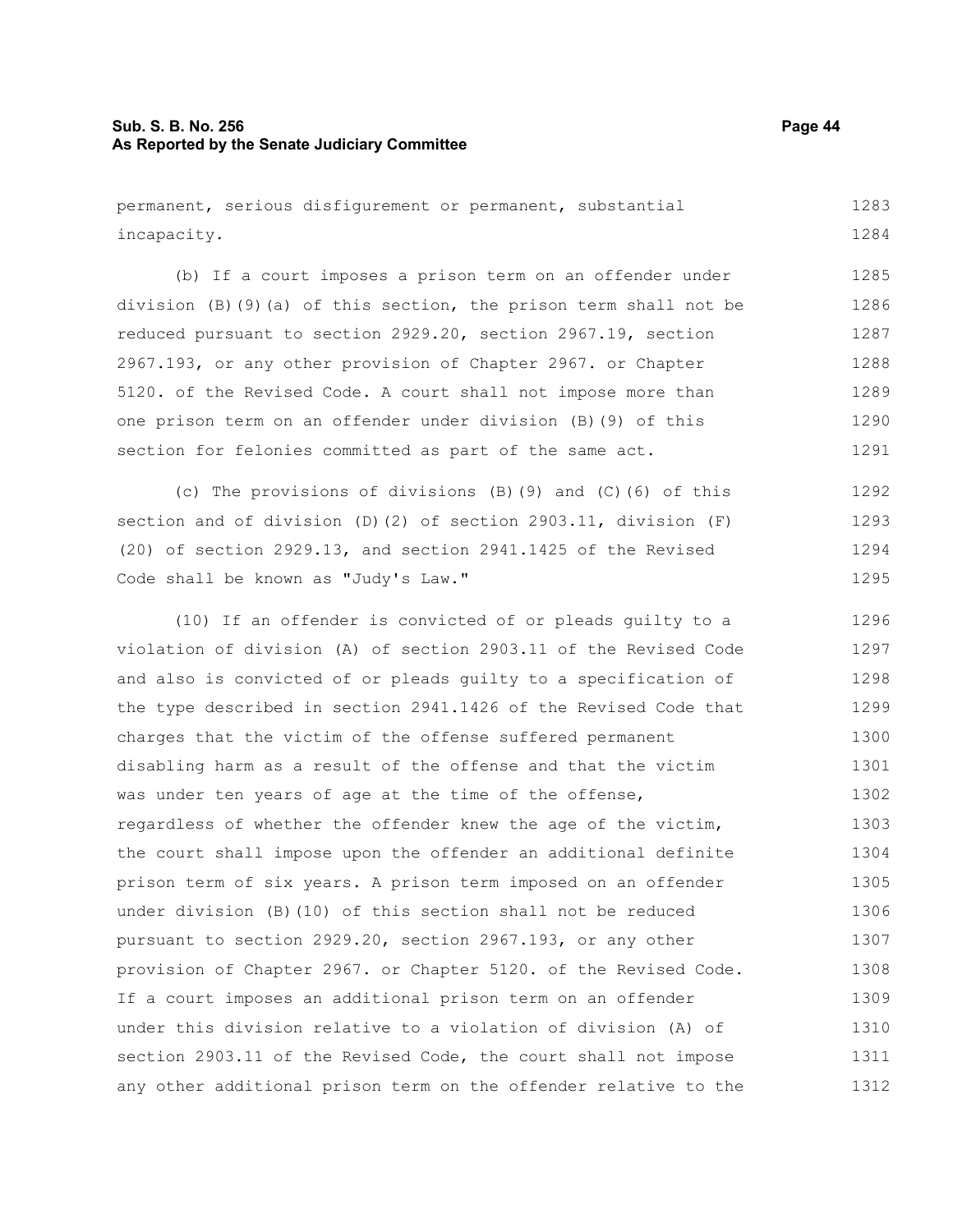### **Sub. S. B. No. 256 Page 45 As Reported by the Senate Judiciary Committee**

same offense.

(11) If an offender is convicted of or pleads guilty to a felony violation of section 2925.03 or 2925.05 of the Revised Code or a felony violation of section 2925.11 of the Revised Code for which division (C)(11) of that section applies in determining the sentence for the violation, if the drug involved in the violation is a fentanyl-related compound or a compound, mixture, preparation, or substance containing a fentanyl-related compound, and if the offender also is convicted of or pleads guilty to a specification of the type described in division (B) of section 2941.1410 of the Revised Code that charges that the offender is a major drug offender, in addition to any other penalty imposed for the violation, the court shall impose on the offender a mandatory prison term of three, four, five, six, seven, or eight years. If a court imposes a prison term on an offender under division (B)(11) of this section, the prison term, subject to divisions (C) to (I) of section 2967.19 of the Revised Code, shall not be reduced pursuant to section 2929.20, 2967.19, or 2967.193, or any other provision of Chapter 2967. or 5120. of the Revised Code. A court shall not impose more than one prison term on an offender under division (B)(11) of this section for felonies committed as part of the same act. 1314 1315 1316 1317 1318 1319 1320 1321 1322 1323 1324 1325 1326 1327 1328 1329 1330 1331 1332 1333 1334

(C)(1)(a) Subject to division (C)(1)(b) of this section, if a mandatory prison term is imposed upon an offender pursuant to division (B)(1)(a) of this section for having a firearm on or about the offender's person or under the offender's control while committing a felony, if a mandatory prison term is imposed upon an offender pursuant to division (B)(1)(c) of this section for committing a felony specified in that division by discharging a firearm from a motor vehicle, or if both types of mandatory prison terms are imposed, the offender shall serve any 1335 1336 1337 1338 1339 1340 1341 1342 1343

1313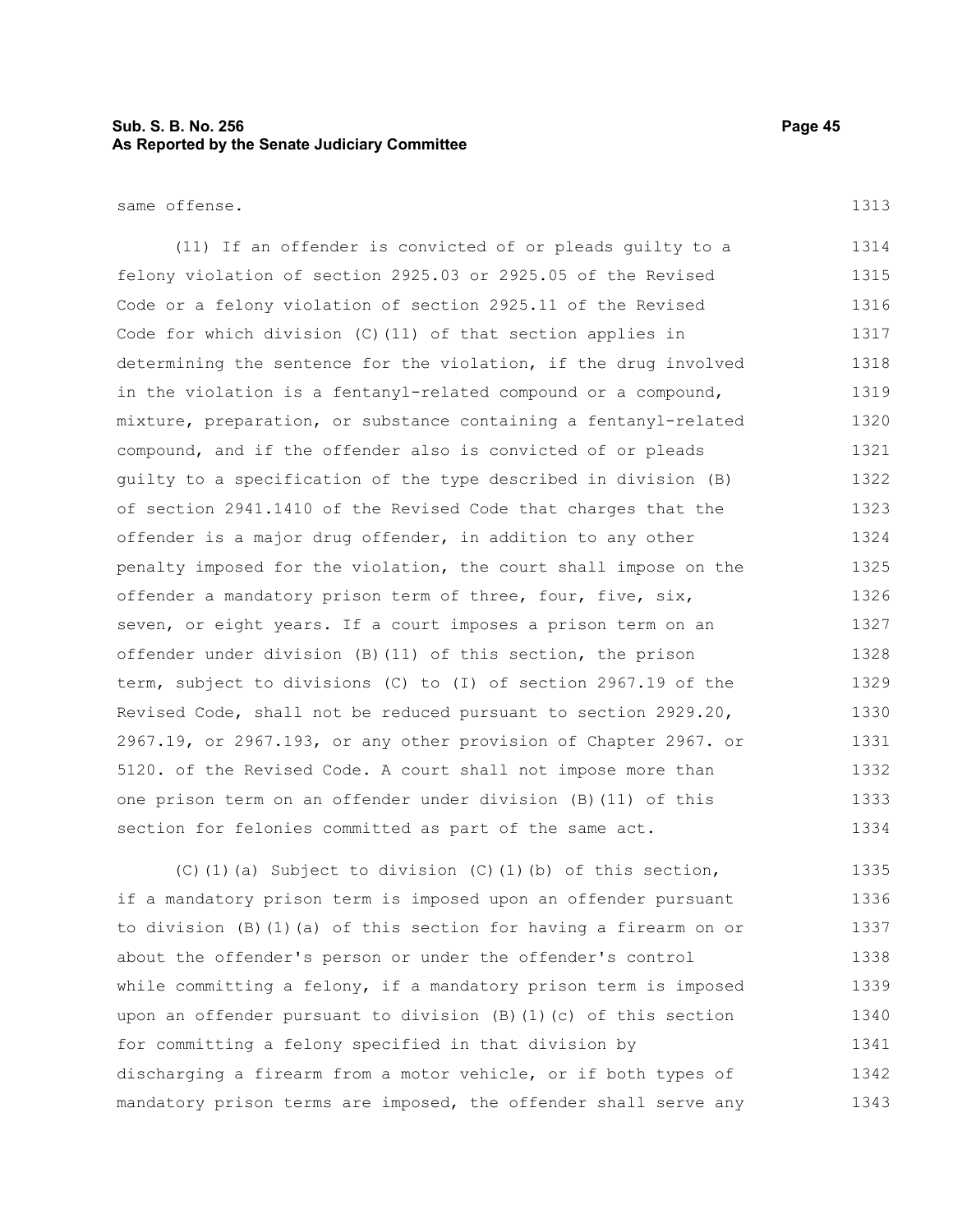#### **Sub. S. B. No. 256 Page 46 As Reported by the Senate Judiciary Committee**

mandatory prison term imposed under either division consecutively to any other mandatory prison term imposed under either division or under division (B)(1)(d) of this section, consecutively to and prior to any prison term imposed for the underlying felony pursuant to division  $(A)$ ,  $(B)$   $(2)$ , or  $(B)$   $(3)$  of this section or any other section of the Revised Code, and consecutively to any other prison term or mandatory prison term previously or subsequently imposed upon the offender. 1344 1345 1346 1347 1348 1349 1350 1351

(b) If a mandatory prison term is imposed upon an offender pursuant to division (B)(1)(d) of this section for wearing or carrying body armor while committing an offense of violence that is a felony, the offender shall serve the mandatory term so imposed consecutively to any other mandatory prison term imposed under that division or under division (B)(1)(a) or (c) of this section, consecutively to and prior to any prison term imposed for the underlying felony under division  $(A)$ ,  $(B)$   $(2)$ , or  $(B)$   $(3)$ of this section or any other section of the Revised Code, and consecutively to any other prison term or mandatory prison term previously or subsequently imposed upon the offender. 1352 1353 1354 1355 1356 1357 1358 1359 1360 1361 1362

(c) If a mandatory prison term is imposed upon an offender pursuant to division (B)(1)(f) of this section, the offender shall serve the mandatory prison term so imposed consecutively to and prior to any prison term imposed for the underlying felony under division  $(A)$ ,  $(B)$   $(2)$ , or  $(B)$   $(3)$  of this section or any other section of the Revised Code, and consecutively to any other prison term or mandatory prison term previously or subsequently imposed upon the offender. 1363 1364 1365 1366 1367 1368 1369 1370

(d) If a mandatory prison term is imposed upon an offender pursuant to division (B)(7) or (8) of this section, the offender shall serve the mandatory prison term so imposed consecutively 1371 1372 1373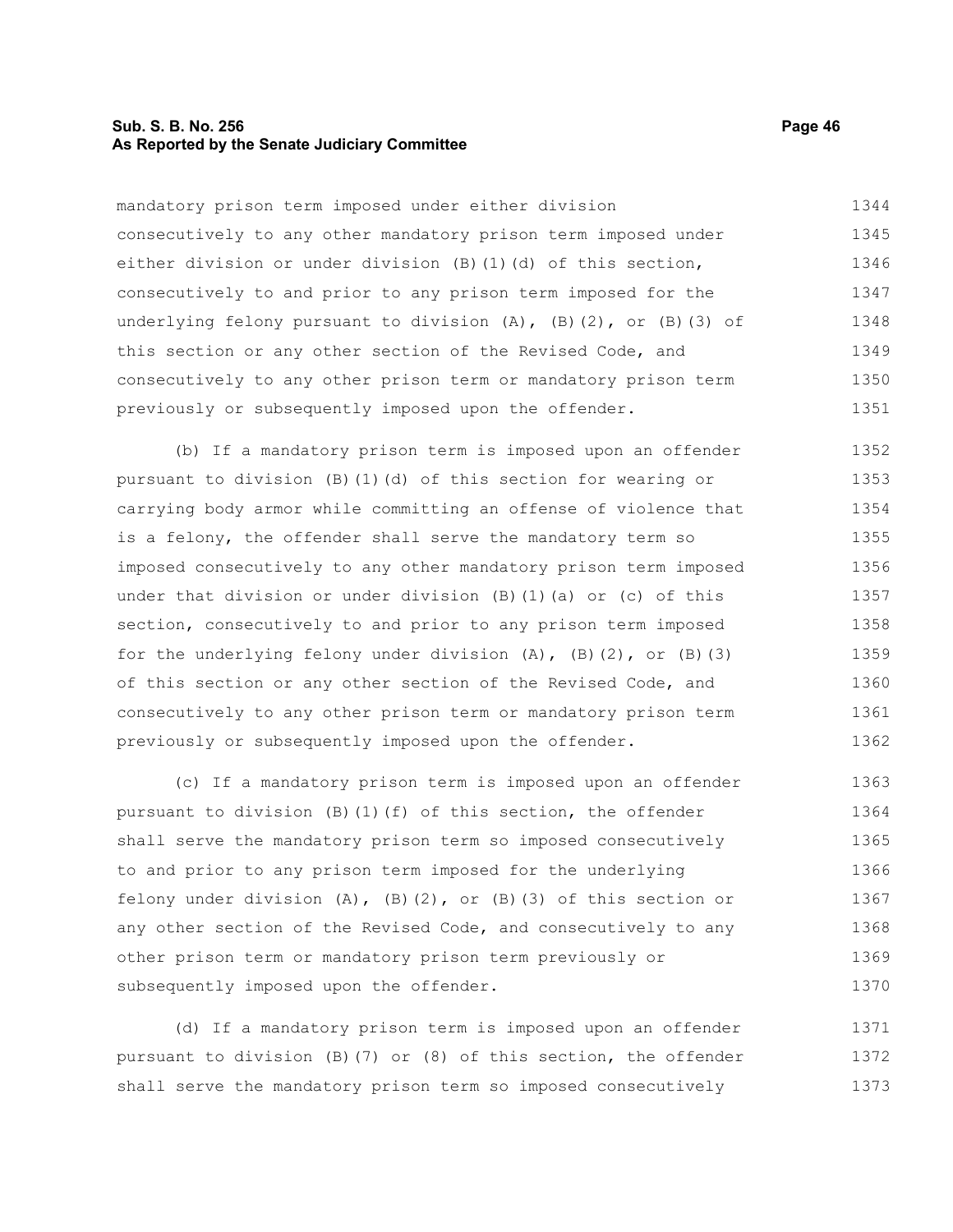#### **Sub. S. B. No. 256 Page 47 As Reported by the Senate Judiciary Committee**

to any other mandatory prison term imposed under that division or under any other provision of law and consecutively to any other prison term or mandatory prison term previously or subsequently imposed upon the offender. 1374 1375 1376 1377

(e) If a mandatory prison term is imposed upon an offender pursuant to division (B)(11) of this section, the offender shall serve the mandatory prison term consecutively to any other mandatory prison term imposed under that division, consecutively to and prior to any prison term imposed for the underlying felony, and consecutively to any other prison term or mandatory prison term previously or subsequently imposed upon the offender. 1378 1379 1380 1381 1382 1383 1384 1385

(2) If an offender who is an inmate in a jail, prison, or other residential detention facility violates section 2917.02, 2917.03, or 2921.35 of the Revised Code or division (A)(1) or (2) of section 2921.34 of the Revised Code, if an offender who is under detention at a detention facility commits a felony violation of section 2923.131 of the Revised Code, or if an offender who is an inmate in a jail, prison, or other residential detention facility or is under detention at a detention facility commits another felony while the offender is an escapee in violation of division (A)(1) or (2) of section 2921.34 of the Revised Code, any prison term imposed upon the offender for one of those violations shall be served by the offender consecutively to the prison term or term of imprisonment the offender was serving when the offender committed that offense and to any other prison term previously or subsequently imposed upon the offender. 1386 1387 1388 1389 1390 1391 1392 1393 1394 1395 1396 1397 1398 1399 1400 1401

(3) If a prison term is imposed for a violation of division (B) of section 2911.01 of the Revised Code, a violation 1402 1403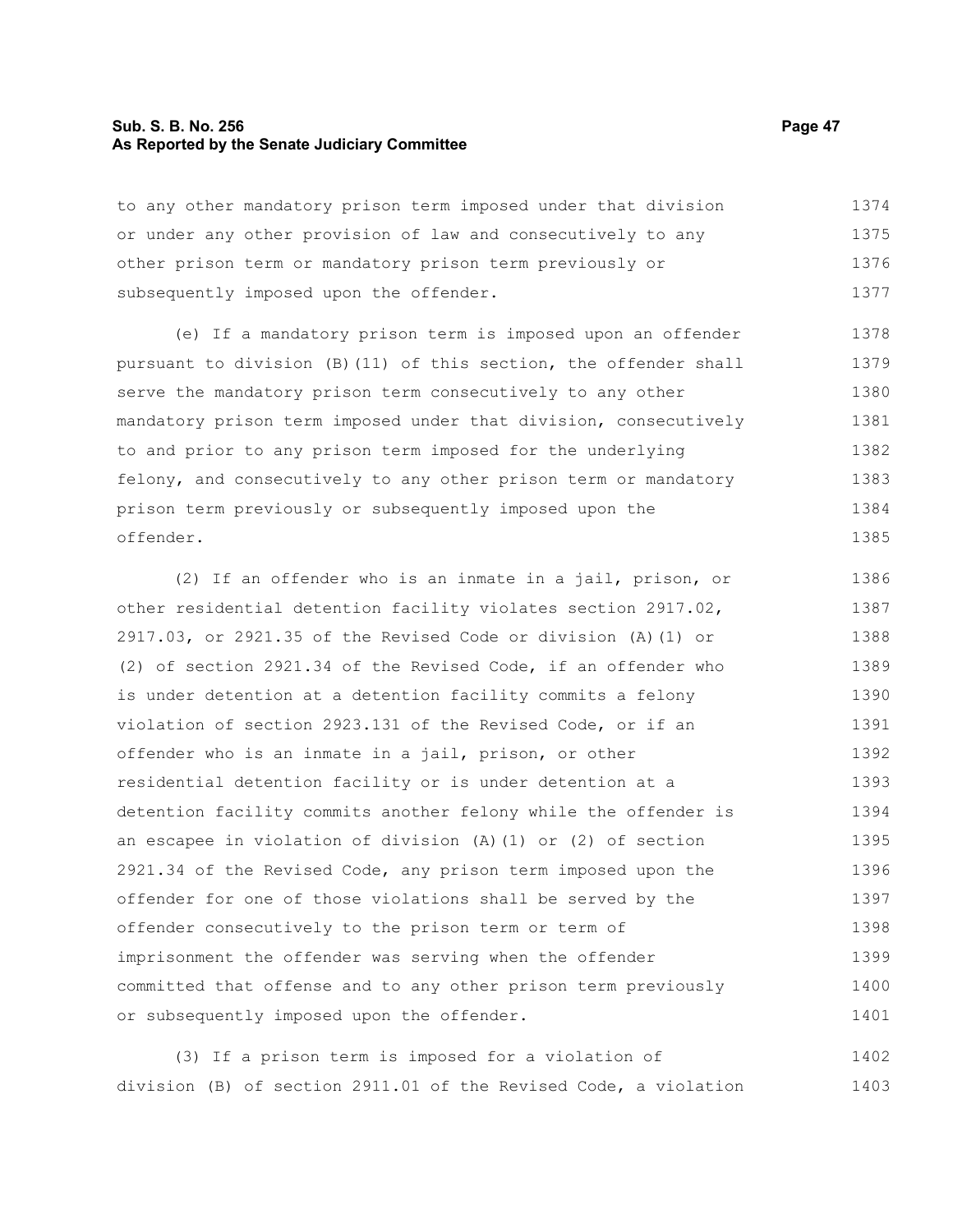#### **Sub. S. B. No. 256 Page 48 As Reported by the Senate Judiciary Committee**

of division (A) of section 2913.02 of the Revised Code in which the stolen property is a firearm or dangerous ordnance, or a felony violation of division (B) of section 2921.331 of the Revised Code, the offender shall serve that prison term consecutively to any other prison term or mandatory prison term previously or subsequently imposed upon the offender. 1404 1405 1406 1407 1408 1409

(4) If multiple prison terms are imposed on an offender for convictions of multiple offenses, the court may require the offender to serve the prison terms consecutively if the court finds that the consecutive service is necessary to protect the public from future crime or to punish the offender and that consecutive sentences are not disproportionate to the seriousness of the offender's conduct and to the danger the offender poses to the public, and if the court also finds any of the following: 1410 1411 1412 1413 1414 1415 1416 1417 1418

(a) The offender committed one or more of the multiple offenses while the offender was awaiting trial or sentencing, was under a sanction imposed pursuant to section 2929.16, 2929.17, or 2929.18 of the Revised Code, or was under postrelease control for a prior offense. 1419 1420 1421 1422 1423

(b) At least two of the multiple offenses were committed as part of one or more courses of conduct, and the harm caused by two or more of the multiple offenses so committed was so great or unusual that no single prison term for any of the offenses committed as part of any of the courses of conduct adequately reflects the seriousness of the offender's conduct. 1424 1425 1426 1427 1428 1429

(c) The offender's history of criminal conduct demonstrates that consecutive sentences are necessary to protect the public from future crime by the offender. 1430 1431 1432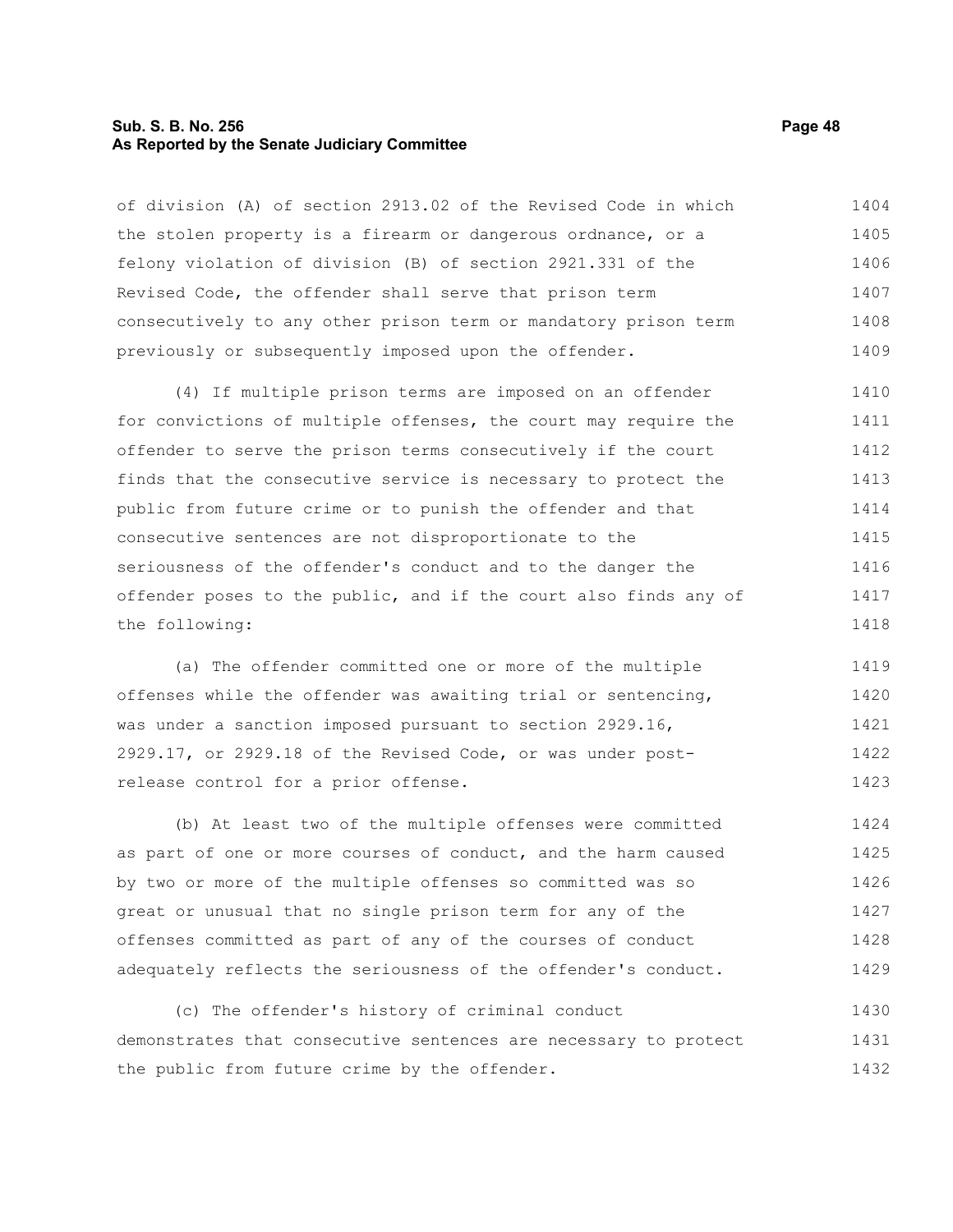### **Sub. S. B. No. 256 Page 49 As Reported by the Senate Judiciary Committee**

(5) If a mandatory prison term is imposed upon an offender pursuant to division (B)(5) or (6) of this section, the offender shall serve the mandatory prison term consecutively to and prior to any prison term imposed for the underlying violation of division (A)(1) or (2) of section 2903.06 of the Revised Code pursuant to division (A) of this section or section 2929.142 of the Revised Code. If a mandatory prison term is imposed upon an offender pursuant to division (B)(5) of this section, and if a mandatory prison term also is imposed upon the offender pursuant to division (B)(6) of this section in relation to the same violation, the offender shall serve the mandatory prison term imposed pursuant to division (B)(5) of this section consecutively to and prior to the mandatory prison term imposed pursuant to division (B)(6) of this section and consecutively to and prior to any prison term imposed for the underlying violation of division (A)(1) or (2) of section 2903.06 of the Revised Code pursuant to division (A) of this section or section 2929.142 of the Revised Code. 1433 1434 1435 1436 1437 1438 1439 1440 1441 1442 1443 1444 1445 1446 1447 1448 1449 1450

(6) If a mandatory prison term is imposed on an offender pursuant to division (B)(9) of this section, the offender shall serve the mandatory prison term consecutively to and prior to any prison term imposed for the underlying violation of division (A)(1) or (2) of section 2903.11 of the Revised Code and consecutively to and prior to any other prison term or mandatory prison term previously or subsequently imposed on the offender. 1451 1452 1453 1454 1455 1456 1457

(7) If a mandatory prison term is imposed on an offender pursuant to division (B)(10) of this section, the offender shall serve that mandatory prison term consecutively to and prior to any prison term imposed for the underlying felonious assault. Except as otherwise provided in division (C) of this section, any other prison term or mandatory prison term previously or 1458 1459 1460 1461 1462 1463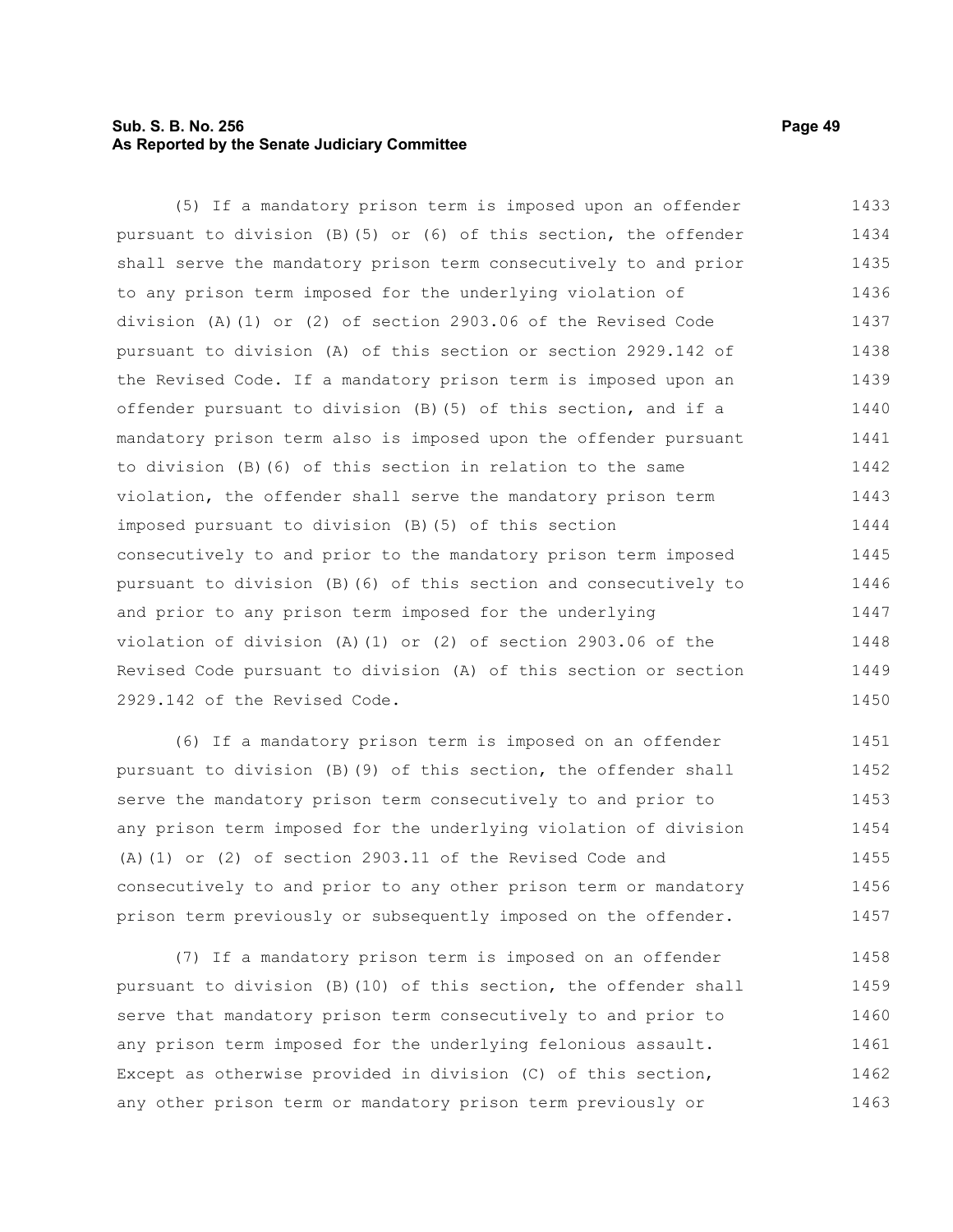#### **Sub. S. B. No. 256 Page 50 As Reported by the Senate Judiciary Committee**

subsequently imposed upon the offender may be served concurrently with, or consecutively to, the prison term imposed pursuant to division (B)(10) of this section. 1464 1465 1466

(8) Any prison term imposed for a violation of section 2903.04 of the Revised Code that is based on a violation of section 2925.03 or 2925.11 of the Revised Code or on a violation of section 2925.05 of the Revised Code that is not funding of marihuana trafficking shall run consecutively to any prison term imposed for the violation of section 2925.03 or 2925.11 of the Revised Code or for the violation of section 2925.05 of the Revised Code that is not funding of marihuana trafficking. 1467 1468 1469 1470 1471 1472 1473 1474

(9) When consecutive prison terms are imposed pursuant to division (C)(1), (2), (3), (4), (5), (6), (7), or (8) or division (H)(1) or (2) of this section, subject to division (C) (10) of this section, the term to be served is the aggregate of all of the terms so imposed. 1475 1476 1477 1478 1479

(10) When a court sentences an offender to a non-life felony indefinite prison term, any definite prison term or mandatory definite prison term previously or subsequently imposed on the offender in addition to that indefinite sentence that is required to be served consecutively to that indefinite sentence shall be served prior to the indefinite sentence. 1480 1481 1482 1483 1484 1485

(11) If a court is sentencing an offender for a felony of the first or second degree, if division  $(A)$   $(1)$   $(a)$  or  $(2)$   $(a)$  of this section applies with respect to the sentencing for the offense, and if the court is required under the Revised Code section that sets forth the offense or any other Revised Code provision to impose a mandatory prison term for the offense, the court shall impose the required mandatory prison term as the minimum term imposed under division  $(A)$   $(1)$   $(a)$  or  $(2)$   $(a)$  of this 1486 1487 1488 1489 1490 1491 1492 1493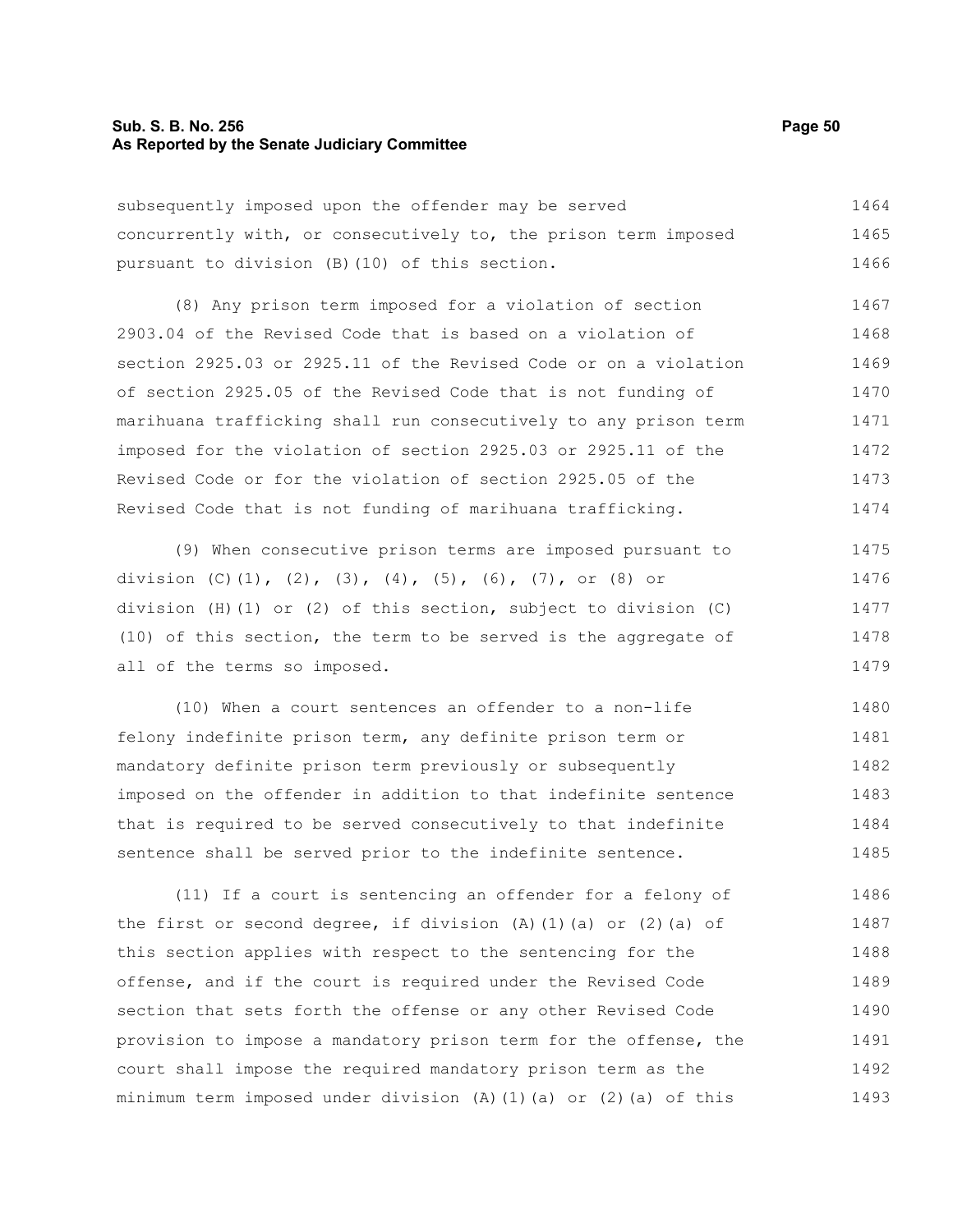### **Sub. S. B. No. 256 Page 51 As Reported by the Senate Judiciary Committee**

section, whichever is applicable.

(D)(1) If a court imposes a prison term, other than a term of life imprisonment, for a felony of the first degree, for a felony of the second degree, for a felony sex offense, or for a felony of the third degree that is an offense of violence and that is not a felony sex offense, it shall include in the sentence a requirement that the offender be subject to a period of post-release control after the offender's release from imprisonment, in accordance with section 2967.28 of the Revised Code. If a court imposes a sentence including a prison term of a type described in this division on or after July 11, 2006, the failure of a court to include a post-release control requirement in the sentence pursuant to this division does not negate, limit, or otherwise affect the mandatory period of post-release control that is required for the offender under division (B) of section 2967.28 of the Revised Code. Section 2929.191 of the Revised Code applies if, prior to July 11, 2006, a court imposed a sentence including a prison term of a type described in this division and failed to include in the sentence pursuant to this division a statement regarding post-release control. 1495 1496 1497 1498 1499 1500 1501 1502 1503 1504 1505 1506 1507 1508 1509 1510 1511 1512 1513

(2) If a court imposes a prison term for a felony of the third, fourth, or fifth degree that is not subject to division (D)(1) of this section, it shall include in the sentence a requirement that the offender be subject to a period of postrelease control after the offender's release from imprisonment, in accordance with that division, if the parole board determines that a period of post-release control is necessary. Section 2929.191 of the Revised Code applies if, prior to July 11, 2006, a court imposed a sentence including a prison term of a type described in this division and failed to include in the sentence pursuant to this division a statement regarding post-release 1514 1515 1516 1517 1518 1519 1520 1521 1522 1523 1524

1494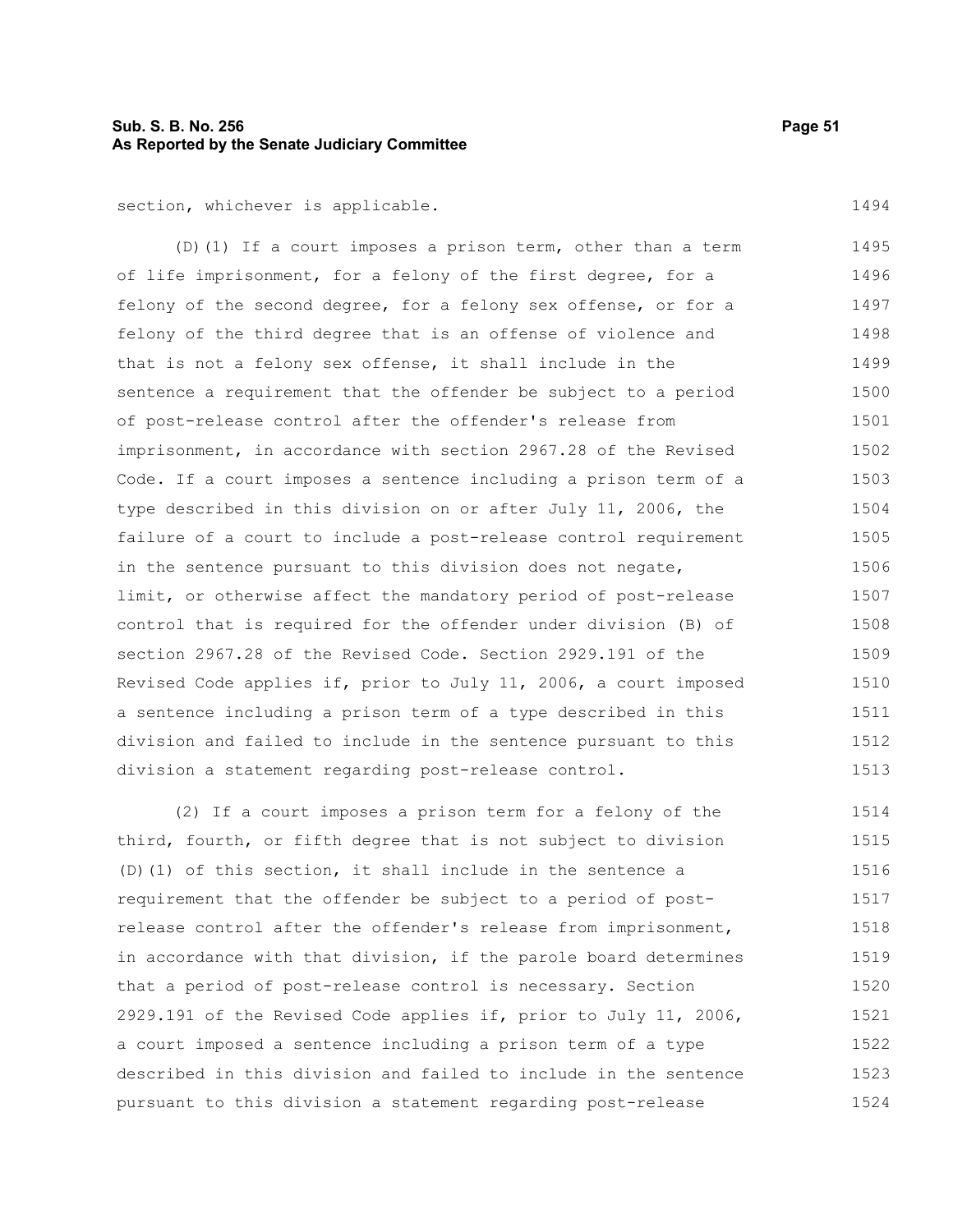### **Sub. S. B. No. 256 Page 52 As Reported by the Senate Judiciary Committee**

#### control.

(E) The court shall impose sentence upon the offender in accordance with section 2971.03 of the Revised Code, and Chapter 2971. of the Revised Code applies regarding the prison term or term of life imprisonment without parole imposed upon the offender and the service of that term of imprisonment if any of the following apply: 1526 1527 1528 1529 1530 1531

(1) A person is convicted of or pleads guilty to a violent sex offense or a designated homicide, assault, or kidnapping offense, and, in relation to that offense, the offender is adjudicated a sexually violent predator. 1532 1533 1534 1535

(2) A person is convicted of or pleads guilty to a violation of division (A)(1)(b) of section 2907.02 of the Revised Code committed on or after January 2, 2007, and either the court does not impose a sentence of life without parole when authorized pursuant to division (B) of section 2907.02 of the Revised Code, or division (B) of section 2907.02 of the Revised Code provides that the court shall not sentence the offender pursuant to section 2971.03 of the Revised Code. 1536 1537 1538 1539 1540 1541 1542 1543

(3) A person is convicted of or pleads guilty to attempted rape committed on or after January 2, 2007, and a specification of the type described in section 2941.1418, 2941.1419, or 2941.1420 of the Revised Code. 1544 1545 1546 1547

(4) A person is convicted of or pleads guilty to a violation of section 2905.01 of the Revised Code committed on or after January 1, 2008, and that section requires the court to sentence the offender pursuant to section 2971.03 of the Revised Code. 1548 1549 1550 1551 1552

(5) A person is convicted of or pleads guilty to

1553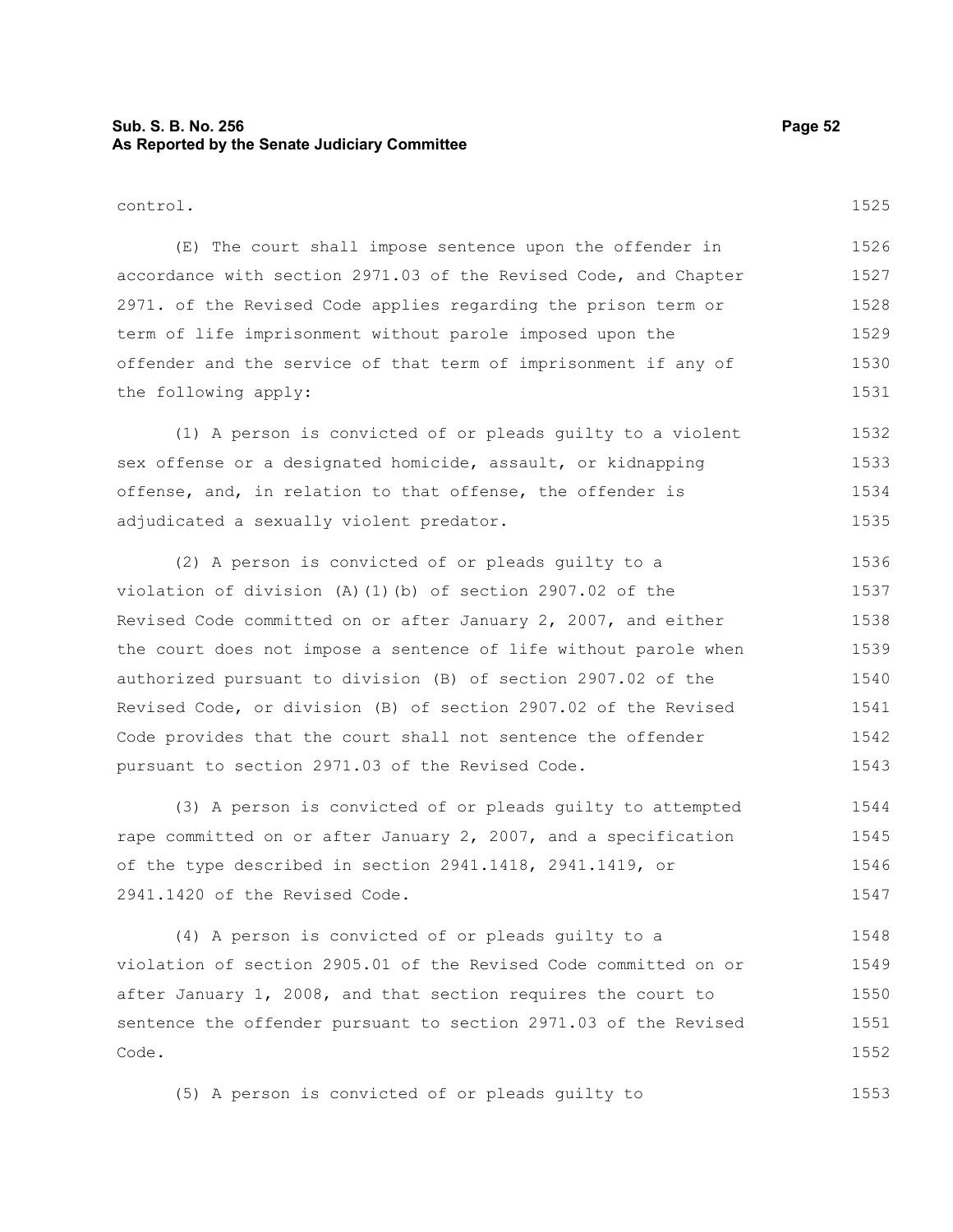#### **Sub. S. B. No. 256 Page 53 As Reported by the Senate Judiciary Committee**

aggravated murder committed on or after January 1, 2008, and division (A)(2)(b)(ii) of section 2929.022, division (A)(1)(e), (C)(1)(a)(v), (C)(2)(a)(ii), (D)(2)(b), (D)(3)(a)(iv), or (E)(1) (d) of section 2929.03, or division (A) or (B) of section 2929.06 of the Revised Code requires the court to sentence the offender pursuant to division (B)(3) of section 2971.03 of the Revised Code. 1554 1555 1556 1557 1558 1559 1560

(6) A person is convicted of or pleads guilty to murder committed on or after January 1, 2008, and division (B)(2) of section 2929.02 of the Revised Code requires the court to sentence the offender pursuant to section 2971.03 of the Revised Code. 1561 1562 1563 1564 1565

(F) If a person who has been convicted of or pleaded guilty to a felony is sentenced to a prison term or term of imprisonment under this section, sections 2929.02 to 2929.06 of the Revised Code, section 2929.142 of the Revised Code, section 2971.03 of the Revised Code, or any other provision of law, section 5120.163 of the Revised Code applies regarding the person while the person is confined in a state correctional institution. 1566 1567 1568 1569 1570 1571 1572 1573

(G) If an offender who is convicted of or pleads guilty to a felony that is an offense of violence also is convicted of or pleads guilty to a specification of the type described in section 2941.142 of the Revised Code that charges the offender with having committed the felony while participating in a criminal gang, the court shall impose upon the offender an additional prison term of one, two, or three years. 1574 1575 1576 1577 1578 1579 1580

(H)(1) If an offender who is convicted of or pleads guilty to aggravated murder, murder, or a felony of the first, second, or third degree that is an offense of violence also is convicted 1581 1582 1583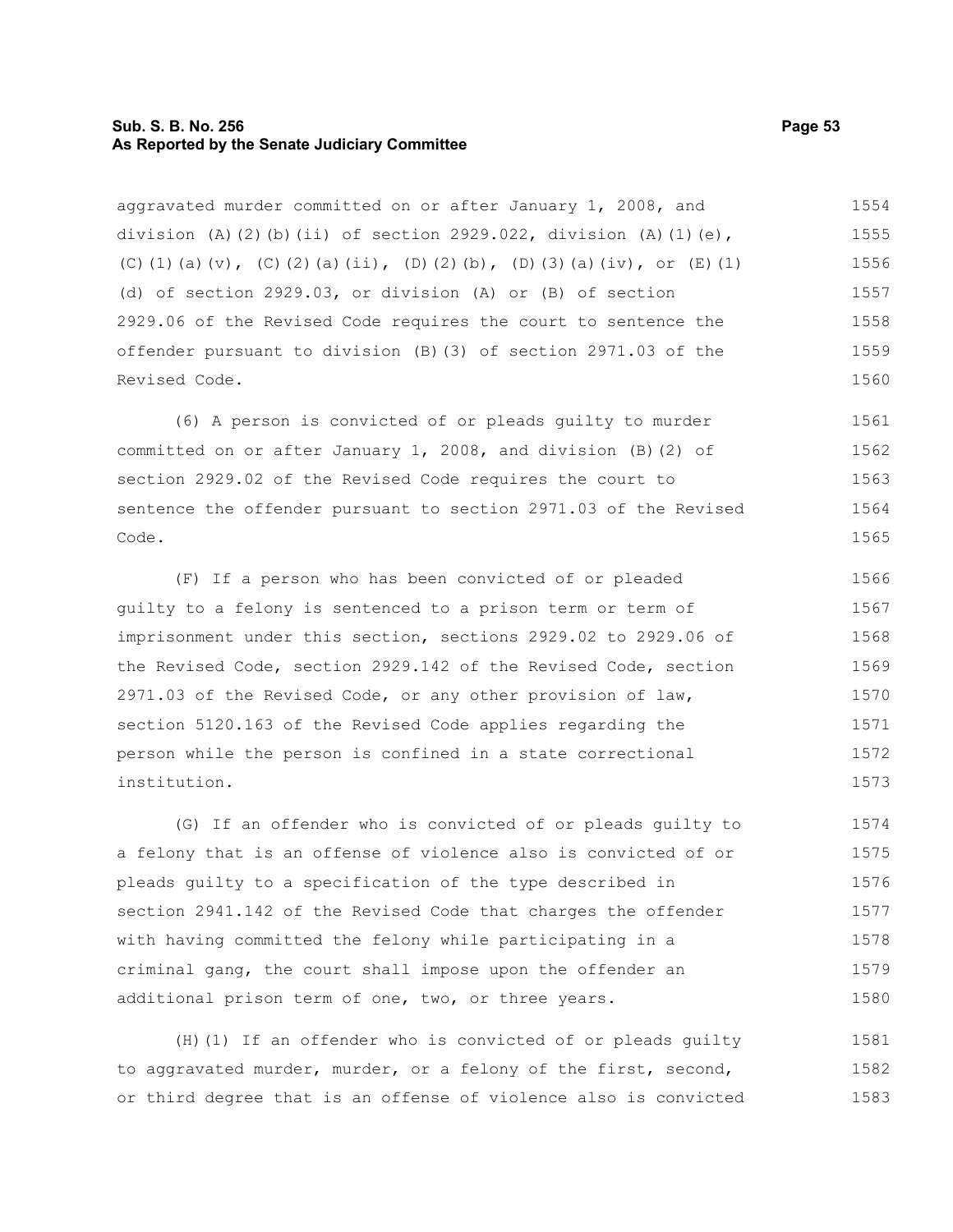#### **Sub. S. B. No. 256 Page 54 As Reported by the Senate Judiciary Committee**

of or pleads guilty to a specification of the type described in section 2941.143 of the Revised Code that charges the offender with having committed the offense in a school safety zone or towards a person in a school safety zone, the court shall impose upon the offender an additional prison term of two years. The offender shall serve the additional two years consecutively to and prior to the prison term imposed for the underlying offense. 1584 1585 1586 1587 1588 1589 1590

(2)(a) If an offender is convicted of or pleads guilty to a felony violation of section 2907.22, 2907.24, 2907.241, or 2907.25 of the Revised Code and to a specification of the type described in section 2941.1421 of the Revised Code and if the court imposes a prison term on the offender for the felony violation, the court may impose upon the offender an additional prison term as follows: 1591 1592 1593 1594 1595 1596 1597

(i) Subject to division (H)(2)(a)(ii) of this section, an additional prison term of one, two, three, four, five, or six months;

(ii) If the offender previously has been convicted of or pleaded guilty to one or more felony or misdemeanor violations of section 2907.22, 2907.23, 2907.24, 2907.241, or 2907.25 of the Revised Code and also was convicted of or pleaded guilty to a specification of the type described in section 2941.1421 of the Revised Code regarding one or more of those violations, an additional prison term of one, two, three, four, five, six, seven, eight, nine, ten, eleven, or twelve months. 1601 1602 1603 1604 1605 1606 1607 1608

(b) In lieu of imposing an additional prison term under division (H)(2)(a) of this section, the court may directly impose on the offender a sanction that requires the offender to wear a real-time processing, continual tracking electronic monitoring device during the period of time specified by the 1609 1610 1611 1612 1613

1598 1599 1600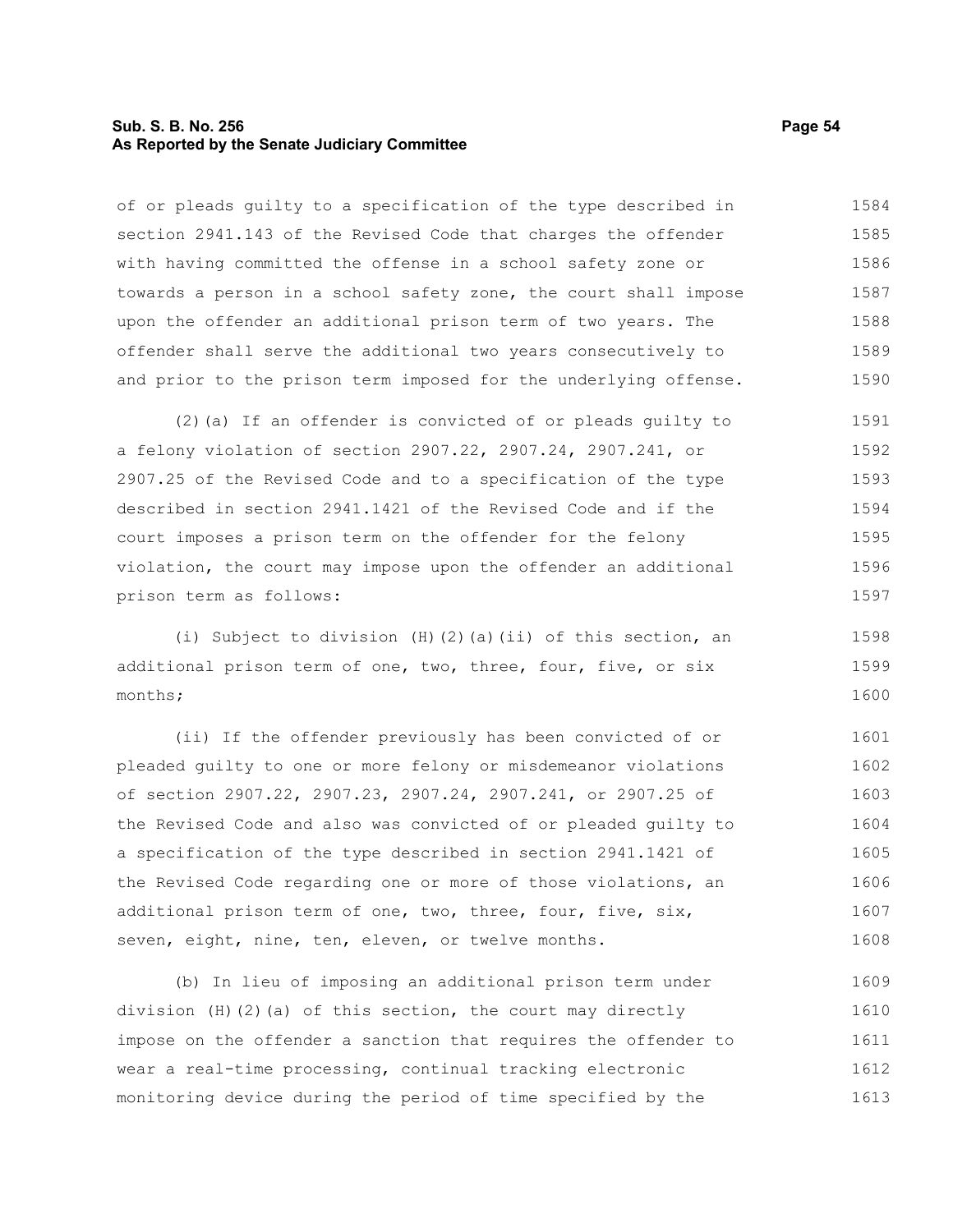#### **Sub. S. B. No. 256 Page 55 As Reported by the Senate Judiciary Committee**

court. The period of time specified by the court shall equal the duration of an additional prison term that the court could have imposed upon the offender under division (H)(2)(a) of this section. A sanction imposed under this division shall commence on the date specified by the court, provided that the sanction shall not commence until after the offender has served the prison term imposed for the felony violation of section 2907.22, 2907.24, 2907.241, or 2907.25 of the Revised Code and any residential sanction imposed for the violation under section 2929.16 of the Revised Code. A sanction imposed under this division shall be considered to be a community control sanction for purposes of section 2929.15 of the Revised Code, and all provisions of the Revised Code that pertain to community control sanctions shall apply to a sanction imposed under this division, except to the extent that they would by their nature be clearly inapplicable. The offender shall pay all costs associated with a sanction imposed under this division, including the cost of the use of the monitoring device. 1614 1615 1616 1617 1618 1619 1620 1621 1622 1623 1624 1625 1626 1627 1628 1629 1630 1631

(I) At the time of sentencing, the court may recommend the offender for placement in a program of shock incarceration under section 5120.031 of the Revised Code or for placement in an intensive program prison under section 5120.032 of the Revised Code, disapprove placement of the offender in a program of shock incarceration or an intensive program prison of that nature, or make no recommendation on placement of the offender. In no case shall the department of rehabilitation and correction place the offender in a program or prison of that nature unless the department determines as specified in section 5120.031 or 5120.032 of the Revised Code, whichever is applicable, that the offender is eligible for the placement. 1632 1633 1634 1635 1636 1637 1638 1639 1640 1641 1642 1643

If the court disapproves placement of the offender in a 1644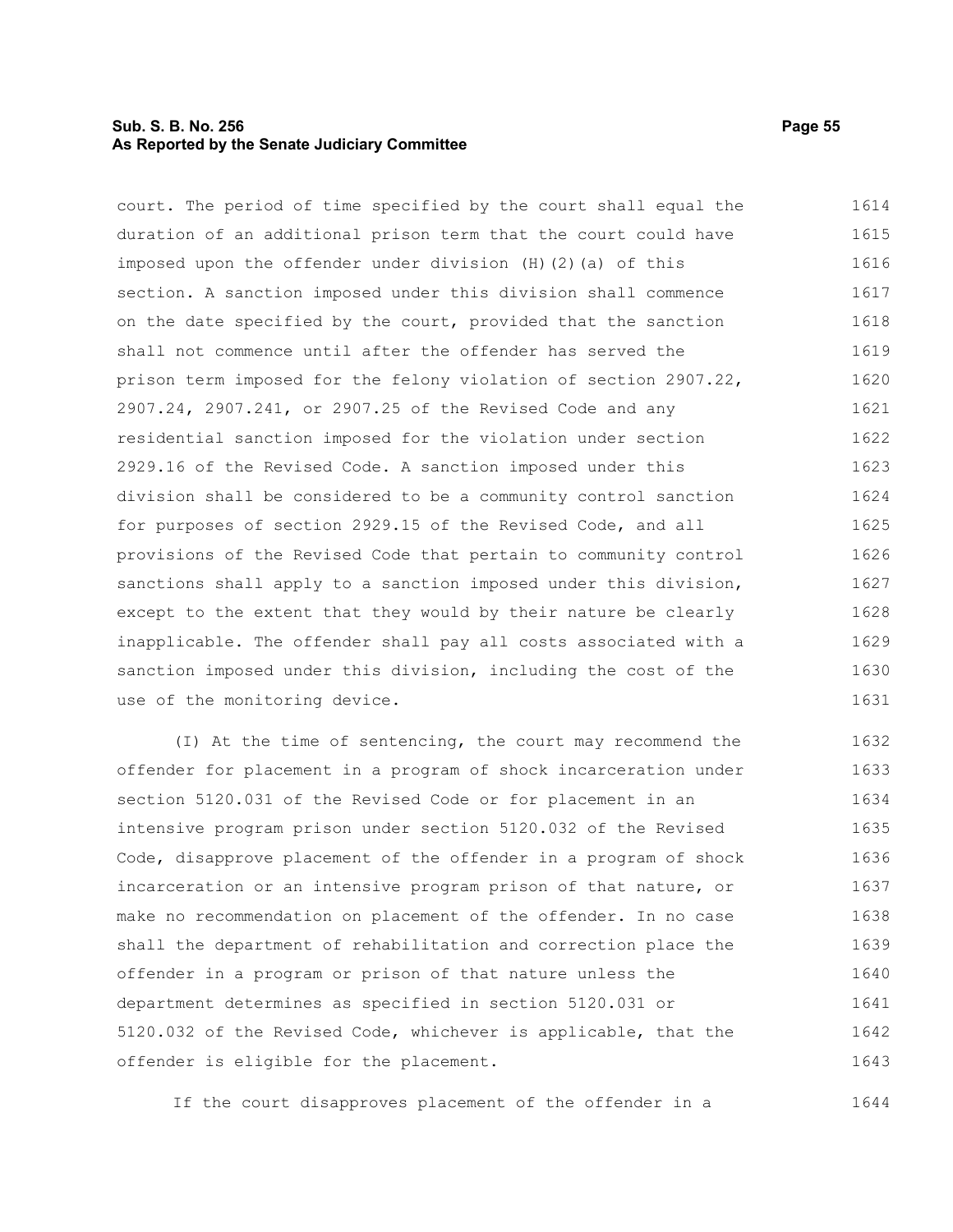#### **Sub. S. B. No. 256 Page 56 As Reported by the Senate Judiciary Committee**

program or prison of that nature, the department of rehabilitation and correction shall not place the offender in any program of shock incarceration or intensive program prison. 1645 1646 1647

If the court recommends placement of the offender in a program of shock incarceration or in an intensive program prison, and if the offender is subsequently placed in the recommended program or prison, the department shall notify the court of the placement and shall include with the notice a brief description of the placement. 1648 1649 1650 1651 1652 1653

If the court recommends placement of the offender in a program of shock incarceration or in an intensive program prison and the department does not subsequently place the offender in the recommended program or prison, the department shall send a notice to the court indicating why the offender was not placed in the recommended program or prison. 1654 1655 1656 1657 1658 1659

If the court does not make a recommendation under this division with respect to an offender and if the department determines as specified in section 5120.031 or 5120.032 of the Revised Code, whichever is applicable, that the offender is eligible for placement in a program or prison of that nature, the department shall screen the offender and determine if there is an available program of shock incarceration or an intensive program prison for which the offender is suited. If there is an available program of shock incarceration or an intensive program prison for which the offender is suited, the department shall notify the court of the proposed placement of the offender as specified in section 5120.031 or 5120.032 of the Revised Code and shall include with the notice a brief description of the placement. The court shall have ten days from receipt of the notice to disapprove the placement. 1660 1661 1662 1663 1664 1665 1666 1667 1668 1669 1670 1671 1672 1673 1674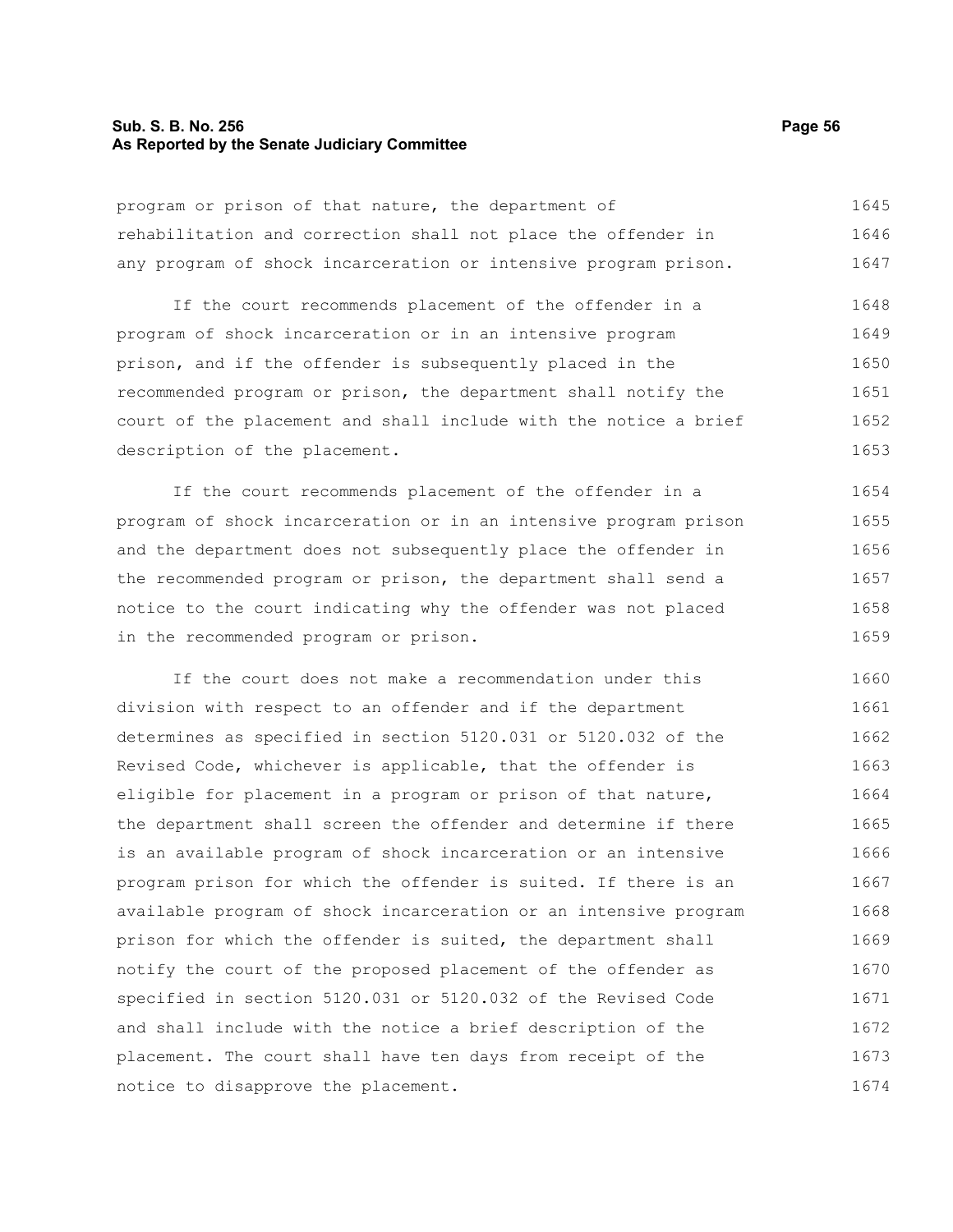#### **Sub. S. B. No. 256 Page 57 As Reported by the Senate Judiciary Committee**

(J) If a person is convicted of or pleads guilty to aggravated vehicular homicide in violation of division (A)(1) of section 2903.06 of the Revised Code and division (B)(2)(c) of that section applies, the person shall be sentenced pursuant to section 2929.142 of the Revised Code. 1675 1676 1677 1678 1679

(K)(1) The court shall impose an additional mandatory prison term of two, three, four, five, six, seven, eight, nine, ten, or eleven years on an offender who is convicted of or pleads guilty to a violent felony offense if the offender also is convicted of or pleads guilty to a specification of the type described in section 2941.1424 of the Revised Code that charges that the offender is a violent career criminal and had a firearm on or about the offender's person or under the offender's control while committing the presently charged violent felony offense and displayed or brandished the firearm, indicated that the offender possessed a firearm, or used the firearm to facilitate the offense. The offender shall serve the prison term imposed under this division consecutively to and prior to the prison term imposed for the underlying offense. The prison term shall not be reduced pursuant to section 2929.20 or 2967.19 or any other provision of Chapter 2967. or 5120. of the Revised Code. A court may not impose more than one sentence under division (B)(2)(a) of this section and this division for acts committed as part of the same act or transaction. 1680 1681 1682 1683 1684 1685 1686 1687 1688 1689 1690 1691 1692 1693 1694 1695 1696 1697 1698

(2) As used in division (K)(1) of this section, "violent career criminal" and "violent felony offense" have the same meanings as in section 2923.132 of the Revised Code. 1699 1700 1701

| (L) If an offender receives or received a sentence of life      | 1702 |
|-----------------------------------------------------------------|------|
| imprisonment without parole, a sentence of life imprisonment, a | 1703 |
| definite sentence, or a sentence to an indefinite prison term   | 1704 |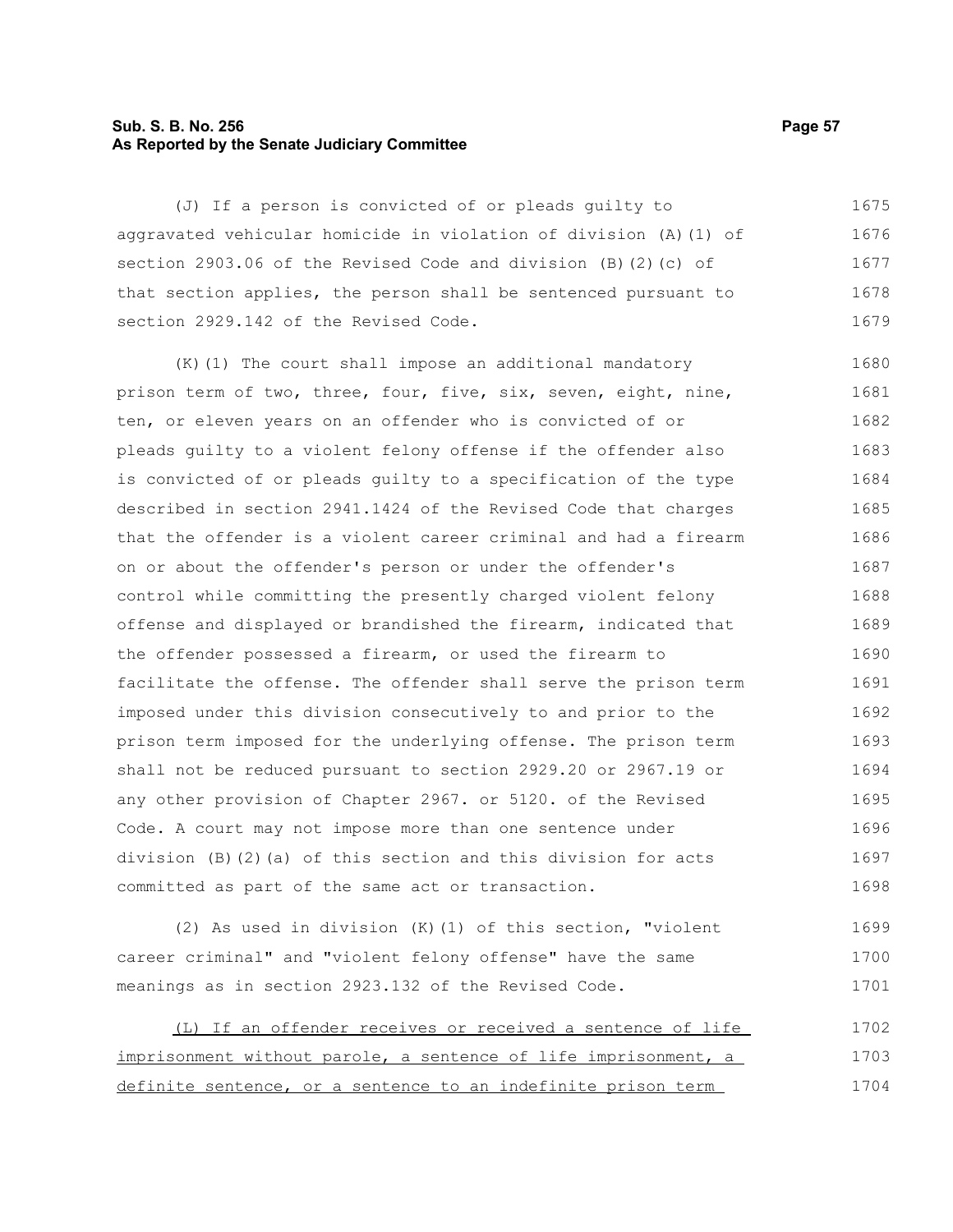## **Sub. S. B. No. 256 Page 58 As Reported by the Senate Judiciary Committee**

| under this chapter for a felony offense that was committed when  | 1705 |
|------------------------------------------------------------------|------|
| the offender was under eighteen years of age, the offender's     | 1706 |
| parole eligibility shall be determined under section 2967.132 of | 1707 |
| the Revised Code.                                                | 1708 |
| Sec. 2929.19. (A) The court shall hold a sentencing              | 1709 |
| hearing before imposing a sentence under this chapter upon an    | 1710 |
| offender who was convicted of or pleaded guilty to a felony and  | 1711 |
| before resentencing an offender who was convicted of or pleaded  | 1712 |
| quilty to a felony and whose case was remanded pursuant to       | 1713 |
| section 2953.07 or 2953.08 of the Revised Code. At the hearing,  | 1714 |
| the offender, the prosecuting attorney, the victim or the        | 1715 |
| victim's representative in accordance with section 2930.14 of    | 1716 |
| the Revised Code, and, with the approval of the court, any other | 1717 |
| person may present information relevant to the imposition of     | 1718 |
| sentence in the case. The court shall inform the offender of the | 1719 |
| verdict of the jury or finding of the court and ask the offender | 1720 |
| whether the offender has anything to say as to why sentence      | 1721 |
| should not be imposed upon the offender.                         | 1722 |
| (B) (1) At the sentencing hearing, the court, before             | 1723 |
| imposing sentence, shall consider-do all of the following:       | 1724 |
| (a) Consider the record, any information presented at the        | 1725 |
| hearing by any person pursuant to division (A) of this section,  | 1726 |
| and, if one was prepared, the presentence investigation report   | 1727 |
| made pursuant to section 2951.03 of the Revised Code or Criminal | 1728 |
| Rule 32.2, and any victim impact statement made pursuant to      | 1729 |
| section 2947.051 of the Revised Code;                            | 1730 |
| (b) If the offense was committed when the offender was           | 1731 |
| under eighteen years of age, in addition to other factors        | 1732 |
| considered, consider youth and its characteristics as mitigating | 1733 |
| factors, including:                                              | 1734 |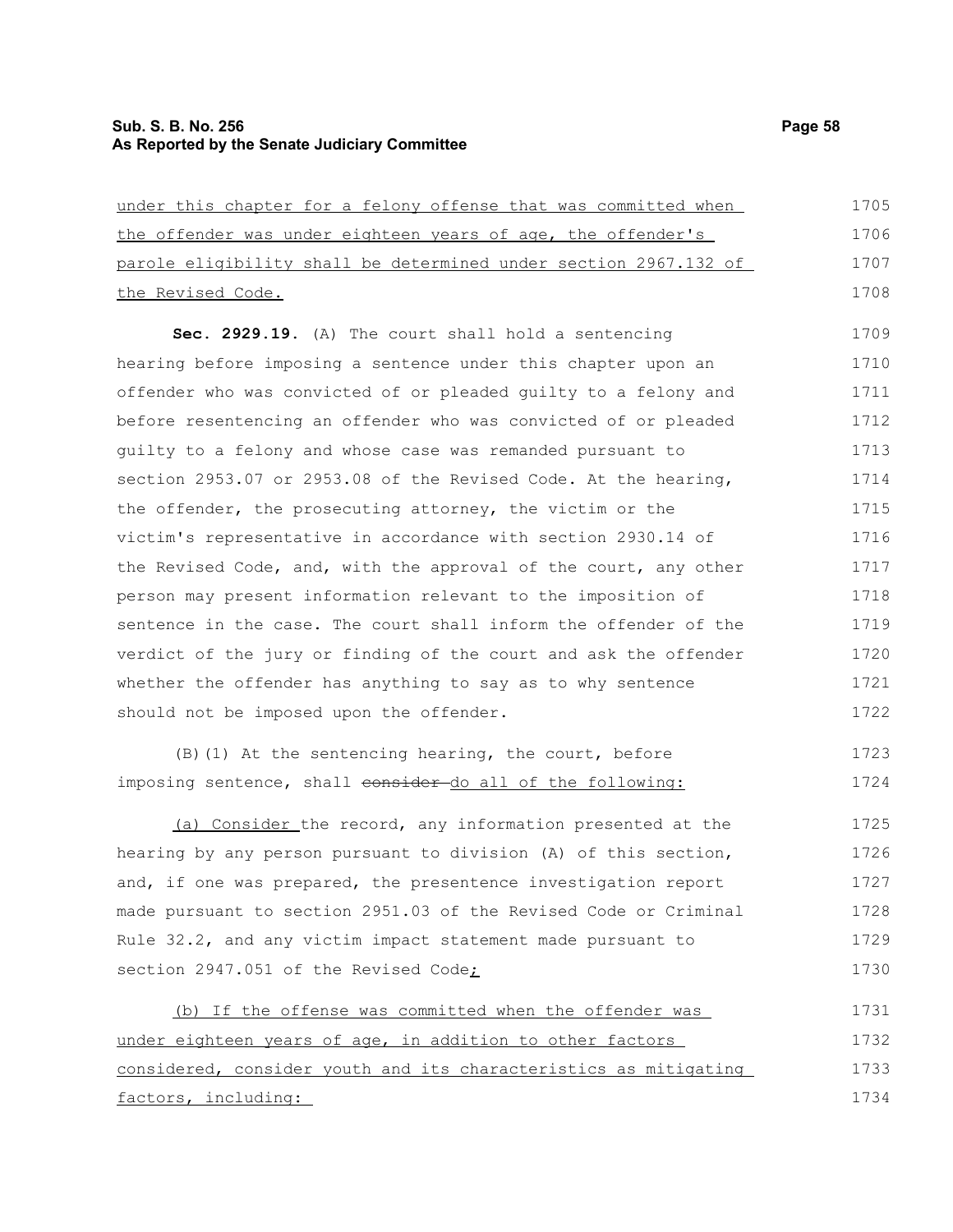# **Sub. S. B. No. 256 Page 59 As Reported by the Senate Judiciary Committee**

| (i) The chronological age of the offender at the time of          | 1735 |
|-------------------------------------------------------------------|------|
| the offense and that age's hallmark features, including           | 1736 |
| intellectual capacity, immaturity, impetuosity, and a failure to  | 1737 |
| appreciate risks and consequences;                                | 1738 |
| (ii) The family and home environment of the offender at           | 1739 |
| the time of the offense, the offender's inability to control the  | 1740 |
| offender's surroundings, a history of trauma regarding the        | 1741 |
| offender, and the offender's school and special education         | 1742 |
| history;                                                          | 1743 |
| (iii) The circumstances of the offense, including the             | 1744 |
| extent of the offender's participation in the conduct and the     | 1745 |
| way familial and peer pressures may have impacted the offender's  | 1746 |
| conduct;                                                          | 1747 |
| (iv) Whether the offender might have been charged and             | 1748 |
| convicted of a lesser offense if not for the incompetencies       | 1749 |
| associated with youth, such as the offender's inability to deal   | 1750 |
| <u>with police officers and prosecutors during the offender's</u> | 1751 |
| interrogation or possible plea agreement or the offender's        | 1752 |
| inability to assist the offender's own attorney;                  | 1753 |
| (v) Examples of the offender's rehabilitation, including          | 1754 |
| any subsequent growth or increase in maturity during              | 1755 |
| confinement.                                                      | 1756 |
| (2) Subject to division (B) (3) of this section, if the           | 1757 |
| sentencing court determines at the sentencing hearing that a      | 1758 |
| prison term is necessary or required, the court shall do all of   | 1759 |
| the following:                                                    | 1760 |
| (a) Impose a stated prison term and, if the court imposes         | 1761 |
| a mandatory prison term, notify the offender that the prison      | 1762 |
| term is a mandatory prison term;                                  | 1763 |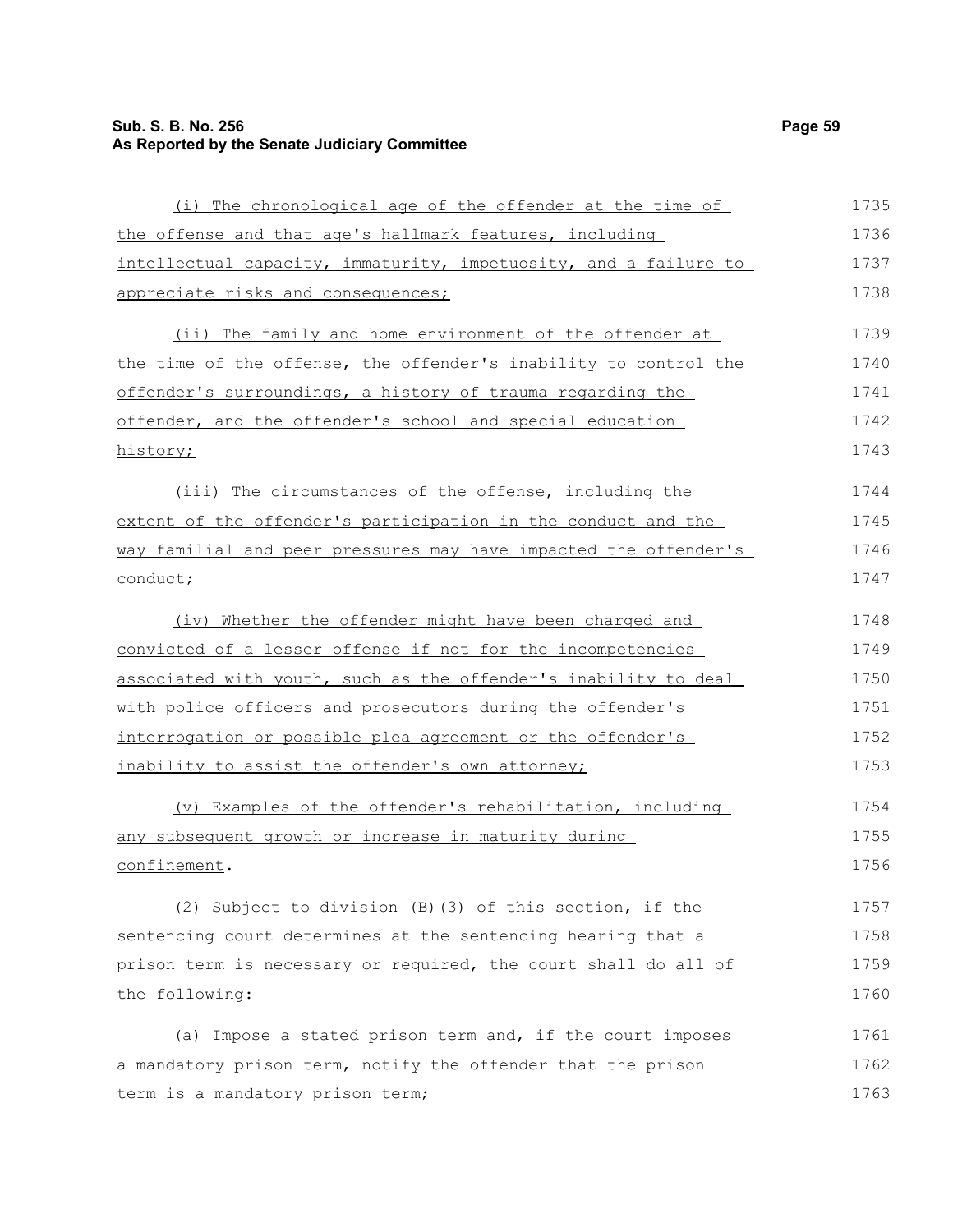### **Sub. S. B. No. 256 Page 60 As Reported by the Senate Judiciary Committee**

(b) In addition to any other information, include in the sentencing entry the name and section reference to the offense or offenses, the sentence or sentences imposed and whether the sentence or sentences contain mandatory prison terms, if sentences are imposed for multiple counts whether the sentences are to be served concurrently or consecutively, and the name and section reference of any specification or specifications for which sentence is imposed and the sentence or sentences imposed for the specification or specifications; 1764 1765 1766 1767 1768 1769 1770 1771 1772

(c) If the prison term is a non-life felony indefinite prison term, notify the offender of all of the following: 1773 1774

(i) That it is rebuttably presumed that the offender will be released from service of the sentence on the expiration of the minimum prison term imposed as part of the sentence or on the offender's presumptive earned early release date, as defined in section 2967.271 of the Revised Code, whichever is earlier; 1775 1776 1777 1778 1779

(ii) That the department of rehabilitation and correction may rebut the presumption described in division  $(B)$   $(2)$   $(c)$   $(i)$  of this section if, at a hearing held under section 2967.271 of the Revised Code, the department makes specified determinations regarding the offender's conduct while confined, the offender's rehabilitation, the offender's threat to society, the offender's restrictive housing, if any, while confined, and the offender's security classification; 1780 1781 1782 1783 1784 1785 1786 1787

(iii) That if, as described in division  $(B)$  (2)(c)(ii) of this section, the department at the hearing makes the specified determinations and rebuts the presumption, the department may maintain the offender's incarceration after the expiration of that minimum term or after that presumptive earned early release date for the length of time the department determines to be 1788 1789 1790 1791 1792 1793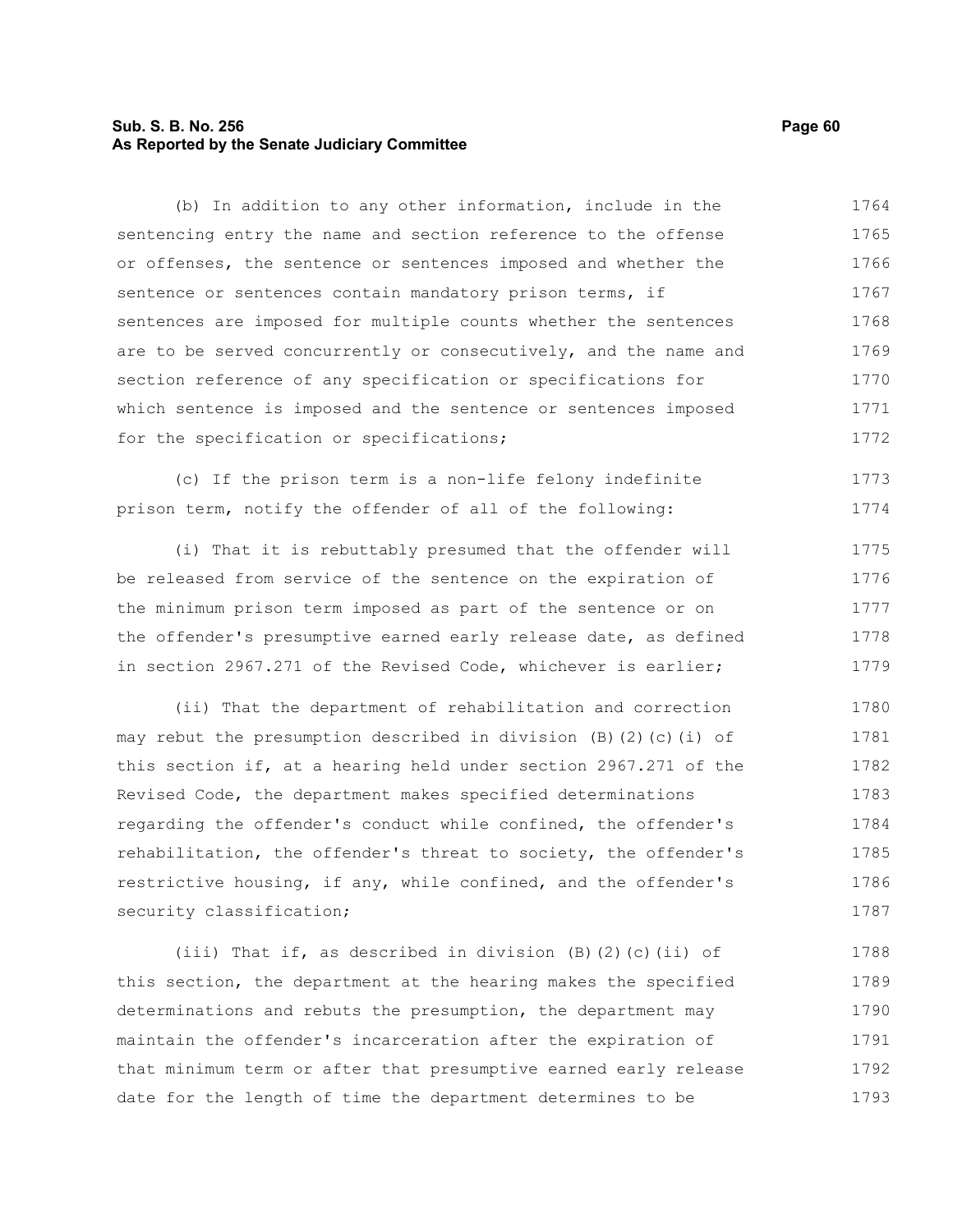#### **Sub. S. B. No. 256 Page 61 As Reported by the Senate Judiciary Committee**

| reasonable, subject to the limitation specified in section | 1794 |
|------------------------------------------------------------|------|
| 2967.271 of the Revised Code;                              | 1795 |

(iv) That the department may make the specified determinations and maintain the offender's incarceration under the provisions described in divisions (B)(2)(c)(i) and (ii) of this section more than one time, subject to the limitation specified in section 2967.271 of the Revised Code; 1796 1797 1798 1799 1800

(v) That if the offender has not been released prior to the expiration of the offender's maximum prison term imposed as part of the sentence, the offender must be released upon the expiration of that term. 1801 1802 1803 1804

(d) Notify the offender that the offender will be supervised under section 2967.28 of the Revised Code after the offender leaves prison if the offender is being sentenced, other than to a sentence of life imprisonment, for a felony of the first degree or second degree, for a felony sex offense, or for a felony of the third degree that is an offense of violence and is not a felony sex offense. This division applies with respect to all prison terms imposed for an offense of a type described in this division, including a non-life felony indefinite prison term and including a term imposed for any offense of a type described in this division that is a risk reduction sentence, as defined in section 2967.28 of the Revised Code. If a court imposes a sentence including a prison term of a type described in division  $(B)$   $(2)$   $(d)$  of this section on or after July 11, 2006, the failure of a court to notify the offender pursuant to division (B)(2)(d) of this section that the offender will be supervised under section 2967.28 of the Revised Code after the offender leaves prison or to include in the judgment of conviction entered on the journal a statement to that effect 1805 1806 1807 1808 1809 1810 1811 1812 1813 1814 1815 1816 1817 1818 1819 1820 1821 1822 1823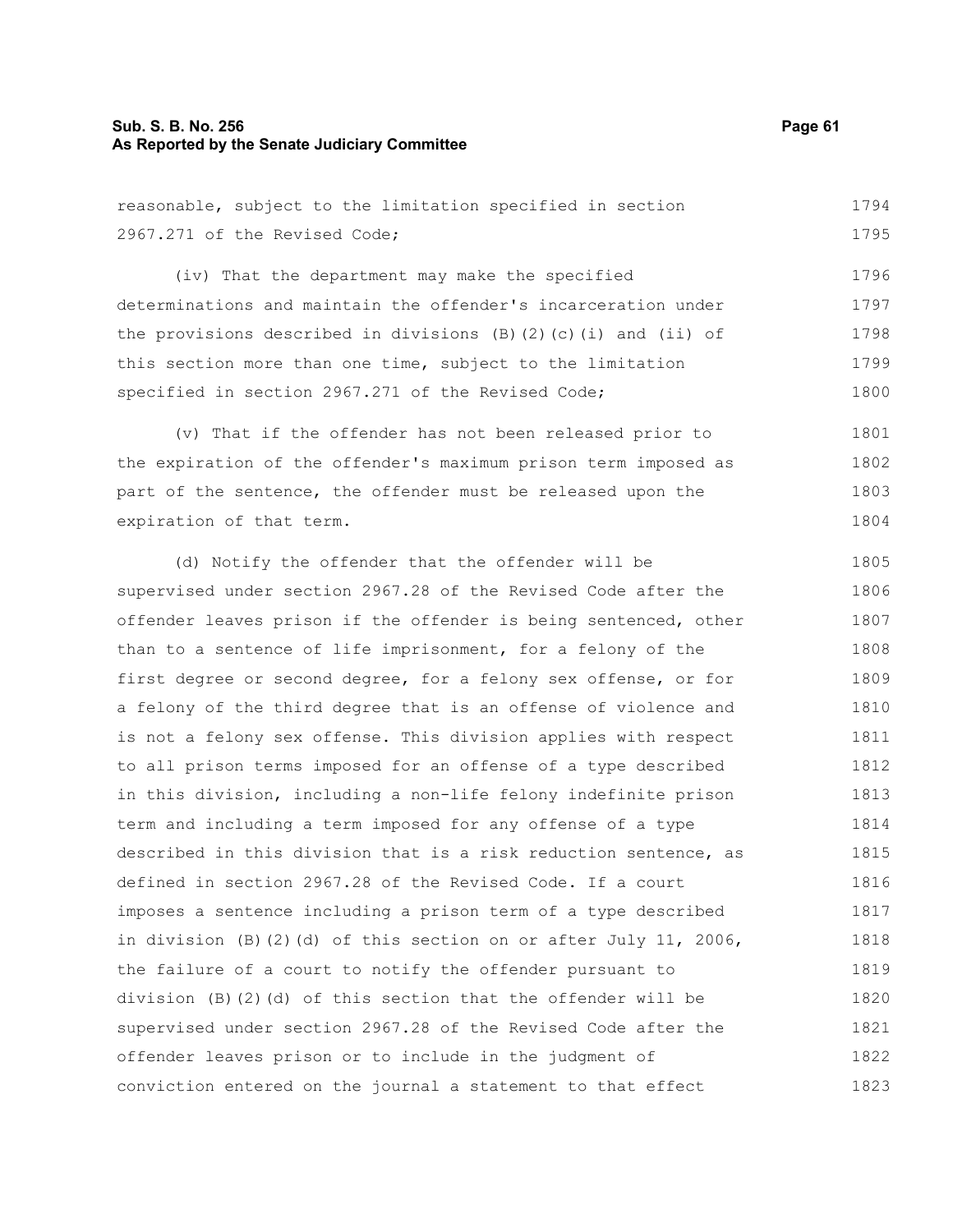#### **Sub. S. B. No. 256 Page 62 As Reported by the Senate Judiciary Committee**

does not negate, limit, or otherwise affect the mandatory period of supervision that is required for the offender under division (B) of section 2967.28 of the Revised Code. Section 2929.191 of the Revised Code applies if, prior to July 11, 2006, a court imposed a sentence including a prison term of a type described in division  $(B)$   $(2)$   $(d)$  of this section and failed to notify the offender pursuant to division (B)(2)(d) of this section regarding post-release control or to include in the judgment of conviction entered on the journal or in the sentence a statement regarding post-release control. 1824 1825 1826 1827 1828 1829 1830 1831 1832 1833

(e) Notify the offender that the offender may be supervised under section 2967.28 of the Revised Code after the offender leaves prison if the offender is being sentenced for a felony of the third, fourth, or fifth degree that is not subject to division (B)(2)(d) of this section. This division applies with respect to all prison terms imposed for an offense of a type described in this division, including a term imposed for any such offense that is a risk reduction sentence, as defined in section 2967.28 of the Revised Code. Section 2929.191 of the Revised Code applies if, prior to July 11, 2006, a court imposed a sentence including a prison term of a type described in division (B)(2)(e) of this section and failed to notify the offender pursuant to division (B)(2)(e) of this section regarding post-release control or to include in the judgment of conviction entered on the journal or in the sentence a statement regarding post-release control. 1834 1835 1836 1837 1838 1839 1840 1841 1842 1843 1844 1845 1846 1847 1848 1849

(f) Notify the offender that, if a period of supervision is imposed following the offender's release from prison, as described in division  $(B)$   $(2)$   $(d)$  or  $(e)$  of this section, and if the offender violates that supervision or a condition of postrelease control imposed under division (B) of section 2967.131 1850 1851 1852 1853 1854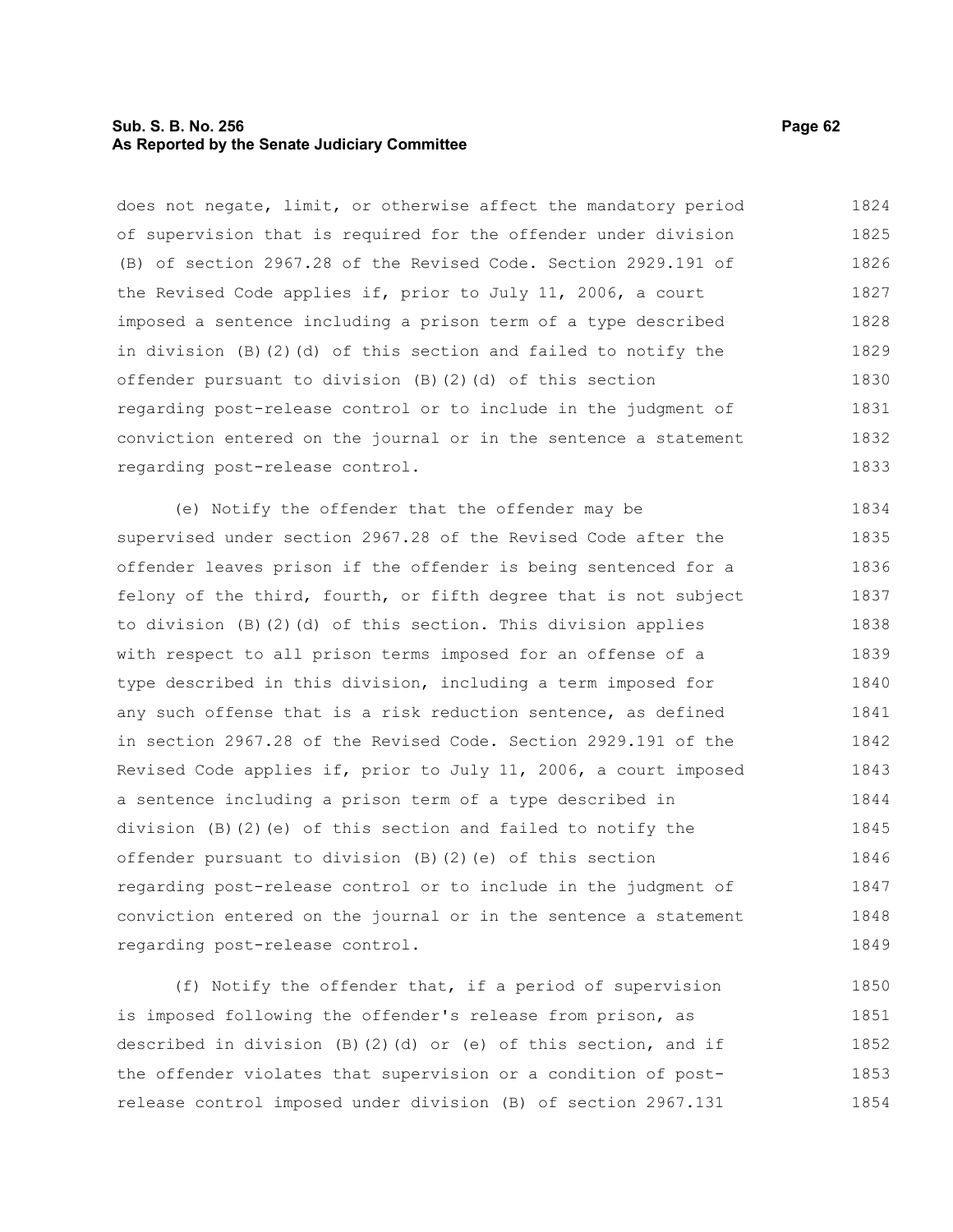#### **Sub. S. B. No. 256 Page 63 As Reported by the Senate Judiciary Committee**

of the Revised Code, the parole board may impose a prison term, as part of the sentence, of up to one-half of the definite prison term originally imposed upon the offender as the offender's stated prison term or up to one-half of the minimum prison term originally imposed upon the offender as part of the offender's stated non-life felony indefinite prison term. If a court imposes a sentence including a prison term on or after July 11, 2006, the failure of a court to notify the offender pursuant to division  $(B)(2)(f)$  of this section that the parole board may impose a prison term as described in division (B)(2) (f) of this section for a violation of that supervision or a condition of post-release control imposed under division (B) of section 2967.131 of the Revised Code or to include in the judgment of conviction entered on the journal a statement to that effect does not negate, limit, or otherwise affect the authority of the parole board to so impose a prison term for a violation of that nature if, pursuant to division (D)(1) of section 2967.28 of the Revised Code, the parole board notifies the offender prior to the offender's release of the board's authority to so impose a prison term. Section 2929.191 of the Revised Code applies if, prior to July 11, 2006, a court imposed a sentence including a prison term and failed to notify the offender pursuant to division (B)(2)(f) of this section regarding the possibility of the parole board imposing a prison term for a violation of supervision or a condition of postrelease control. 1855 1856 1857 1858 1859 1860 1861 1862 1863 1864 1865 1866 1867 1868 1869 1870 1871 1872 1873 1874 1875 1876 1877 1878 1879 1880

(g)(i) Determine, notify the offender of, and include in the sentencing entry the total number of days, including the sentencing date but excluding conveyance time, that the offender has been confined for any reason arising out of the offense for which the offender is being sentenced and by which the 1881 1882 1883 1884 1885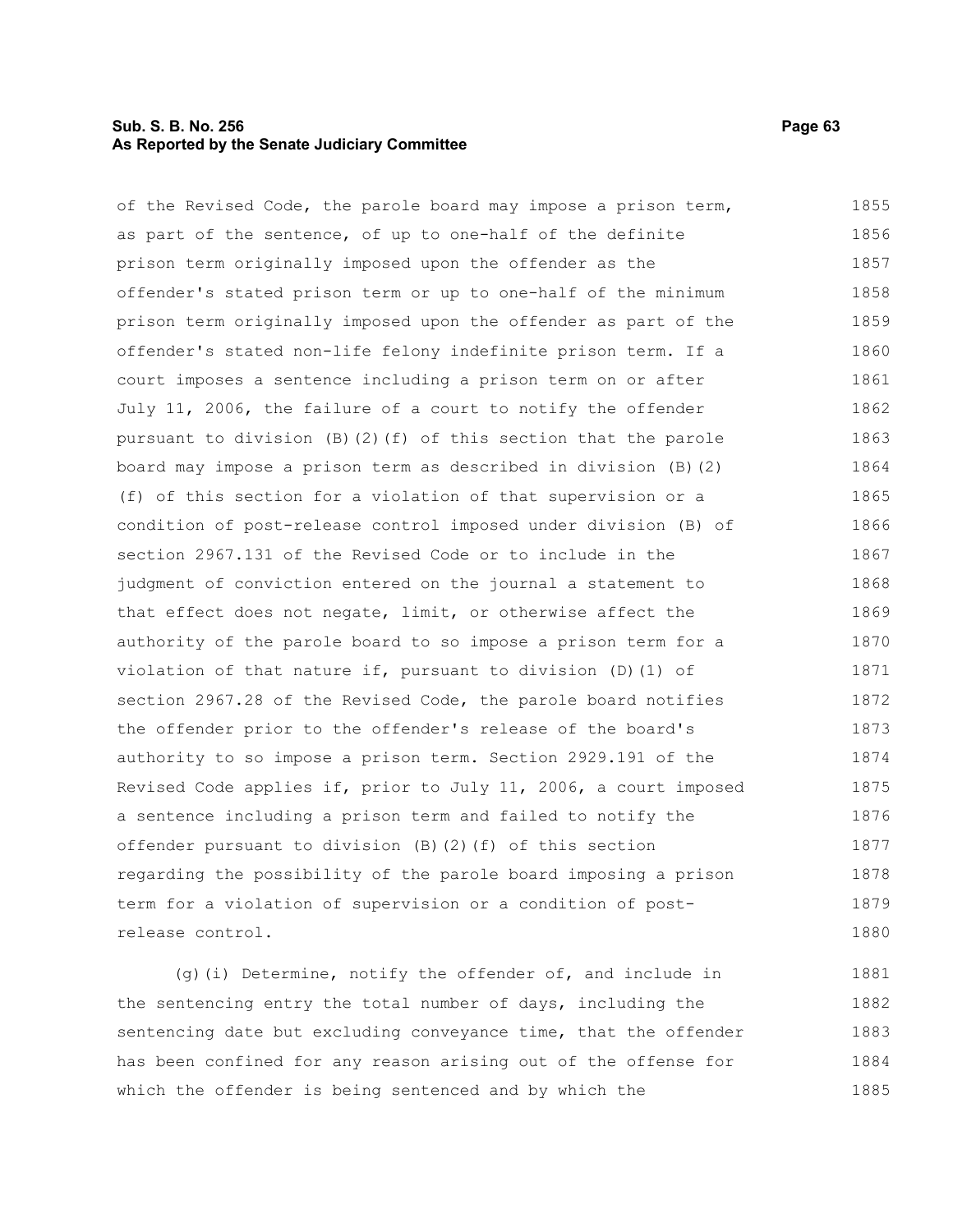#### **Sub. S. B. No. 256 Page 64 As Reported by the Senate Judiciary Committee**

department of rehabilitation and correction must reduce the definite prison term imposed on the offender as the offender's stated prison term or, if the offense is an offense for which a non-life felony indefinite prison term is imposed under division (A)(1)(a) or (2)(a) of section  $2929.14$  of the Revised Code, the minimum and maximum prison terms imposed on the offender as part of that non-life felony indefinite prison term, under section 2967.191 of the Revised Code. The court's calculation shall not include the number of days, if any, that the offender served in the custody of the department of rehabilitation and correction arising out of any prior offense for which the prisoner was convicted and sentenced. 1886 1887 1888 1889 1890 1891 1892 1893 1894 1895 1896 1897

(ii) In making a determination under division  $(B)$   $(2)$   $(q)$   $(i)$ of this section, the court shall consider the arguments of the parties and conduct a hearing if one is requested. 1898 1899 1900

(iii) The sentencing court retains continuing jurisdiction to correct any error not previously raised at sentencing in making a determination under division  $(B)$   $(2)$   $(g)$   $(i)$  of this section. The offender may, at any time after sentencing, file a motion in the sentencing court to correct any error made in making a determination under division (B)(2)(g)(i) of this section, and the court may in its discretion grant or deny that motion. If the court changes the number of days in its determination or redetermination, the court shall cause the entry granting that change to be delivered to the department of rehabilitation and correction without delay. Sections 2931.15 and 2953.21 of the Revised Code do not apply to a motion made under this section. 1901 1902 1903 1904 1905 1906 1907 1908 1909 1910 1911 1912 1913

(iv) An inaccurate determination under division (B)(2)(g) (i) of this section is not grounds for setting aside the 1914 1915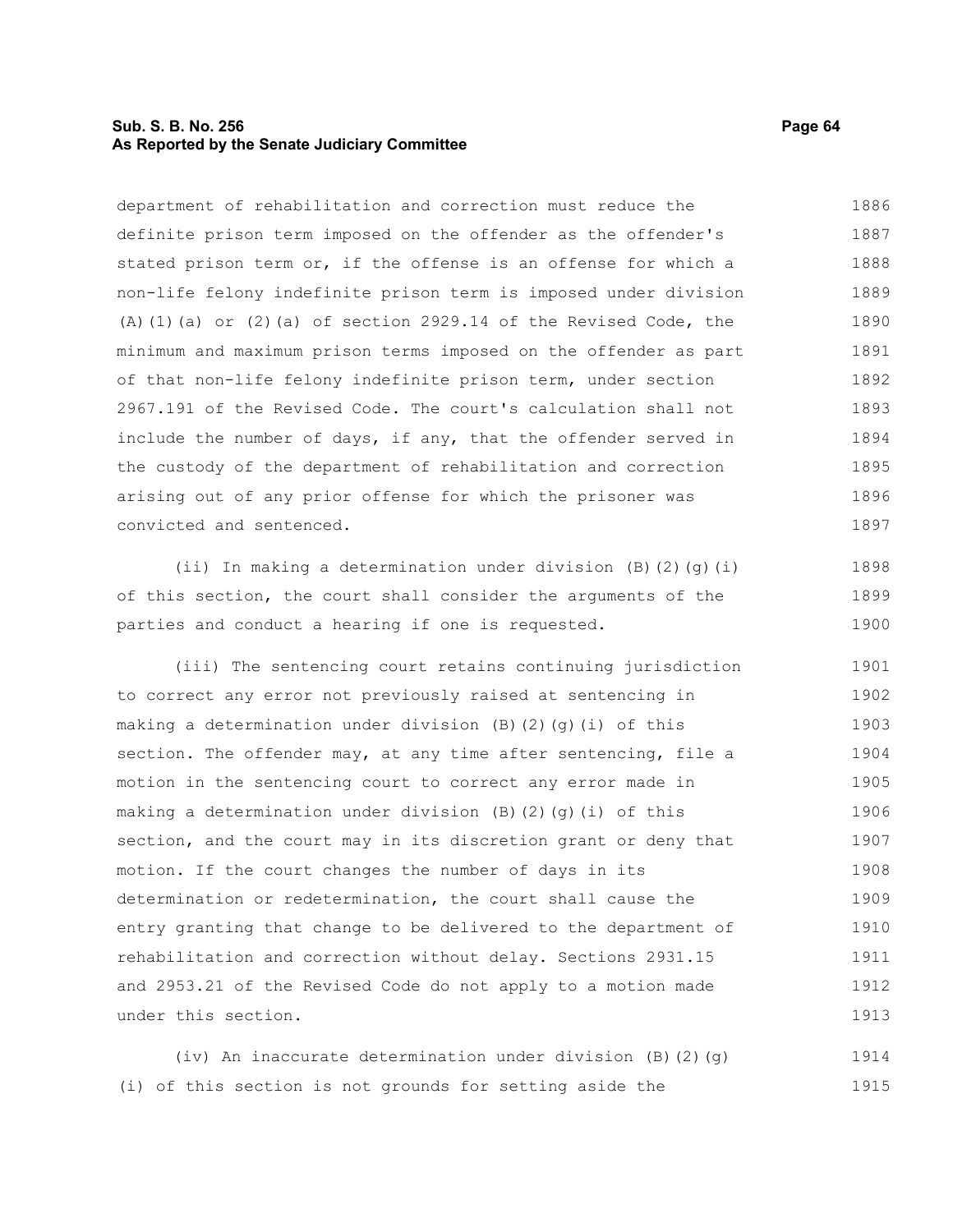#### **Sub. S. B. No. 256 Page 65 As Reported by the Senate Judiciary Committee**

offender's conviction or sentence and does not otherwise render the sentence void or voidable. 1916 1917

(v) The department of rehabilitation and correction shall rely upon the latest journal entry of the court in determining the total days of local confinement for purposes of division (B) (2)(f)(i) to (iii) of this section and section 2967.191 of the Revised Code. 1918 1919 1920 1921 1922

(3)(a) The court shall include in the offender's sentence a statement that the offender is a tier III sex offender/childvictim offender, and the court shall comply with the requirements of section 2950.03 of the Revised Code if any of the following apply: 1923 1924 1925 1926 1927

(i) The offender is being sentenced for a violent sex offense or designated homicide, assault, or kidnapping offense that the offender committed on or after January 1, 1997, and the offender is adjudicated a sexually violent predator in relation to that offense. 1928 1929 1930 1931 1932

(ii) The offender is being sentenced for a sexually oriented offense that the offender committed on or after January 1, 1997, and the offender is a tier III sex offender/childvictim offender relative to that offense. 1933 1934 1935 1936

(iii) The offender is being sentenced on or after July 31, 2003, for a child-victim oriented offense, and the offender is a tier III sex offender/child-victim offender relative to that offense. 1937 1938 1939 1940

(iv) The offender is being sentenced under section 2971.03 of the Revised Code for a violation of division (A)(1)(b) of section 2907.02 of the Revised Code committed on or after January 2, 2007. 1941 1942 1943 1944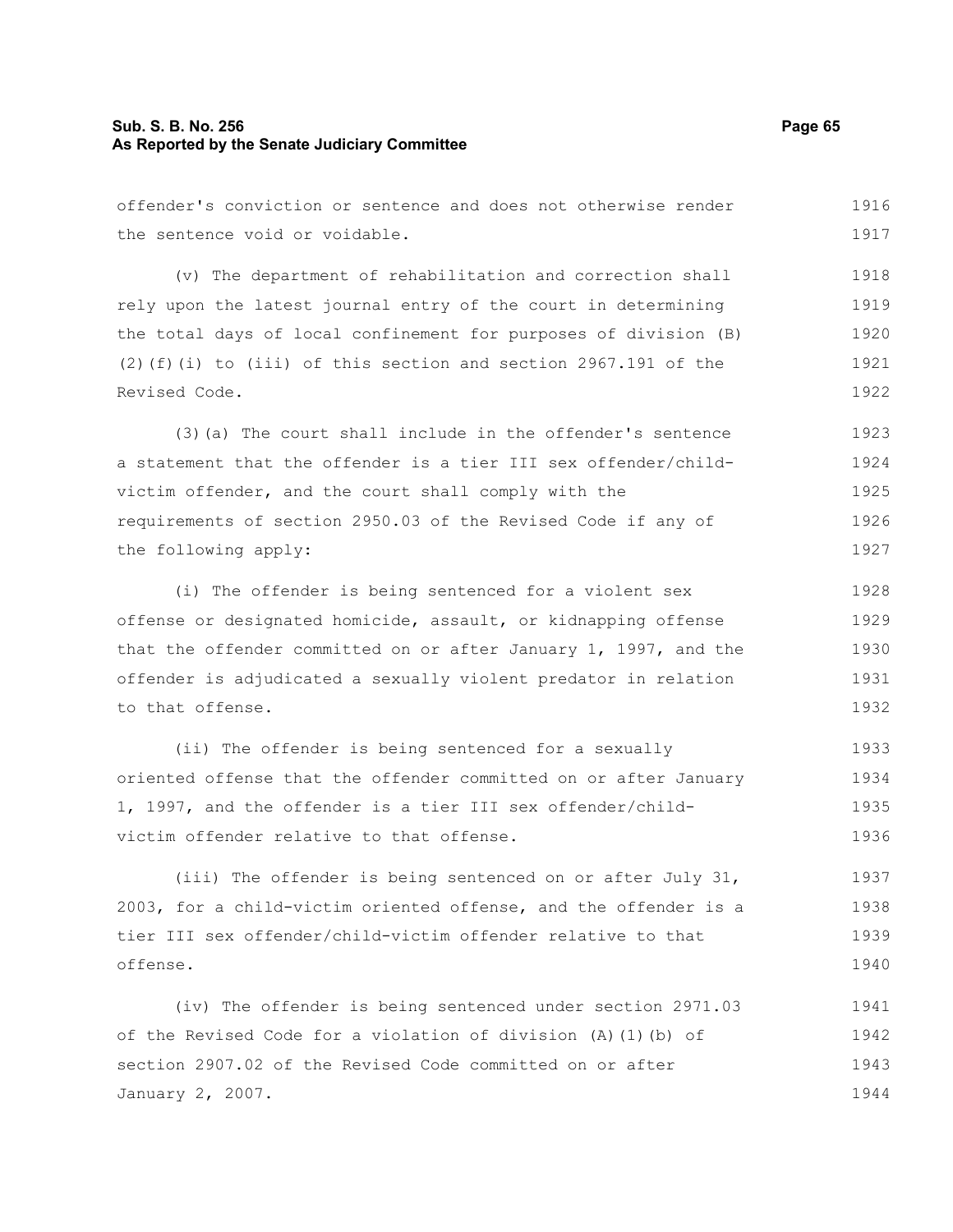### **Sub. S. B. No. 256 Page 66 As Reported by the Senate Judiciary Committee**

(v) The offender is sentenced to a term of life without parole under division (B) of section 2907.02 of the Revised Code. 1945 1946 1947

(vi) The offender is being sentenced for attempted rape committed on or after January 2, 2007, and a specification of the type described in section 2941.1418, 2941.1419, or 2941.1420 of the Revised Code. 1948 1949 1950 1951

(vii) The offender is being sentenced under division (B)  $(3)(a)$ ,  $(b)$ ,  $(c)$ , or  $(d)$  of section 2971.03 of the Revised Code for an offense described in those divisions committed on or after January 1, 2008. 1952 1953 1954 1955

(b) Additionally, if any criterion set forth in divisions (B)(3)(a)(i) to (vii) of this section is satisfied, in the circumstances described in division (E) of section 2929.14 of the Revised Code, the court shall impose sentence on the offender as described in that division. 1956 1957 1958 1959 1960

(4) If the sentencing court determines at the sentencing hearing that a community control sanction should be imposed and the court is not prohibited from imposing a community control sanction, the court shall impose a community control sanction. The court shall notify the offender that, if the conditions of the sanction are violated, if the offender commits a violation of any law, or if the offender leaves this state without the permission of the court or the offender's probation officer, the court may impose a longer time under the same sanction, may impose a more restrictive sanction, or may impose a prison term on the offender and shall indicate the specific prison term that may be imposed as a sanction for the violation, as selected by the court from the range of prison terms for the offense pursuant to section 2929.14 of the Revised Code and as described 1961 1962 1963 1964 1965 1966 1967 1968 1969 1970 1971 1972 1973 1974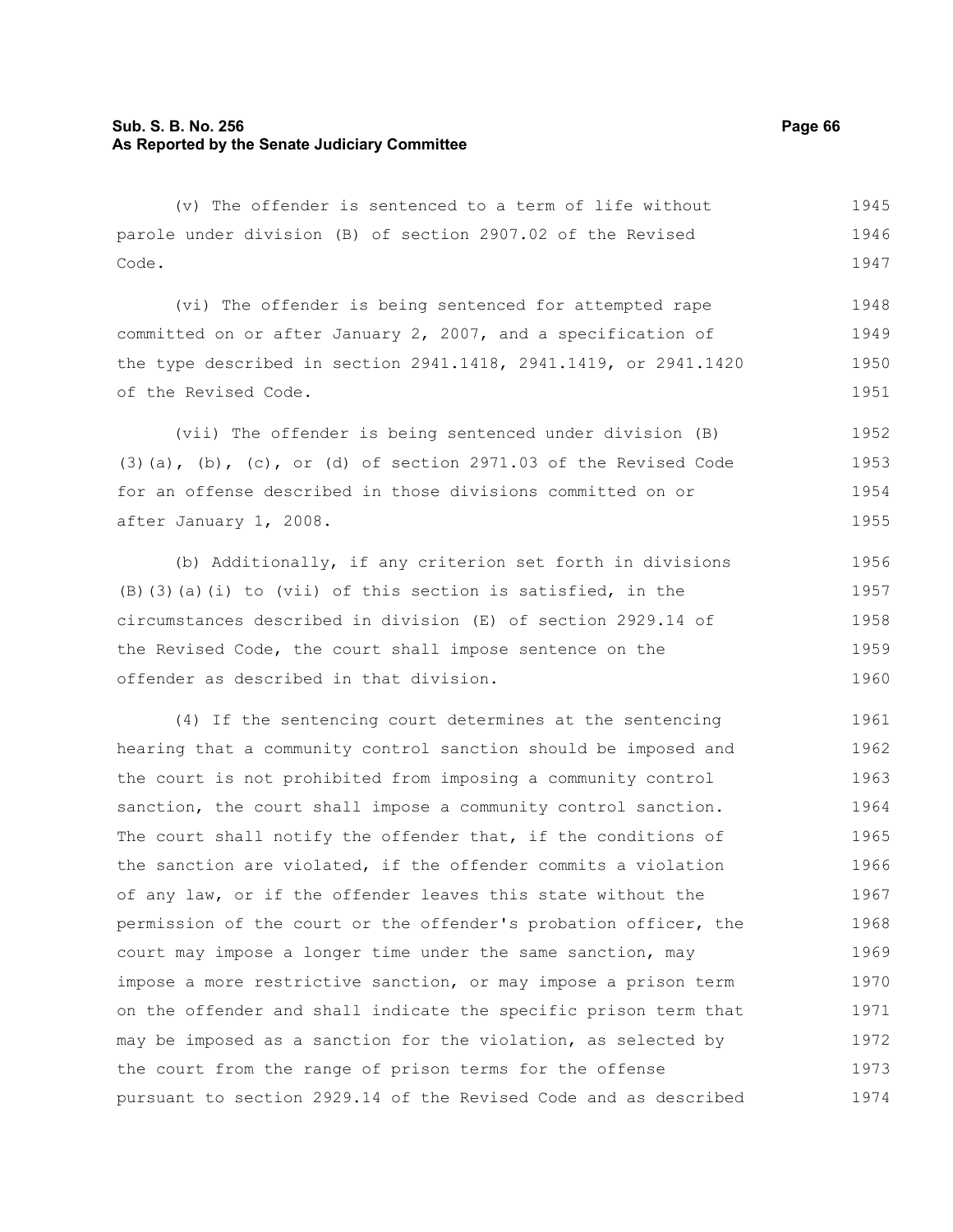### **Sub. S. B. No. 256 Page 67 As Reported by the Senate Judiciary Committee**

in section 2929.15 of the Revised Code.

(5) Before imposing a financial sanction under section 2929.18 of the Revised Code or a fine under section 2929.32 of the Revised Code, the court shall consider the offender's present and future ability to pay the amount of the sanction or fine. 1976 1977 1979 1980

(6) If the sentencing court sentences the offender to a sanction of confinement pursuant to section 2929.14 or 2929.16 of the Revised Code that is to be served in a local detention facility, as defined in section 2929.36 of the Revised Code, and if the local detention facility is covered by a policy adopted pursuant to section 307.93, 341.14, 341.19, 341.21, 341.23, 753.02, 753.04, 753.16, 2301.56, or 2947.19 of the Revised Code and section 2929.37 of the Revised Code, both of the following apply: 1981 1982 1983 1984 1985 1986 1987 1988 1989

(a) The court shall specify both of the following as part of the sentence: 1990 1991

(i) If the offender is presented with an itemized bill pursuant to section 2929.37 of the Revised Code for payment of the costs of confinement, the offender is required to pay the bill in accordance with that section. 1992 1993 1994 1995

(ii) If the offender does not dispute the bill described in division (B)(6)(a)(i) of this section and does not pay the bill by the times specified in section 2929.37 of the Revised Code, the clerk of the court may issue a certificate of judgment against the offender as described in that section. 1996 1997 1998 1999 2000

(b) The sentence automatically includes any certificate of judgment issued as described in division (B)(6)(a)(ii) of this section. 2001 2002 2003

1978

1975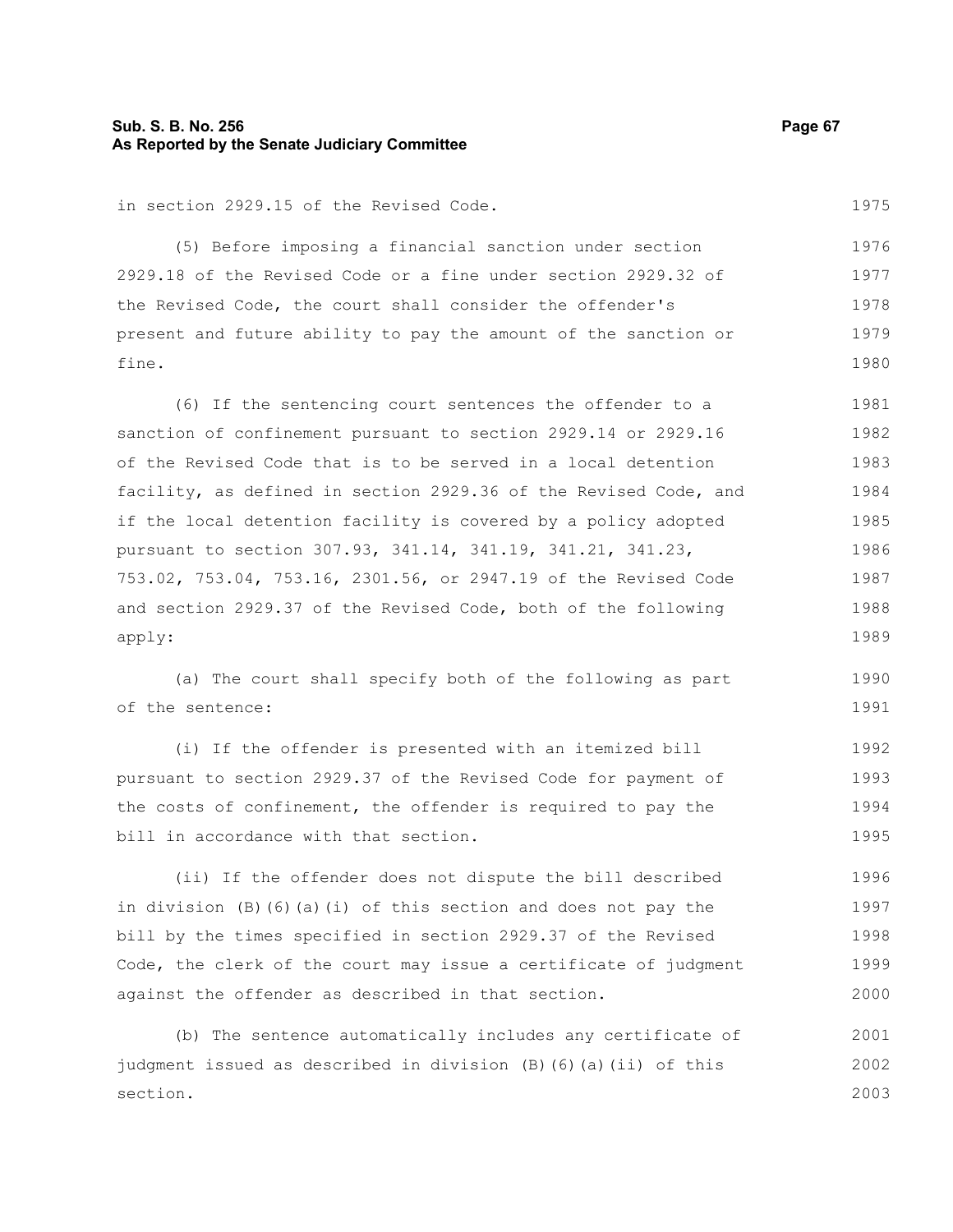## **Sub. S. B. No. 256 Page 68 As Reported by the Senate Judiciary Committee**

(7) The failure of the court to notify the offender that a prison term is a mandatory prison term pursuant to division (B) (2)(a) of this section or to include in the sentencing entry any information required by division (B)(2)(b) of this section does not affect the validity of the imposed sentence or sentences. If the sentencing court notifies the offender at the sentencing hearing that a prison term is mandatory but the sentencing entry does not specify that the prison term is mandatory, the court may complete a corrected journal entry and send copies of the corrected entry to the offender and the department of rehabilitation and correction, or, at the request of the state, the court shall complete a corrected journal entry and send copies of the corrected entry to the offender and department of rehabilitation and correction. 2004 2005 2006 2007 2008 2009 2010 2011 2012 2013 2014 2015 2016 2017

(C)(1) If the offender is being sentenced for a fourth degree felony OVI offense under division (G)(1) of section 2929.13 of the Revised Code, the court shall impose the mandatory term of local incarceration in accordance with that division, shall impose a mandatory fine in accordance with division (B)(3) of section 2929.18 of the Revised Code, and, in addition, may impose additional sanctions as specified in sections 2929.15, 2929.16, 2929.17, and 2929.18 of the Revised Code. The court shall not impose a prison term on the offender except that the court may impose a prison term upon the offender as provided in division (A)(1) of section 2929.13 of the Revised Code. 2018 2019 2020 2021 2022 2023 2024 2025 2026 2027 2028 2029

(2) If the offender is being sentenced for a third or fourth degree felony OVI offense under division (G)(2) of section 2929.13 of the Revised Code, the court shall impose the mandatory prison term in accordance with that division, shall impose a mandatory fine in accordance with division (B)(3) of 2030 2031 2032 2033 2034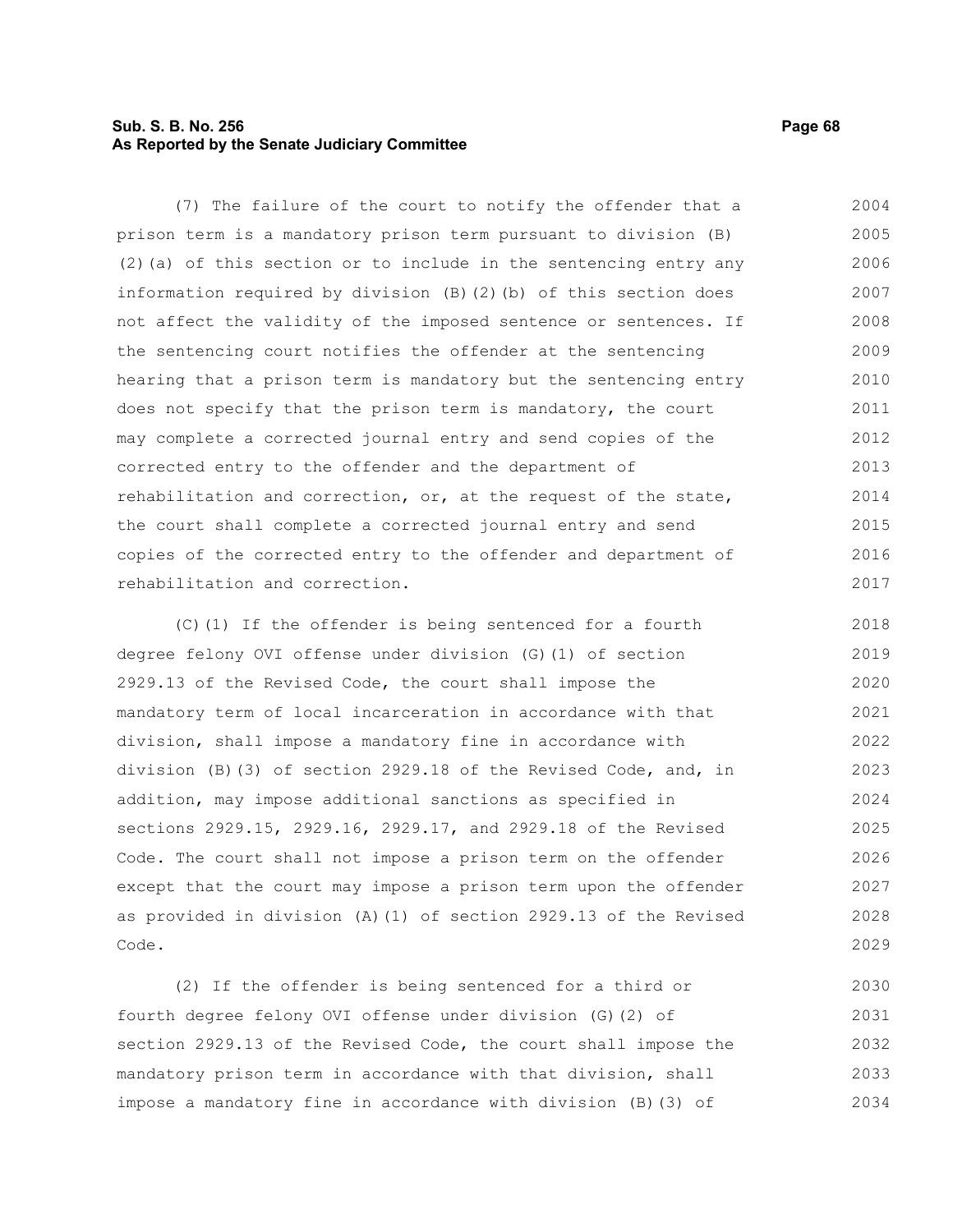#### **Sub. S. B. No. 256 Page 69 As Reported by the Senate Judiciary Committee**

section 2929.18 of the Revised Code, and, in addition, may impose an additional prison term as specified in section 2929.14 of the Revised Code. In addition to the mandatory prison term or mandatory prison term and additional prison term the court imposes, the court also may impose a community control sanction on the offender, but the offender shall serve all of the prison terms so imposed prior to serving the community control sanction. 2035 2036 2037 2038 2039 2040 2041 2042

(D) The sentencing court, pursuant to division (I)(1) of section 2929.14 of the Revised Code, may recommend placement of the offender in a program of shock incarceration under section 5120.031 of the Revised Code or an intensive program prison under section 5120.032 of the Revised Code, disapprove placement of the offender in a program or prison of that nature, or make no recommendation. If the court recommends or disapproves placement, it shall make a finding that gives its reasons for its recommendation or disapproval. 2043 2044 2045 2046 2047 2048 2049 2050 2051

**Sec. 2967.13.** (A) Except as provided in division (G) of this section or section 2967.132 of the Revised Code, a prisoner serving a sentence of imprisonment for life for an offense committed on or after July 1, 1996, is not entitled to any earned credit under section 2967.193 of the Revised Code and becomes eligible for parole as follows: 2052 2053 2054 2055 2056 2057

(1) If a sentence of imprisonment for life was imposed for the offense of murder, at the expiration of the prisoner's minimum term; 2058 2059 2060

(2) If a sentence of imprisonment for life with parole eligibility after serving twenty years of imprisonment was imposed pursuant to section 2929.022 or 2929.03 of the Revised Code, after serving a term of twenty years; 2061 2062 2063 2064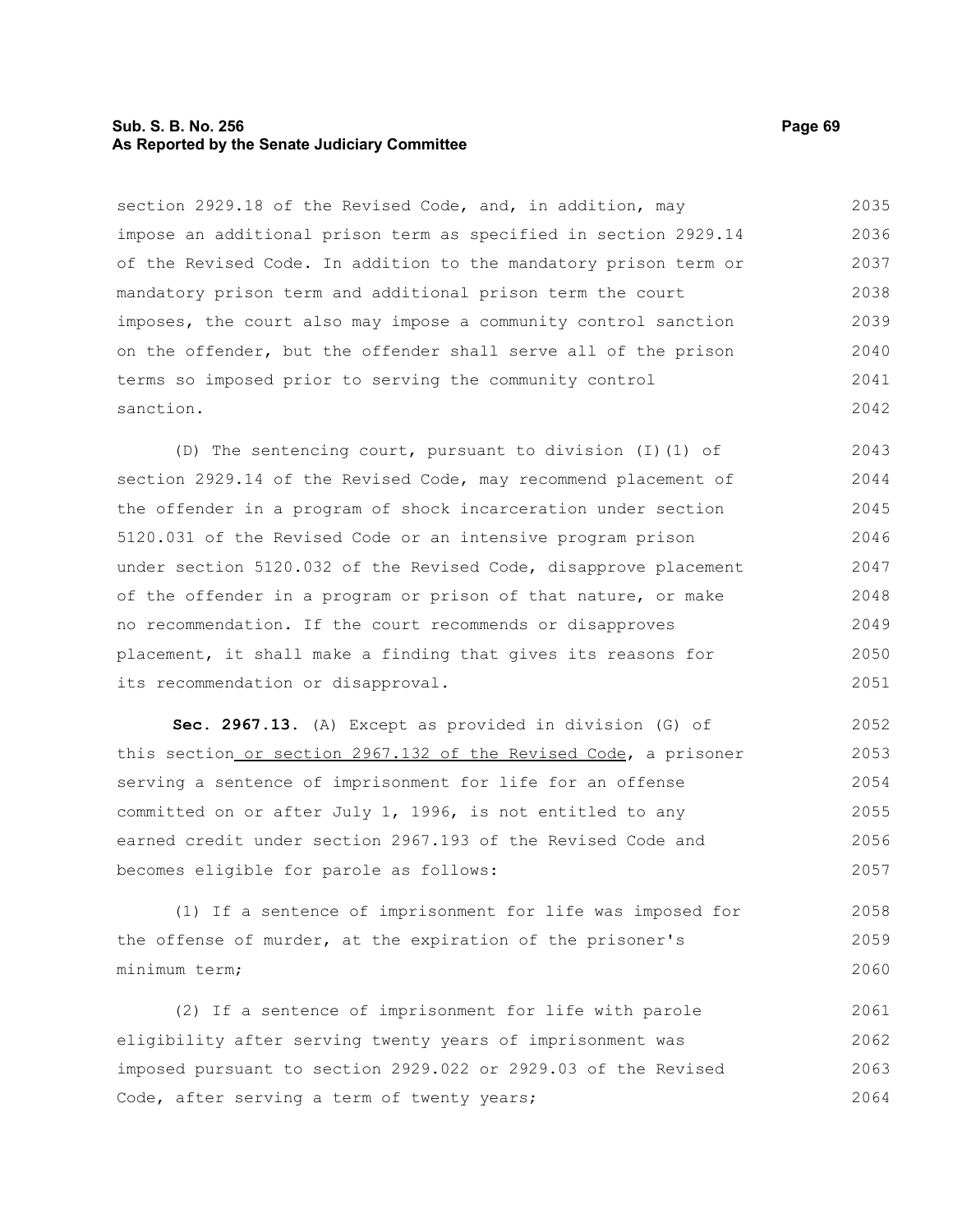#### **Sub. S. B. No. 256 Page 70 As Reported by the Senate Judiciary Committee**

(3) If a sentence of imprisonment for life with parole eligibility after serving twenty-five full years of imprisonment was imposed pursuant to section 2929.022 or 2929.03 of the Revised Code, after serving a term of twenty-five full years; 2065 2066 2067 2068

(4) If a sentence of imprisonment for life with parole eligibility after serving thirty full years of imprisonment was imposed pursuant to section 2929.022 or 2929.03 of the Revised Code, after serving a term of thirty full years; 2069 2070 2071 2072

(5) If a sentence of imprisonment for life was imposed for rape, after serving a term of ten full years' imprisonment; 2073 2074

(6) If a sentence of imprisonment for life with parole eligibility after serving fifteen years of imprisonment was imposed for a violation of section 2927.24 of the Revised Code, after serving a term of fifteen years. 2075 2076 2077 2078

(B) Except as provided in division (G) of this section or section 2967.132 of the Revised Code, a prisoner serving a sentence of imprisonment for life with parole eligibility after serving twenty years of imprisonment or a sentence of imprisonment for life with parole eligibility after serving twenty-five full years or thirty full years of imprisonment imposed pursuant to section 2929.022 or 2929.03 of the Revised Code for an offense committed on or after July 1, 1996, consecutively to any other term of imprisonment, becomes eligible for parole after serving twenty years, twenty full years, or thirty full years, as applicable, as to each such sentence of life imprisonment, which shall not be reduced for earned credits under section 2967.193 of the Revised Code, plus the term or terms of the other sentences consecutively imposed or, if one of the other sentences is another type of life sentence with parole eligibility, the number of years before 2079 2080 2081 2082 2083 2084 2085 2086 2087 2088 2089 2090 2091 2092 2093 2094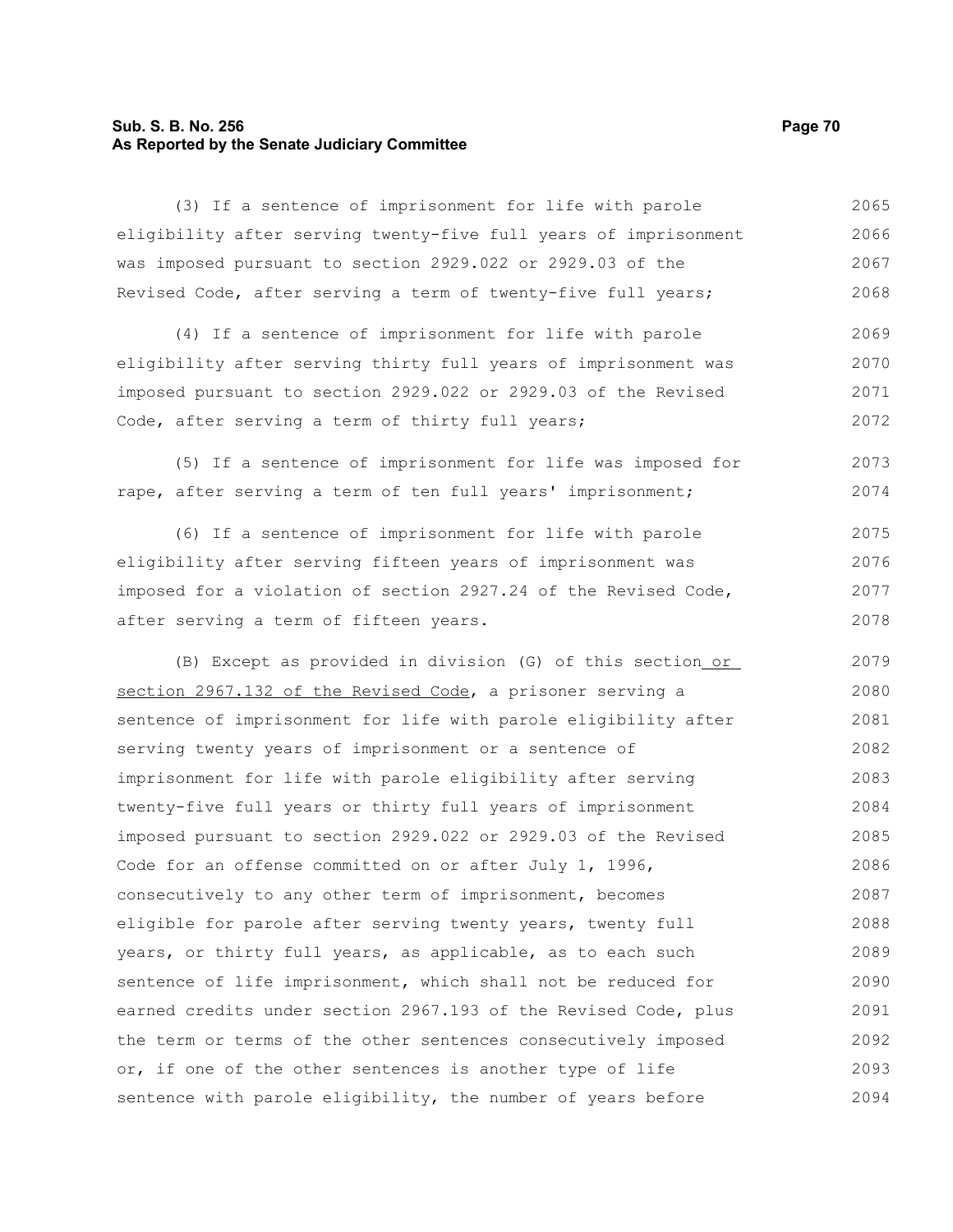### **Sub. S. B. No. 256 Page 71 As Reported by the Senate Judiciary Committee**

parole eligibility for that sentence.

(C) Except as provided in division (G) of this section or section 2967.132 of the Revised Code, a prisoner serving consecutively two or more sentences in which an indefinite term of imprisonment is imposed becomes eligible for parole upon the expiration of the aggregate of the minimum terms of the sentences. 2096 2097 2098 2099 2100 2101

(D) Except as provided in division (G) of this section or section 2967.132 of the Revised Code, a prisoner serving a term of imprisonment who is described in division (A) of section 2967.021 of the Revised Code becomes eligible for parole as described in that division or, if the prisoner is serving a definite term of imprisonment, shall be released as described in that division. 2102 2103 2104 2105 2106 2107 2108

(E) A Except as provided in section 2967.132 of the Revised Code, a prisoner serving a sentence of life imprisonment without parole imposed pursuant to section 2907.02 or section 2929.03 or 2929.06 of the Revised Code is not eligible for parole and shall be imprisoned until death. 2109 2110 2111 2112 2113

(F) A prisoner serving a stated prison term that is a nonlife felony indefinite prison term shall be released in accordance with sections 2967.271 and 2967.28 of the Revised Code. A prisoner serving a stated prison term of any other nature shall be released in accordance with section 2967.28 of the Revised Code. 2114 2115 2116 2117 2118 2119

(G) A Except as provided in section 2967.132 of the Revised Code, a prisoner serving a prison term or term of life imprisonment without parole imposed pursuant to section 2971.03 of the Revised Code never becomes eligible for parole during 2120 2121 2122 2123

2095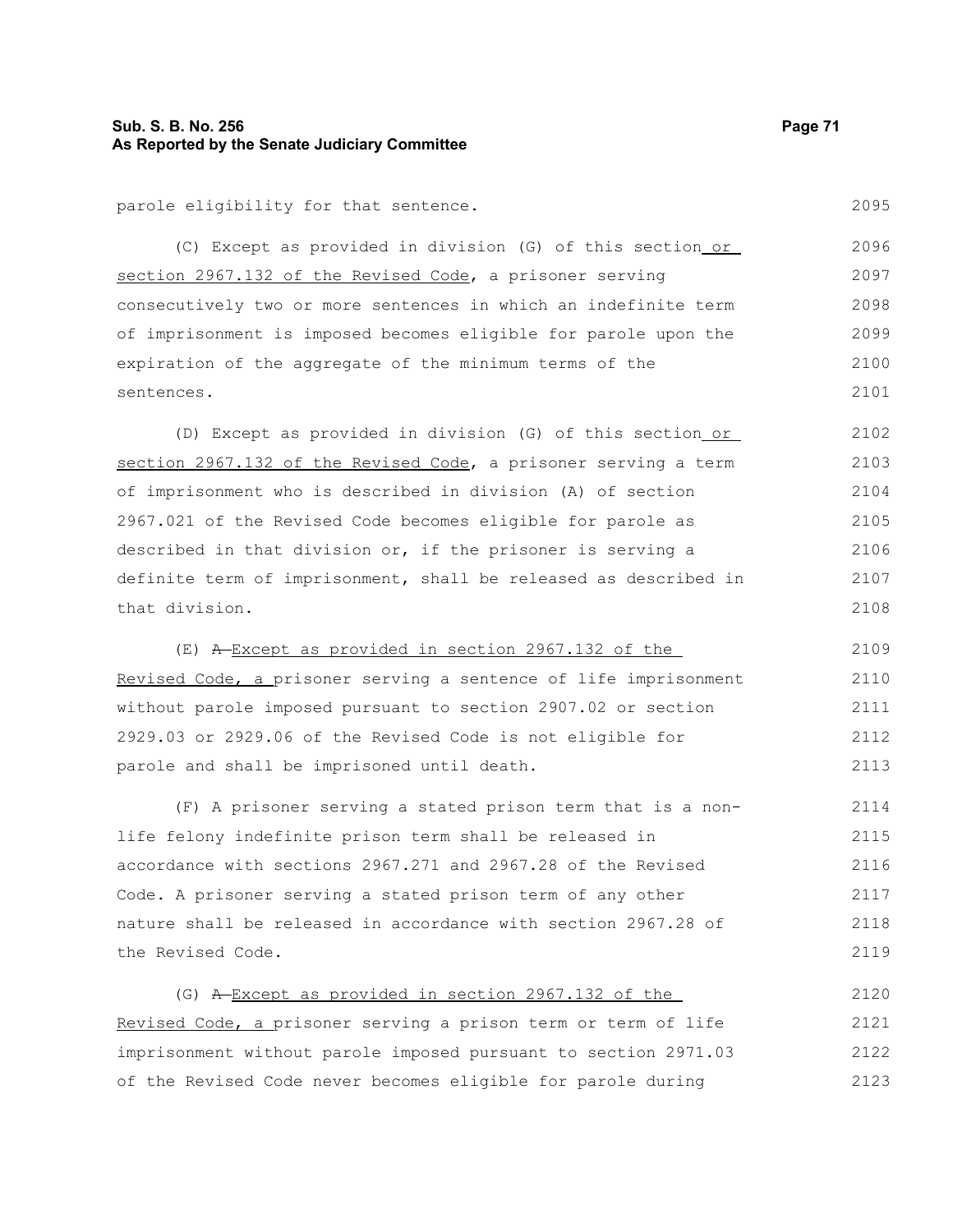| that term of imprisonment.                                       | 2124 |
|------------------------------------------------------------------|------|
| Sec. 2967.132. (A) As used in this section:                      | 2125 |
| (1) "Aggravated homicide offense" means any of the               | 2126 |
| following that involved the purposeful killing of three or more  | 2127 |
| persons, when the offender is the principal offender in each     | 2128 |
| offense:                                                         | 2129 |
| (a) Aggravated murder;                                           | 2130 |
| (b) Any other offense or combination of offenses that            | 2131 |
| involved the purposeful killing of three or more persons.        | 2132 |
| (2) "Homicide offense" means a violation of section              | 2133 |
| 2903.02, 2903.03, 2903.04, or 2903.041 of the Revised Code or a  | 2134 |
| violation of section 2903.01 of the Revised Code that is not an  | 2135 |
| aggravated homicide offense.                                     | 2136 |
| (B) This section applies to any prisoner serving a prison        | 2137 |
| sentence for one or more offenses committed when the prisoner    | 2138 |
| was under eighteen years of age. Regardless of whether the       | 2139 |
| prisoner's stated prison term includes mandatory time, this      | 2140 |
| section shall apply automatically and cannot be limited by the   | 2141 |
| sentencing court.                                                | 2142 |
| (C) Notwithstanding any provision of the Revised Code to         | 2143 |
| the contrary, and regardless of when the offense or offenses     | 2144 |
| were committed and when the sentence was imposed, a prisoner who | 2145 |
| is serving a prison sentence for an offense other than an        | 2146 |
| aggravated homicide offense and who was under eighteen years of  | 2147 |
| age at the time of the offense, or who is serving consecutive    | 2148 |
| prison sentences for multiple offenses none of which is an       | 2149 |
| aggravated homicide offense and who was under eighteen years of  | 2150 |
| age at the time of the offenses, is eligible for parole as       | 2151 |
| follows:                                                         | 2152 |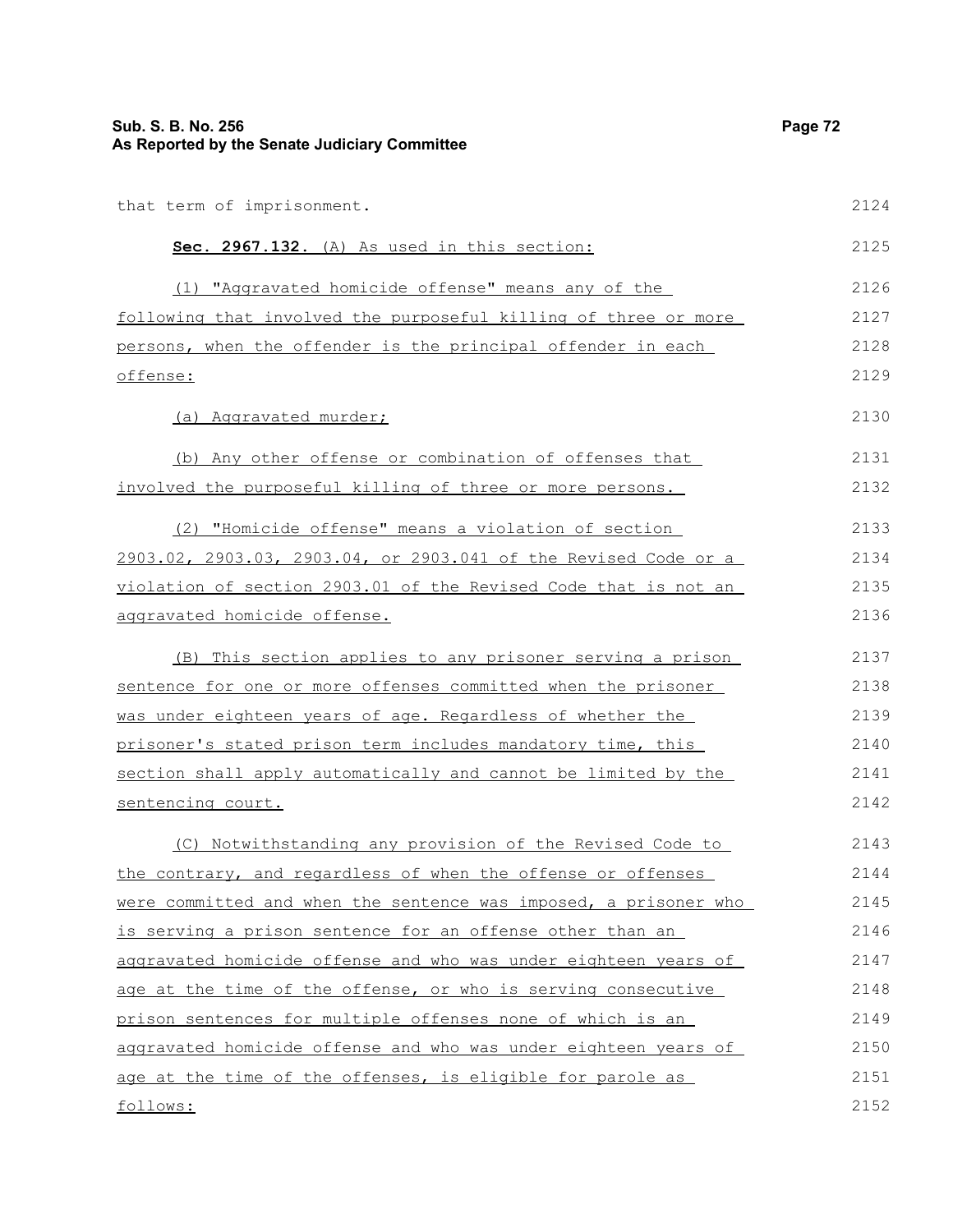# **Sub. S. B. No. 256 Page 73 As Reported by the Senate Judiciary Committee**

| (1) Except as provided in division (C) (2) or (3) of this             | 2153 |
|-----------------------------------------------------------------------|------|
| section, the prisoner is eligible for parole after serving            | 2154 |
| eighteen years in prison.                                             | 2155 |
| (2) Except as provided in division (C)(3) of this section,            | 2156 |
| if the prisoner is serving a sentence for one or more homicide        | 2157 |
| offenses, none of which are an aggravated homicide offense, the       | 2158 |
| prisoner is eligible for parole after serving twenty-five years       | 2159 |
| <u>in prison.</u>                                                     | 2160 |
| (3) If the prisoner is serving a sentence for one or more             | 2161 |
| offenses and the sentence permits parole earlier than the parole      | 2162 |
| eligibility date specified in division (C)(1) or (2) of this          | 2163 |
| section, the prisoner is eligible for parole after serving the        | 2164 |
| period of time in prison that is specified in the sentence.           | 2165 |
| (D) If the prisoner is serving a sentence for an                      | 2166 |
| <u>aggravated homicide offense, or for a violation of section</u>     | 2167 |
| 2909.24 of the Revised Code when the most serious underlying          | 2168 |
| specified offense the defendant committed in the violation was        | 2169 |
| <u>aggravated murder or murder, the prisoner is not eligible for </u> | 2170 |
| parole review other than in accordance with the sentence imposed      | 2171 |
| for the offense.                                                      | 2172 |
| (E)(1) Once a prisoner is eligible for parole pursuant to             | 2173 |
| division (C) or (D) of this section, the parole board, within a       | 2174 |
| reasonable time after the prisoner becomes eligible, shall            | 2175 |
| conduct a hearing to consider the prisoner's release on parole        | 2176 |
| under parole supervision. The board shall conduct the hearing in      | 2177 |
| accordance with Chapters 2930., 2967., and 5149. of the Revised       | 2178 |
| Code and in accordance with the board's policies and procedures.      | 2179 |
| Those policies and procedures must permit the prisoner's              | 2180 |
| privately retained counsel or the state public defender to            | 2181 |
| appear at the prisoner's hearing to make a statement in support       | 2182 |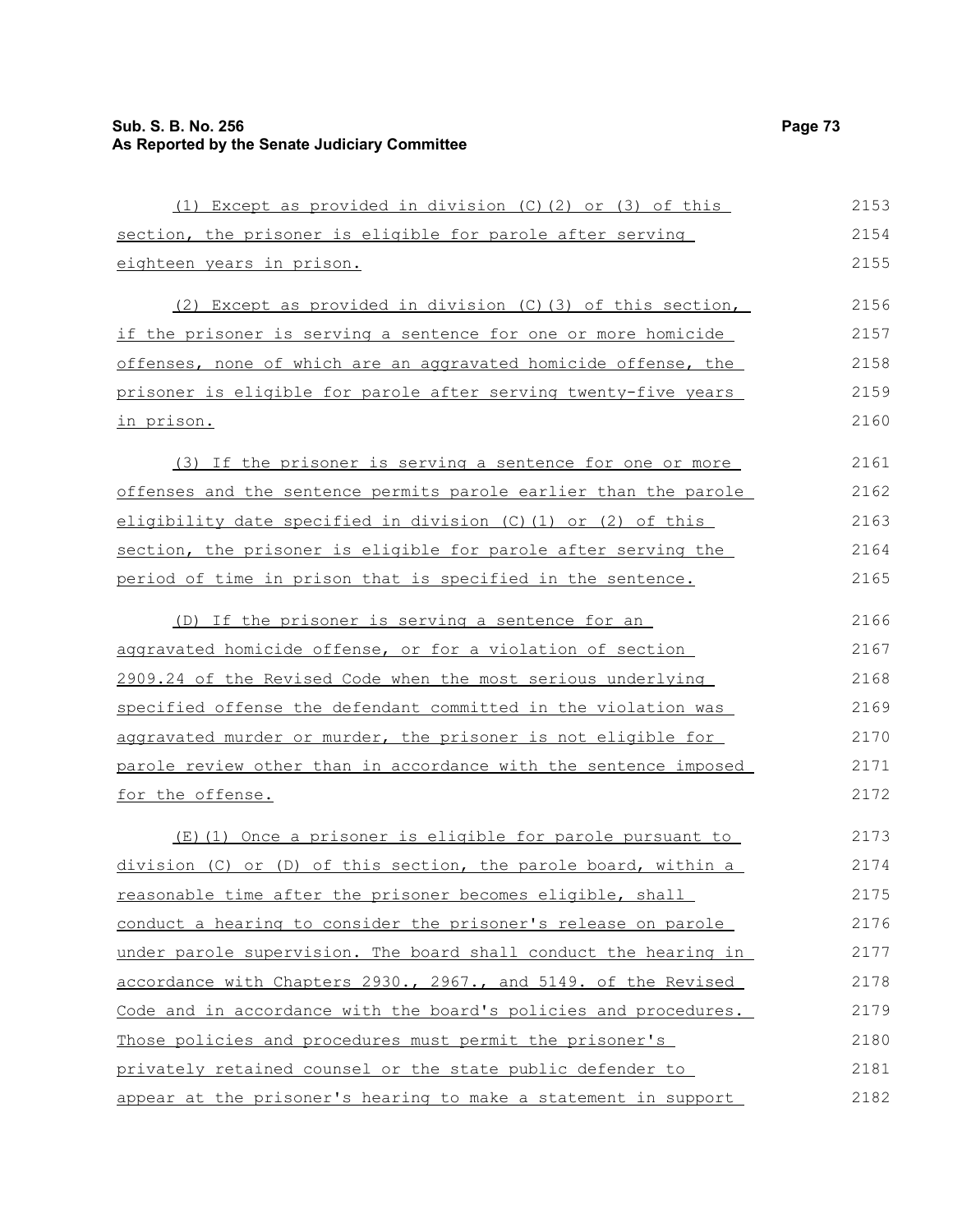# **Sub. S. B. No. 256 Page 74 As Reported by the Senate Judiciary Committee**

# of the prisoner's release.

| of the prisoner's release.                                          | 2183 |
|---------------------------------------------------------------------|------|
| (2) The parole board shall ensure that the review process           | 2184 |
| provides the prisoner a meaningful opportunity to obtain            | 2185 |
| release. In addition to any other factors the board is required     | 2186 |
| or authorized to consider by rule or statute, the board shall       | 2187 |
| consider the following factors as mitigating factors:               | 2188 |
| (a) The chronological age of the prisoner at the time of            | 2189 |
| the offense and that age's hallmark features, including             | 2190 |
| intellectual capacity, immaturity, impetuosity, and a failure to    | 2191 |
| appreciate risks and consequences;                                  | 2192 |
| (b) The family and home environment of the prisoner at the          | 2193 |
| time of the offense, the prisoner's inability to control the        | 2194 |
| prisoner's surroundings, a history of trauma regarding the          | 2195 |
| prisoner, and the prisoner's school and special education           | 2196 |
| history;                                                            | 2197 |
| (c) The circumstances of the offense, including the extent          | 2198 |
| of the prisoner's participation in the conduct and the way          | 2199 |
| <u>familial and peer pressures may have impacted the prisoner's</u> | 2200 |
| conduct;                                                            | 2201 |
| (d) Whether the prisoner might have been charged and                | 2202 |
| convicted of a lesser offense if not for the incompetencies         | 2203 |
| associated with youth such as the prisoner's inability to deal      | 2204 |
| with police officers and prosecutors during the prisoner's          | 2205 |
| interrogation or possible plea agreement, or the prisoner's         | 2206 |
| inability to assist the prisoner's own attorney;                    | 2207 |
| (e) Examples of the prisoner's rehabilitation, including            | 2208 |
| any subsequent growth or increase in maturity during                | 2209 |
| imprisonment.                                                       | 2210 |
| (F) In accordance with section 2967.131 of the Revised              | 2211 |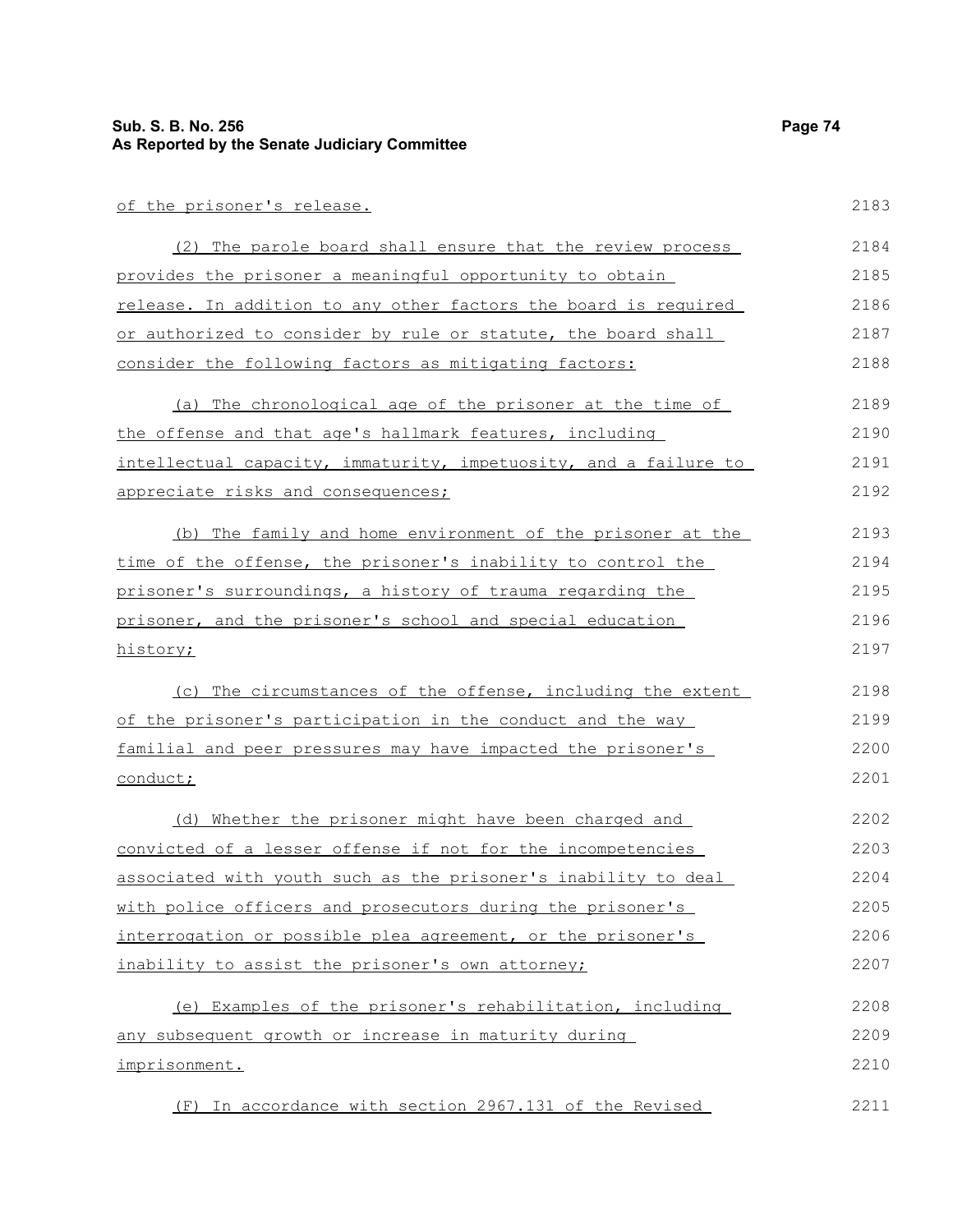| Code, the parole board shall impose appropriate terms and        | 2212 |
|------------------------------------------------------------------|------|
| conditions of release upon each prisoner granted a parole under  | 2213 |
| this section.                                                    | 2214 |
| (G) If the parole board denies release on parole pursuant        | 2215 |
| to this section, the board shall conduct a subsequent release    | 2216 |
| review not later than five years after release was denied.       | 2217 |
| (H) In addition to any notice required by rule or statute,       | 2218 |
| the parole board shall notify the state public defender, the     | 2219 |
| victim, and the appropriate prosecuting attorney of a prisoner's | 2220 |
| eligibility for review under this section at least sixty days    | 2221 |
| before the board begins any review or proceedings involving that | 2222 |
| prisoner under this section.                                     | 2223 |
| (I) This section shall apply to determine the parole             | 2224 |
| eligibility of all prisoners described in this section who       | 2225 |
| committed an offense prior to, on, or after the effective date   | 2226 |
| of this section, regardless of when the prisoner committed or    | 2227 |
| was sentenced for the offense.                                   | 2228 |
| Sec. 2971.03. (A) Notwithstanding divisions (A) and (D) of       | 2229 |
| section 2929.14, section 2929.02, 2929.03, 2929.06, 2929.13, or  | 2230 |
| another section of the Revised Code, other than divisions (B)    | 2231 |
| and (C) of section 2929.14 of the Revised Code, that authorizes  | 2232 |
| or requires a specified prison term or a mandatory prison term   | 2233 |
| for a person who is convicted of or pleads guilty to a felony or | 2234 |
| that specifies the manner and place of service of a prison term  | 2235 |
| or term of imprisonment, the court shall impose a sentence upon  | 2236 |
| a person who is convicted of or pleads guilty to a violent sex   | 2237 |
| offense and who also is convicted of or pleads guilty to a       | 2238 |
| sexually violent predator specification that was included in the | 2239 |

indictment, count in the indictment, or information charging that offense, and upon a person who is convicted of or pleads 2240 2241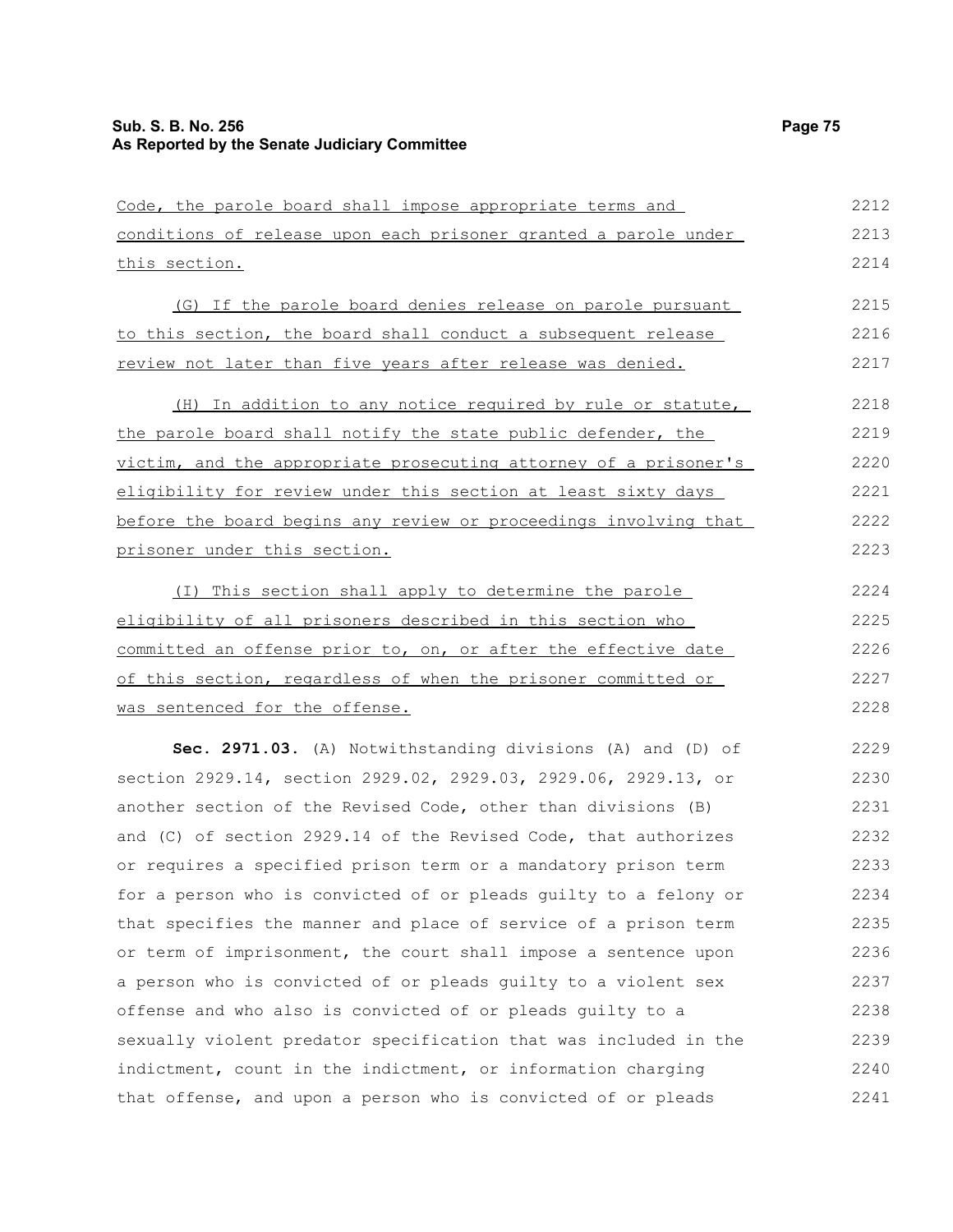#### **Sub. S. B. No. 256 Page 76 As Reported by the Senate Judiciary Committee**

guilty to a designated homicide, assault, or kidnapping offense and also is convicted of or pleads guilty to both a sexual motivation specification and a sexually violent predator specification that were included in the indictment, count in the indictment, or information charging that offense, as follows: 2242 2243 2244 2245 2246

(1)  $H$ -Except as provided in division (A)(5) of this section, if the offense for which the sentence is being imposed is aggravated murder and if the court does not impose upon the offender a sentence of death, it shall impose upon the offender a term of life imprisonment without parole. If the court sentences the offender to death and the sentence of death is vacated, overturned, or otherwise set aside, the court shall impose upon the offender a term of life imprisonment without parole.

(2)  $H$ Except as provided in division (A)(5) of this section, if the offense for which the sentence is being imposed is murder; or if the offense is rape committed in violation of division (A)(1)(b) of section 2907.02 of the Revised Code when the offender purposely compelled the victim to submit by force or threat of force, when the victim was less than ten years of age, when the offender previously has been convicted of or pleaded guilty to either rape committed in violation of that division or a violation of an existing or former law of this state, another state, or the United States that is substantially similar to division (A)(1)(b) of section 2907.02 of the Revised Code, or when the offender during or immediately after the commission of the rape caused serious physical harm to the victim; or if the offense is an offense other than aggravated murder or murder for which a term of life imprisonment may be imposed, it shall impose upon the offender a term of life imprisonment without parole. 2256 2257 2258 2259 2260 2261 2262 2263 2264 2265 2266 2267 2268 2269 2270 2271 2272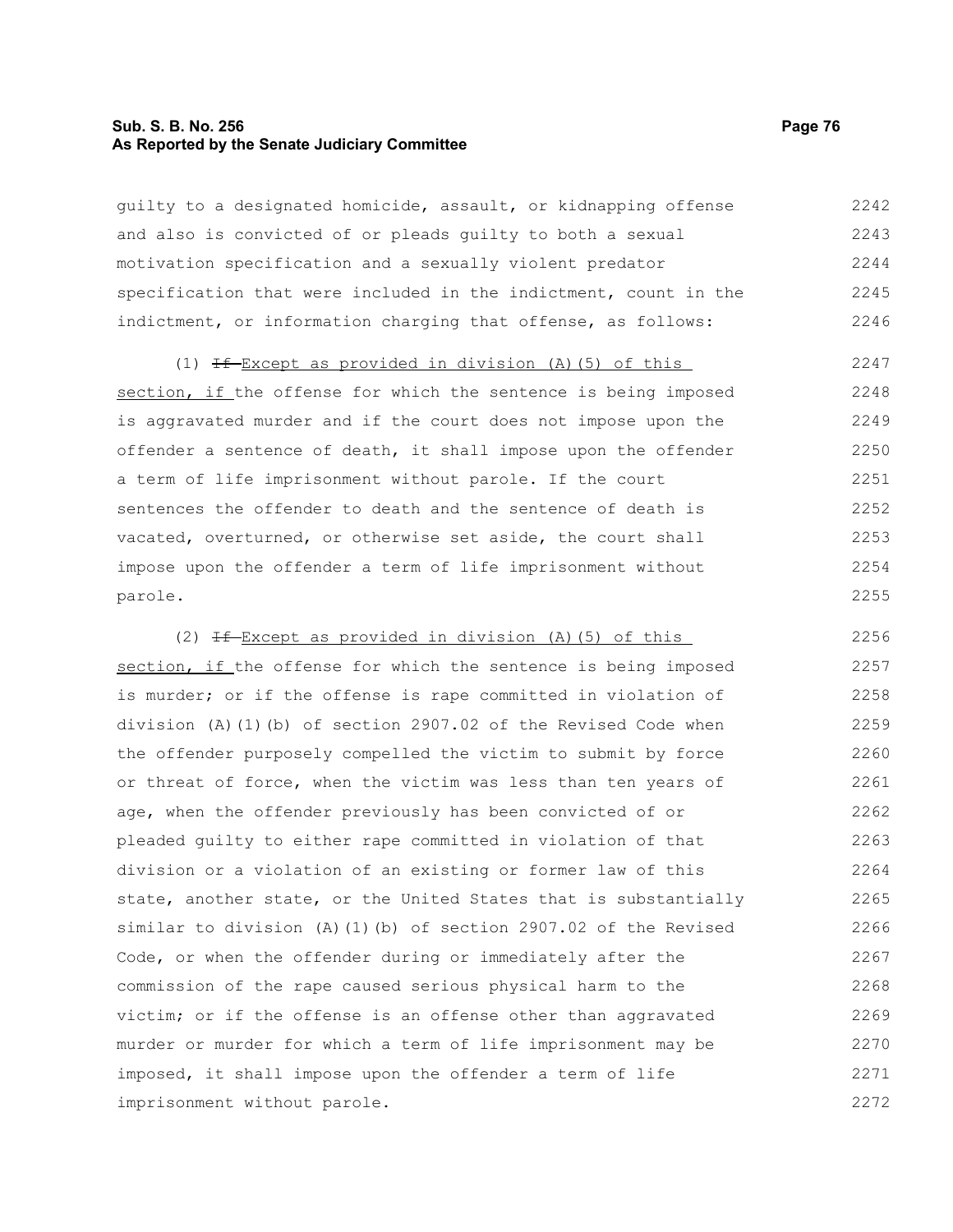## **Sub. S. B. No. 256 Page 77 As Reported by the Senate Judiciary Committee**

(3)(a) Except as otherwise provided in division (A)(3)(b), (c), (d), or (e) or (A)(4) of this section, if the offense for which the sentence is being imposed is an offense other than aggravated murder, murder, or rape and other than an offense for which a term of life imprisonment may be imposed, it shall impose an indefinite prison term consisting of a minimum term fixed by the court as described in this division, but not less than two years, and a maximum term of life imprisonment. Except as otherwise specified in this division, the minimum term shall be fixed by the court from among the range of terms available as a definite term for the offense. If the offense is a felony of the first or second degree committed on or after-the effectivedate of this amendment March 22, 2019, the minimum term shall be fixed by the court from among the range of terms available as a minimum term for the offense under division  $(A)$   $(1)$   $(a)$  or  $(2)$   $(a)$ of that section. 2273 2274 2275 2276 2277 2278 2279 2280 2281 2282 2283 2284 2285 2286 2287 2288

(b) Except as otherwise provided in division (A)(4) of this section, if the offense for which the sentence is being imposed is kidnapping that is a felony of the first degree, it shall impose an indefinite prison term as follows: 2289 2290 2291 2292

(i) If the kidnapping is committed on or after January 1, 2008, and the victim of the offense is less than thirteen years of age, except as otherwise provided in this division, it shall impose an indefinite prison term consisting of a minimum term of fifteen years and a maximum term of life imprisonment. If the kidnapping is committed on or after January 1, 2008, the victim of the offense is less than thirteen years of age, and the offender released the victim in a safe place unharmed, it shall impose an indefinite prison term consisting of a minimum term of ten years and a maximum term of life imprisonment. 2293 2294 2295 2296 2297 2298 2299 2300 2301 2302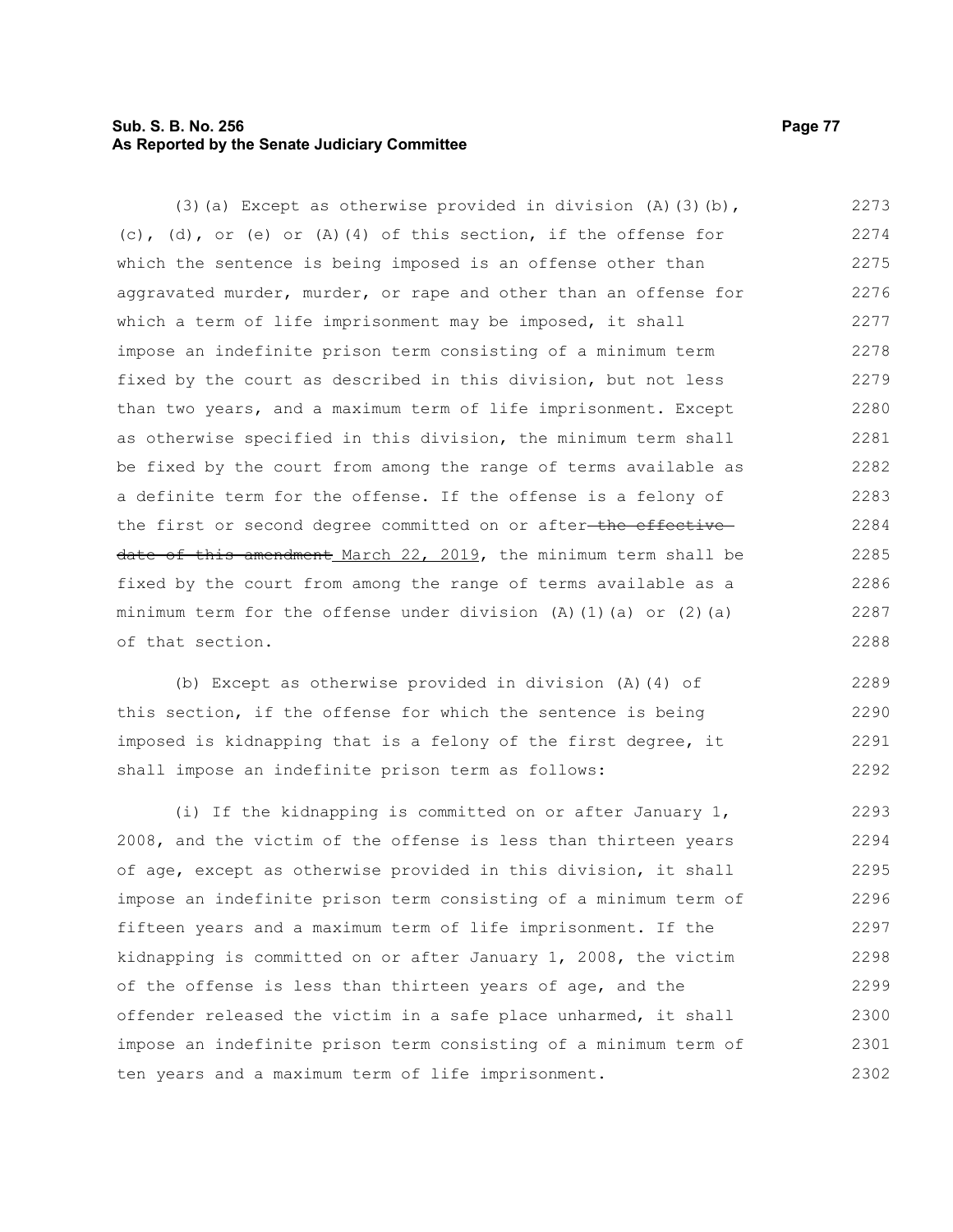## **Sub. S. B. No. 256 Page 78 As Reported by the Senate Judiciary Committee**

(ii) If the kidnapping is committed prior to January 1, 2008, or division (A)(3)(b)(i) of this section does not apply, it shall impose an indefinite term consisting of a minimum term fixed by the court that is not less than ten years and a maximum term of life imprisonment. 2303 2304 2305 2306 2307

(c) Except as otherwise provided in division (A)(4) of this section, if the offense for which the sentence is being imposed is kidnapping that is a felony of the second degree, it shall impose an indefinite prison term consisting of a minimum term fixed by the court that is not less than eight years, and a maximum term of life imprisonment. 2308 2309 2310 2311 2312 2313

(d) Except as otherwise provided in division (A)(4) of this section, if the offense for which the sentence is being imposed is rape for which a term of life imprisonment is not imposed under division (A)(2) of this section or division (B) of section 2907.02 of the Revised Code, it shall impose an indefinite prison term as follows: 2314 2315 2316 2317 2318 2319

(i) If the rape is committed on or after January 2, 2007, in violation of division (A)(1)(b) of section 2907.02 of the Revised Code, it shall impose an indefinite prison term consisting of a minimum term of twenty-five years and a maximum term of life imprisonment. 2320 2321 2322 2323 2324

(ii) If the rape is committed prior to January 2, 2007, or the rape is committed on or after January 2, 2007, other than in violation of division (A)(1)(b) of section 2907.02 of the Revised Code, it shall impose an indefinite prison term consisting of a minimum term fixed by the court that is not less than ten years, and a maximum term of life imprisonment. 2325 2326 2327 2328 2329 2330

(e) Except as otherwise provided in division (A)(4) of 2331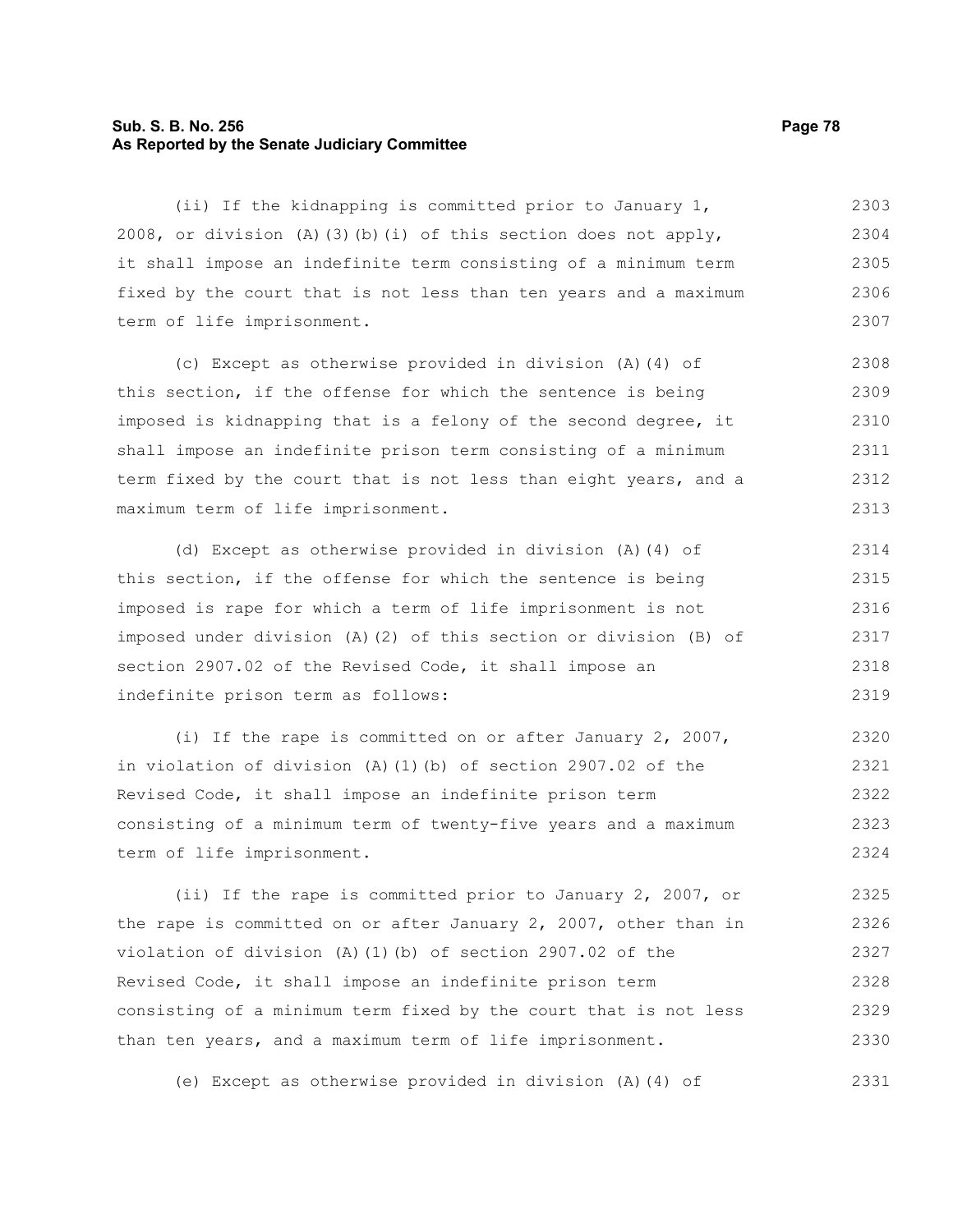## **Sub. S. B. No. 256 Page 79 As Reported by the Senate Judiciary Committee**

this section, if the offense for which sentence is being imposed is attempted rape, it shall impose an indefinite prison term as follows: 2332 2333 2334

(i) Except as otherwise provided in division (A)(3)(e) (ii), (iii), or (iv) of this section, it shall impose an indefinite prison term pursuant to division (A)(3)(a) of this section. 2335 2336 2337 2338

(ii) If the attempted rape for which sentence is being imposed was committed on or after January 2, 2007, and if the offender also is convicted of or pleads guilty to a specification of the type described in section 2941.1418 of the Revised Code, it shall impose an indefinite prison term consisting of a minimum term of five years and a maximum term of twenty-five years. 2339 2340 2341 2342 2343 2344 2345

(iii) If the attempted rape for which sentence is being imposed was committed on or after January 2, 2007, and if the offender also is convicted of or pleads guilty to a specification of the type described in section 2941.1419 of the Revised Code, it shall impose an indefinite prison term consisting of a minimum term of ten years and a maximum of life imprisonment. 2346 2347 2348 2349 2350 2351 2352

(iv) If the attempted rape for which sentence is being imposed was committed on or after January 2, 2007, and if the offender also is convicted of or pleads guilty to a specification of the type described in section 2941.1420 of the Revised Code, it shall impose an indefinite prison term consisting of a minimum term of fifteen years and a maximum of life imprisonment. 2353 2354 2355 2356 2357 2358 2359

(4) For Except as provided in division  $(A)$  (5) of this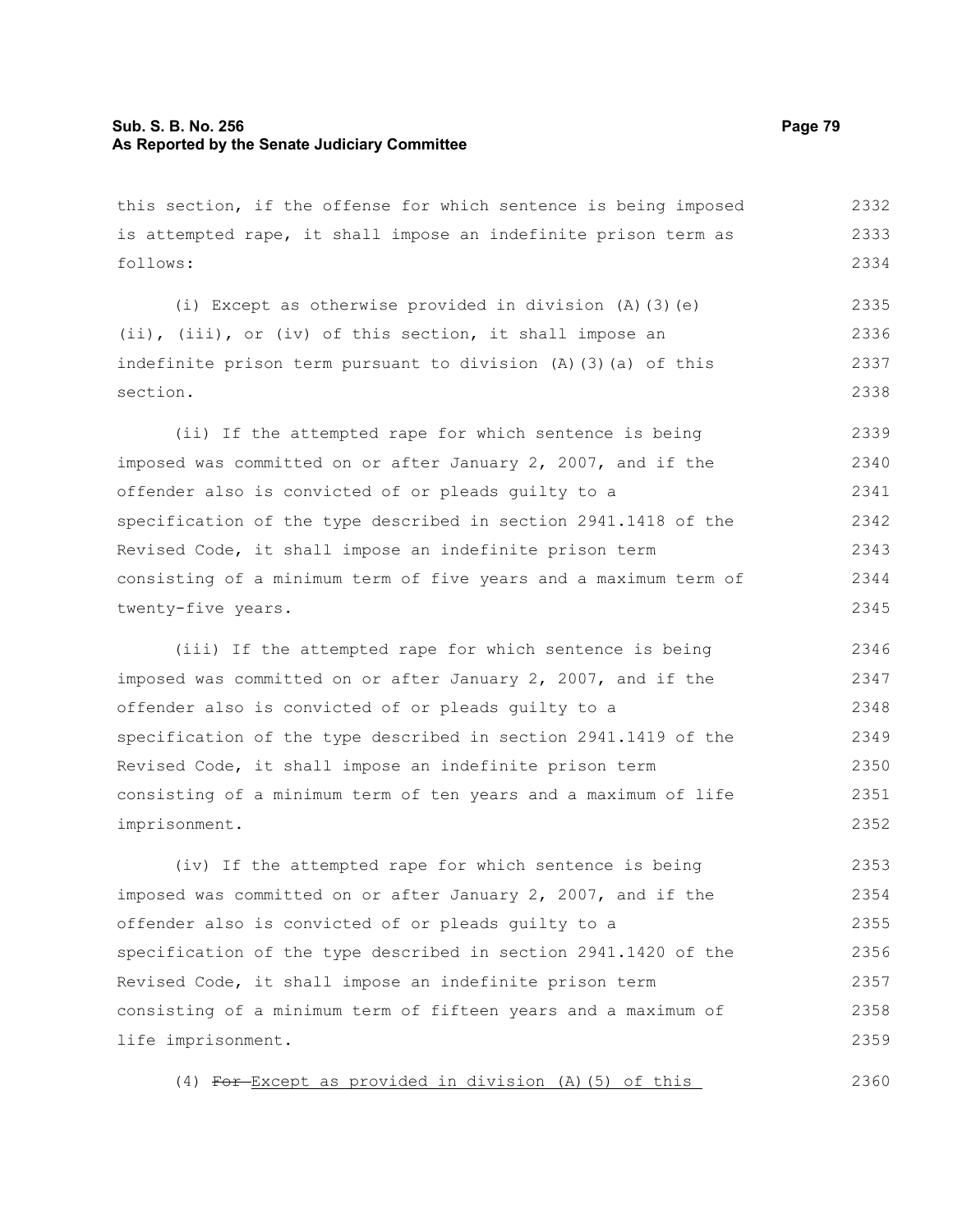## **Sub. S. B. No. 256 Page 80 As Reported by the Senate Judiciary Committee**

| section, for any offense for which the sentence is being                 | 2361 |
|--------------------------------------------------------------------------|------|
| imposed, if the offender previously has been convicted of or             | 2362 |
| pleaded quilty to a violent sex offense and also to a sexually           | 2363 |
| violent predator specification that was included in the                  | 2364 |
| indictment, count in the indictment, or information charging             | 2365 |
| that offense, or previously has been convicted of or pleaded             | 2366 |
| quilty to a designated homicide, assault, or kidnapping offense          | 2367 |
| and also to both a sexual motivation specification and a                 | 2368 |
| sexually violent predator specification that were included in            | 2369 |
| the indictment, count in the indictment, or information charging         | 2370 |
| that offense, it shall impose upon the offender a term of life           | 2371 |
| imprisonment without parole.                                             | 2372 |
| (5) Notwithstanding divisions $(A)$ $(1)$ , $(2)$ , and $(4)$ of this    | 2373 |
| section, the court shall not impose a sentence of life                   | 2374 |
| imprisonment without parole upon any person for an offense that          | 2375 |
| was committed when the person was under eighteen years of age.           | 2376 |
| In any case described in division $(A)$ $(1)$ , $(2)$ , or $(4)$ of this | 2377 |
| section, if the offense was committed when the person was under          | 2378 |
| eighteen years of age, the court shall impose an indefinite              | 2379 |
| prison term consisting of a minimum term of thirty years and a           | 2380 |
| maximum term of life imprisonment.                                       | 2381 |

(B)(1) Notwithstanding section 2929.13, division (A) or (D) of section 2929.14, or another section of the Revised Code other than division (B) of section 2907.02 or divisions (B) and (C) of section 2929.14 of the Revised Code that authorizes or requires a specified prison term or a mandatory prison term for a person who is convicted of or pleads guilty to a felony or that specifies the manner and place of service of a prison term or term of imprisonment, if a person is convicted of or pleads guilty to a violation of division (A)(1)(b) of section 2907.02 of the Revised Code committed on or after January 2, 2007, if 2382 2383 2384 2385 2386 2387 2388 2389 2390 2391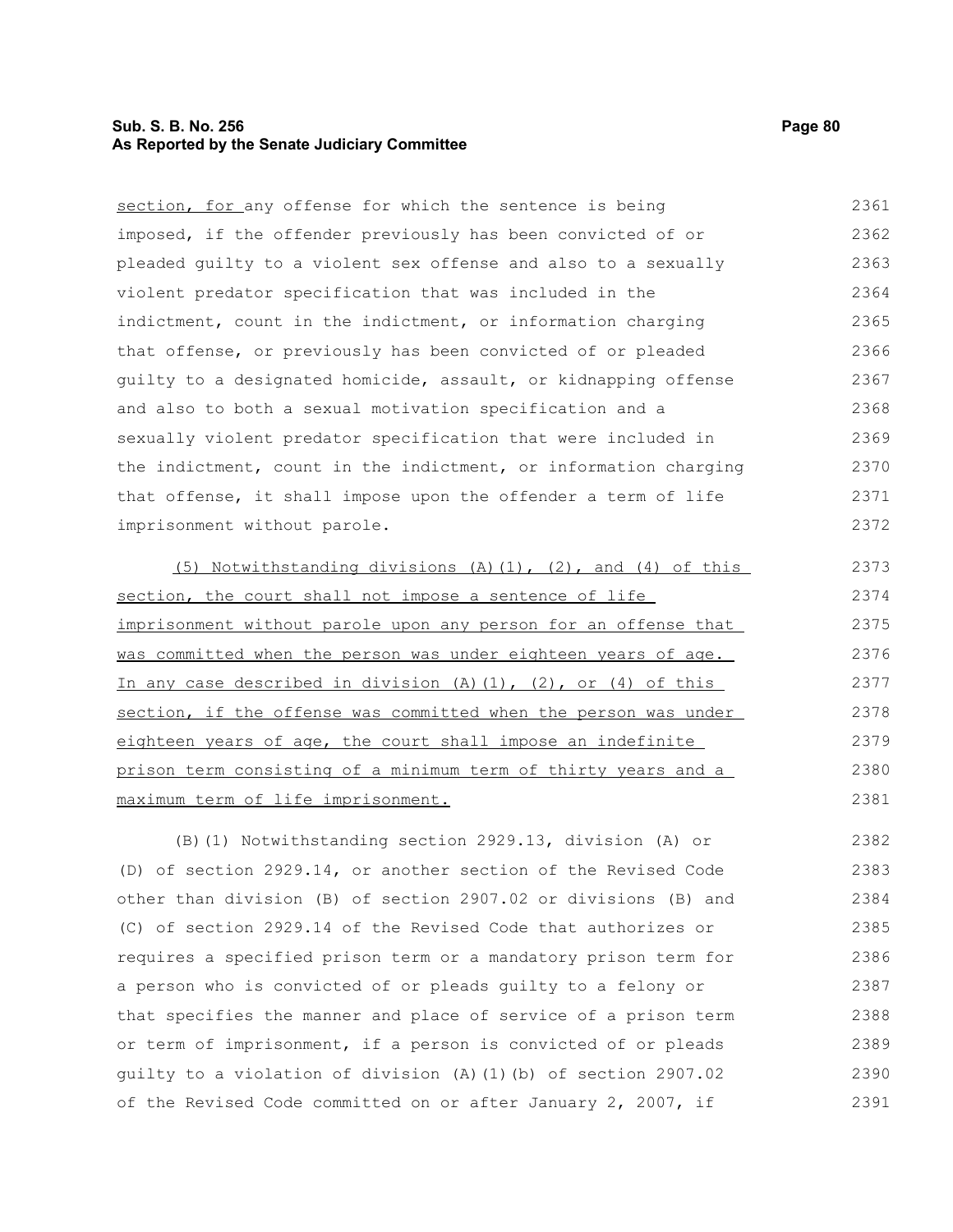## **Sub. S. B. No. 256 Page 81 As Reported by the Senate Judiciary Committee**

division (A) of this section does not apply regarding the person, and if the court does not impose a sentence of life without parole when authorized pursuant to division (B) of section 2907.02 of the Revised Code, the court shall impose upon the person an indefinite prison term consisting of one of the following: 2392 2393 2394 2395 2396 2397

(a) Except as otherwise required in division (B)(1)(b) or (c) of this section, a minimum term of ten years and a maximum term of life imprisonment. 2398 2399 2400

(b) If the victim was less than ten years of age, a minimum term of fifteen years and a maximum of life imprisonment. 2401 2402 2403

(c) If the offender purposely compels the victim to submit by force or threat of force, or if the offender previously has been convicted of or pleaded guilty to violating division (A)(1) (b) of section 2907.02 of the Revised Code or to violating an existing or former law of this state, another state, or the United States that is substantially similar to division (A)(1) (b) of that section, or if the offender during or immediately after the commission of the offense caused serious physical harm to the victim, a minimum term of twenty-five years and a maximum of life imprisonment. 2404 2405 2406 2407 2408 2409 2410 2411 2412 2413

(2) Notwithstanding section 2929.13, division (A) or (D) of section 2929.14, or another section of the Revised Code other than divisions (B) and (C) of section 2929.14 of the Revised Code that authorizes or requires a specified prison term or a mandatory prison term for a person who is convicted of or pleads guilty to a felony or that specifies the manner and place of service of a prison term or term of imprisonment and except as otherwise provided in division (B) of section 2907.02 of the 2414 2415 2416 2417 2418 2419 2420 2421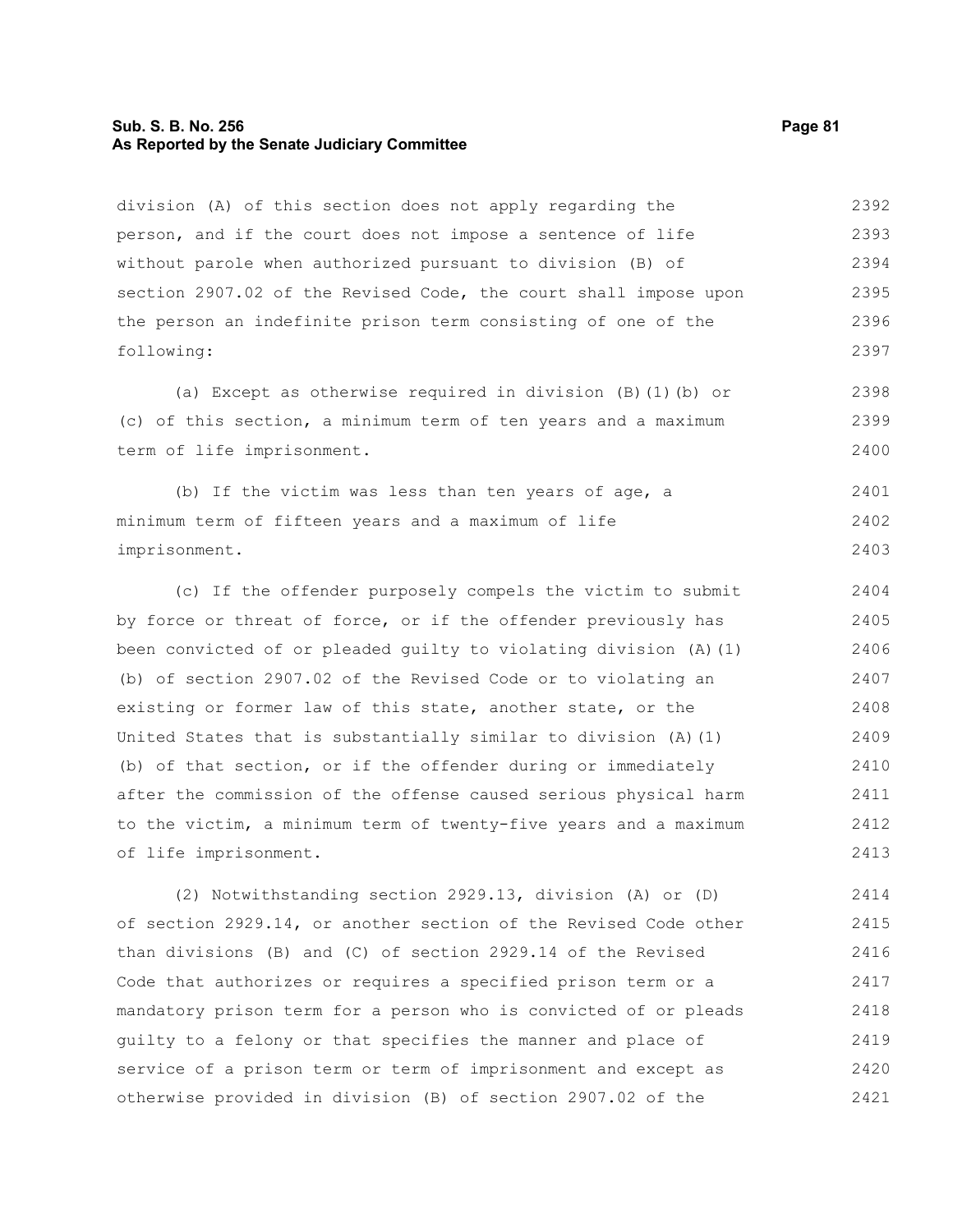#### **Sub. S. B. No. 256 Page 82 As Reported by the Senate Judiciary Committee**

Revised Code, if a person is convicted of or pleads guilty to attempted rape committed on or after January 2, 2007, and if division (A) of this section does not apply regarding the person, the court shall impose upon the person an indefinite prison term consisting of one of the following: 2422 2423 2424 2425 2426

(a) If the person also is convicted of or pleads guilty to a specification of the type described in section 2941.1418 of the Revised Code, the court shall impose upon the person an indefinite prison term consisting of a minimum term of five years and a maximum term of twenty-five years. 2427 2428 2429 2430 2431

(b) If the person also is convicted of or pleads guilty to a specification of the type described in section 2941.1419 of the Revised Code, the court shall impose upon the person an indefinite prison term consisting of a minimum term of ten years and a maximum term of life imprisonment. 2432 2433 2434 2435 2436

(c) If the person also is convicted of or pleads guilty to a specification of the type described in section 2941.1420 of the Revised Code, the court shall impose upon the person an indefinite prison term consisting of a minimum term of fifteen years and a maximum term of life imprisonment. 2437 2438 2439 2440 2441

(3) Notwithstanding section 2929.13, division (A) or (D) of section 2929.14, or another section of the Revised Code other than divisions (B) and (C) of section 2929.14 of the Revised Code that authorizes or requires a specified prison term or a mandatory prison term for a person who is convicted of or pleads guilty to a felony or that specifies the manner and place of service of a prison term or term of imprisonment, if a person is convicted of or pleads guilty to an offense described in division (B)(3)(a), (b), (c), or (d) of this section committed on or after January 1, 2008, if the person also is convicted of 2442 2443 2444 2445 2446 2447 2448 2449 2450 2451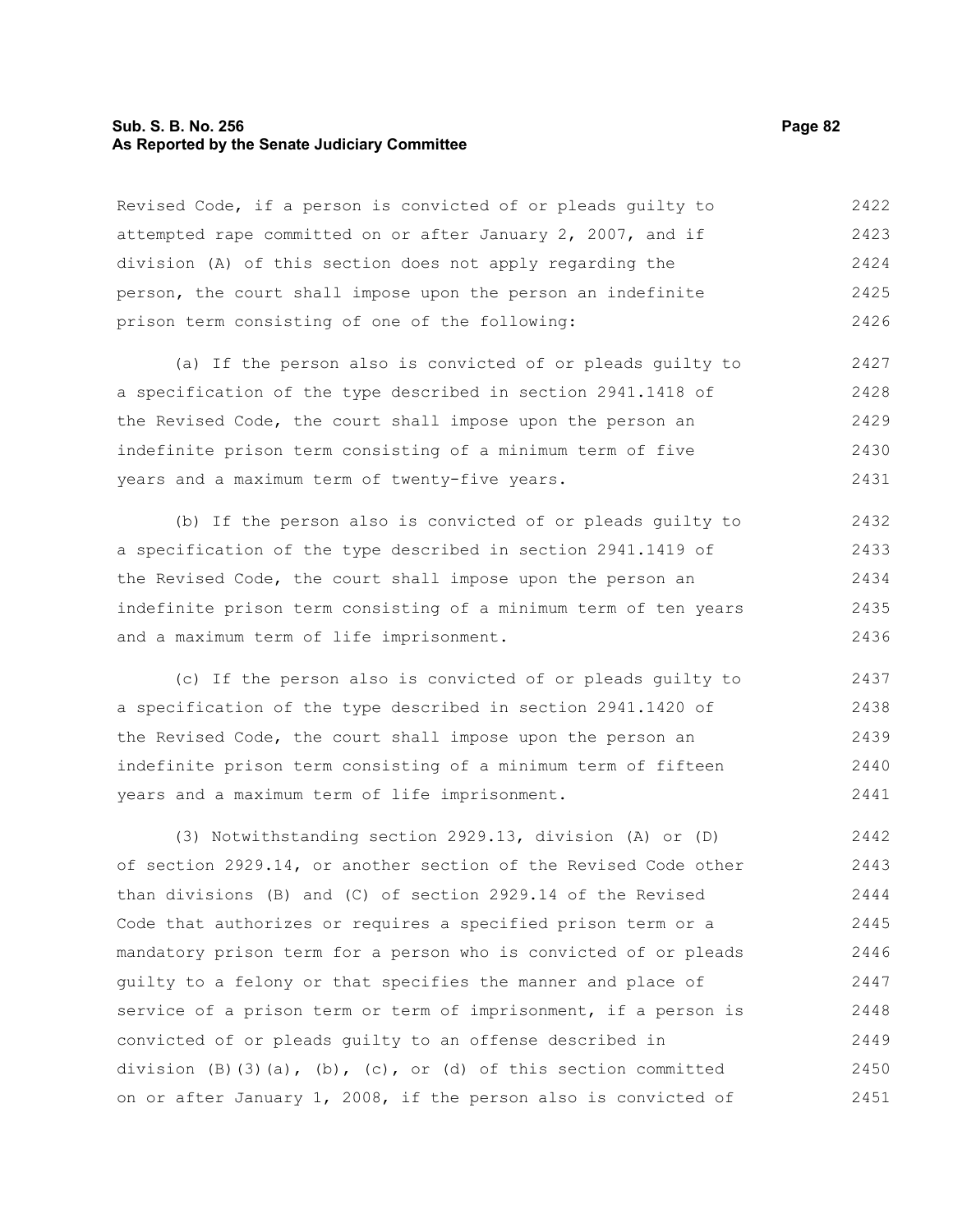## **Sub. S. B. No. 256 Page 83 As Reported by the Senate Judiciary Committee**

or pleads guilty to a sexual motivation specification that was included in the indictment, count in the indictment, or information charging that offense, and if division (A) of this section does not apply regarding the person, the court shall impose upon the person an indefinite prison term consisting of one of the following: 2452 2453 2454 2455 2456 2457

(a) An indefinite prison term consisting of a minimum of ten years and a maximum term of life imprisonment if the offense for which the sentence is being imposed is kidnapping, the victim of the offense is less than thirteen years of age, and the offender released the victim in a safe place unharmed; 2458 2459 2460 2461 2462

(b) An indefinite prison term consisting of a minimum of fifteen years and a maximum term of life imprisonment if the offense for which the sentence is being imposed is kidnapping when the victim of the offense is less than thirteen years of age and division  $(B)$   $(3)$   $(a)$  of this section does not apply; 2463 2464 2465 2466 2467

(c) An indefinite term consisting of a minimum of thirty years and a maximum term of life imprisonment if the offense for which the sentence is being imposed is aggravated murder, when the victim of the offense is less than thirteen years of age, a sentence of death or life imprisonment without parole is not imposed for the offense, and division  $(A)$   $(2)$   $(b)$   $(ii)$  of section 2929.022, division (A)(1)(e), (C)(1)(a)(v), (C)(2)(a)(ii), (D) (2)(b), (D)(3)(a)(iv), or (E)(1)(d) of section 2929.03, or division (A) or (B) of section 2929.06 of the Revised Code requires that the sentence for the offense be imposed pursuant to this division; 2468 2469 2470 2471 2472 2473 2474 2475 2476 2477 2478

(d) An indefinite prison term consisting of a minimum of thirty years and a maximum term of life imprisonment if the offense for which the sentence is being imposed is murder when 2479 2480 2481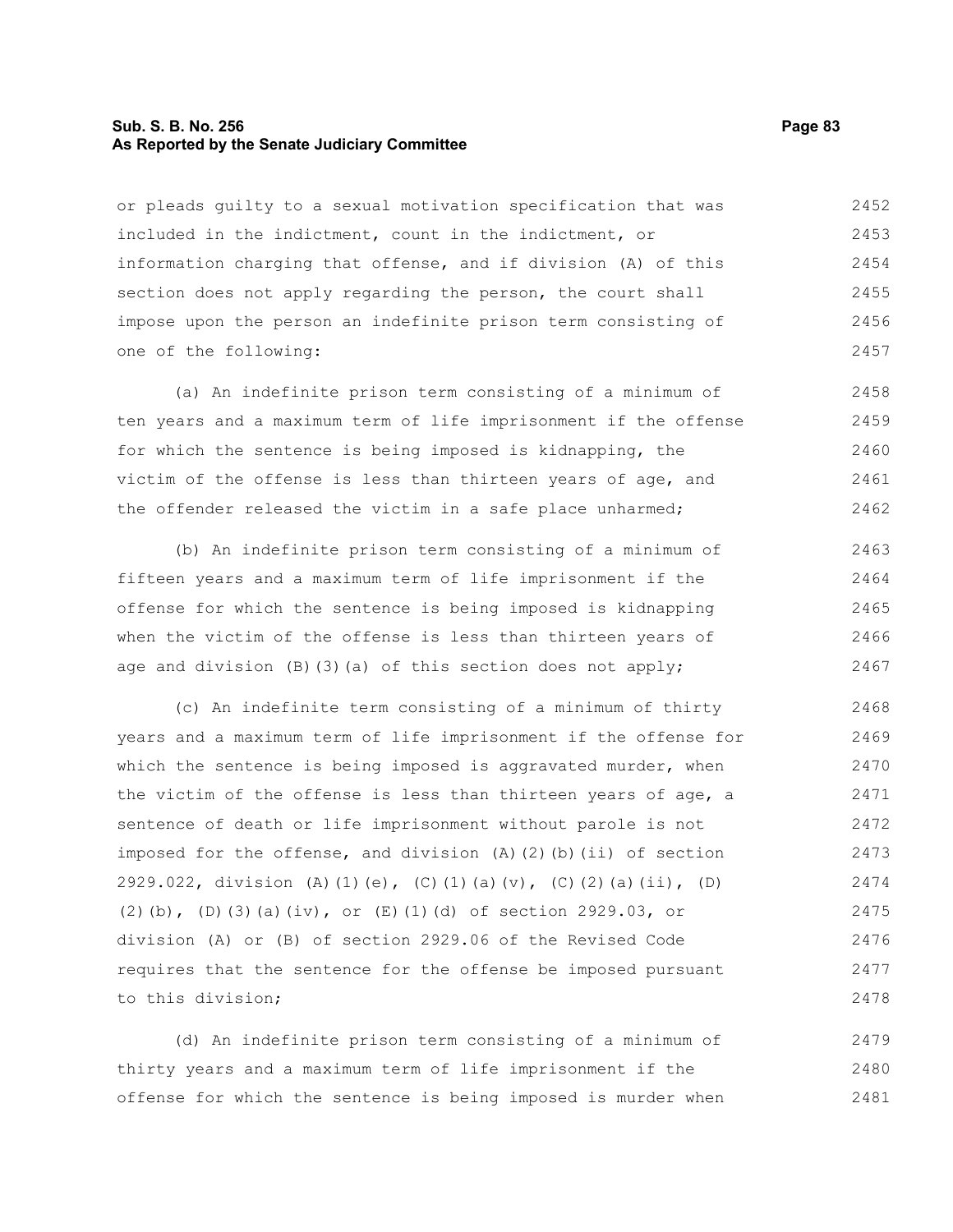# **Sub. S. B. No. 256 Page 84 As Reported by the Senate Judiciary Committee**

service of that prison term.

| the victim of the offense is less than thirteen years of age.                                        | 2482 |
|------------------------------------------------------------------------------------------------------|------|
| (C)(1) If the offender is sentenced to a prison term                                                 | 2483 |
| pursuant to division (A)(3), (B)(1)(a), (b), or (c), (B)(2)(a),                                      | 2484 |
| (b), or (c), or $(B)(3)(a)$ , (b), (c), or (d) of this section, the                                  | 2485 |
| parole board shall have control over the offender's service of                                       | 2486 |
| the term during the entire term unless the parole board                                              | 2487 |
| terminates its control in accordance with section 2971.04 of the                                     | 2488 |
| Revised Code.                                                                                        | 2489 |
| (2) Except as provided in division (C) (3) $or$ (G) of this                                          | 2490 |
| section, an offender sentenced to a prison term or term of life                                      | 2491 |
| imprisonment without parole pursuant to division (A) of this                                         | 2492 |
| section shall serve the entire prison term or term of life                                           | 2493 |
| imprisonment in a state correctional institution. The offender                                       | 2494 |
| is not eligible for judicial release under section 2929.20 of                                        | 2495 |
| the Revised Code.                                                                                    | 2496 |
| (3) For a prison term imposed pursuant to division $(A)$ (3),                                        | 2497 |
| $(B)$ $(1)$ $(a)$ , $(b)$ , or $(c)$ , $(B)$ $(2)$ $(a)$ , $(b)$ , or $(c)$ , or $(B)$ $(3)$ $(a)$ , | 2498 |
| (b), (c), or (d) of this section, subject to the application of                                      | 2499 |
| division (G) of this section, the court, in accordance with                                          | 2500 |
| section 2971.05 of the Revised Code, may terminate the prison                                        | 2501 |
| term or modify the requirement that the offender serve the                                           | 2502 |
| entire term in a state correctional institution if all of the                                        | 2503 |
| following apply:                                                                                     | 2504 |
| (a) The offender has served at least the minimum term                                                | 2505 |
| imposed as part of that prison term.                                                                 | 2506 |
| (b) The parole board, pursuant to section 2971.04 of the                                             | 2507 |
| Revised Code, has terminated its control over the offender's                                         | 2508 |

(c) The court has held a hearing and found, by clear and 2510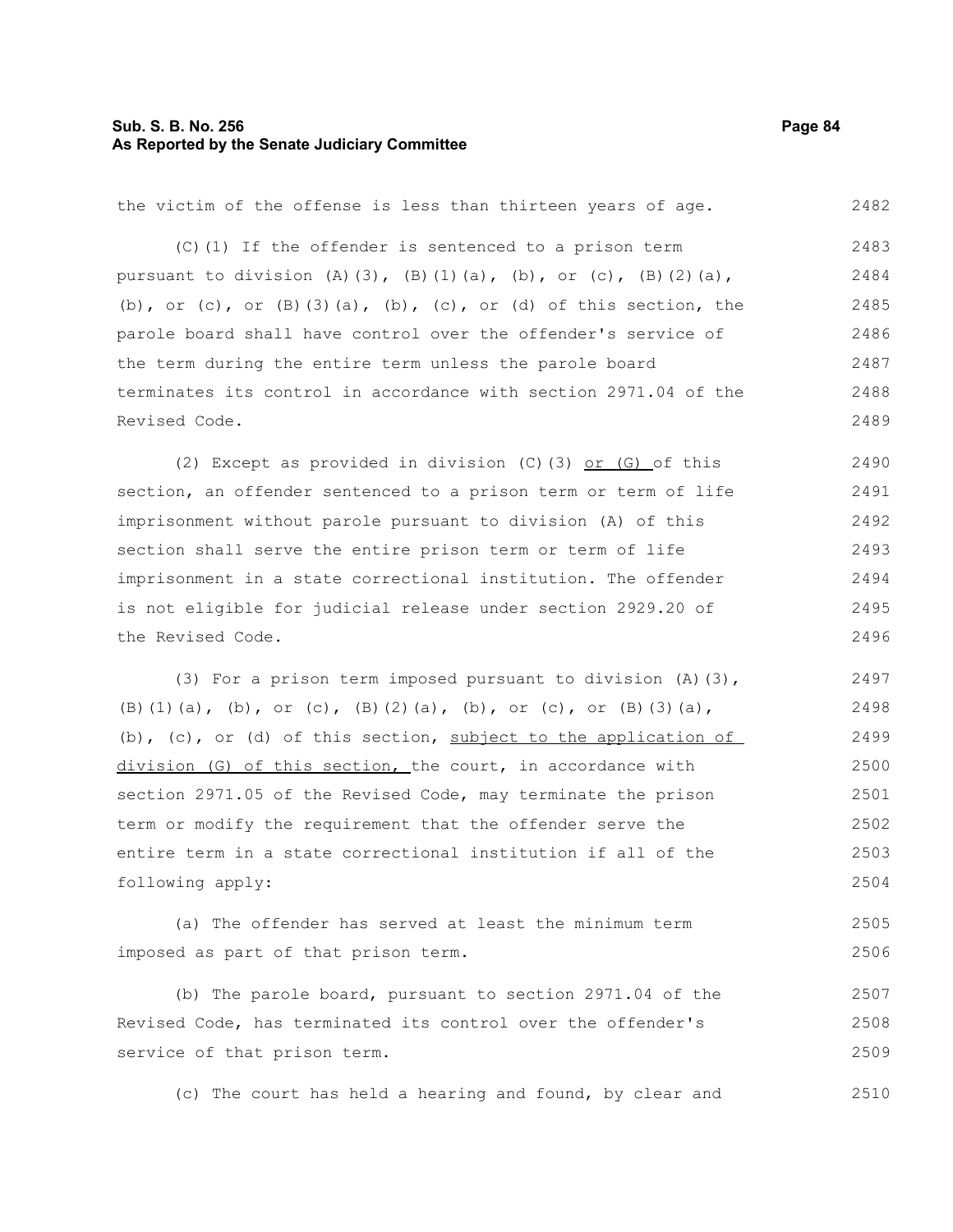# **Sub. S. B. No. 256 Page 85 As Reported by the Senate Judiciary Committee**

convincing evidence, one of the following: (i) In the case of termination of the prison term, that the offender is unlikely to commit a sexually violent offense in the future; (ii) In the case of modification of the requirement, that the offender does not represent a substantial risk of physical harm to others. (4) An Except as provided in division (G) of this section, an offender who has been sentenced to a term of life imprisonment without parole pursuant to division  $(A)$   $(1)$ ,  $(2)$ , or (4) of this section shall not be released from the term of life 2512 2513 2514 2515 2516 2517 2518 2519 2520 2521

(D) If a court sentences an offender to a prison term or term of life imprisonment without parole pursuant to division (A) of this section and the court also imposes on the offender one or more additional prison terms pursuant to division (B) of section 2929.14 of the Revised Code, all of the additional prison terms shall be served consecutively with, and prior to, the prison term or term of life imprisonment without parole imposed upon the offender pursuant to division (A) of this section. 2524 2525 2526 2527 2528 2529 2530 2531 2532

imprisonment or be permitted to serve a portion of it in a place

other than a state correctional institution.

(E) If the offender is convicted of or pleads guilty to two or more offenses for which a prison term or term of life imprisonment without parole is required to be imposed pursuant to division (A) of this section, divisions (A) to (D) of this section shall be applied for each offense. All minimum terms imposed upon the offender pursuant to division (A)(3) or (B) of this section for those offenses shall be aggregated and served 2533 2534 2535 2536 2537 2538 2539

2511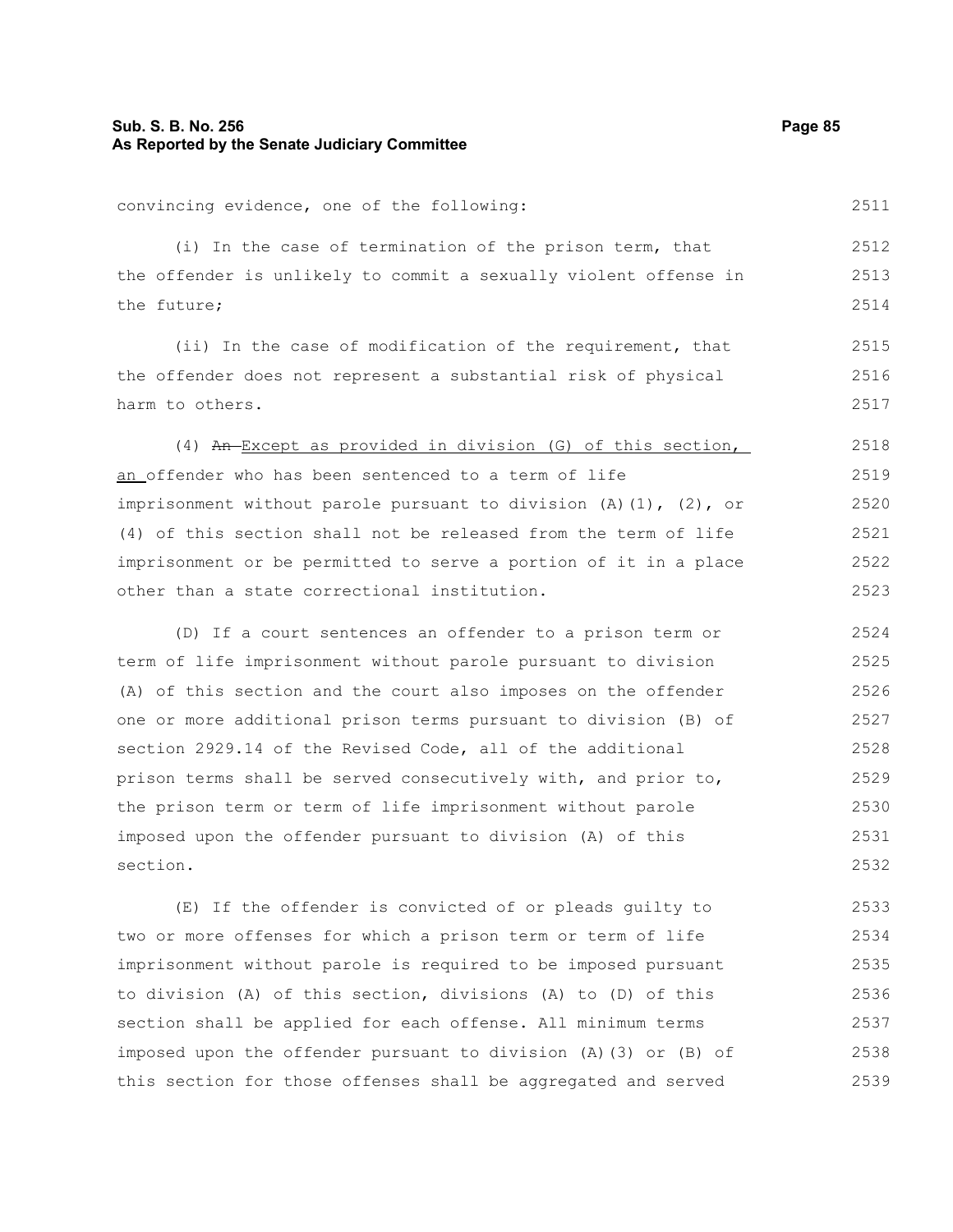## **Sub. S. B. No. 256 Page 86 As Reported by the Senate Judiciary Committee**

consecutively, as if they were a single minimum term imposed under that division. 2540 2541

(F)(1) If an offender is convicted of or pleads guilty to a violent sex offense and also is convicted of or pleads guilty to a sexually violent predator specification that was included in the indictment, count in the indictment, or information charging that offense, or is convicted of or pleads guilty to a designated homicide, assault, or kidnapping offense and also is convicted of or pleads guilty to both a sexual motivation specification and a sexually violent predator specification that were included in the indictment, count in the indictment, or information charging that offense, the conviction of or plea of guilty to the offense and the sexually violent predator specification automatically classifies the offender as a tier III sex offender/child-victim offender for purposes of Chapter 2950. of the Revised Code. 2542 2543 2544 2545 2546 2547 2548 2549 2550 2551 2552 2553 2554 2555

(2) If an offender is convicted of or pleads guilty to committing on or after January 2, 2007, a violation of division (A)(1)(b) of section 2907.02 of the Revised Code and either the offender is sentenced under section 2971.03 of the Revised Code or a sentence of life without parole is imposed under division (B) of section 2907.02 of the Revised Code, the conviction of or plea of guilty to the offense automatically classifies the offender as a tier III sex offender/child-victim offender for purposes of Chapter 2950. of the Revised Code. 2556 2557 2558 2559 2560 2561 2562 2563 2564

(3) If a person is convicted of or pleads guilty to committing on or after January 2, 2007, attempted rape and also is convicted of or pleads guilty to a specification of the type described in section 2941.1418, 2941.1419, or 2941.1420 of the Revised Code, the conviction of or plea of guilty to the offense 2565 2566 2567 2568 2569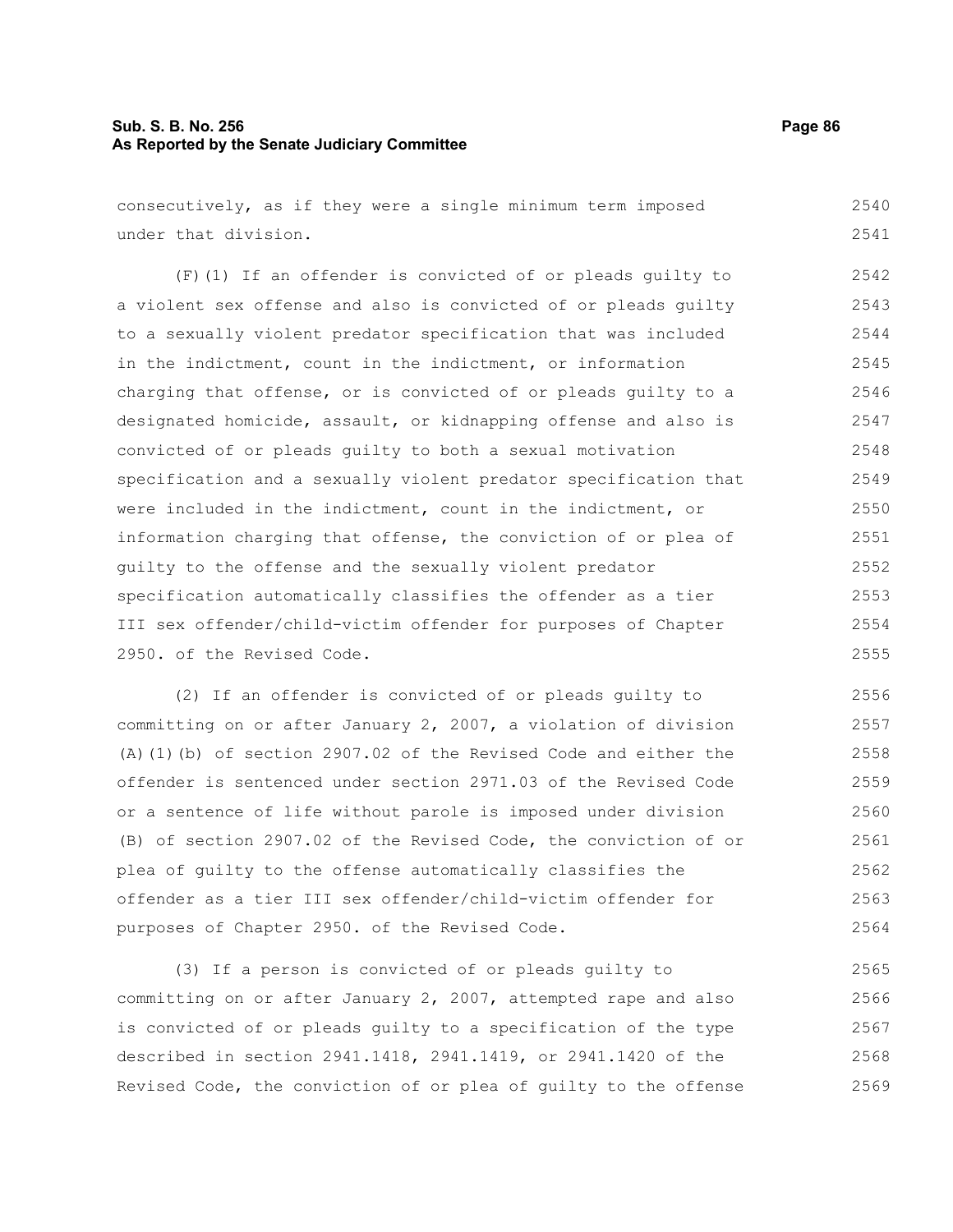#### **Sub. S. B. No. 256 Page 87 As Reported by the Senate Judiciary Committee**

and the specification automatically classify the offender as a tier III sex offender/child-victim offender for purposes of Chapter 2950. of the Revised Code. 2570 2571 2572

(4) If a person is convicted of or pleads guilty to one of the offenses described in division  $(B)$   $(3)$   $(a)$ ,  $(b)$ ,  $(c)$ , or  $(d)$ of this section and a sexual motivation specification related to the offense and the victim of the offense is less than thirteen years of age, the conviction of or plea of guilty to the offense automatically classifies the offender as a tier III sex offender/child-victim offender for purposes of Chapter 2950. of the Revised Code. 2573 2574 2575 2576 2577 2578 2579 2580

(G) Notwithstanding divisions (A) to (E) of this section, if an offender receives or received a sentence of life imprisonment without parole, a definite sentence, or a sentence to an indefinite prison term under this chapter for an offense committed when the offender was under eighteen years of age, the offender is eligible for parole and the offender's parole eligibility shall be determined under section 2967.132 of the Revised Code. 2581 2582 2583 2584 2585 2586 2587 2588

**Sec. 5149.101.** (A)(1) A board hearing officer, a board member, or the office of victims' services may petition the board for a full board hearing that relates to the proposed parole or re-parole of a prisoner, including any prisoner described in section 2967.132 of the Revised Code. At a meeting of the board at which a majority of board members are present, the majority of those present shall determine whether a full board hearing shall be held. 2589 2590 2591 2592 2593 2594 2595 2596

(2) A victim of a violation of section 2903.01 or 2903.02 of the Revised Code, an offense of violence that is a felony of the first, second, or third degree, or an offense punished by a 2597 2598 2599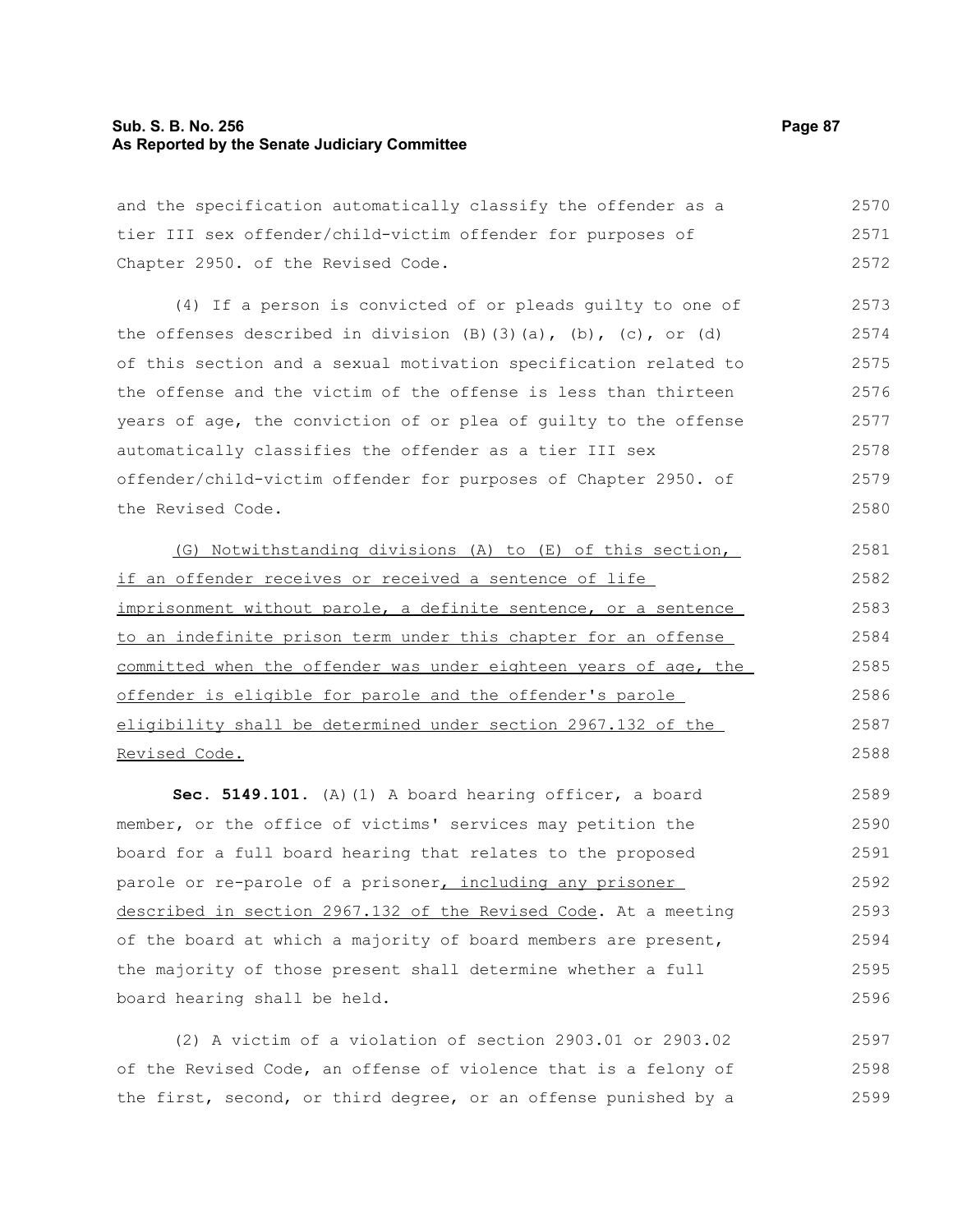## **Sub. S. B. No. 256 Page 88 As Reported by the Senate Judiciary Committee**

sentence of life imprisonment, the victim's representative, or any person described in division (B)(5) of this section may request the board to hold a full board hearing that relates to the proposed parole or re-parole of the person that committed the violation. If a victim, victim's representative, or other person requests a full board hearing pursuant to this division, the board shall hold a full board hearing. 2600 2601 2602 2603 2604 2605 2606

At least thirty days before the full hearing, except as otherwise provided in this division, the board shall give notice of the date, time, and place of the hearing to the victim regardless of whether the victim has requested the notification. The notice of the date, time, and place of the hearing shall not be given under this division to a victim if the victim has requested pursuant to division (B)(2) of section 2930.03 of the Revised Code that the notice not be provided to the victim. At least thirty days before the full board hearing and regardless of whether the victim has requested that the notice be provided or not be provided under this division to the victim, the board shall give similar notice to the prosecuting attorney in the case, the law enforcement agency that arrested the prisoner if any officer of that agency was a victim of the offense, and, if different than the victim, the person who requested the full hearing. If the prosecuting attorney has not previously been sent an institutional summary report with respect to the prisoner, upon the request of the prosecuting attorney, the board shall include with the notice sent to the prosecuting attorney an institutional summary report that covers the offender's participation while confined in a state correctional institution in training, work, and other rehabilitative activities and any disciplinary action taken against the offender while so confined. Upon the request of a law 2607 2608 2609 2610 2611 2612 2613 2614 2615 2616 2617 2618 2619 2620 2621 2622 2623 2624 2625 2626 2627 2628 2629 2630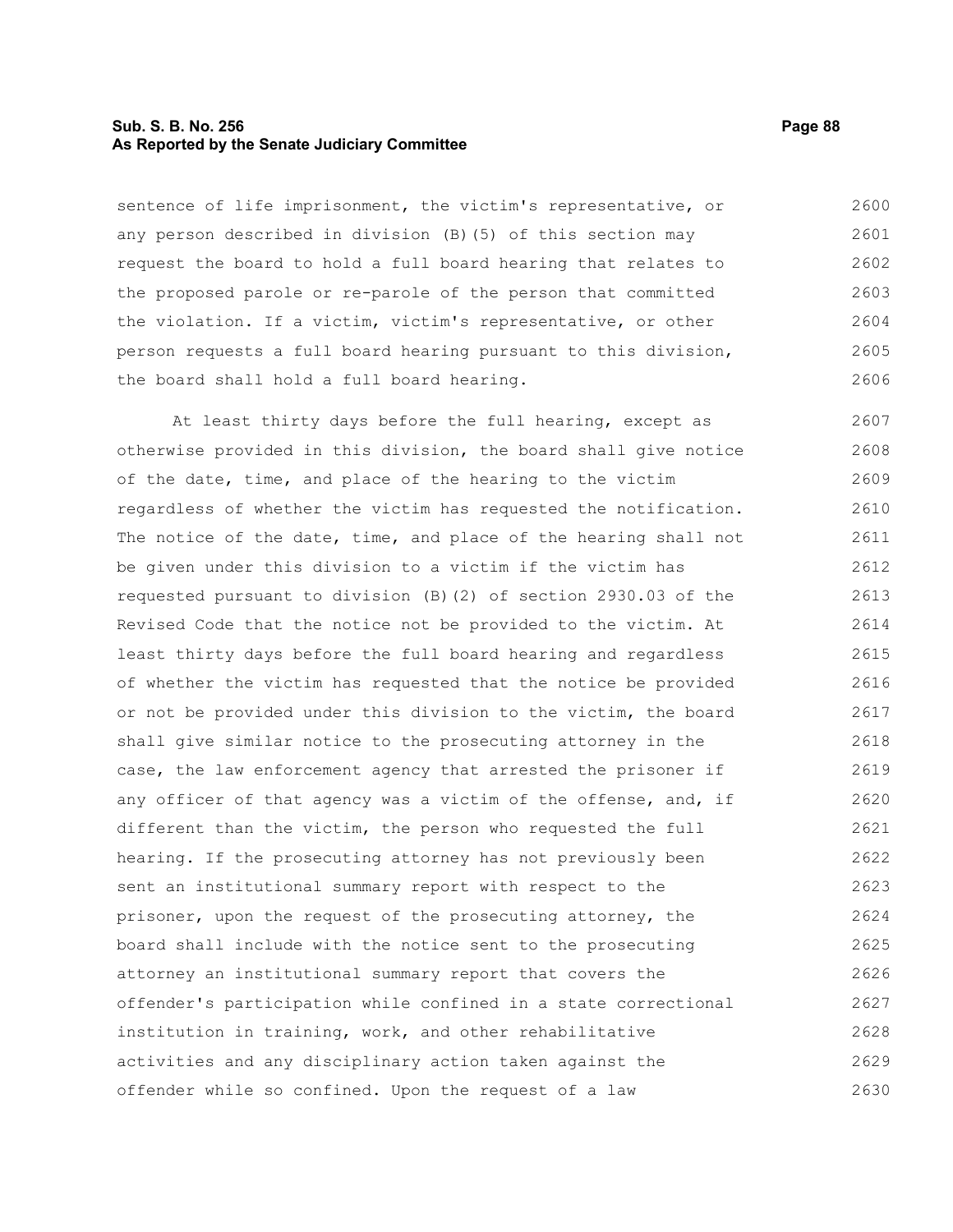## **Sub. S. B. No. 256 Page 89 As Reported by the Senate Judiciary Committee**

enforcement agency that has not previously been sent an institutional summary report with respect to the prisoner, the board also shall send a copy of the institutional summary report to the law enforcement agency. If notice is to be provided as described in this division, the board may give the notice by any reasonable means, including regular mail, telephone, and electronic mail, in accordance with division (D)(1) of section 2930.16 of the Revised Code. If the notice is based on an offense committed prior to the effective date of this amendment-March 22, 2013, the notice also shall include the opt-out information described in division (D)(1) of section 2930.16 of the Revised Code. The board, in accordance with division (D)(2) of section 2930.16 of the Revised Code, shall keep a record of all attempts to provide the notice, and of all notices provided, under this division. 2631 2632 2633 2634 2635 2636 2637 2638 2639 2640 2641 2642 2643 2644 2645

The preceding paragraph, and the notice-related provisions of divisions  $(E)$  (2) and  $(K)$  of section 2929.20, division (D)(1) of section 2930.16, division (H) of section 2967.12, division  $(E)$ (1)(b) of section 2967.19, division (A)(3)(b) of section 2967.26, and division (D)(1) of section 2967.28 of the Revised Code enacted in the act in which this paragraph was enacted, shall be known as "Roberta's Law." 2646 2647 2648 2649 2650 2651 2652

(B) At a full board hearing that relates to the proposed parole or re-parole of a prisoner and that has been petitioned for or requested in accordance with division (A) of this section, the parole board shall permit the following persons to appear and to give testimony or to submit written statements:

(1) The prosecuting attorney of the county in which the original indictment against the prisoner was found and members of any law enforcement agency that assisted in the prosecution 2658 2659 2660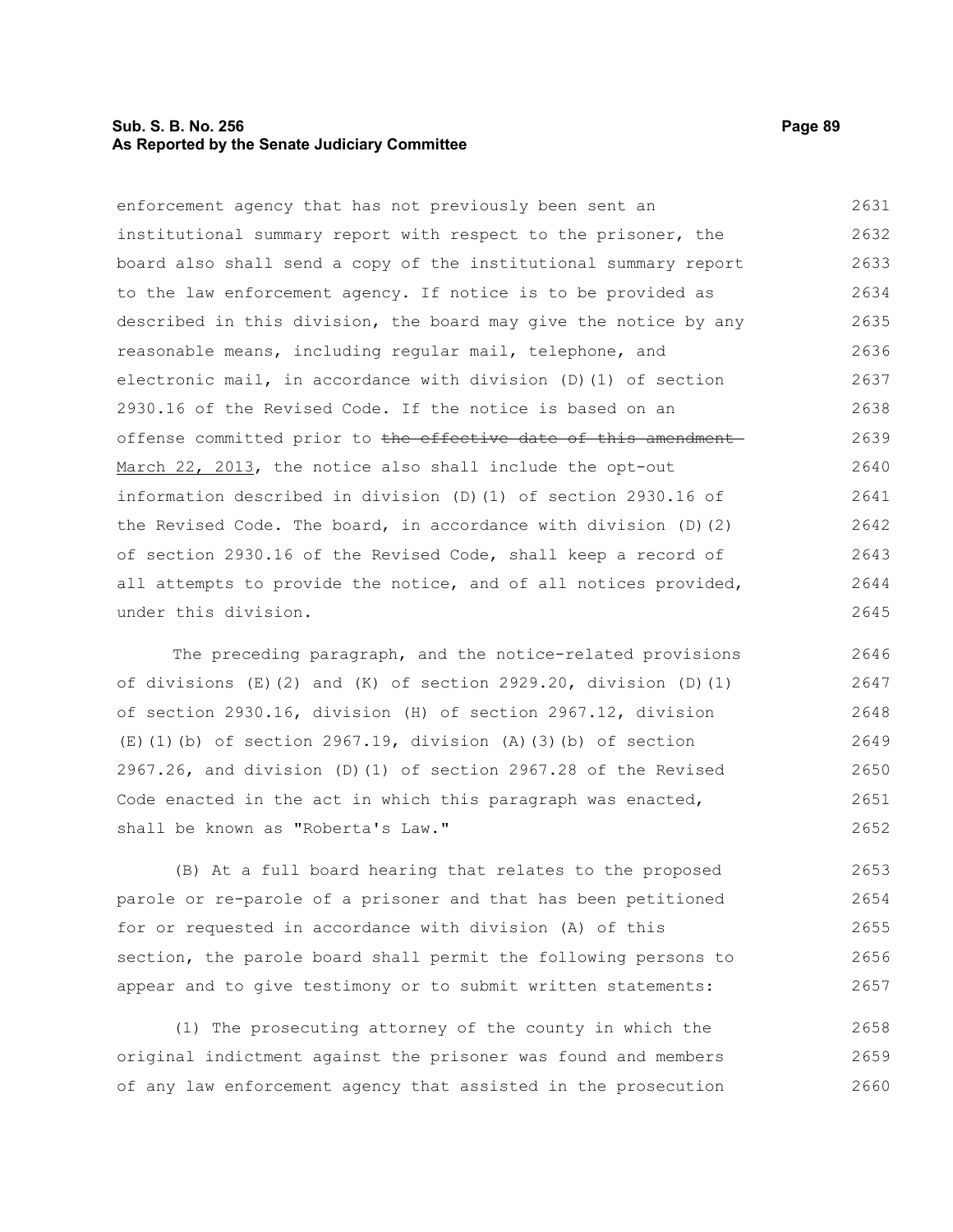#### **Sub. S. B. No. 256 Page 90 As Reported by the Senate Judiciary Committee**

of the original offense; (2) The judge of the court of common pleas who imposed the original sentence of incarceration upon the prisoner, or the judge's successor; (3) The victim of the original offense for which the prisoner is serving the sentence or the victim's representative designated pursuant to section 2930.02 of the Revised Code; (4) The victim of any behavior that resulted in parole being revoked; (5) With respect to a full board hearing held pursuant to division (A)(2) of this section, all of the following: (a) The spouse of the victim of the original offense; (b) The parent or parents of the victim of the original offense; (c) The sibling of the victim of the original offense; (d) The child or children of the victim of the original offense. (6) Counsel or some other person designated by the prisoner as a representative, as described in division (C) of this section. (C) Except as otherwise provided in this division, a full board hearing of the parole board is not subject to section 121.22 of the Revised Code. The persons who may attend a full 2661 2662 2663 2664 2665 2666 2667 2668 2669 2670 2671 2672 2673 2674 2675 2676 2677 2678 2679 2680 2681 2682 2683

board hearing are the persons described in divisions (B)(1) to (6) of this section, and representatives of the press, radio and television stations, and broadcasting networks who are members of a generally recognized professional media organization. 2684 2685 2686 2687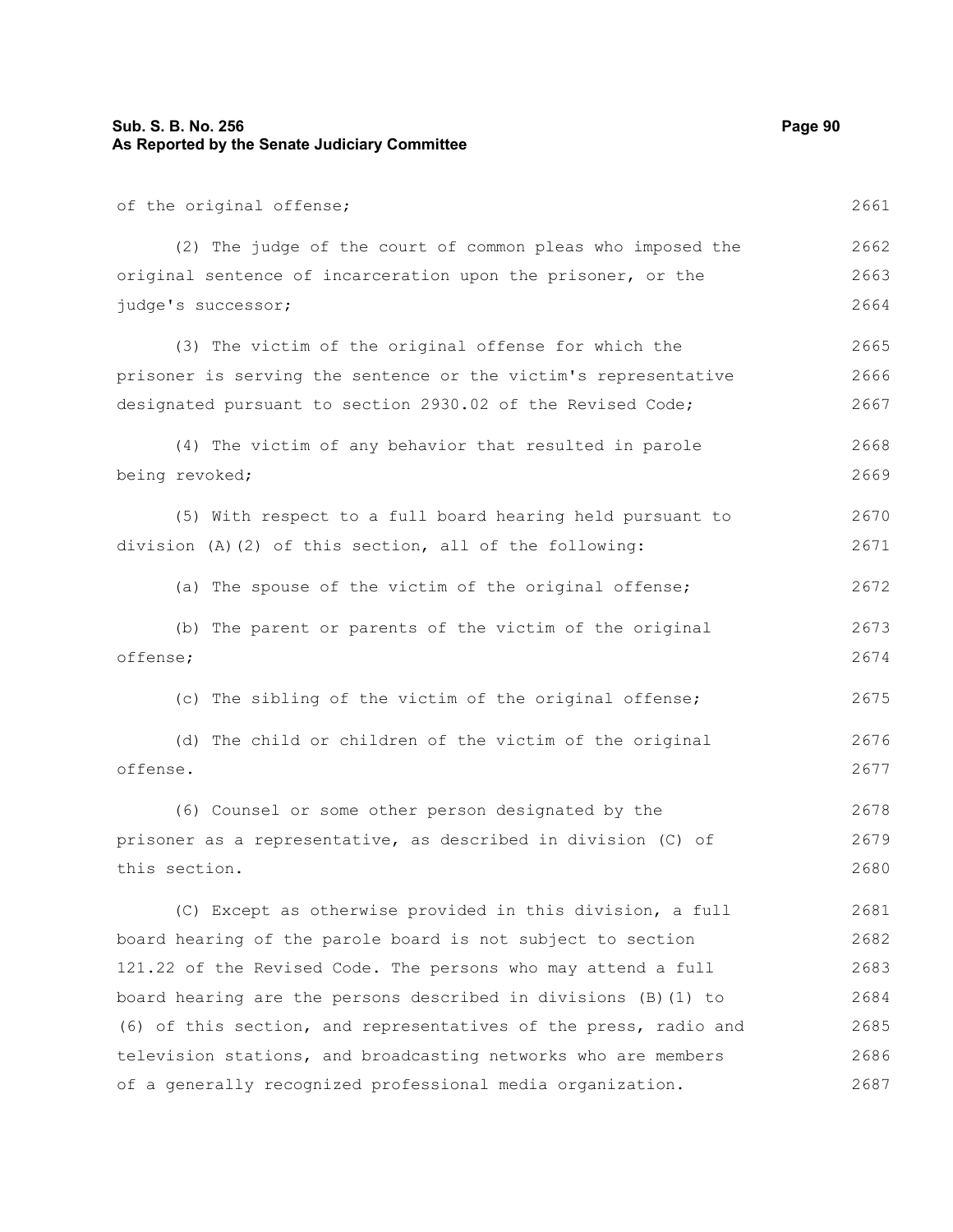## **Sub. S. B. No. 256 Page 91 As Reported by the Senate Judiciary Committee**

At the request of a person described in division (B)(3) of this section, representatives of the news media described in this division shall be excluded from the hearing while that person is giving testimony at the hearing. The prisoner being considered for parole has no right to be present at the hearing, but may be represented by counsel or some other person designated by the prisoner. 2688 2689 2690 2691 2692 2693 2694

If there is an objection at a full board hearing to a recommendation for the parole of a prisoner, the board may approve or disapprove the recommendation or defer its decision until a subsequent full board hearing. The board may permit interested persons other than those listed in this division and division (B) of this section to attend full board hearings pursuant to rules adopted by the adult parole authority. 2695 2696 2697 2698 2699 2700 2701

(D) If the victim of the original offense died as a result of the offense and the offense was aggravated murder, murder, an offense of violence that is a felony of the first, second, or third degree, or an offense punished by a sentence of life imprisonment, the family of the victim may show at a full board hearing a video recording not exceeding five minutes in length memorializing the victim. 2702 2703 2704 2705 2706 2707 2708

(E) The adult parole authority shall adopt rules for the implementation of this section. The rules shall specify reasonable restrictions on the number of media representatives that may attend a hearing, based on considerations of space, and other procedures designed to accomplish an effective, orderly process for full board hearings. 2709 2710 2711 2712 2713 2714

**Section 2.** That existing sections 2907.02, 2909.24, 2929.02, 2929.03, 2929.06, 2929.14, 2929.19, 2967.13, 2971.03, and 5149.101 of the Revised Code are hereby repealed. 2715 2716 2717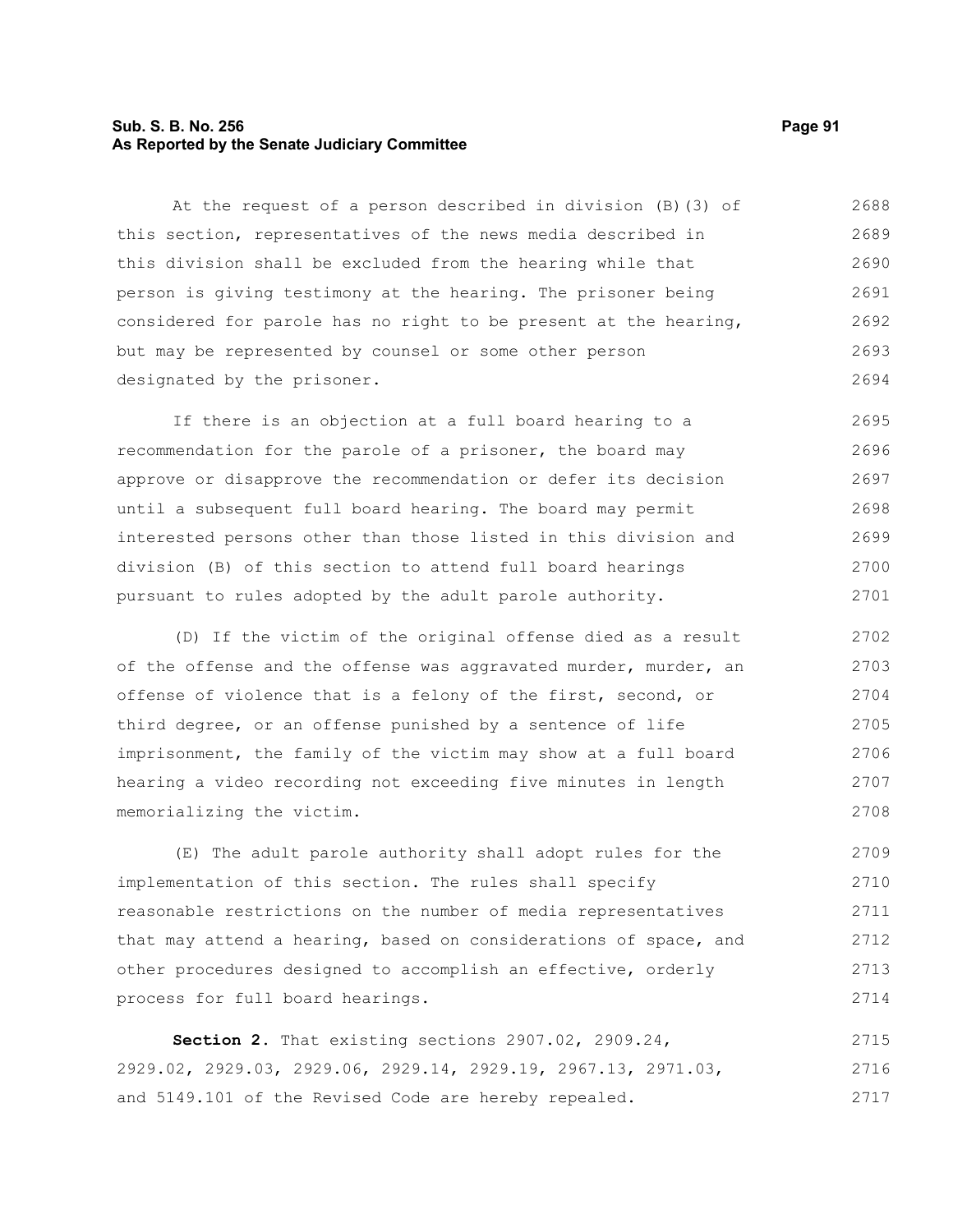## **Sub. S. B. No. 256 Page 92 As Reported by the Senate Judiciary Committee**

**Section 3.** That the version of section 2907.02 of the Revised Code that is scheduled to take effect March 22, 2020, be amended to read as follows: 2718 2719 2720

**Sec. 2907.02.** (A)(1) No person shall engage in sexual conduct with another who is not the spouse of the offender or who is the spouse of the offender but is living separate and apart from the offender, when any of the following applies: 2721 2722 2723 2724

(a) For the purpose of preventing resistance, the offender substantially impairs the other person's judgment or control by administering any drug, intoxicant, or controlled substance to the other person surreptitiously or by force, threat of force, or deception. 2725 2726 2727 2728 2729

(b) The other person is less than thirteen years of age, whether or not the offender knows the age of the other person. 2730 2731

(c) The other person's ability to resist or consent is substantially impaired because of a mental or physical condition or because of advanced age, and the offender knows or has reasonable cause to believe that the other person's ability to resist or consent is substantially impaired because of a mental or physical condition or because of advanced age. 2732 2733 2734 2735 2736 2737

(2) No person shall engage in sexual conduct with another when the offender purposely compels the other person to submit by force or threat of force. 2738 2739 2740

(B) Whoever violates this section is guilty of rape, a felony of the first degree. If the offender under division (A) (1)(a) of this section substantially impairs the other person's judgment or control by administering any controlled substance, as defined in section 3719.01 of the Revised Code, to the other person surreptitiously or by force, threat of force, or 2741 2742 2743 2744 2745 2746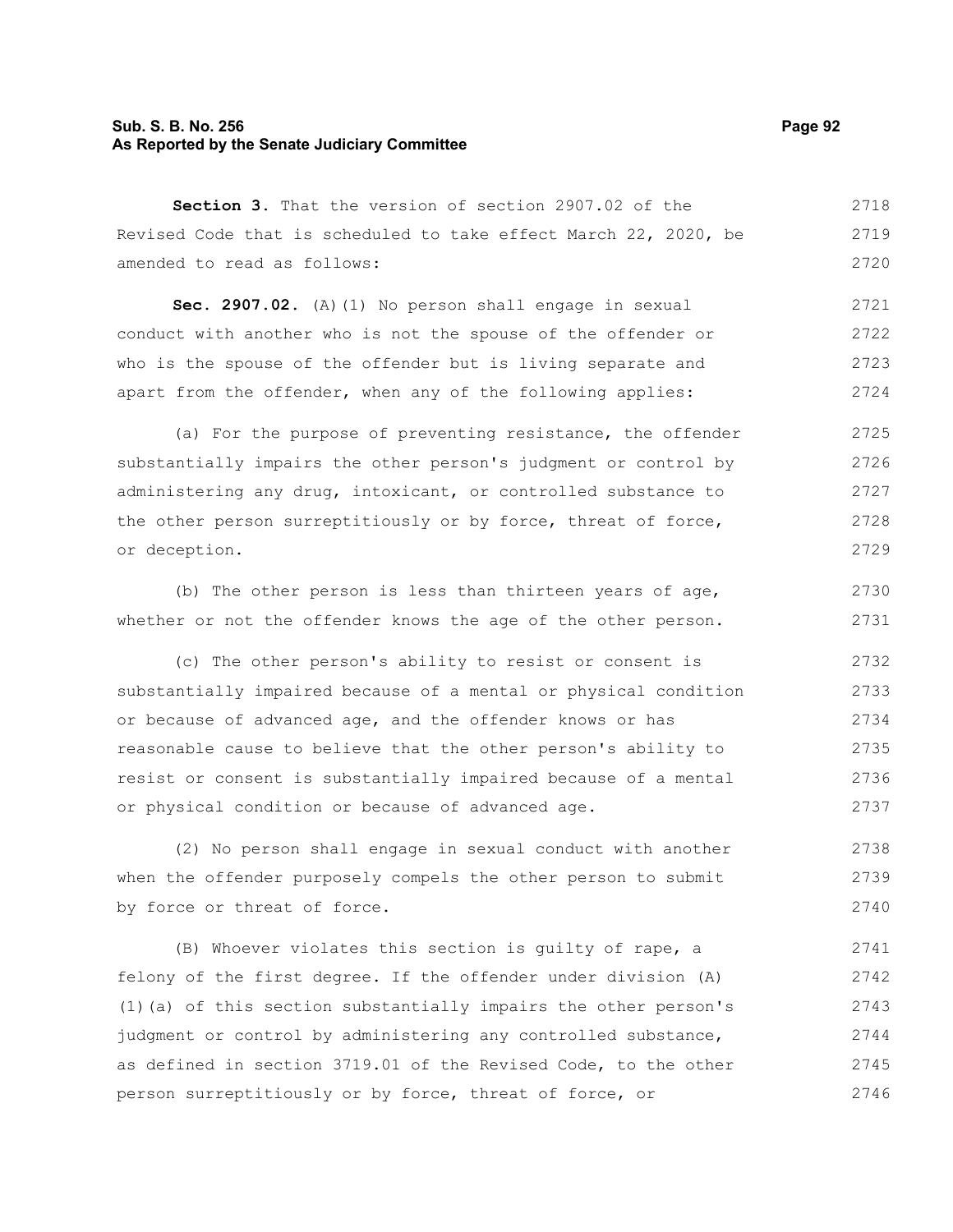## **Sub. S. B. No. 256 Page 93 As Reported by the Senate Judiciary Committee**

deception, the prison term imposed upon the offender shall be one of the definite prison terms prescribed for a felony of the first degree in division (A)(1)(b) of section 2929.14 of the Revised Code that is not less than five years, except that if the violation is committed on or after-the effective date ofthis amendment March 22, 2019, the court shall impose as the minimum prison term for the offense a mandatory prison term that is one of the minimum terms prescribed for a felony of the first degree in division (A)(1)(a) of section 2929.14 of the Revised Code that is not less than five years. Except as otherwise provided in this division, notwithstanding sections 2929.11 to 2929.14 of the Revised Code, an offender under division  $(A)$  (1) (b) of this section shall be sentenced to a prison term or term of life imprisonment pursuant to section 2971.03 of the Revised Code. If an offender is convicted of or pleads guilty to a violation of division  $(A)$   $(1)$   $(b)$  of this section, if the offender was less than sixteen years of age at the time the offender committed the violation of that division, and if the offender during or immediately after the commission of the offense did not cause serious physical harm to the victim, the victim was ten years of age or older at the time of the commission of the violation, and the offender has not previously been convicted of or pleaded guilty to a violation of this section or a substantially similar existing or former law of this state, another state, or the United States, the court shall not sentence the offender to a prison term or term of life imprisonment pursuant to section 2971.03 of the Revised Code, and instead the court shall sentence the offender as otherwise provided in this division. If an offender under division (A)(1) (b) of this section previously has been convicted of or pleaded guilty to violating division (A)(1)(b) of this section or to violating an existing or former law of this state, another 2747 2748 2749 2750 2751 2752 2753 2754 2755 2756 2757 2758 2759 2760 2761 2762 2763 2764 2765 2766 2767 2768 2769 2770 2771 2772 2773 2774 2775 2776 2777 2778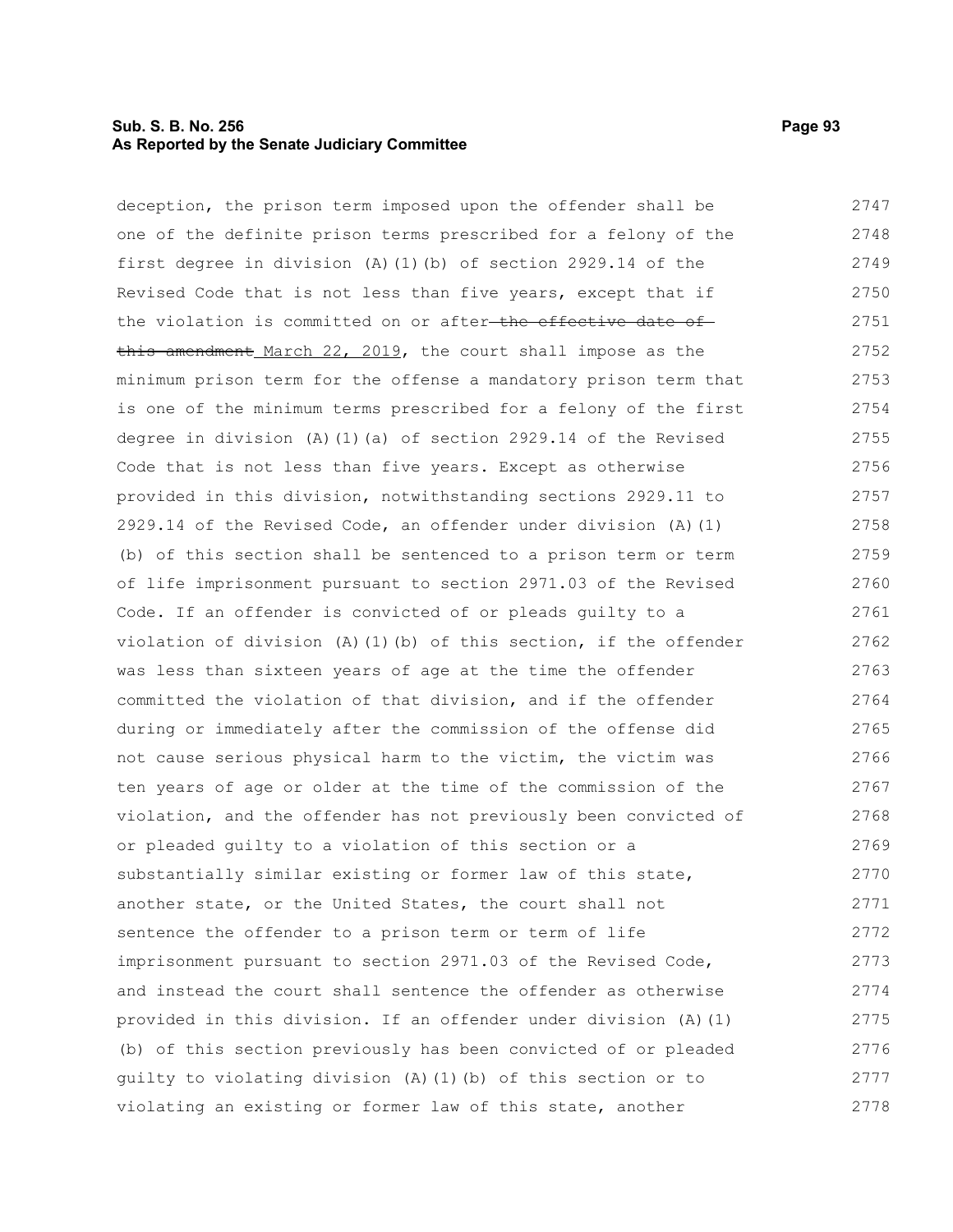#### **Sub. S. B. No. 256 Page 94 As Reported by the Senate Judiciary Committee**

state, or the United States that is substantially similar to division (A)(1)(b) of this section, if the offender during or immediately after the commission of the offense caused serious physical harm to the victim, or if the victim under division (A) (1)(b) of this section is less than ten years of age, in lieu of sentencing the offender to a prison term or term of life imprisonment pursuant to section 2971.03 of the Revised Code, except as otherwise provided in this division, the court may impose upon the offender a term of life without parole. If the court imposes a term of life without parole pursuant to this division, division (F) of section 2971.03 of the Revised Code applies, and the offender automatically is classified a tier III sex offender/child-victim offender, as described in that division. A court shall not impose a term of life without parole on an offender for rape if the offender was under eighteen years of age at the time of the offense. 2779 2780 2781 2782 2783 2784 2785 2786 2787 2788 2789 2790 2791 2792 2793 2794

(C) A victim need not prove physical resistance to the offender in prosecutions under this section.

(D) Evidence of specific instances of the victim's sexual activity, opinion evidence of the victim's sexual activity, and reputation evidence of the victim's sexual activity shall not be admitted under this section unless it involves evidence of the origin of semen, pregnancy, or disease, or the victim's past sexual activity with the offender, and only to the extent that the court finds that the evidence is material to a fact at issue in the case and that its inflammatory or prejudicial nature does not outweigh its probative value. 2797 2798 2799 2800 2801 2802 2803 2804 2805

Evidence of specific instances of the defendant's sexual activity, opinion evidence of the defendant's sexual activity, and reputation evidence of the defendant's sexual activity shall 2806 2807 2808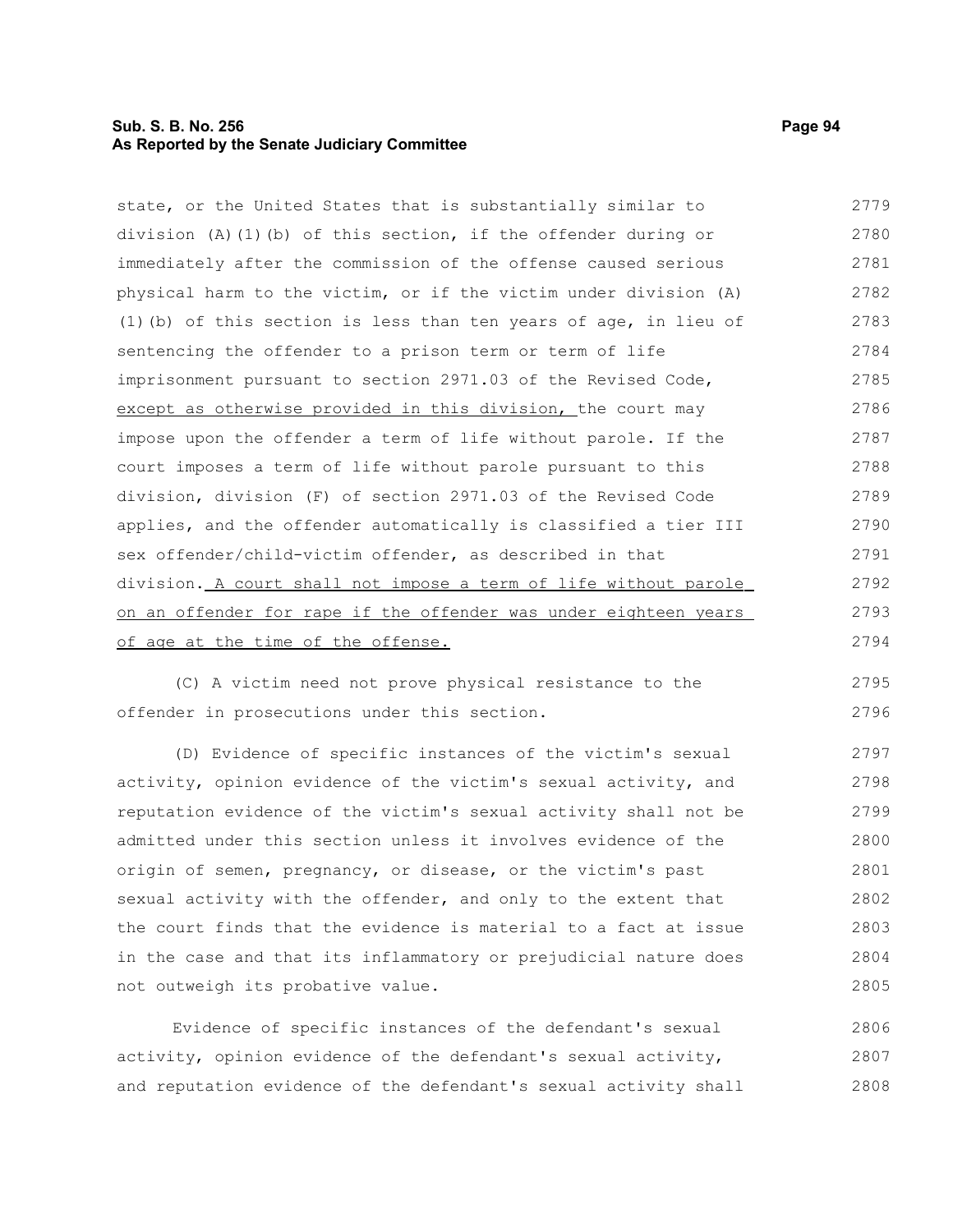## **Sub. S. B. No. 256 Page 95 As Reported by the Senate Judiciary Committee**

not be admitted under this section unless it involves evidence of the origin of semen, pregnancy, or disease, the defendant's past sexual activity with the victim, or is admissible against the defendant under section 2945.59 of the Revised Code, and only to the extent that the court finds that the evidence is material to a fact at issue in the case and that its inflammatory or prejudicial nature does not outweigh its probative value. 2809 2810 2811 2812 2813 2814 2815 2816

(E) Prior to taking testimony or receiving evidence of any sexual activity of the victim or the defendant in a proceeding under this section, the court shall resolve the admissibility of the proposed evidence in a hearing in chambers, which shall be held at or before preliminary hearing and not less than three days before trial, or for good cause shown during the trial. 2817 2818 2819 2820 2821 2822

(F) Upon approval by the court, the victim may be represented by counsel in any hearing in chambers or other proceeding to resolve the admissibility of evidence. If the victim is indigent or otherwise is unable to obtain the services of counsel, the court, upon request, may appoint counsel to represent the victim without cost to the victim. 2823 2824 2825 2826 2827 2828

(G) It is not a defense to a charge under division (A)(2) of this section that the offender and the victim were married or were cohabiting at the time of the commission of the offense. 2829 2830 2831

**Section 4.** That the version of existing section 2907.02 of the Revised Code that is scheduled to take effect March 22, 2020, is hereby repealed. 2832 2833 2834

**Section 5.** That Sections 3 and 4 of this act shall take effect on March 22, 2020. 2835 2836

**Section 6.** (A) The amendments to sections 2907.02, 2837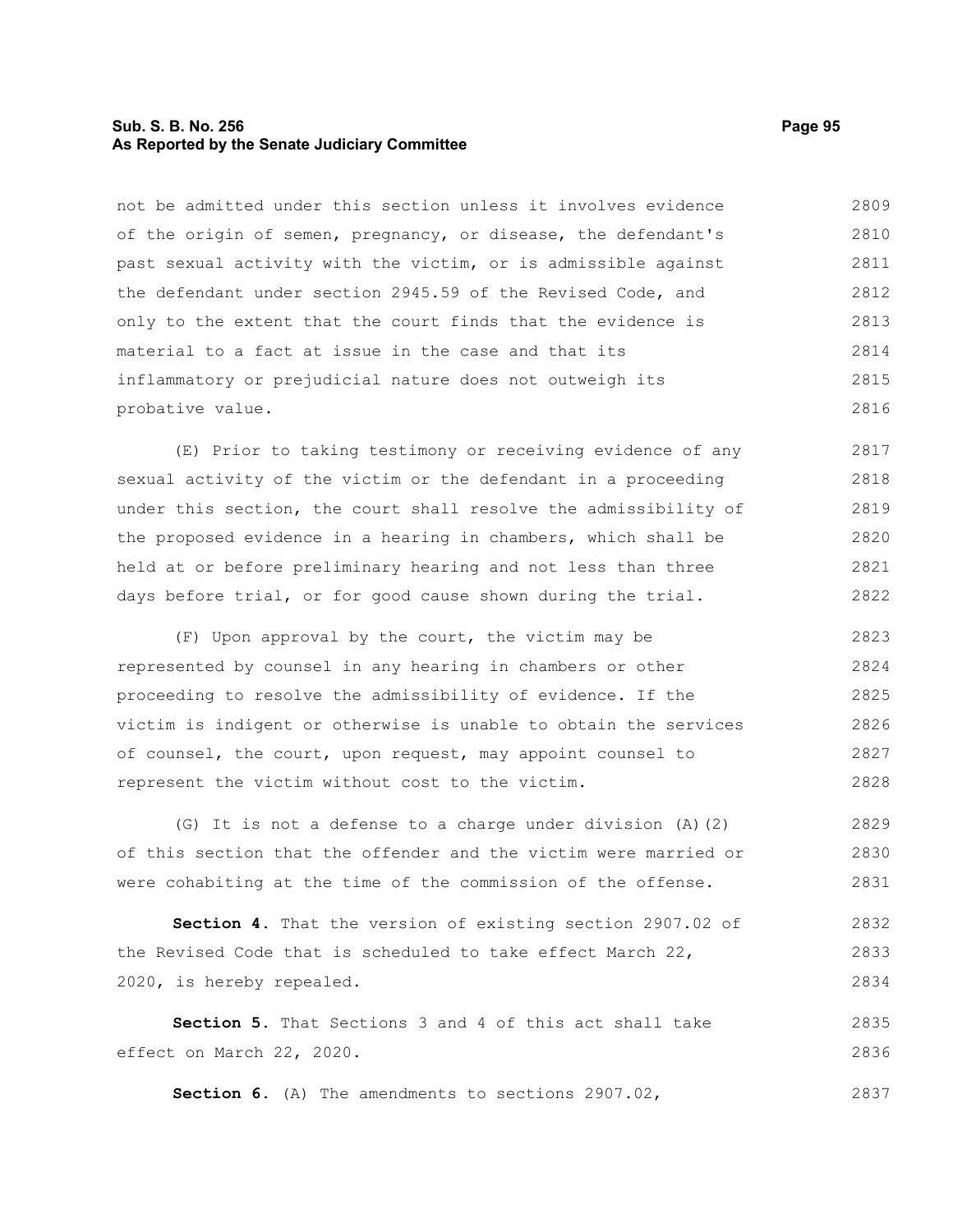#### **Sub. S. B. No. 256 Page 96 As Reported by the Senate Judiciary Committee**

2909.24, 2929.03, 2929.06, 2929.19, divisions (A) and (B) of section 2929.02, and division (A) of section 2971.03 of the Revised Code made in Sections 1 and 2 of this act, the enactment of division (A) of section 2929.07 of the Revised Code made in Sections 1 and 2 of this act, and the amendments to the version of section 2907.02 of the Revised Code that takes effect March 22, 2020, made in Sections 3 and 4 of this act, apply to both of the following: 2838 2839 2840 2841 2842 2843 2844 2845

(1) All offenses described in those provisions that are committed on or after the effective date of this section; 2846 2847

(2) All offenses described in those provisions that were committed prior to the effective date of this section if, as of the effective date of this section, the offender has not been sentenced for the particular offense. 2848 2849 2850 2851

(B) The amendments to sections 2967.13, 5149.101, division (C) of section 2929.02, division (L) of section 2929.14, and divisions (C) and (G) of section 2971.03 of the Revised Code and the enactment of section 2967.132 and division (B) of section 2929.07 of the Revised Code made in Sections 1 and 2 of this act apply to all offenses, offenders, and prisoners described in those provisions, regardless of when the offender or prisoner committed, or was sentenced for, the offense. 2852 2853 2854 2855 2856 2857 2858 2859

**Section 7.** The General Assembly, applying the principle stated in division (B) of section 1.52 of the Revised Code that amendments are to be harmonized if reasonably capable of simultaneous operation, finds that the following sections, presented in this act as composites of the sections as amended by the acts indicated, are the resulting versions of the sections in effect prior to the effective date of the sections as presented in this act: 2860 2861 2862 2863 2864 2865 2866 2867